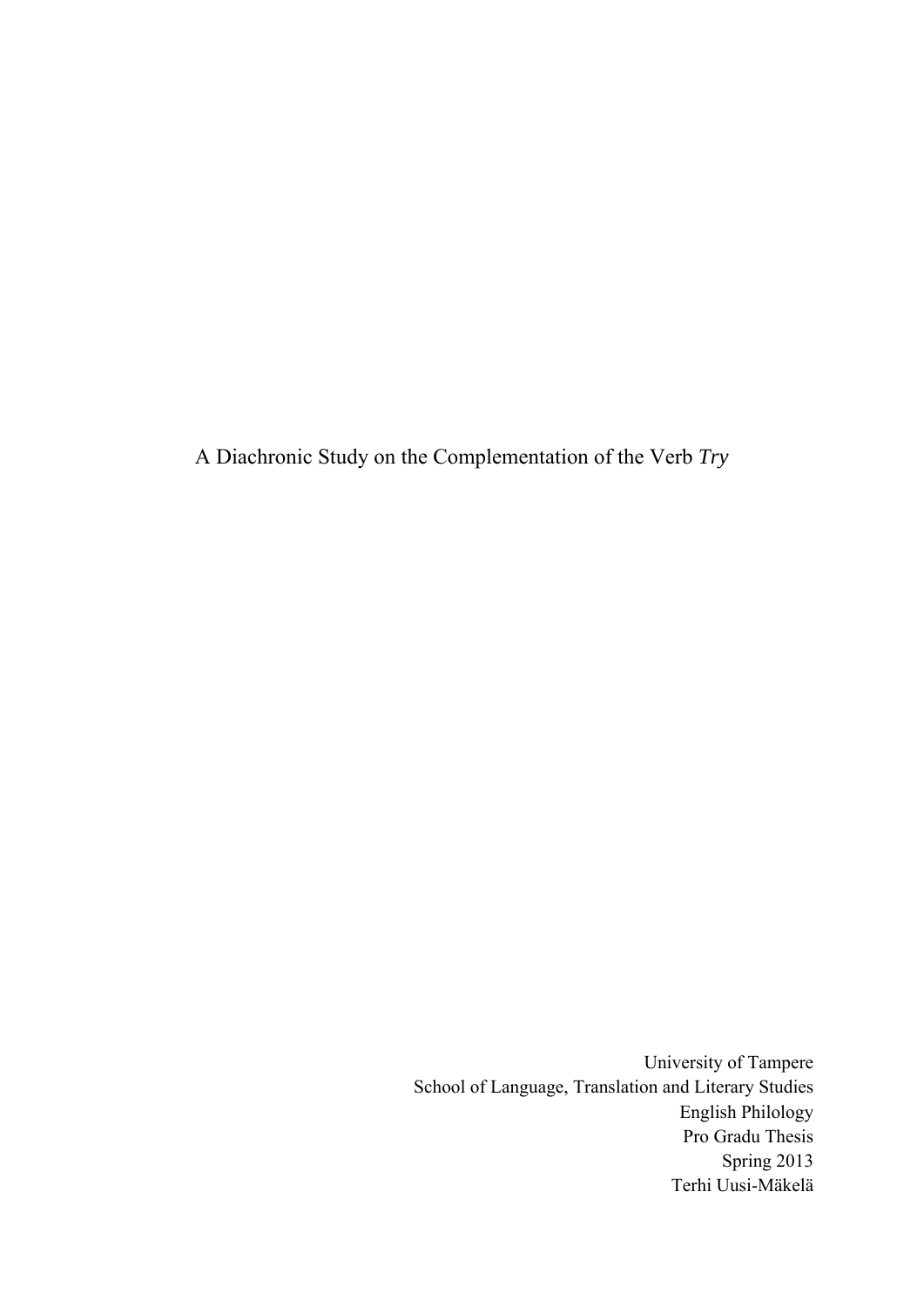Tampereen yliopisto Englantilainen filologia Kieli-, käännös- ja kirjallisuustieteiden yksikkö

UUSI-MÄKELÄ, TERHI: A Diachronic Study on the Complementation of the verb *Try* 

Pro gradu -tutkielma, 95 sivua Kevät 2013

Tämä pro gradu -tutkielma käsittelee englannin kielen verbiä *try* ja sen komplementaatiota 1700-luvun alkupuolelta nykypäivään. Tarkoituksena onkin kartoittaa millaisia muutoksia tämän verbin komplementaatiossa on tapahtunut vuosien saatossa, sekä selvittää onko kielen rakenteilla yhteyttä verbin eri merkityksiin.

 $\_$  , and the contribution of the contribution of  $\mathcal{L}_\mathcal{A}$  , and the contribution of  $\mathcal{L}_\mathcal{A}$ 

Korpusesimerkeistä koostuva aineisto on kerätty kahdesta korpuksesta. Ensimmäinen näistä, *The Corpus of Late Modern English Texts*, koostuu pääosin kaunokirjallisista teksteistä, jotka on julkaistu vuosien 1710 ja 1920 välillä. Näin ollen toinen korpus, *The British National Corpus*, valittiin koska se tarjosi mahdollisuuden rajata haku tekstityyppiin, joka parhaiten vastaa historiallista aineistoa.

Tutkielman alkuosassa selvennetään mitä komplementaatiolla tässä yhteydessä tarkoitetaan, sekä perustellaan miksi aineistoksi valikoitui korpusmateriaali. Lisäksi tutkitaan millaista tietoa sana- ja kielioppikirjat tarjoavat verbistä ja millaista tutkimusta aiheesta on ennestään saatavilla.

Tutkielman analyysiosassa aineistosta selviää muun muassa se, että verbin *try* käyttö on yleistynyt merkittävästi – jopa siinä määrin, että se on alkanut muistuttaa apuverbiä. Yleisin komplementti nykyenglannissa on *to*-infinitiivi, mutta tutkitun aikakauden alussa nominilausekkeet olivat tavallisempia.

Kaikkia komplementtityyppejä ei löytynyt molemmista korpuksista. Joitakin rakenteita alettiin käyttää vasta tutkitun aikakauden puolivälissä, kun taas toiset rakenteet muuttuivat niin harvinaisiksi, että niitä ei enää löytynyt nykyenglantia käsittelevästä materiaalista. Myös verbin eri merkityksien yleisyydessä on tapahtunut huomionarvoisia muutoksia.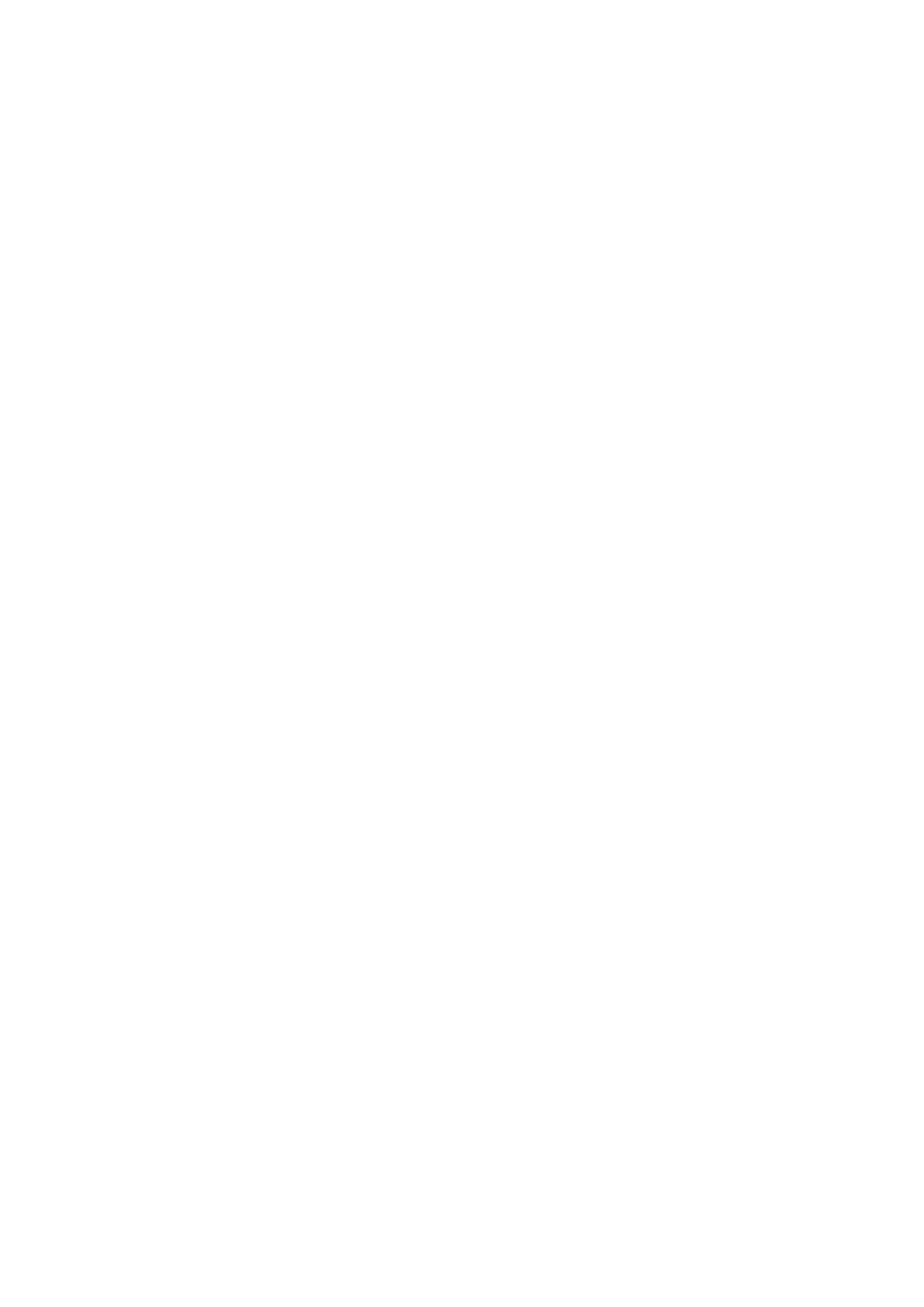# Contents

|    |                                                          | $\mathbf{2}$ |
|----|----------------------------------------------------------|--------------|
| 2. |                                                          |              |
|    |                                                          |              |
|    |                                                          |              |
|    |                                                          |              |
|    |                                                          |              |
|    |                                                          |              |
|    |                                                          |              |
|    |                                                          |              |
|    |                                                          |              |
|    |                                                          |              |
|    |                                                          |              |
|    |                                                          |              |
|    |                                                          |              |
| 3. |                                                          |              |
|    |                                                          |              |
|    |                                                          |              |
|    |                                                          |              |
|    |                                                          |              |
|    |                                                          |              |
|    | 3.5.1 The Corpus of Late Modern English Texts 24         |              |
|    |                                                          |              |
|    |                                                          |              |
|    |                                                          |              |
|    |                                                          |              |
|    |                                                          |              |
|    | 4.2.2 Collins COBUILD Advanced Learner's                 |              |
|    |                                                          |              |
|    | 4.2.3 Oxford Advanced Learner's Dictionary34             |              |
|    |                                                          |              |
|    |                                                          |              |
|    |                                                          |              |
|    |                                                          |              |
|    |                                                          |              |
|    |                                                          |              |
|    |                                                          |              |
| 5. |                                                          |              |
|    |                                                          |              |
|    |                                                          |              |
|    |                                                          |              |
|    | 5.1.3 Summary of senses and further points of interest55 |              |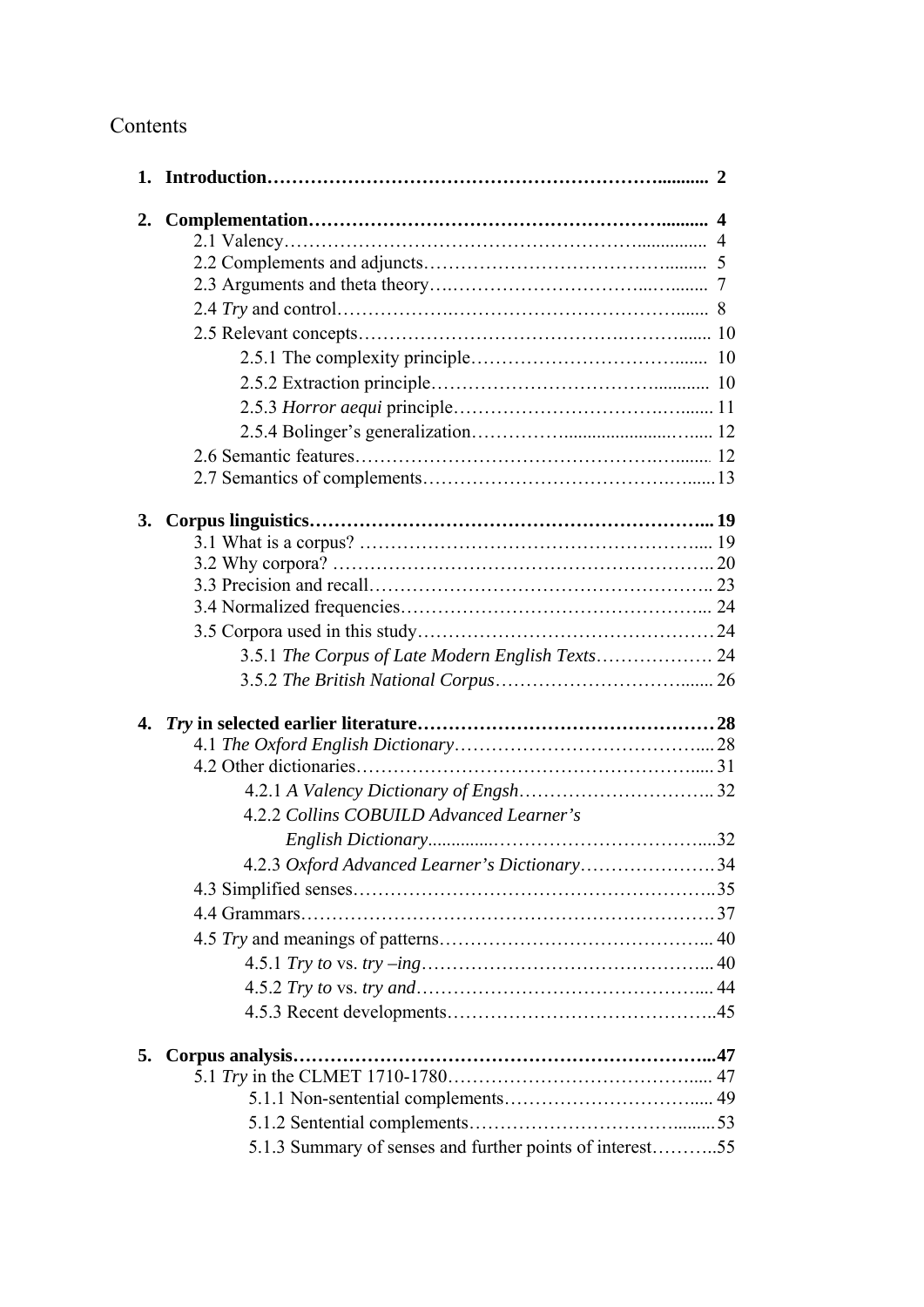| 5.2.3 Summary of senses and further points of interest 66 |  |
|-----------------------------------------------------------|--|
|                                                           |  |
|                                                           |  |
|                                                           |  |
|                                                           |  |
|                                                           |  |
|                                                           |  |
|                                                           |  |
|                                                           |  |
|                                                           |  |
|                                                           |  |
|                                                           |  |
|                                                           |  |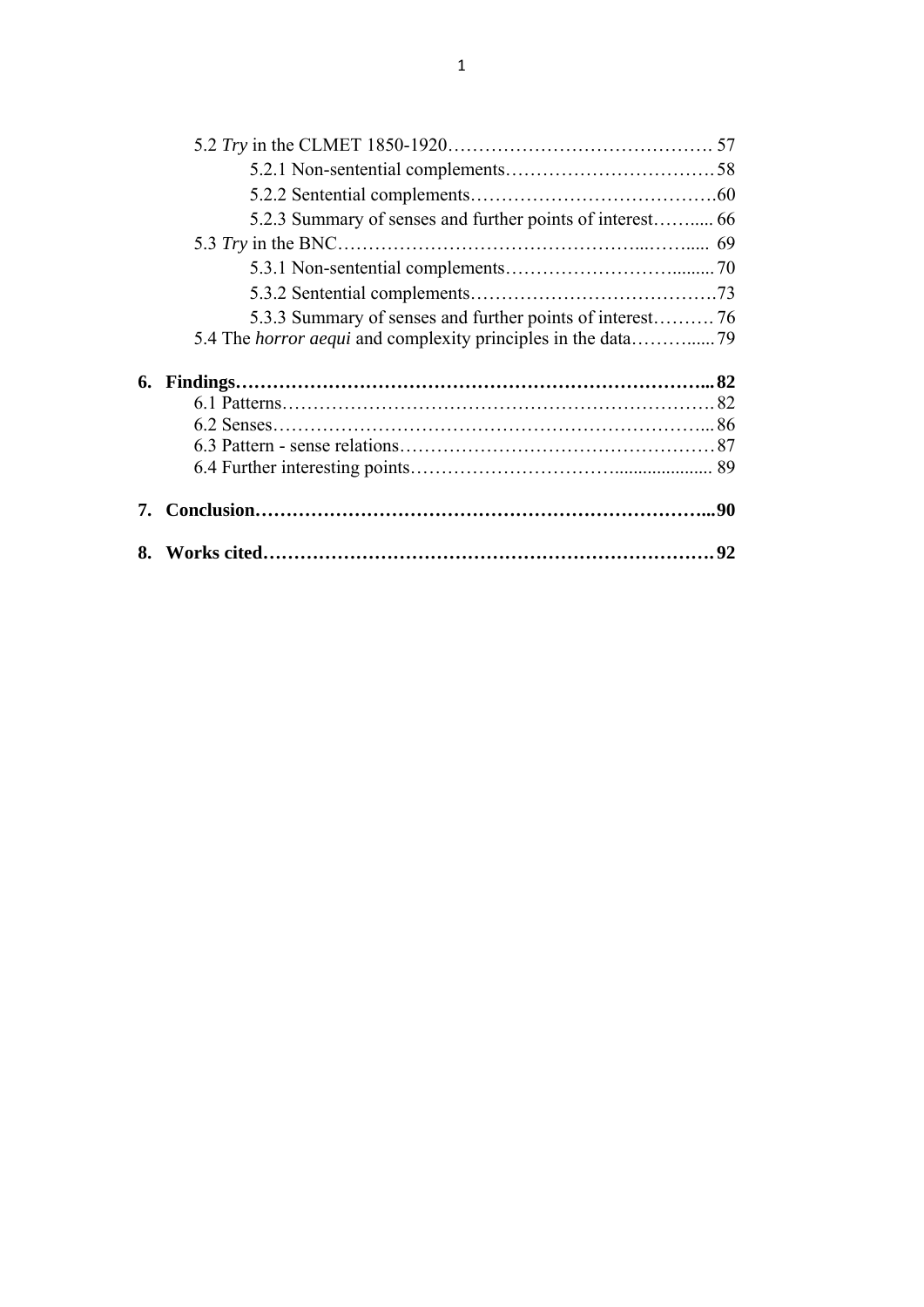#### 1 Introduction

Language is not constructed using random strings of words. Often, the use of one word affects the use of others and this can pose a problem even to a native speaker but from a point of view of a learner of a language, the importance of this phenomenon cannot be too much emphasized. It is not enough to memorize and learn a single word, for it is important to understand how the different elements in a sentence attach to one another. Susan Hunston (2002a) sums up this idea of connected patterns with two terms: accuracy and fluency. In addition to pure communicative goals, this is what all language teaching aims to achieve. What language learners most struggle with is accuracy. The difficulty of producing correct patterns leads to language use which is not idiomatic, and thus separates a learner from a native speaker. The sense of fluency is created when one word triggers the use of others. At best, words within phrases have their own patterns and the result is, not a series of fragments, but a flow of language (2002b, 173-177). This phenomenon, of words choosing the environment in which they appear, is called complementation.

Consider the following sentences, taken from the *Oxford English Dictionary*:

- (1) a. I have not yet been accepted. I have not even tried my chance. (1885, Mrs. Alexander, *At Bay*)
	- b. Frances retired, to try and procure a little rest. (1802, H. Martin, *Helen of Glenross*)
	- c. On three occasions he made some show of trying for a degree, and between times attended as few lectures as he could. (1913, *Illustr. Lond. News*)
	- d. A gang o' Spanish pirates I saw tried for their lives. (1849, Cupples, *Green Hand*)

In these four examples alone, the English verb *try* is found with four different complementation patterns in four different contexts – and we have just scratched the surface here. It becomes evident that it would be a simplification to say a word chooses its environment. In fact, it can choose multiple environments.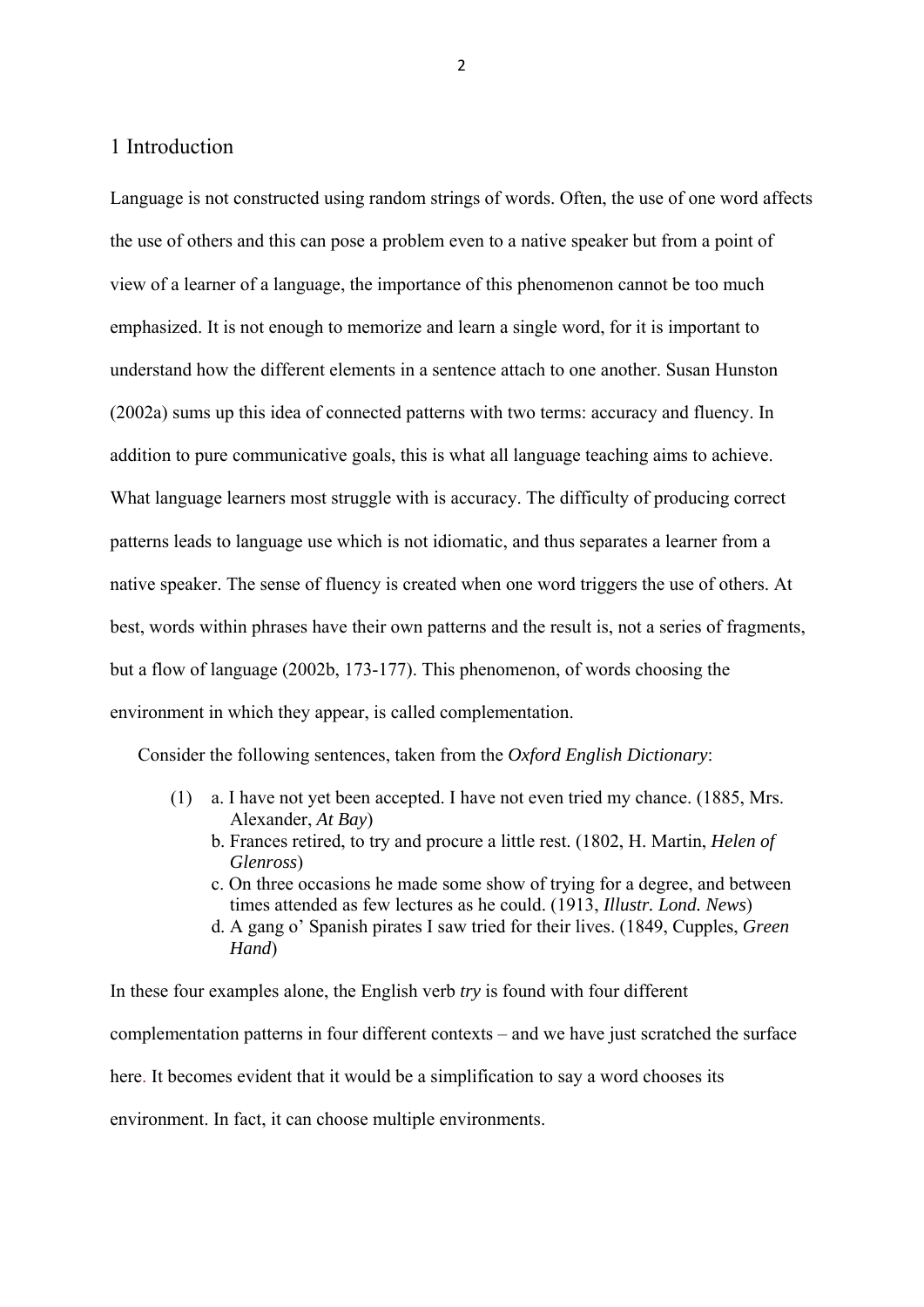In this thesis, the main focus will be on examining what kinds of complements were and are used with the verb *try* in written British English. I will use two corpora, one for data from the Late Modern English period and another for present-day usage. One of the objectives of this thesis is to see if there are any significant changes in the distribution of complement types over time and if some patterns have fallen out of use while new ones have emerged.

 First, however, I will introduce and explain some key concepts relating to this kind of work, and then proceed to examine what dictionaries, grammars and other literature have to say about *try*. Finally in chapter 5, I will turn to examining authentic language data, starting from the early  $18<sup>th</sup>$  century and moving towards contemporary usage. In addition to the quantitative aspect of the thesis i.e. the frequencies of different complements, I will also see if any connections can be found between patterns and meanings, and whether or not *try* is subject to any contextual factors that could affect complement selection.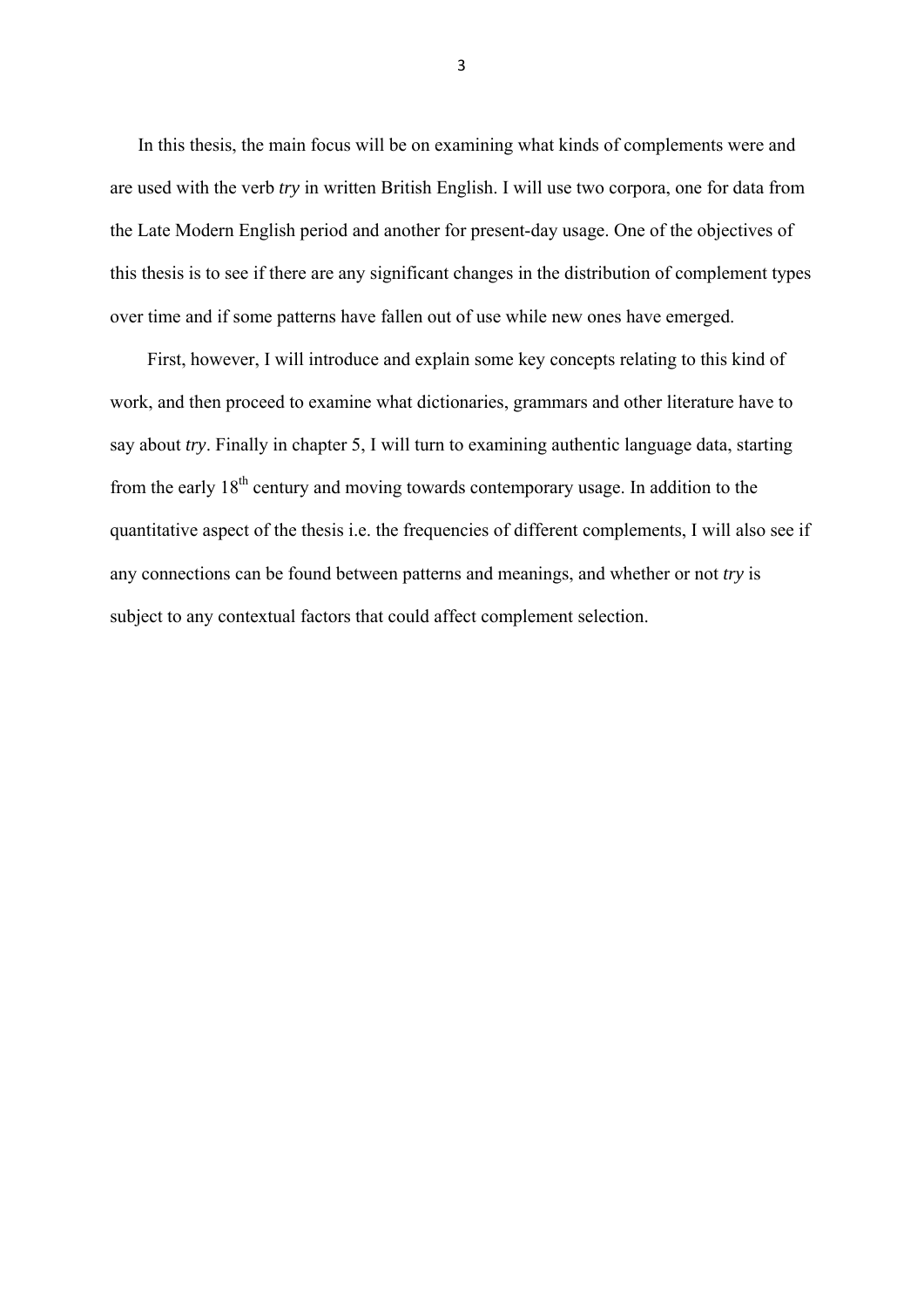## 2 Complementation

To better understand what the purpose of this study is, the concept of a complement needs to be defined. In this chapter I will give a short account of valency theory and discuss the differences between complements and adjuncts. I will also present some concepts that are relevant to complementation. It should be noted that in the discussion that follows, I will be concentrating on verb complementation only, though it is possible for nouns and adjectives to have complements as well.

### 2.1 Valency

The verb of a sentence is central to valency theory. All other components of the sentence are in relation to the verb, some more closely than others and this is where the real interest lies. The verb determines which elements are necessary to form a grammatical sentence and which are merely optional and offer additional information (Herbst et al. 2004, xxiv). The elements that are closely connected to the verb are called complements, and the elements that are not are called adjuncts. Even though a subject is required to form a grammatical sentence, and some consider it a complement, the current author will adopt the approach that concentrates on post-head complements only.

Consider the following sentences (from Herbst et al.):

 (1) a. I put paper and kindling by the fire last night. b. \*I put by the fire. c. \*I put paper and kindling.

Removing *last night*, an adjunct, from (1a) does not affect the sentence crucially, in that it is still grammatical. This is common to all adjuncts: they can be added and removed fairly freely. However, omitting either of the underlined elements, the complements of the verb *put*, renders the sentence nonsensical.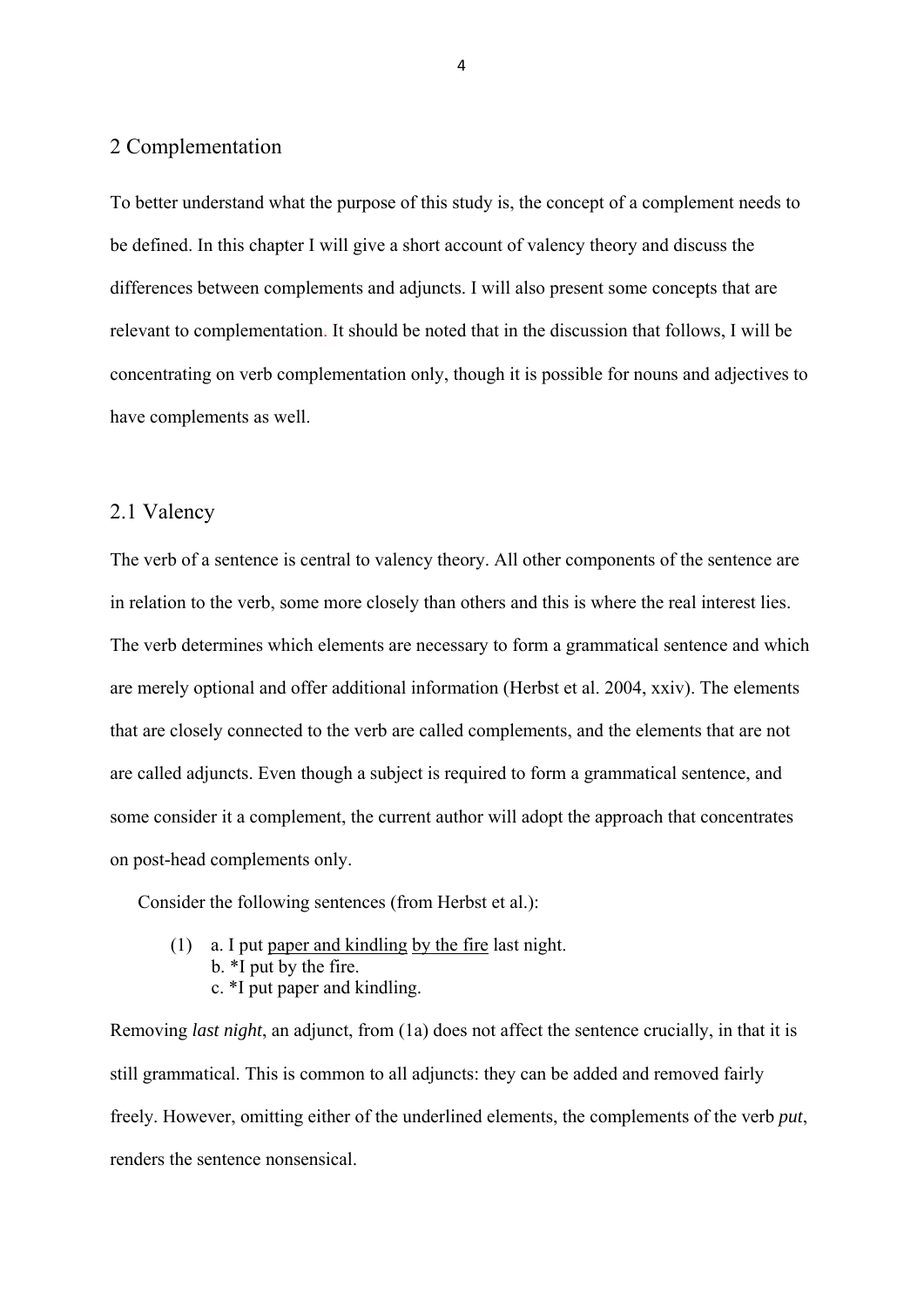## 2.2 Complements and adjuncts

Deciding which phrases are closely associated with the verb is not always straightforward. It is not possible to list adjuncts, or complements for that matter, because the same phrase can be a complement to one verb but an adjunct to some other. Somers (1984, 508) illustrates this with the following pair of sentences:

#### (2) a. He looked for his friend *in London*. b. James lives *in London*.

In (2a) the phrase *in London* is clearly an adjunct and can be omitted but in (2b) this is not the case: omission of the prepositional phrase leads to "an unsystematic change of meaning" (Huddleston and Pullum 2002, 221) from "reside" to "be alive" and therefore the phrase must be a complement. This type of change in the meaning is very clear in sentences like (3) (from Huddleston 1984, 179):

(3) He drives the minister mad.

If the complement *mad* is omitted, the sense of *drive* is quite different.

 To make matters more complicated, not all complements are seen to be obligatory. Huddleston and Pullum (2002, 221) say that in *She read the report* the NP *the report* is still a complement, even though omitting it would not lead to the loss of grammaticality or change the meaning of the verb. What is crucial here is that the occurrence of a certain complement depends on the presence of a verb that *licences* it (ibid., 219). The form of the complement needs to be compatible with the verb even though it is not obligatory. Further, the verb cannot be changed to just any other, for both semantic and syntactic reasons (the verb *arrive* would sound strange here). Also, not all verbs, even if they were semantically compatible with the context, would allow the omission of the NP. For instance, the verb *peruse* unquestionably requires a complement. Huddleston and Pullum (ibid., 221) therefore conclude that "if an element is obligatory, and hence a complement, with some verbs, then in the absence of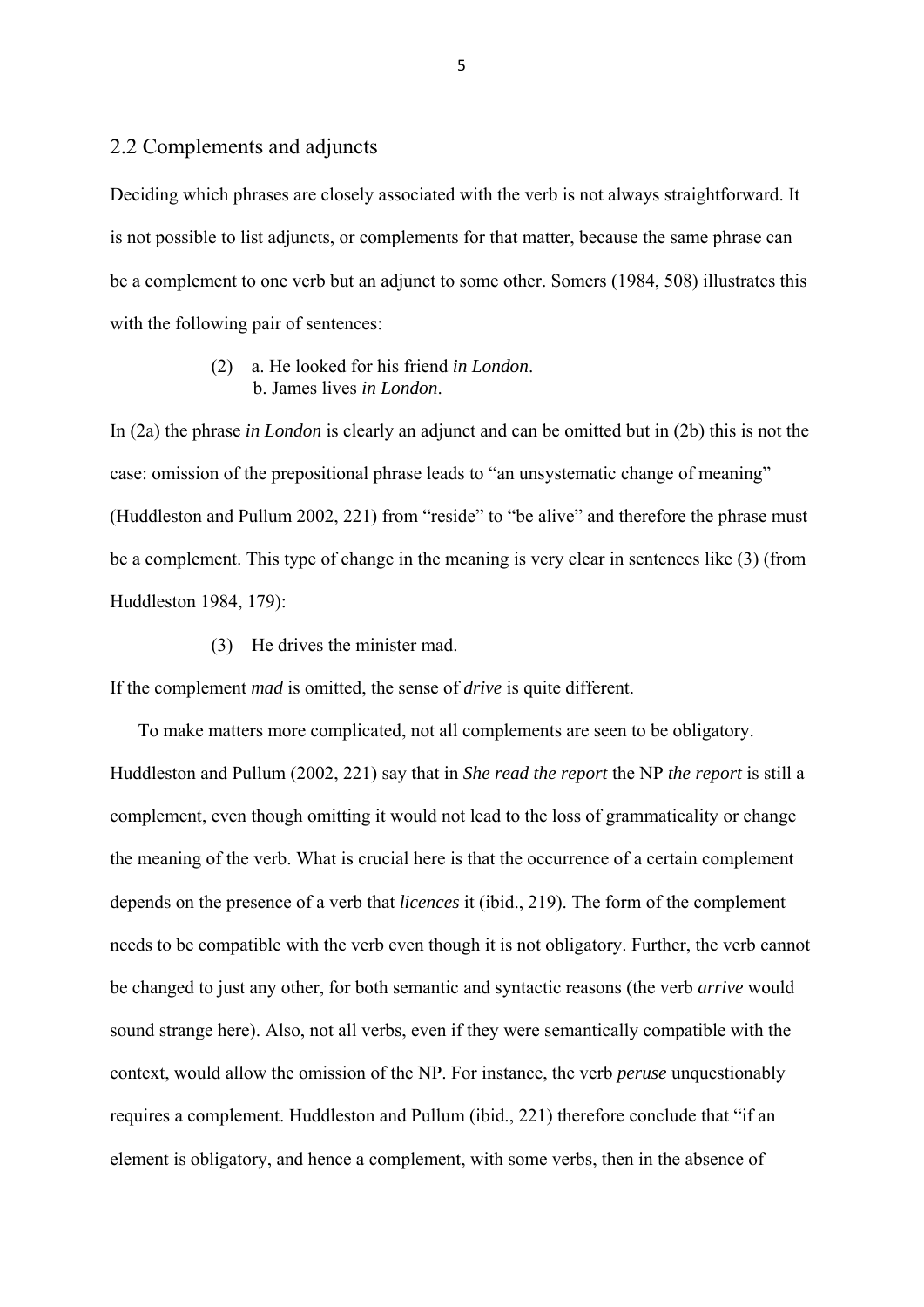counter-evidence we will take it to be a complement rather than an adjunct when it is optional too."

 There are some tests that help distinguish between complements and adjuncts, one of which I will present here: the *do so* test. *Do so* is a pro-form that can be used in the place of a verb phrase (VP), and according to Lakoff and Ross (1966, II 5), "elements that may occur after 'do so' are outside of the verb phrase (are not constituents of VP), and elements that cannot so occur are inside the verb phrase." Though Lakoff and Ross do not concentrate on complements and adjuncts, the test can be applied to make the distinction between them. Huddleston and Pullum (2002, 222-3) illustrate the use of this anaphoric expression to determine which elements of a sentence belong closely together:

> (4) a. \*I didn't read all the reports but I did so most of them. b. I didn't cover this topic last time but I shall do so on Tuesday.

The reason why (4a) is ungrammatical, is that "[t]he antecedent of *do so* must embrace all internal complements of the verb: it therefore cannot itself combine with such a complement" (ibid.). In this case, *do so* refers not only to *read* but also to its complement *all the reports*. In (4b), *last time* is an adjunct and therefore is not a part of the antecedent to which *do so* refers.

 One issue that should be addressed here is whether or not to include phrasal verbs (such as *try on*) in the discussion of complementation. They cannot really be analysed as prepositional phrases (PP) since they behave somewhat differently. Huddleston (1984, 203-205) compares PPs and these verb-particle constructions and notes that *Ed relies on the minister* and *Ed backs up the minister* are in fact quite different.

 First of all, the order of the particle and the NP is reversible with the phrasal verb use: *Ed backed the minister up*. The place of the particle is actually fixed if the NP is a personal pronoun: *Ed backed her up* (but \**Ed backed up her*). This is not possible with the prepositional use: \**Ed relied the minister on*, \**Ed relied her on* (ibid., 204-5).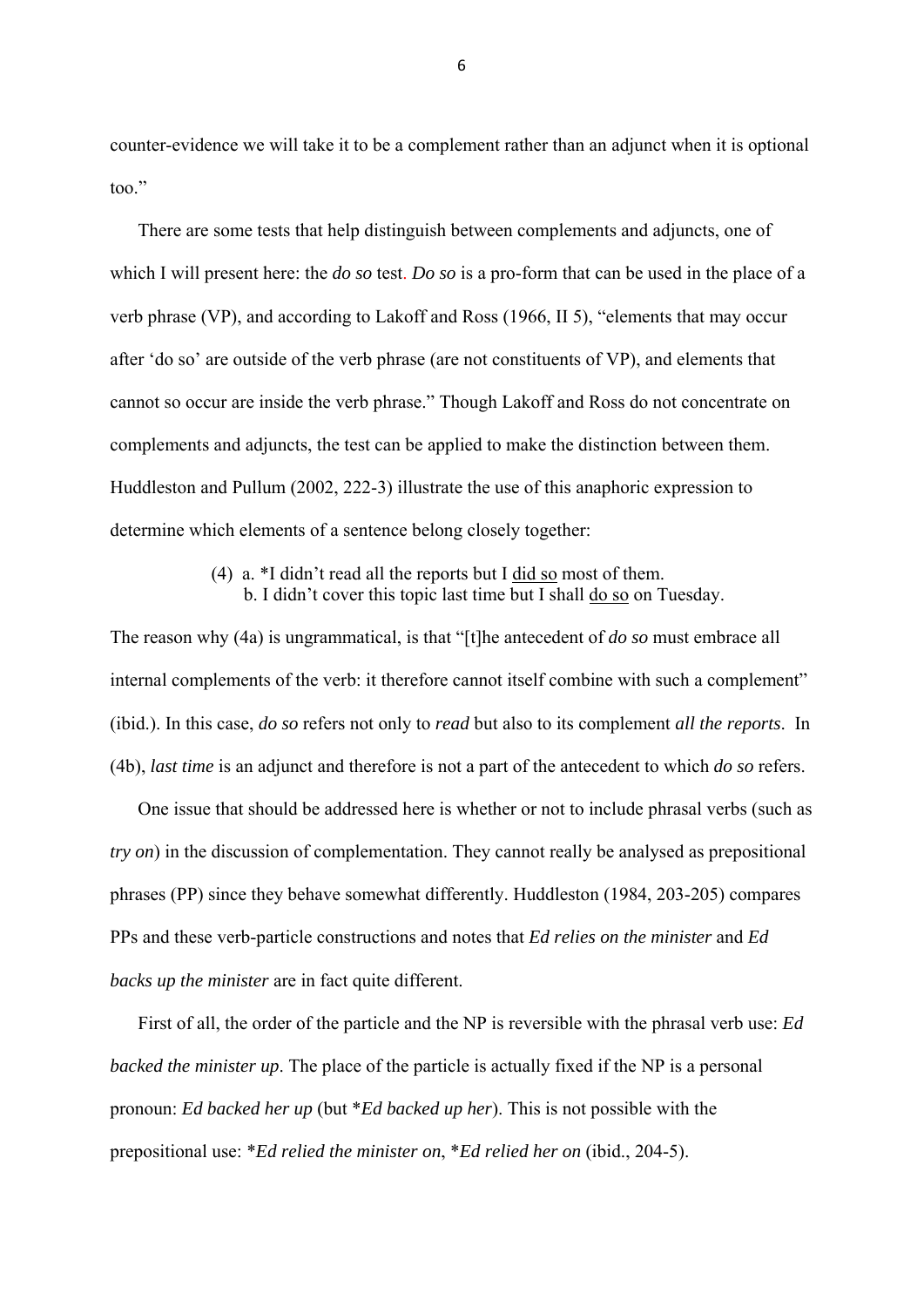Secondly, Huddleston observes that the particle does not move with the NP (when forming relative clauses, for example) whereas the preposition does: *The minister on whom Ed relied* but not \**The minister up whom Ed backed* (ibid., 204).

 Lastly, it is possible to insert adjuncts between the matrix verb and the PP following it, but this is not the case with phrasal verbs: *Ed relied steadfastly on the minister* but \**Ed backed steadfastly up the minister* (ibid.).

 It could be argued that including phrasal verbs in discussion of complementation would be stretching the definition of a complement too far but Huddleston (1984), for instance, treats these verb-particle combinations as complements in his discussion. On the other hand, dictionaries often treat them separately.

 For the purposes of this thesis, I feel it might be more practical to treat the particles as special cases, separate from other complements. In the discussion that follows, I will briefly comment on the phrasal uses where necessary but generally regard them as idioms and keep the discussion to a minimum.

#### 2.3 Arguments and theta theory

Another way of approaching sentences is through argument structure. It is based on the idea that verbs do not select the elements in the sentence they appear in randomly but according to logic. For example, the act of imitating involves two people: the one performing the imitating and the person who is imitated (Haegeman 1991, 35). Hence the verb *imitate* logically requires two arguments. These arguments are "the participants minimally involved in the activity or state expressed by the predicate" (ibid., 36). Verbs can be divided into categories according to how many arguments they need and *imitate* would thus be a two-place predicate. Though argument structure specifies the number of arguments needed, it does not offer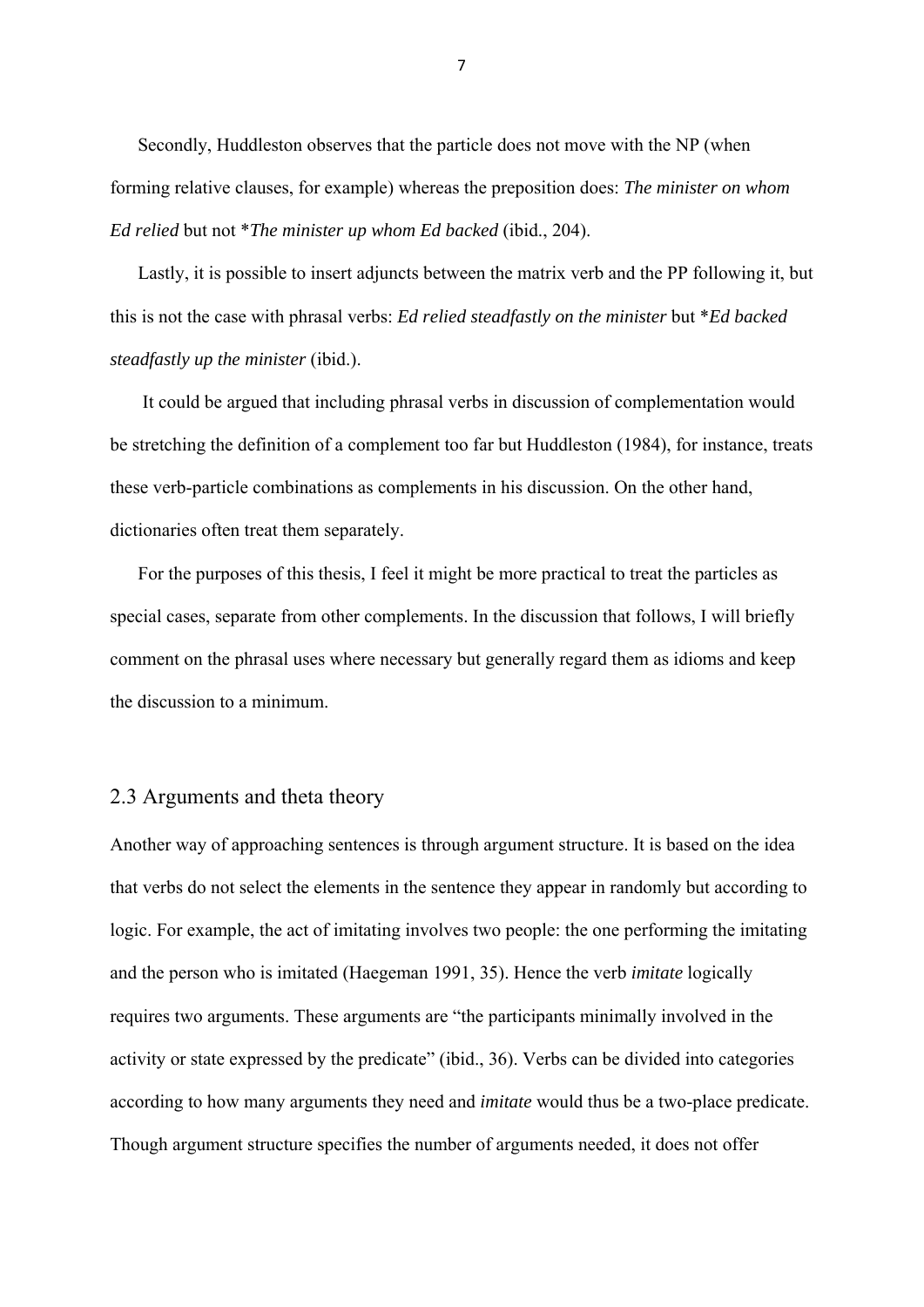information on their type as such. Consequently, NPs are not the only possible argument type, but subordinate clauses, for example, can function as arguments, too (ibid.).

 The argument structure is derived form the semantics of the verb. Therefore it is only natural that the semantics of the verb also affect the semantics of the arguments. Consider the sentence *Maigret killed Poirot* (from Haegeman 1991, 41). The verb *kill* has two NP arguments and logically they relate to each other and to the verb differently. The verb assigns semantic roles, or theta roles, to its arguments. Different linguists use differing labels and thus there are many different sets of theta roles in use. Depending on the set of labels, *kill* would assign the roles of agent and theme (or patient) to its arguments. Other roles that are recognized by many include experiencer, beneficiary, goal and source, for instance (ibid., 41- 42). What is essential here is that all the roles that a verb assigns must be attached to an argument and any one role should not be assigned to multiple arguments. This is known as the theta criterion (ibid., 46):

> Each argument is assigned one and only one theta role. Each theta role is assigned to one and only one argument.

## 2.4 *Try* and control

The following sentence (from Davies and Dubinsky 2004, 3) provides evidence for the need of understood subjects:

(5) Barnett tried to understand the formula.

The verb *try* assigns two theta roles here: agent and theme. The former is assigned to *Barnett* and the latter to the subordinate clause *to understand the formula*. However, the verb *understand* also assigns two theta roles. It would seem that one of the roles, experiencer, is left without an argument because *Barnett* has already been assigned a role, but taking the theta criterion into account, that is not acceptable. Therefore, there needs to be an argument,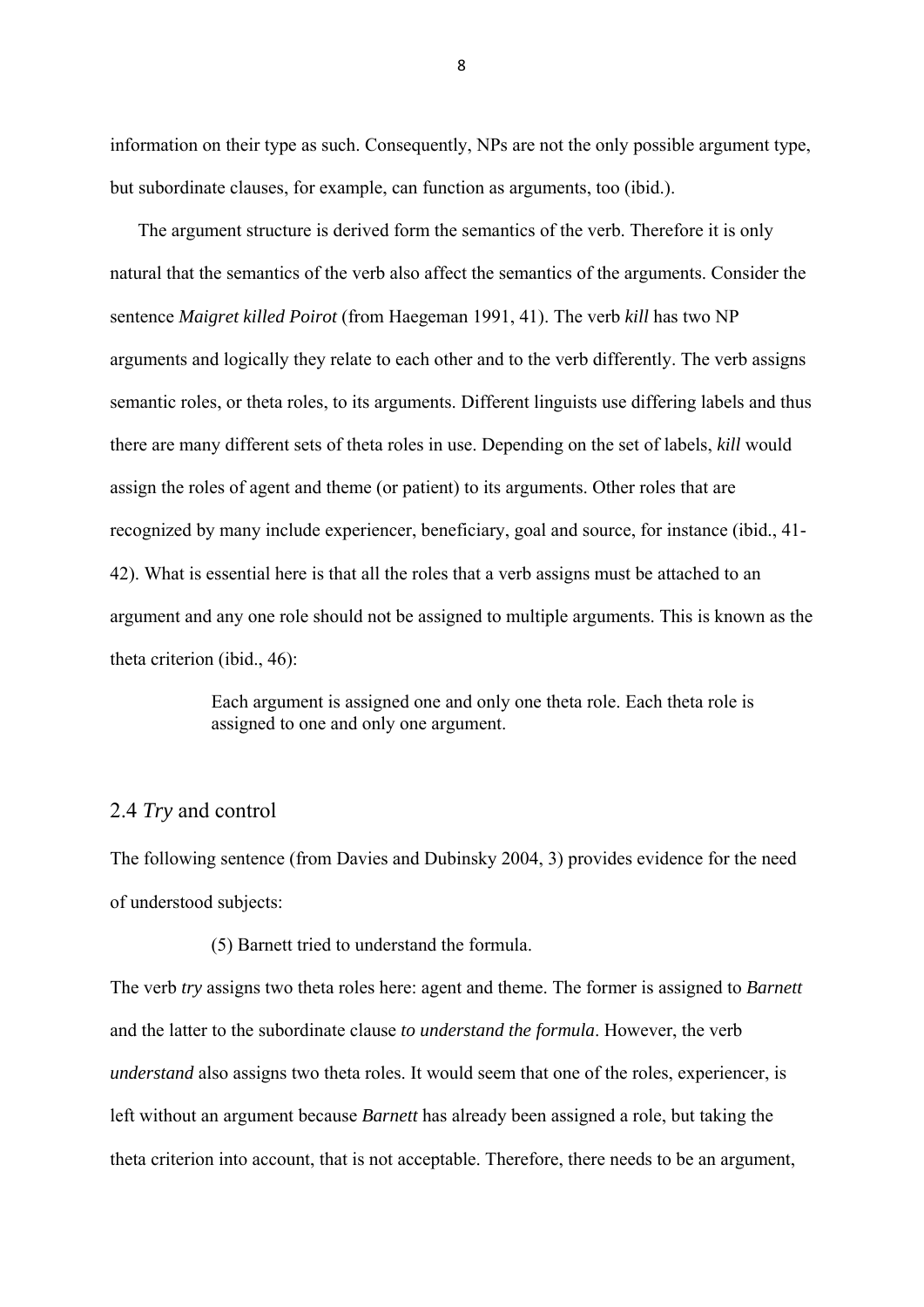even if it is an implicit one, to which the role can be assigned. The lower clause is felt to have a subject, though it is not mentioned. This understood subject is often referred to as PRO.

When the understood subject is co-referential with the subject of the matrix clause, we are dealing with a subject control construction. It is widely recognized that *try*, with *to*-infinitival and -*ing*-clause complements and the meanings related to these structures, is a subject control verb (e.g. Davies and Dubinsky 2004). The underlying structure of sentence (5) above is  $\left[\left[NP_1\right]$  verb  $\left[\left[PRO\ to\ verb\right]_{S2}\right]_{S1}$  or presented in a different way:



As Davies and Dubinsky (2004, 4) observe, *Barnett* is semantically connected to both the matrix and the embedded verb. In fact, the person referred to as *Barnett* has two roles in this sentence, one of which is related to *try* and the other to *understand*, but the latter connection is not explicitly spelt out in the surface structure – yet it can be understood form the context. With this analysis of the sentence we can satisfy the theta criterion as all theta roles are assigned and none of them are assigned to the same argument. This is the case not only with *to*-infinitival lower clauses but also with –*ing* clauses.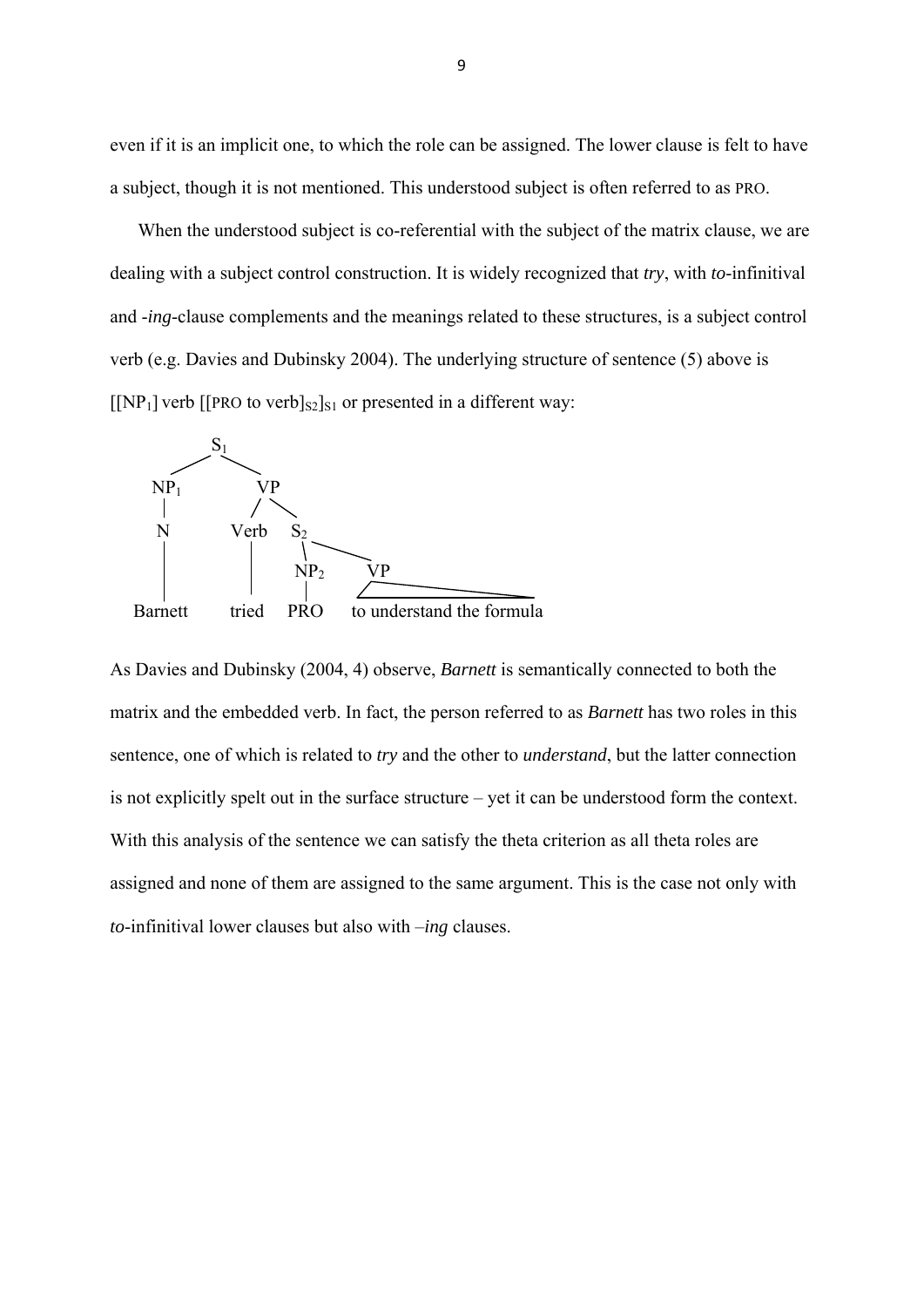#### 2.5 Relevant concepts

# 2.5.1 The complexity principle

A factor that may affect complement selection is cognitive complexity. A very complex sentence makes processing and understanding more difficult and slow. Rohdenburg (1996, 151) suggests that as a result "in the case of more or less explicit grammatical options the more explicit one(s) will tend to be favoured in cognitively more complex environments." This statement is known as the *Complexity Principle*.

 Explicitness seems to be a continuum. In general, the more lexical material is used, the more explicit the construction becomes: sentential complements are more explicit than nominal complements, finite clauses are more explicit than non-finite ones, *to*-infinitives are more explicit than –*ing* clauses, etc. Often prepositions manifest this tendency as well since, for example, the preposition *upon* is felt to be more explicit than *on*. Exceptionally, pronouns, though shorter, are easier to process than long noun phrases (ibid., 174).

 A complex environment, then, is created either by a passive construction or if the subject is very long and complex. This cognitive complexity can also result from a lengthy object or a complement. What is more, all kinds of discontinuous constructions tend to trigger the use of more explicit options. These include insertions and extractions, the latter of which will be discussed next.

#### 2.5.2 The extraction principle

In the case of infinitival or gerundial complement options, the infinitive will tend to be favoured in environments where a complement of the subordinate clause is extracted (by topicalization, relativization, comparativization, or interrogation etc.) from its original position and crosses clause boundaries. (Vosberg 2003, 308)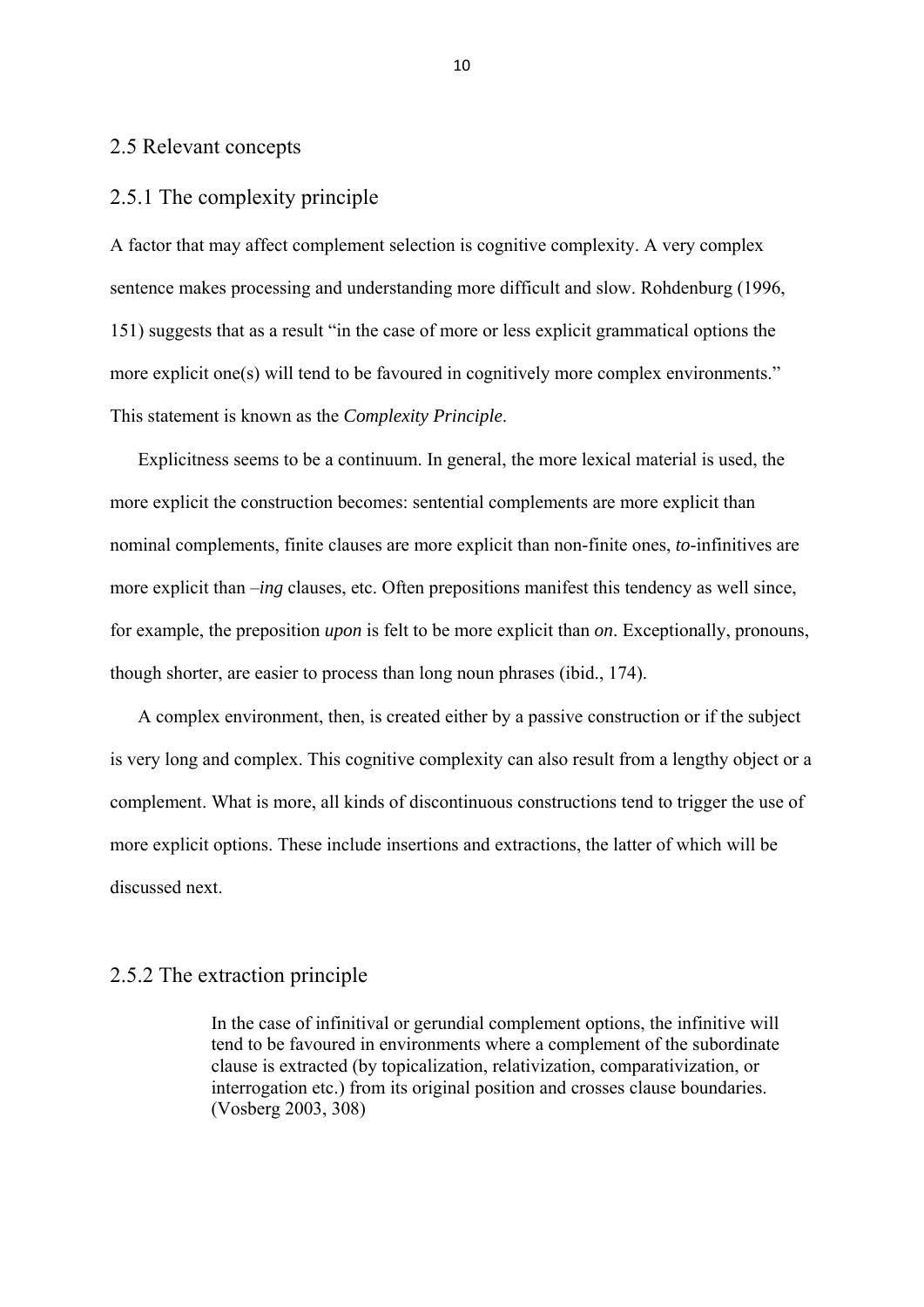This tendency of preferring *to*-infinitives over –*ing* clause complements in extraction environments is a result from the complexity principle discussed above, as the infinitive is easier to process in the complex construction.

 Extracting an element out of its original position leaves behind a feeling of a gap, or a trace, in its original position in the sentence (ibid., 313):

(6) ... with the dignity of the corps<sub>i</sub> which<sub>i</sub> he had the honour to command  $t_i$ . Through relativization, the NP complement *the corps* has been extracted. There is a trace after *command*, represented by *t*, from where the NP originates. The sentence without extraction would be *He had the honour to command the corps.* 

# 2.5.3 *Horror aequi* principle

The phenomenon referred to as the *horror aequi* principle means, that there is a "widespread (and presumably universal) tendency to avoid the use of formally (near-) identical and (near-) adjacent (non-coordinate) grammatical elements or structures" (Rohdenburg 2003, 236).

 In practice, this means that placing, for example, two *to*-infinitives one after the other is avoided if possible, or the second element is delayed so that adjacency is less of an issue. The reasons behind the principle might be that processing repeated structures is more difficult (i.e. finding the understood subject) but also because repetition in speech is often misinterpreted as a marker of hesitation (cf. e.g. Rohdenburg 1995, 381-2).

 The *horror aequi* principle is not a fixed rule, but a tendency, as is stated in the definition. There are some factors that can overrule this tendency. A complex environment of a complement (cf. the complexity principle), due to an extraction or insertion of an element for example, might allow the use of repetitive structures for the sake of explicitness and clarity. In (7) below, even though the verb *attempt* is in the infinitive, it is followed by another because of an intervening element: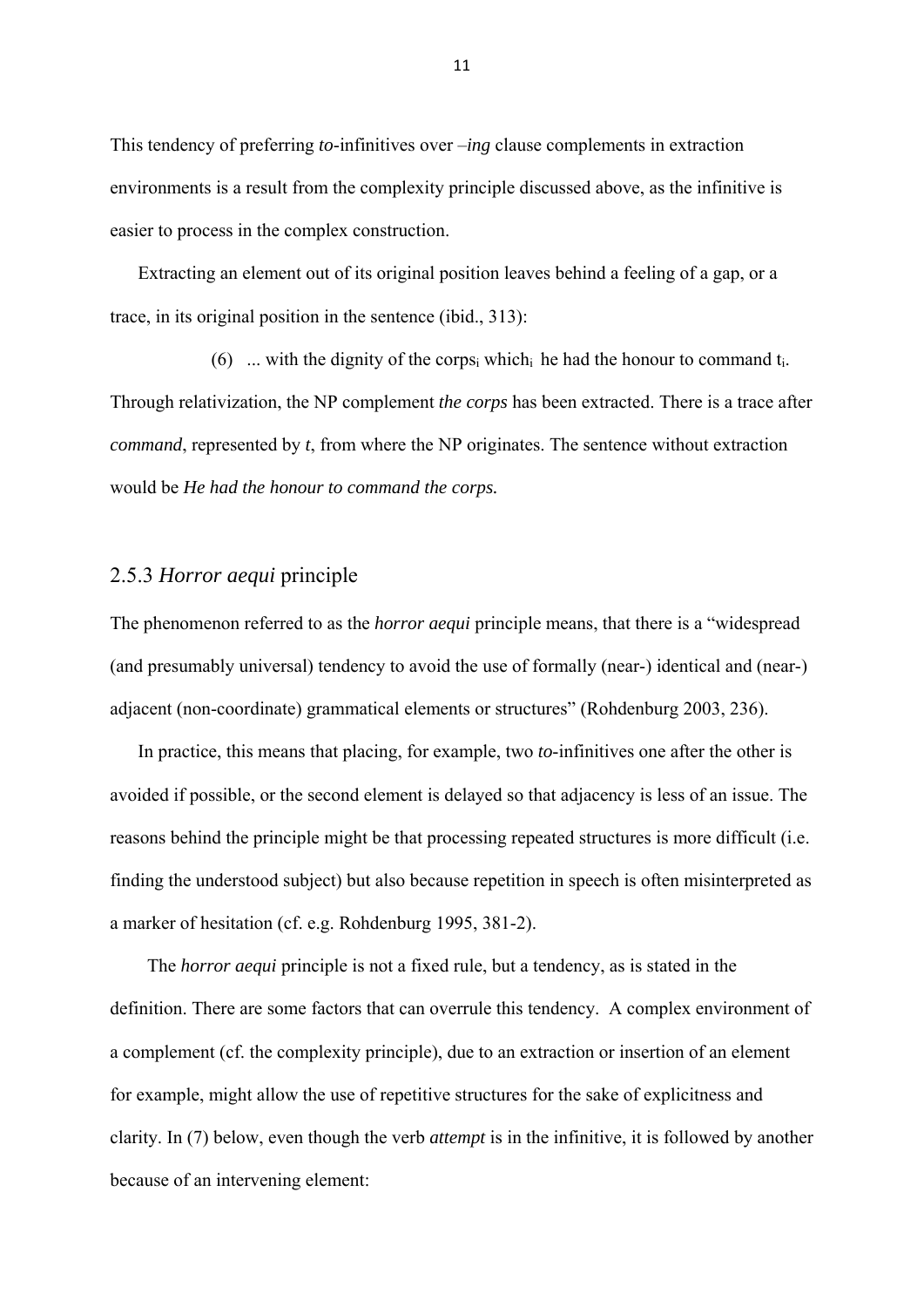#### (7) He thought it better, therefore, **to attempt** by mild and soothing language **to divert** him from his horrid design (Vosberg 2003, 316; emphasis added)

 Also, the negation of the complement clause has a tendency to trigger the *to*-infinitive even when the matrix verb itself is a *to*-infinitive (ibid., 321).

# 2.5.4 Bolinger's generalization

Bolinger (1968) found that languages tend to be as efficient and economical as possible and for that reason no synonymous constructions should exist. He compares *for-to* and –*ing* complements and suggests that the verbs taking only one of these two do not do so arbitrarily. The choice is not mechanical and as such meaningless – rather, it seems there is something in common in the semantics of verbs that take that complement (1968, 123). To prove this point he looks at minimal pairs of verbs that allow both patterns, such as the following:

- (8) a. Can you remember to do that?
	- b. Can you remember doing that?

The difference in meaning between the two sentences arises from the complements of the verb *remember*: something projected (8a) vs. something actually done (8b) (ibid.).

 Evidence such as this point to the conclusion which nowadays is known as Bolinger's generalization: "a difference in syntactic form always spells a difference in meaning" (1968, 127).

### 2.6 Semantic features

From a purely syntactic point of view the two sentences in (9) are perfectly grammatical.

- (9) a. John is thinking about Mary.
	- b. \*The table is thinking about Mary.

Since the difference between the two sentences cannot be explained through syntax, it is necessary to turn to semantics. The oddity of (9b) results from the fact that the meaning of the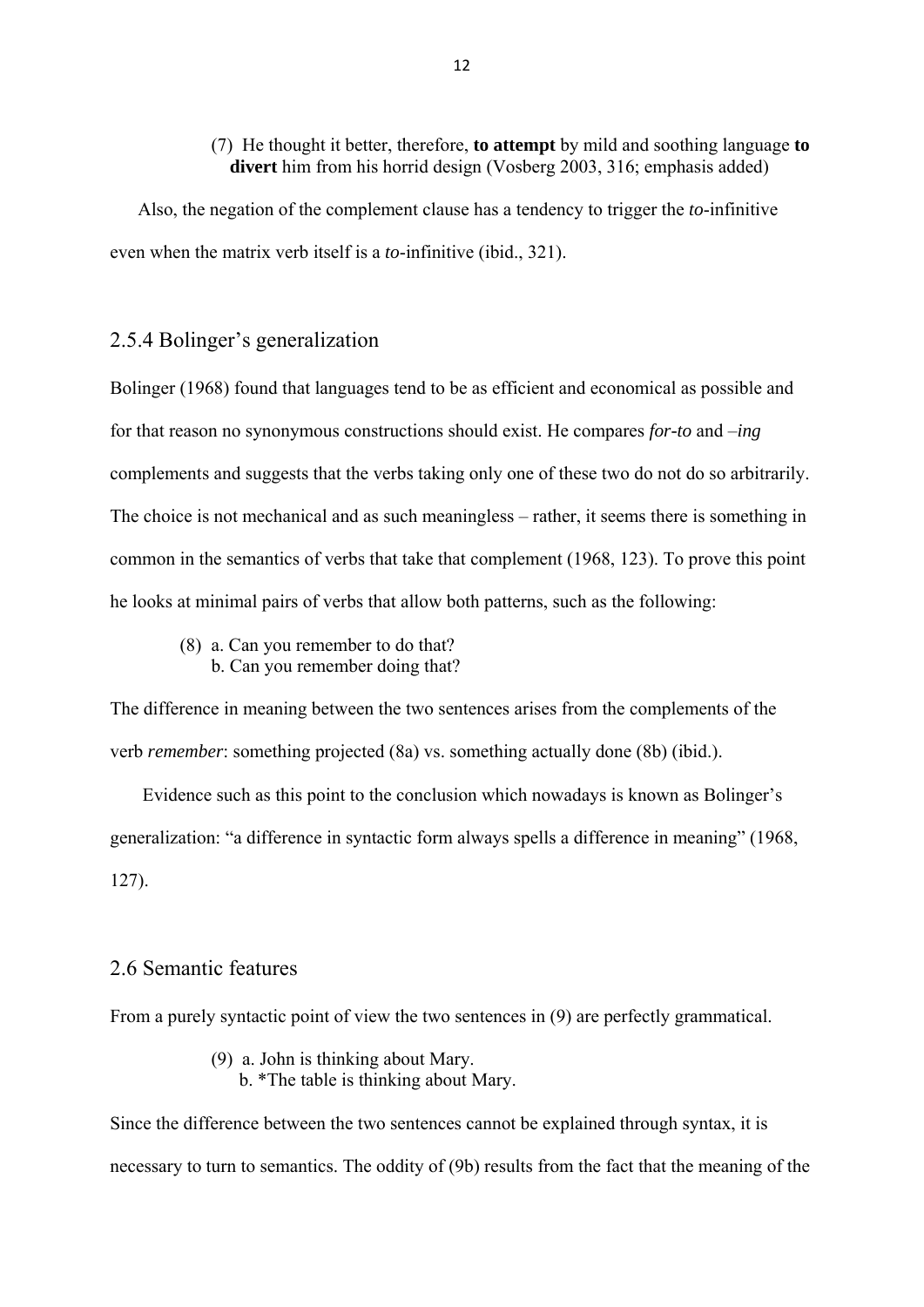NP in the subject position is incompatible with the rest of the sentence: the verb *think* requires a subject that is capable of performing that action. In order to explain why (9a) is acceptable whereas (9b) is not, the meanings of the NPs need to be broken into smaller components.

 Feature symbols are a conventional way to indicate differences in meaning, for example (Leech 1974, 96):

$$
\begin{cases}\n+HUMAN \\
-HUMAN\n\end{cases}\n\begin{cases}\n+ADULT \\
-ADULT\n\end{cases}\n\begin{cases}\n+MALE \\
-ADULT\n\end{cases}
$$

These labels can then be applied to words such as *man*, *woman*, *girl* and *boy*:

*man*: +HUMAN +ADULT +MALE *woman*: +HUMAN +ADULT –MALE *girl*: +HUMAN –ADULT –MALE *boy*: +HUMAN –ADULT +MALE (ibid.)

These are not of course the only contrastive features available but many more can be used to make necessary distinctions. In (9b) above, only one feature is needed to justify the unacceptability: *the table* is  $[-ANIMATE]^1$  and therefore cannot function as the subject of this verb.

### 2.7 Semantics of complements

As was mentioned earlier, structure can carry meaning and though this view has received vast support, there are varying opinions about what those meanings might be. Many different contrastive patterns and minimal pairs used to tease the meanings apart could be discussed

<sup>&</sup>lt;sup>1</sup> If we assume that animals are capable of thinking, to some extent, the feature [+/–HUMAN] would not be adequate to make the distinction between (9b) and sentences like *Blacky is thinking about food,* where *Blacky* is a dog. Therefore the label [+/–ANIMATE] is more appropriate here. For the sake of clarity, I will enter the semantic features in square brackets in the running text.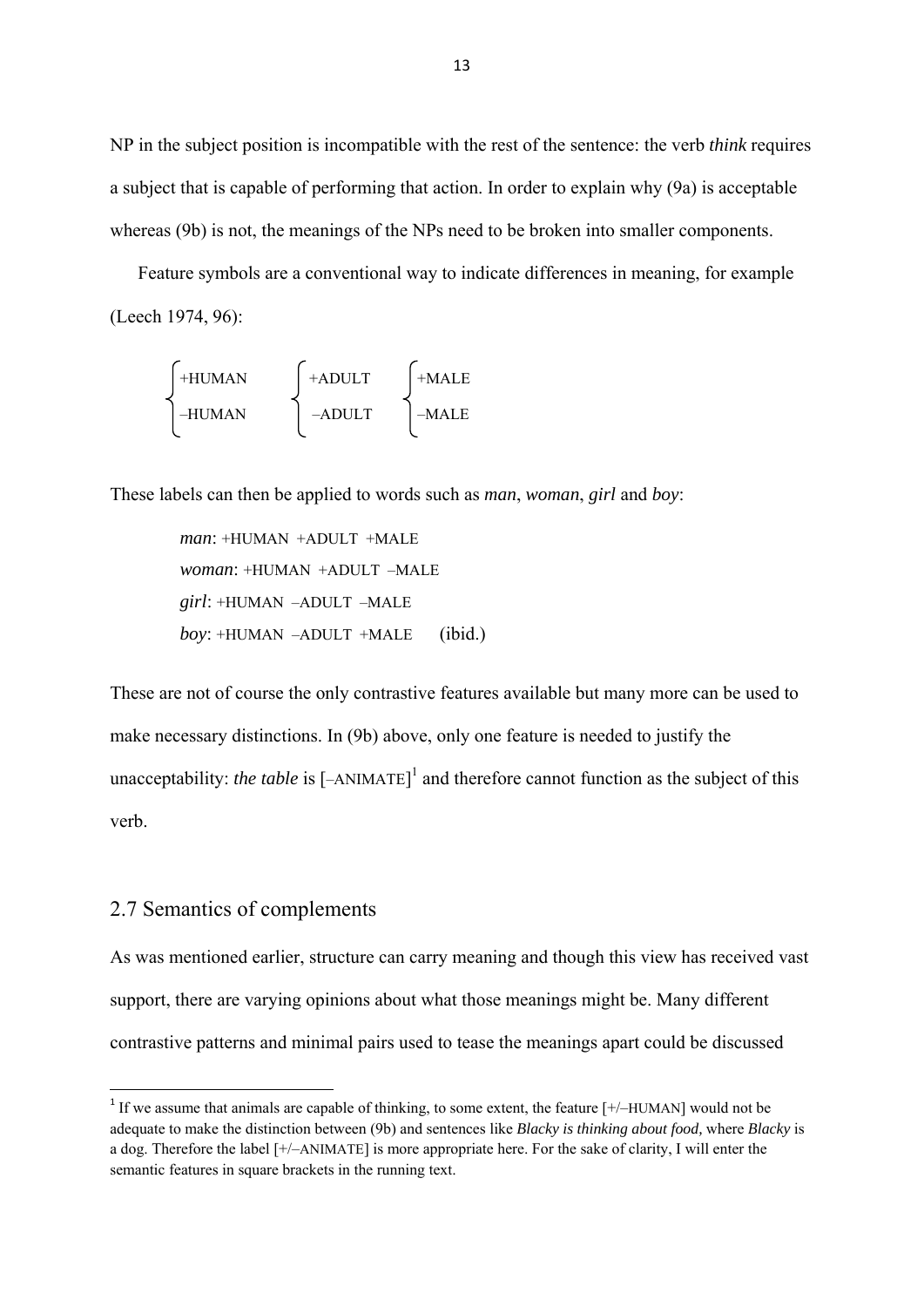here, but for the sake of brevity I will present only one pair of patterns here, a pair that is also relevant from the point of view of *try*. The difference between *to*-infinitives and –*ing* clauses has interested linguists, for example Bolinger as was just seen, and a great deal of effort has been put into finding the key differences between the two patterns.

 Turning first to *to*-infinitives, it is generally acknowledged that the *to* of the infinitive has developed from the preposition *to* meaning "toward" (see for example Fanego 2004, 27)*.* But this is where it seems to get harder to find common ground. There are different views on how to analyse *to* in its infinitival use. Is it a preposition or an infinitival marker? Is it semantically empty or can it carry a meaning of its own? No matter what label is attached to it, it seems that the idea of movement is associated with the *to*-infinitive, a remainder of its prepositional origin. This original meaning and the connection it has to the infinitival marker is noticed by Rudanko (1989). He investigated matrix verbs governing *to*-infinitive complements (in the pattern  $NP_1$  - verb<sub>1</sub> - PRO - to - verb<sub>2</sub>) and found that most of the verbs are volitional and express movement towards or away form a goal (ibid., 34). However, majority of these verbs express positive volition:

> Contrasting the major classes of verbs that express positive volition with those expressing negative volition, we observe that the former clearly preponderate: 96 to 21. The imbalance is at its most striking in the class of verbs expressing an effort on the part of  $NP_1$  to realize or not to realize  $S_2$  [i.e. the complement clause]: 29 to 0. Thus it seems that in English at least it is exceptional for a  $Verb<sub>1</sub>$  of the infinitival pattern under consideration to express an effort on the part of  $NP_1$  not to realize  $S_2$ . In other words, the direction of the movement is overwhelmingly toward, not away from, a goal. This finding brings into sharper focus the hypothesis that there is a connection between the infinitival pattern in question and the original force of *to*, which is indeed still the predominant one even in present-day English. (1989, 35)

 In one of the newest treatments of this subject, Smith (2008, 367-370) suggests that the association with movement originates in a source-path-goal image schema. From a prototypical series of actions felt to be present in the meaning of sentences like *John walked*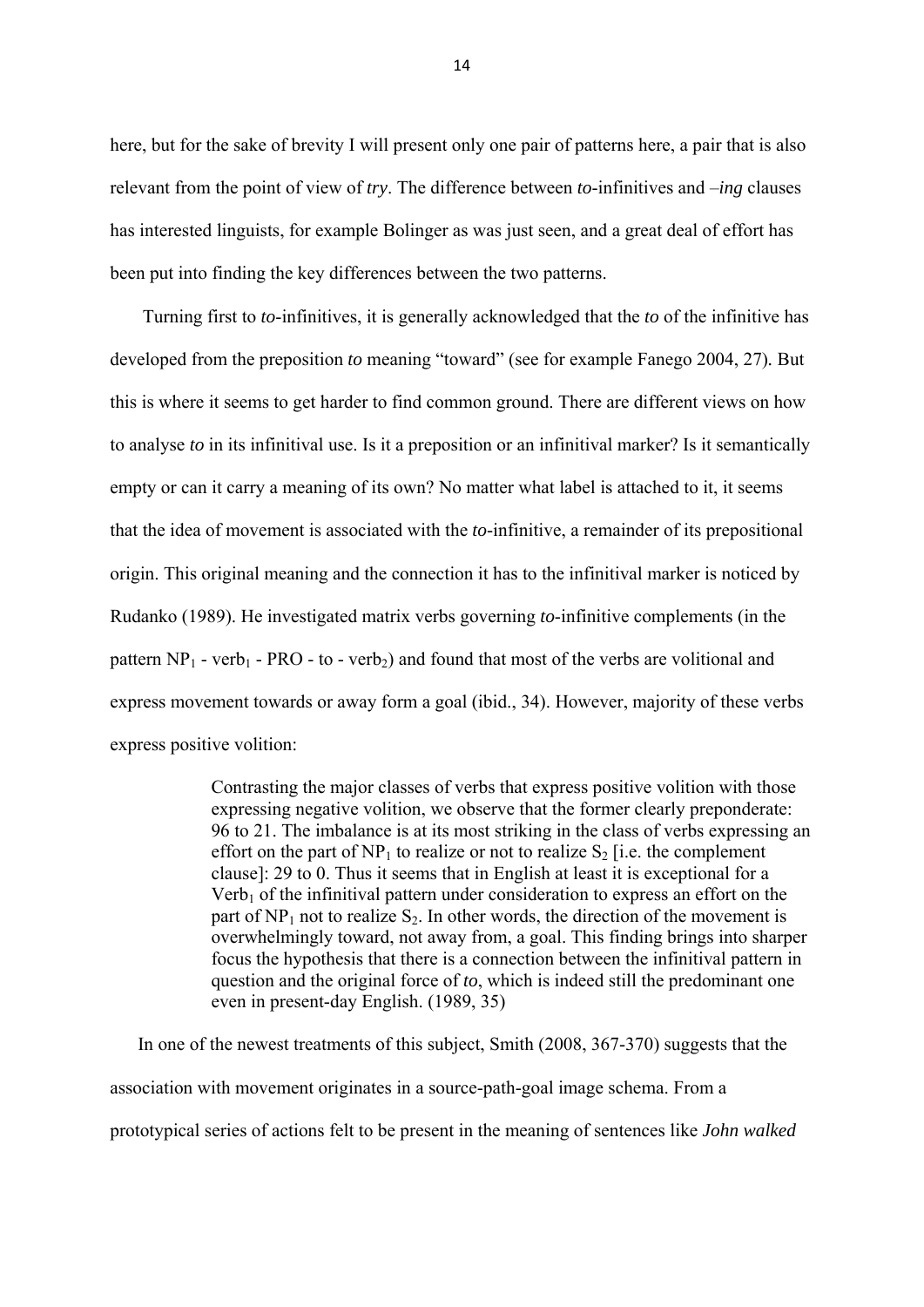*to the store,* in which an entity moves from a source towards a goal (see Figure 1), it is possible to move on to more abstract domains (ibid., 369). People tend to have more or less the same idea of a path, and according to Smith, one of the notions associated with it is the fact that the goal is reached only after the path has been travelled. This leads to the interpretation that *to*-infinitives imply futurity, or, if the goal is not actually achieved, potentiality (ibid., 370). This schema can then be extended to convey meanings such as purposefulness, intentionality and volition, for example.



**Figure 1. Source-path-goal image schema (Smith 2008, 369)** 

 Duffley (2000) rejects the view that the infinitive denotes only actions that are hypothetical, potential or future, because the action can in fact be realized in some cases, and analyses *to* as the preposition of a prepositional phrase: "All that *to* does is to evoke the movement necessary to get from the matrix verb's event to that denoted by the infinitive" (2000, 233). The movement is seen in terms of time, but as subsequence rather than potentiality.

 Moving on to –*ing* complements, there is some disagreement about what, if any, kind of a temporal relationship there is between the –*ing* clause and the matrix verb. Duffley (2000, 222) criticises an earlier view that the actions denoted by the two verbs occur at the same time. He finds it problematic that the event of the –*ing* clause complement can actually occur before, during or after the event of the main verb ((10a-c) respectively, Duffley's examples):

- (10) a. I remember working with him on it.
	- b. I am enjoying working with him on it.
	- c. I am considering working with him on it.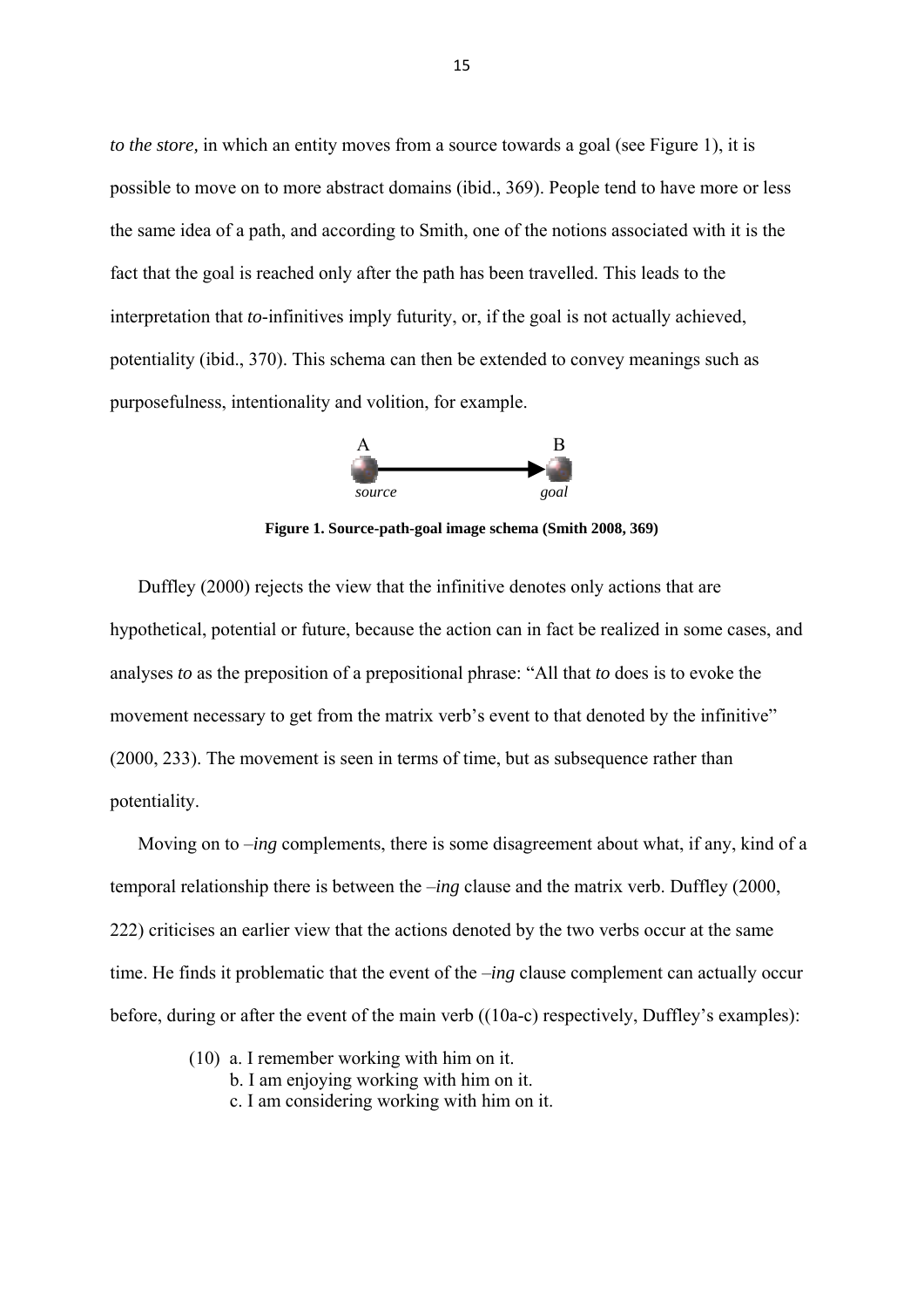What Duffley suggests then, is that the temporal relationship is not produced by the complement as such<sup>2</sup> but comes from the meaning of the governing verb: "if the lexical meaning of the matrix implies some relation in time to its object, then a temporal implication is produced with the -*ing*" (2000, 228).

 Smith does not see a similar problem in claiming that the events of the two verbs happen at the same time and suggests there is always an overlap of some kind between the complement and the matrix verb. He distinguishes many kinds of overlap: actual, prior, hypothetical and subjective, depending on the governing verb (2008, 376-380). The following examples (ibid.) illustrate the different kinds of overlap:

> (11) a. She appreciates/enjoys/doesn't mind studying linguistics. [actual overlap] b. John admitted writing the letter. [prior overlap] c. Stan considered spending a year in Europe. [hypothetical overlap] d. Frank avoided writing his thesis for a whole year. [subjective overlap]

In sentence (11a), the two events truly overlap in time. In (11b), the writing of the letter has occurred prior to the event of the matrix verb, and in (11c) the overlap is only imagined without certain knowledge of whether the planned event will ever take place. Finally, in reference to (11d), Smith suggests that the matrix verbs in this group "have meanings that evoke, from the perspective of the speaker and/or conceptualizer, some kind of implied necessity or obligation between the matrix subject and the subordinate process..." (ibid., 380).

 However, when something seems too good to be true, it usually is. Smith manages to fit all the cases he discusses under the umbrella of "overlap". Yet, even he admits that especially the group of verbs denoting subjective overlap are problematic. He states that these predicates "pose an intractable problem for a semantically based account of complementation, because there is no apparent sense that their complements involve any kind of overlap whatsoever

<sup>&</sup>lt;sup>2</sup> Duffley argues that the -*ing* complement behaves like a noun in a direct object position would. In sentences like *I am enjoying this conversation*, the NP *this conversation* does not have a particular temporal relation to the verb and thus the sentential complement should not have one either.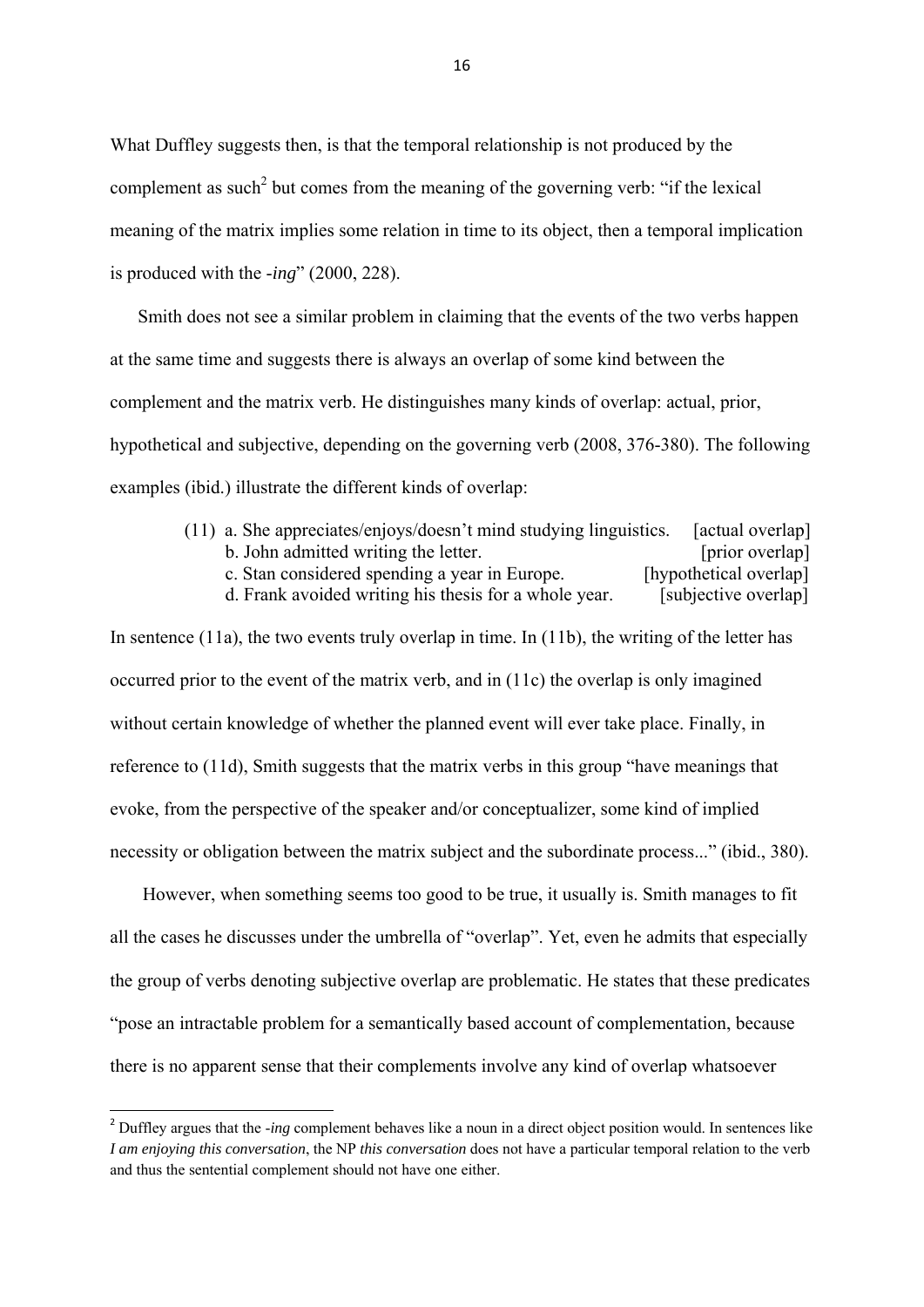with the matrix processes" (2008, 379). He also notes that there exists no previous research that would explain why these verbs do not allow *to*-infinitival complements even though their meaning suggests they should.

 Also, the concept of hypothetical overlap loses some of its attractiveness under closer examination. The example in (11c) demonstrates this: is there truly any overlap between the two processes? Surely, a decision (that would then separate the two actions) has been made before the trip to Europe takes place, if it takes place at all. Either way, it could be argued that there is no overlap: one process has been completed before the other takes place. Nevertheless, Smith makes convincing arguments to support his reasoning and it would be difficult to claim that the concept of overlap is useless.

 Later on, Smith compares the two complement types in terms of conceptual distance vs. conceptual overlap. *To*-infinitives create a conceptual distance through the image schema, there being something that separates the matrix verb from the complement, such as a path of some kind. This separation is reflected in the grammar as *to* is inserted between the two verbs (2008, 375). This is not true for –*ing* complements since there is nothing separating the two verbs, not in the image-schematic level or in grammar, hence the sense of overlap (ibid., 381).

 As mentioned earlier, the literature on this topic is extensive and presenting all views would take up more space than is available here. However, to truly offer an idea of exactly how complex this matter is, I will provide a table on some of the suggested differences that cannot be discussed here. The contrasts quoted in the table come from Allerton (1988, 21), and Egan<sup>3</sup> (2008, 86) listing earlier work:

<sup>&</sup>lt;sup>3</sup> Egan (2008, 85) points out that the labels cannot truly reflect the intricacies of the studies in question and that some of these terms used are not applied to uses concerning complementation alone but to general differences between the two forms. This of course is not the topic of this thesis but still goes to show that the matter is more complicated that it seems.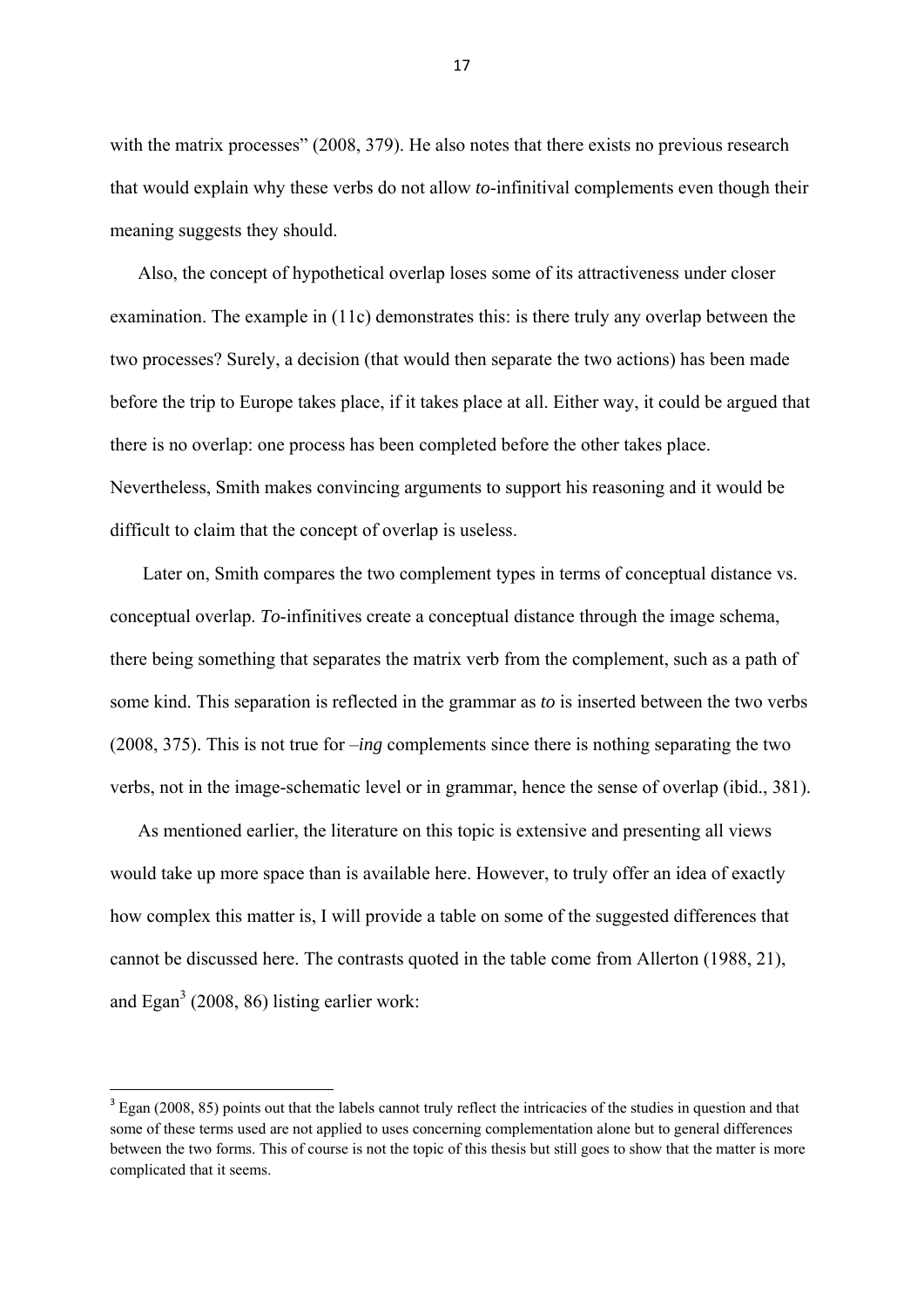| to-infinitive             | $-$ <i>ing</i>                       |
|---------------------------|--------------------------------------|
| infrequent activity       | regular activity                     |
| intermittent activity     | continuous activity                  |
| interrupted activity      | continuing activity                  |
| uncompleted activity      | completed activity                   |
| contingent/possible event | even presented factually             |
| particular time and place | neutral time and place<br>(Allerton) |
| specific subject          | non-specific subject                 |
| more verbal character     | more nominal character               |
| specific                  | general                              |
| a given occurrence        | mere occurrence as such              |
| non-factive               | factive                              |
| non-fulfilment            | fulfilment                           |
| potentiality              | performance                          |
| potentiality              | activity extended in time            |
| non-referring             | referring                            |
| vague futurity            | vague simultaneity                   |
| future                    | interior                             |
| less immediate            | more immediate                       |
| holistic construal        | immediate scope<br>(Egan)            |
|                           |                                      |

**Table 1. Semantic differences between** *to***-infinitives and -***ing* **clauses** 

Egan observes that, though there clearly is much disagreement, it is still possible to find some common ground: "There appear to be four main schools of thought with respect to the meaning of the *to infinitive* [...] *specificity*, *futurity*, *potentiality* and *distance*" (ibid.). As for the –*ing* form, Egan identifies five schools of thought: *general, occurring, overlapping,* 

*ongoing* and *immediate* (ibid.)*.*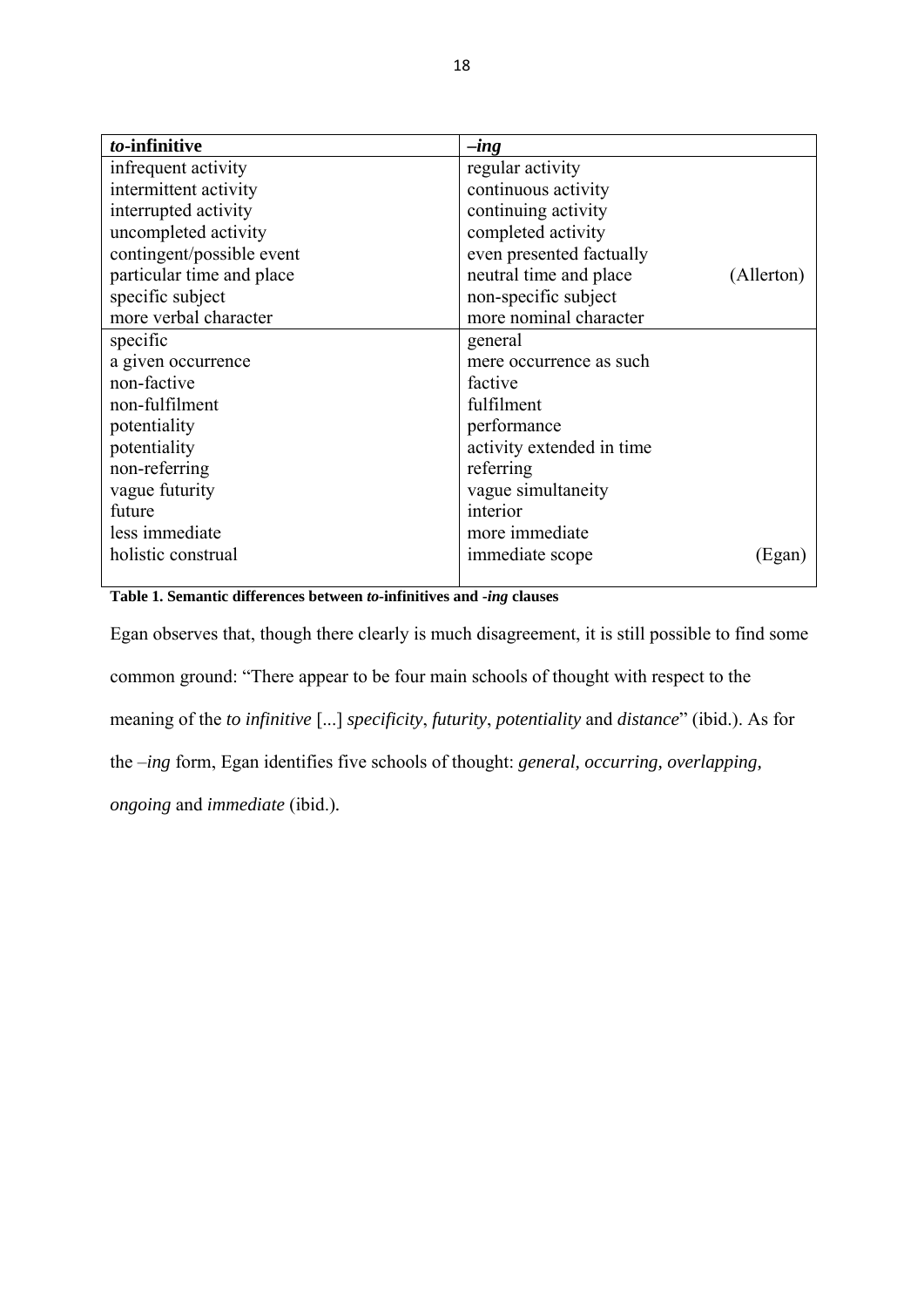#### 3 Corpus linguistics

In this chapter I will discuss the decision to use corpora as sources of data, and some concepts that need considering due to this choice. I will also introduce the two corpora used in the analytical part of the thesis.

### 3.1 What is a corpus?

A corpus could be defined as a "collection of naturally occurring examples of language" (Hunston 2002b, 2). However, the term cannot be applied to just any given set of texts. What makes a corpus different from a library or a text archive is that a corpus is not created to "preserve the texts themselves because they have intrinsic value" or "to access the texts in order to read them" (ibid.). Instead, the texts have been collected to provide data for linguistic study.

 Some planning is needed when compiling a corpus. The texts need to be selected so that they suit the purpose for which the corpus is planned to be used (Hoffmann et al. 2008, 13). If a corpus is supposed to be a representative sample of a language as whole, it naturally needs to contain texts from as many sources as possible. If the aim is to study a dialect, only texts written in that dialect will do, and so on.

 There are two ways to approach a corpus. A corpus-based approach "assumes the validity of linguistic forms and structures derived from linguistic theory" (Biber 2010, 162) whereas a corpus-driven approach makes no assumptions of the structure of language. All patterns and constructions larger than a single word are derived from the corpus material based on the frequency of words occurring together (ibid.).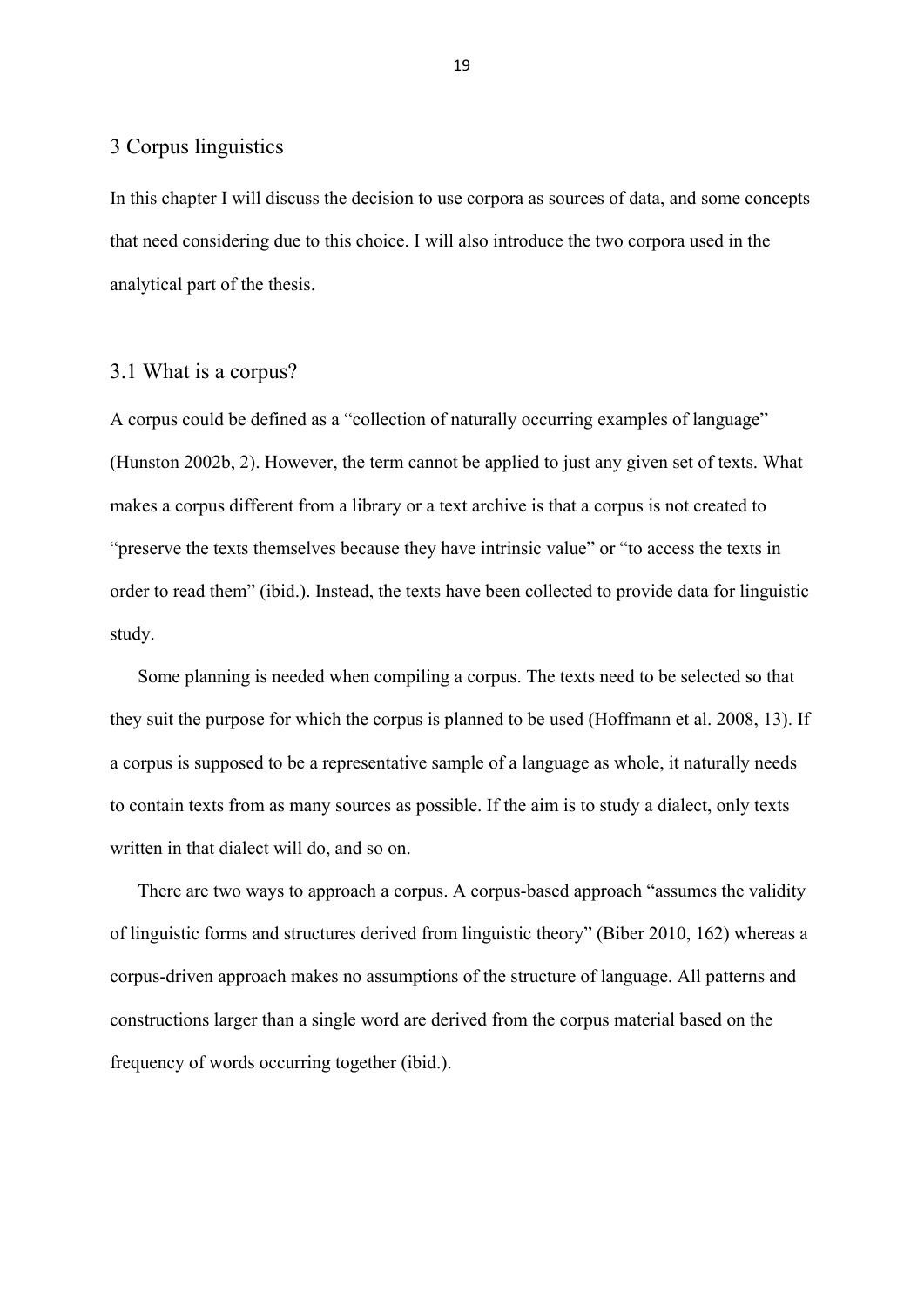### 3.2 Why corpora?

The easy access to most of today's corpora is only made possible by their electronic form. Naturally, this has not always been the case, and some corpora existed before computers but their paper form required vast amounts of manual labour. Actually, what now has become to be one of the defining elements of corpus linguistics, the electronic form of the data, is a relatively new invention and has been available only from the 1960s onwards. So not surprisingly, then, corpora are by no means the only source of data for linguistic research and choosing this source should not be taken for granted. Leech (1968) mentions two other sources that linguists use: "the elicited reactions, verbal or otherwise, of speakers of the language [and] the introspections of the analyst, when he is a speaker of the language" (1968, 88).

 None of the three sources of data are entirely unproblematic. Turning to corpora first, they are criticised for their inability to represent the language as a whole, since no matter how large the corpus is, it offers merely a glimpse of the language. According to Hunston (2002b, 22- 23) "[a] corpus can show nothing more than its own contents. [...] A statement about evidence in a corpus is a statement about that corpus, not about the language or register of which the corpus is a sample." However, the corpora today contain hundreds of millions of words so this argument against their use is becoming less and less convincing, and, as Leech says, "complete verifiability has long been acknowledged to be too high a goal in the testing of scientific theories (1968, 94).

 Conversely, it is possible to be blinded by the size of the corpus. According to Svartvik (1992, 10), in this age of computers, it is deceptively easy to value the size instead of the adequacy of a corpus. In order to use a corpus properly, it is not enough to know that it exists but how and why it was compiled. For example, the CLMET could not be used to study spoken language because it mainly consists of literary texts (more on the principles of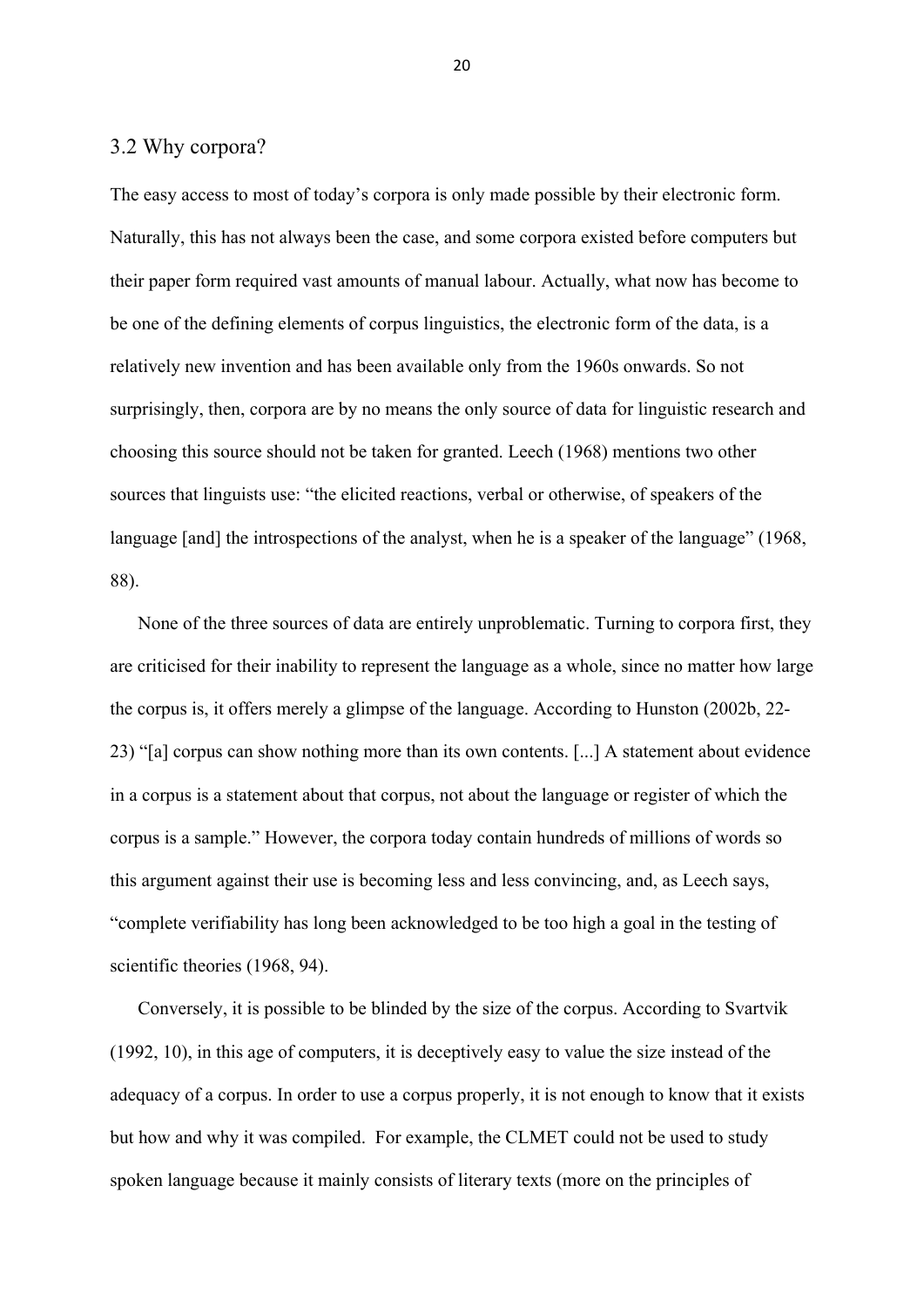compilation of this corpus later). Also, it is necessary to be aware of the differences between corpora if one is planning to compare them, so that one can take them into account where needed. Otherwise, the claims made on the basis of the data are questionable, to say the least.

 A corpus can also contain tokens with clear mistakes that may have to be left outside of analysis (Lindquist 2009, 10) but Leech also discusses the problem of nuisance variables, such as false starts and hesitations, which could be seen as a major drawback of corpora, especially those containing spoken material (1968, 89). Corpora represent language as it is used and by no means all language use is perfect, or even acceptable, at least from the point of view of a linguist. However, this downside, like many issues concerning corpora, can be overcome if one is aware of it. Manually editing the data will remove unwanted tokens.

 In Hunston's opinion, one of the major problems with corpus data is the way that the access software displays the data (2002b, 23). Often, each token of the search item is presented on its own line, some context provided on each side. This layout is convenient for many purposes, but in some respects it can be problematic. For example, knowing which meaning of a homonymous word is meant might be impossible if the context is very limited. Luckily, it is possible to work around this issue with both corpora used in this study: the BNC offers a tool to see more context, and the texts in the CLMET are available online and relatively easy to access. It might also be tempting to rely too much on the numbers provided by the software. According to Svartvik, "[o]ne danger is the convenient replacement of laborious hands-on analysis by rapid, automatic processing: yet in many areas of linguistic study, careful manual analysis cannot be dispensed with" (1992, 10).

 Moving on to the second type of data, the problem of using informants is that it is difficult to access another person's knowledge of language. It is not a problem of the informants not having knowledge, rather than their inability to translate this inner data into grammatical terms (Leech 1968, 89). They know intuitively that a sentence is "good English" but it does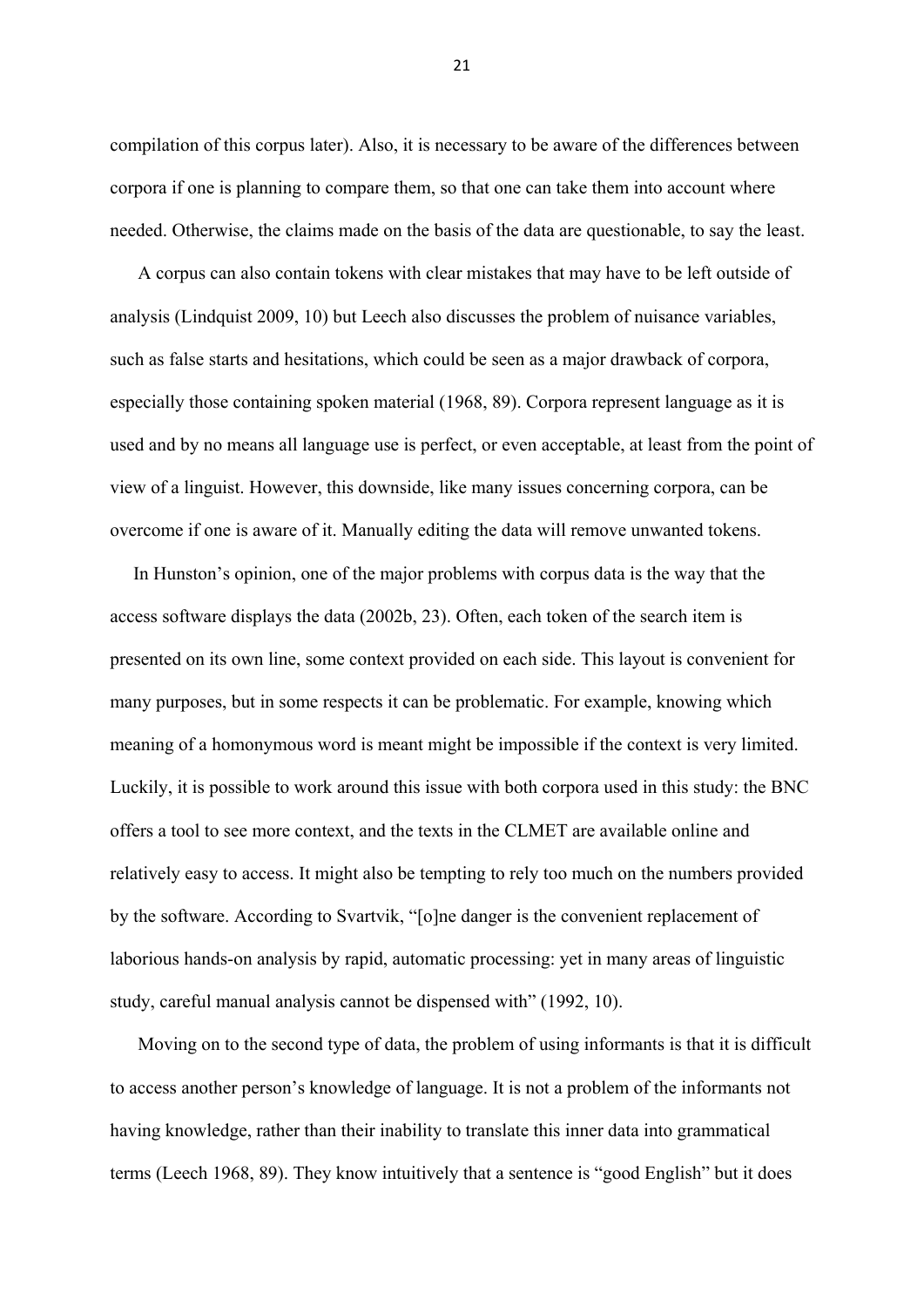not necessarily mean they can articulate why it is so. Linguistically untrained people cannot *analyse* language in a way that would be useful to the researcher. This, however, does not mean that the elicited reactions of native speakers are of no use. An informant's knowledge, no matter how difficult to access, is bound to be far more extensive and flexible than any corpus could ever be. Leech suggests that informant tests should be designed to test a person's performance rather than knowledge and use this information to complement corpus data, for example (1968, 94-95).

 It seems that, though once very popular, the intuitions of the researcher are not alone very convincing anymore. In fact, the excessive reliance on introspective data resulted from the ambiguous use of the term "intuition". It referred to both "underlying linguistic competence" and "the data made available through introspection"(ibid., 95). This approach has since been criticized for many different reasons, some which will be discussed next.

 This type of data might be influenced by non-linguistic factors, such as "what school of linguistic thought he [the linguist] has been trained in" and "whether his judgement is likely to be influenced by the hypotheses or beliefs he wants to confirm" (Leech 1968, 91). Also, making general statements about language based on one individual's intuition is questionable. However, this does not mean that the retrieved data is of no use. On the contrary, intuition is indispensable in many stages of analysis, such as deciding whether or not a phenomenon is worth investigating, but complementing it with other sources of data is likely to be necessary.

 Looking at all three types of data, it is obvious that choosing one over others is not simple. Bearing in mind the fact that the present author is not a native speaker of English, introspection needs to be ruled out as the main source of data for this study. As for informant data, the impossibility of finding informants for the historical data of a diachronic study is evident. Hence the decision to use corpus data seems more than valid. Whatever disadvantages there may be, the benefits outweigh them. Corpora offer an efficient way of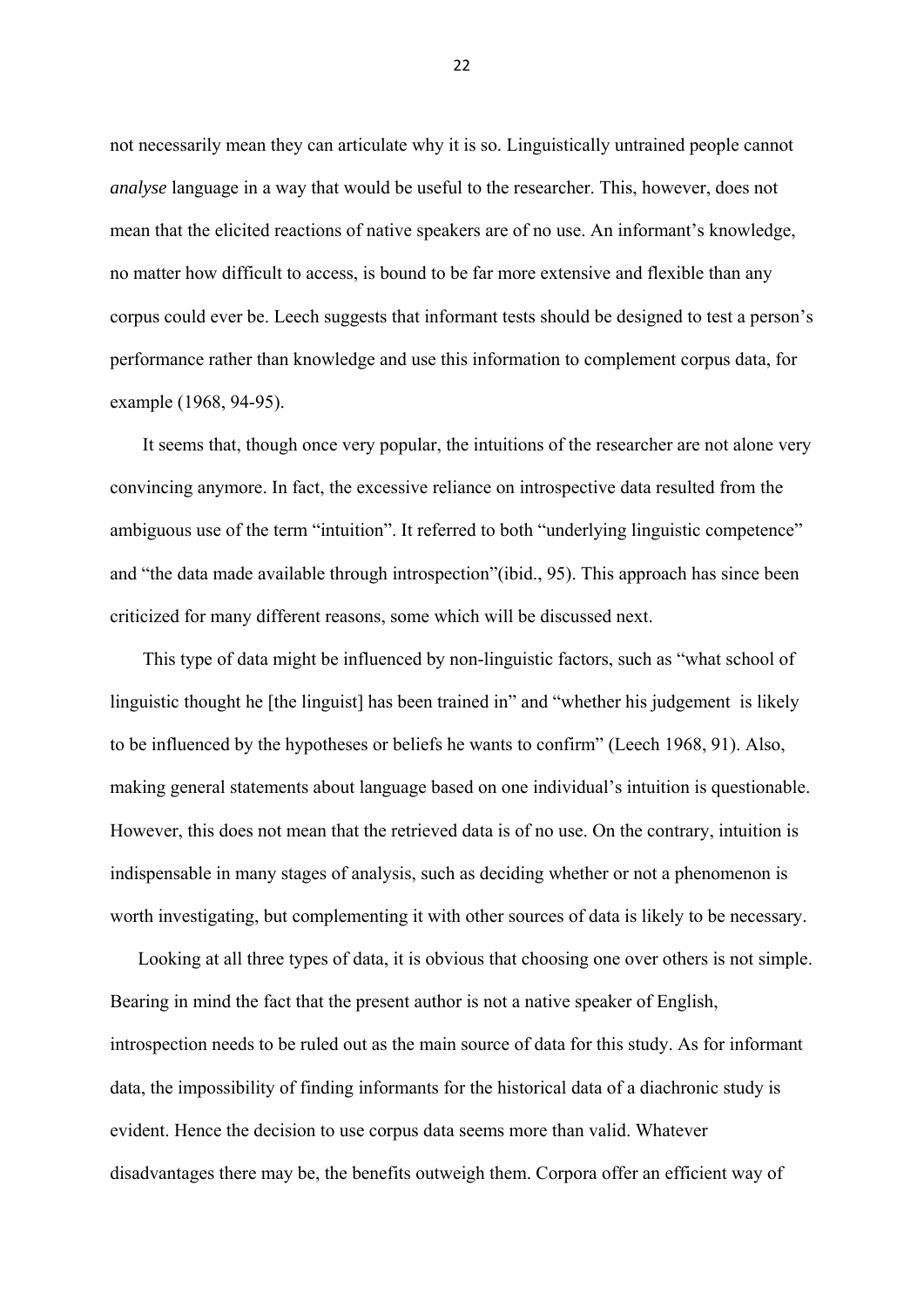attaining objective data in an easily analysable form. Also, it is easy to obtain information about frequencies and justify claims that can be verified by anyone with access to the corpus in question. Combining corpus data with careful analysis should prove to be a satisfactory way of conducting this study.

#### 3.3 Precision and recall

When using a corpus, the data are searched for by using different kinds of words or search strings. It is not inconsequential what kinds of search strings are used. In order to attain usable data, it is important to make sure that all relevant tokens are indeed retrieved. Ball (1994) discusses the concepts of *precision* and *recall* that are important to consider when using corpora.

Precision determines "the proportion of retrieved material that is relevant" (Ball 1994, 295). This means that some tokens might not be where they are supposed to, so to speak. For instance, many corpora are tagged, and the problem is that there might be mistakes in the tagging system and the search produces tokens that are of no interest in that context. These tokens have to be removed from the data, usually by hand. Fortunately, the programmes in charge of the tagging are becoming more and more sophisticated and accurate. However, there are other factors that might result in a large number of irrelevant tokens, and in that case, the search string might need to be modified.

Recall, on the other hand, "is the proportion of relevant information that was retrieved" (ibid.). It is more difficult to evaluate recall than precision. The difficulty lies in the problem that one does not know what tokens, if any, the search excluded. Research results can hardly be reliable if a large number of tokens were not considered at all. Again, the appropriateness of the search string is important. If one search string is likely not to produce all the relevant tokens, multiple searches should be conducted.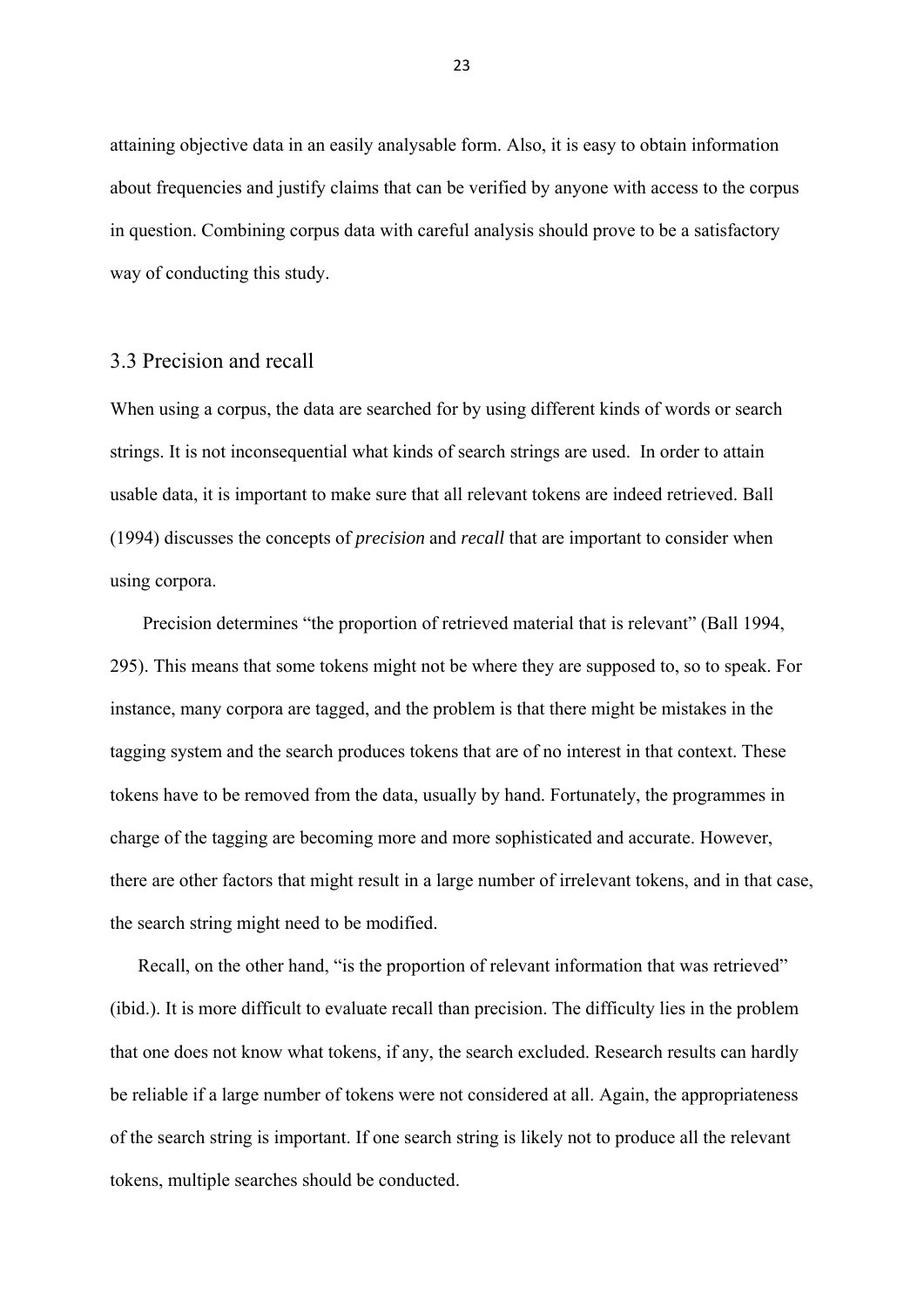### 3.4 Normalized frequencies

One important factor to bear in mind when looking at sets of corpus data is that comparing two corpora to each other is no straightforward matter. If the search of a word yields the same amount of tokens in two corpora, it might be tempting to conclude that the word is equally common in each. However, if one corpus contains two million words and the other 15 million, this can hardly be true. In order to make the numbers comparable, the normalized frequencies need to be calculated. In this study I will use this common formula (see e.g. Hoffmann et al. 2008, 72) which produces the frequency per million words:

> number of instances x 1,000,000 number of words

# 3.5 Corpora used in this study

I will use two corpora in the empirical part of this thesis, the *Corpus of Late Modern English Texts* for historical data and the *British National Corpus* for present-day usage. Since I am using two different corpora, it is important to make sure that the data retrieved from one corpus is suitable for comparison with the data of the other. Differences between corpora, and the problems they possibly lead to, might arise from a number of things, such as the size of the corpus or the selection process of texts. I will discuss the problems and advantages regarding the use of these particular corpora, where necessary.

## 3.5.1 *The Corpus of Late Modern English Texts*

As I already mentioned, the historical data will be collected from the *Corpus of Late Modern English Texts* (CLMET). There are two versions of this corpus, the original and the extended version, the former of which I will use in this study. This version of the corpus consists of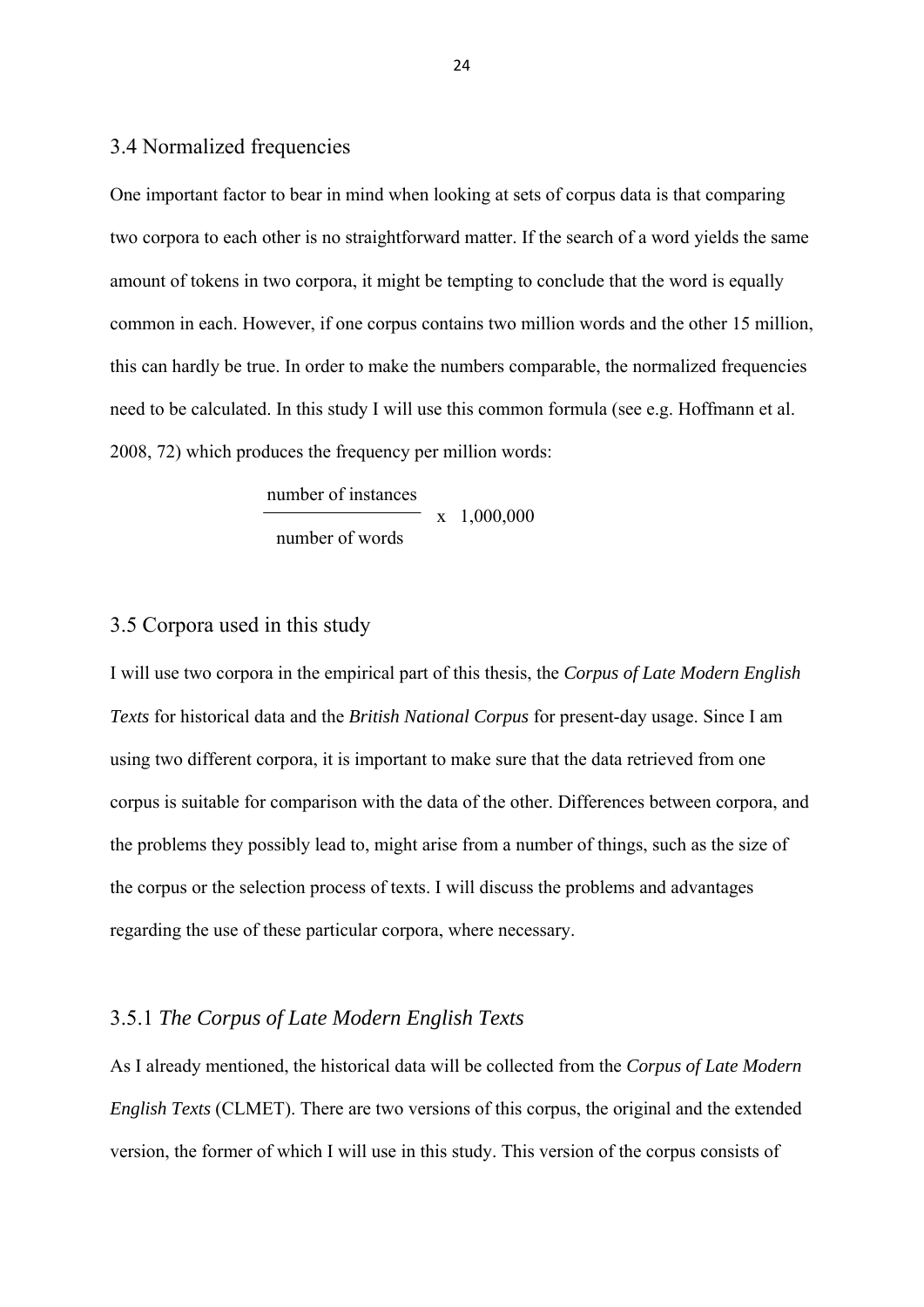approximately 9.8 million words. The corpus is not tagged, which means that to retrieve all verb forms I will need to conduct a separate search for each form: *try*, *tried*, *trying* and *tries*.

 The CLMET was compiled by Hendrik de Smet. The texts have been collected from the *Project Gutenberg* and the *Oxford Text Archive*. The time span covered by the corpus is from 1710 to 1920. The corpus has been divided into three parts, all parts covering 70 years each (De Smet 2005, 69-70). Two of these, the first and the third part, will be used as sources of data in Chapter 5.

De Smet has chosen the texts for the corpus following four principles:

- i) The authors, whose texts were chosen for a given section of the corpus, were born within 70 years to correspond the time period covered by that section (see Figure 2).
- ii) All the texts were written by British native speakers of English
- iii) The amount of text per author was limited to 200,000 words
- iv) Non-literary and lower-register texts and texts written by women were favoured whenever possible (ibid.)



**Figure 2: The temporal criteria for text selection for each part of the CLMET (De Smet 2005, 71)**

All these measures were taken in order to ensure that the corpus has as much variety as possible, and to decrease the significance of any bias towards an individual author or higher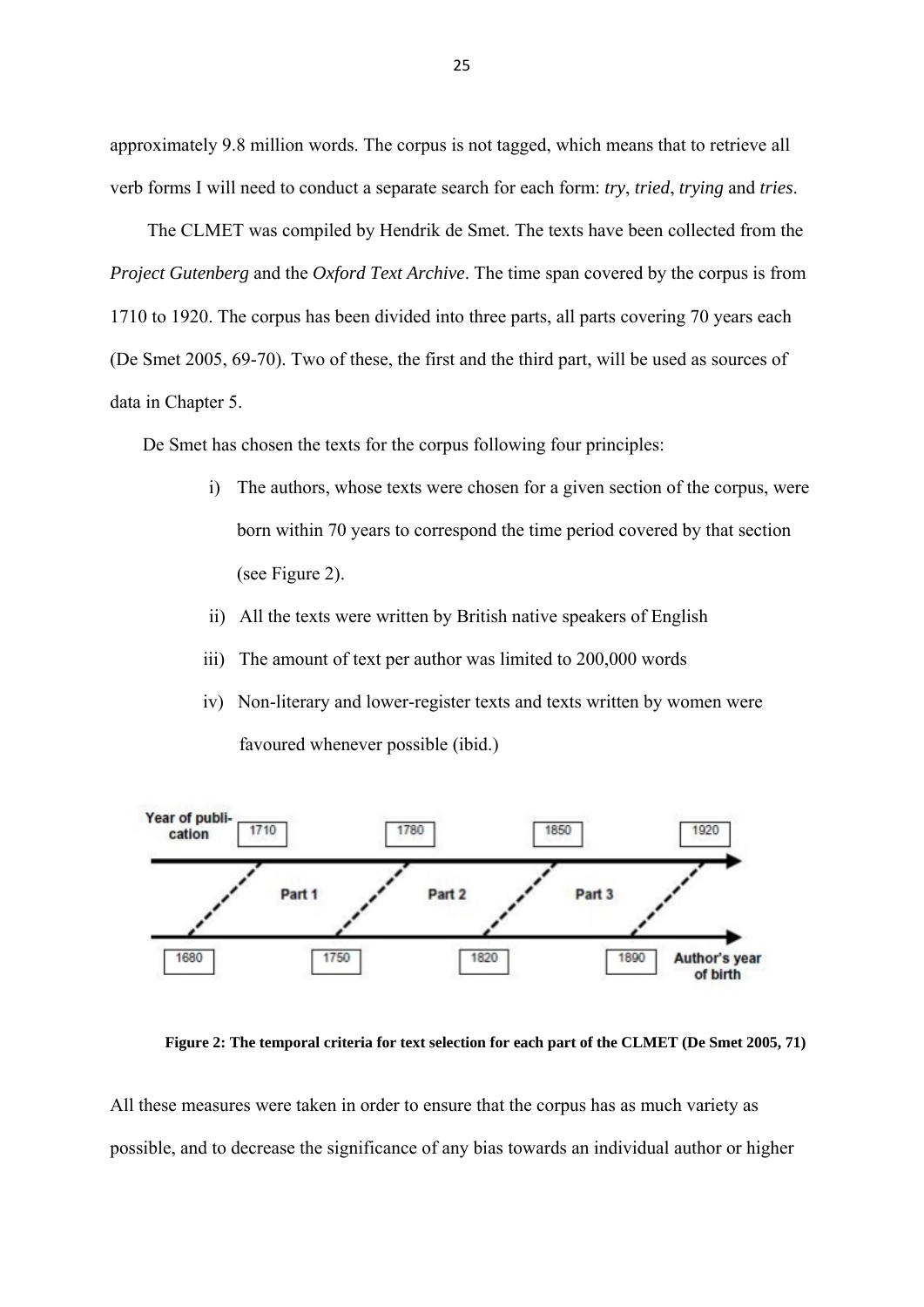class males (De Smet 2005, 70-72). De Smet recognizes that, despite his efforts, the corpus still remains biased (2005, 78). However, since the aim of this study is not to analyse socioliguistic aspects of the texts, this should not prove to be a problem. The fact that the text types of this corpus are somewhat limited, mainly literary, could potentially cause a problem, but in order to make sure that the data can be compared to that of the BNC, the search of that corpus will need to be limited to similar text types.

#### 3.5.2 *The British National Corpus*

The *British National Corpus* (BNC) is the source of present-day English data for this study. The corpus was compiled in order to offer a large, representative and balanced corpus of late 20<sup>th</sup> century British English (Hoffmann et al. 2008, 27-28) and containing 90 million words of written material and 10 million words of spoken language, it does just that.

 The texts in the written material were selected with three main criteria in mind: domain, time and medium. The texts come from a diverse set of domains, for example, *social science*, *world affairs*, *arts* and *leisure*. The texts are dated between 1960 and 1993, although the majority (91%) was published in 1985 or after (Hoffmann et al. 2008, 29). The types of media that are represented in the corpus range from hand-written notes to newspaper articles but over half of the texts come from books.

 In addition to these criteria, the compilers paid attention to other factors, such as, the gender of the author and the intended audience of the texts (children, teenagers, adults).

 Unlike the CLMET, the BNC has been grammatically annotated. This makes the search of tokens easier since only one search might be enough to find all forms of a word of a given word class, assuming that the tags have been correctly assigned (which should not be taken for granted).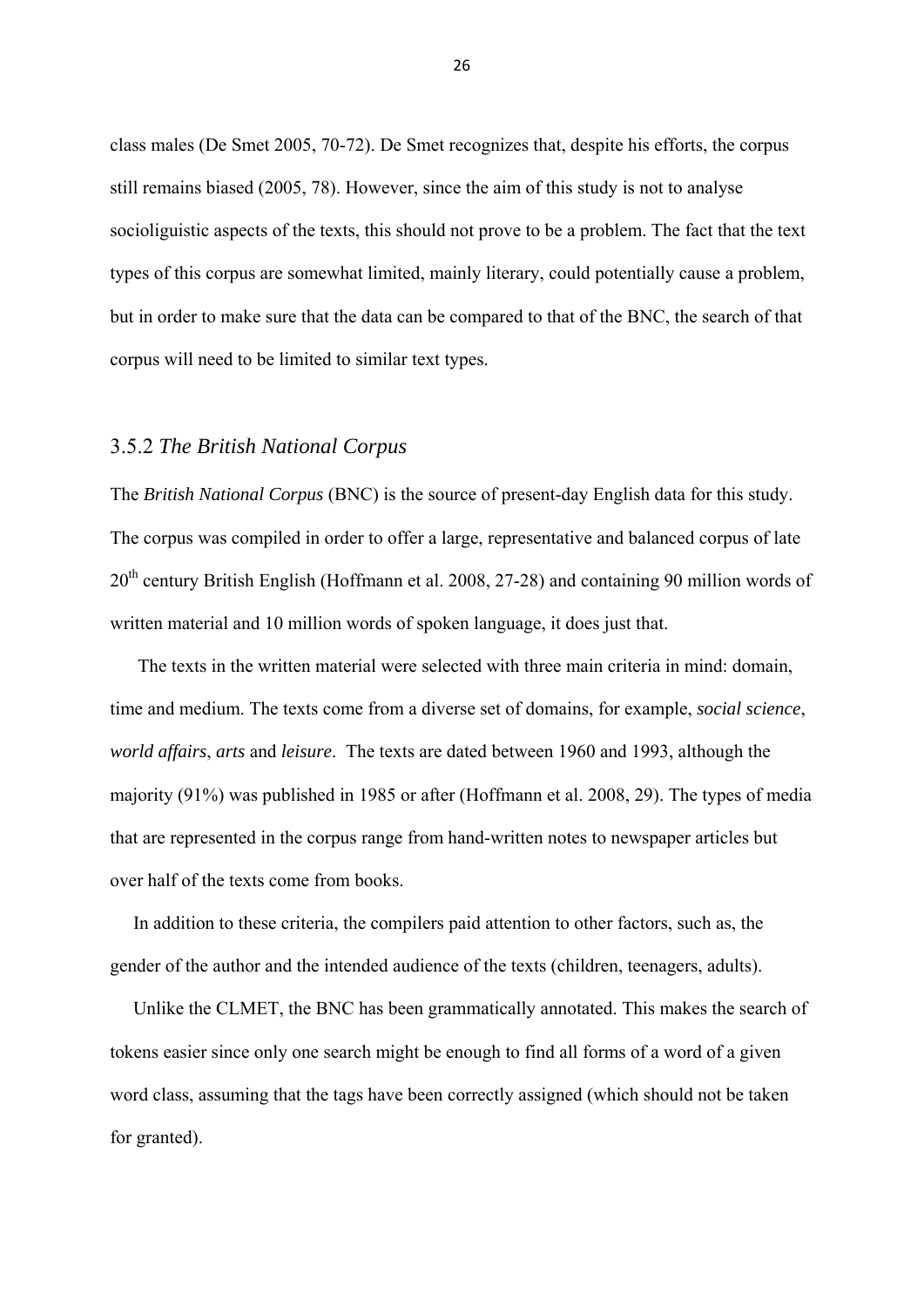Given that the BNC is such a large corpus and that it contains such a varied set of texts, it is practical to limit the sample and to choose the text type so that it comes as close to the data retrieved from the CLMET as possible. Therefore, the search will be limited to the domain of *Imaginative prose*, which consists of 16 million words and contains literary texts. This way, it should be possible to compare the two corpora quite reliably.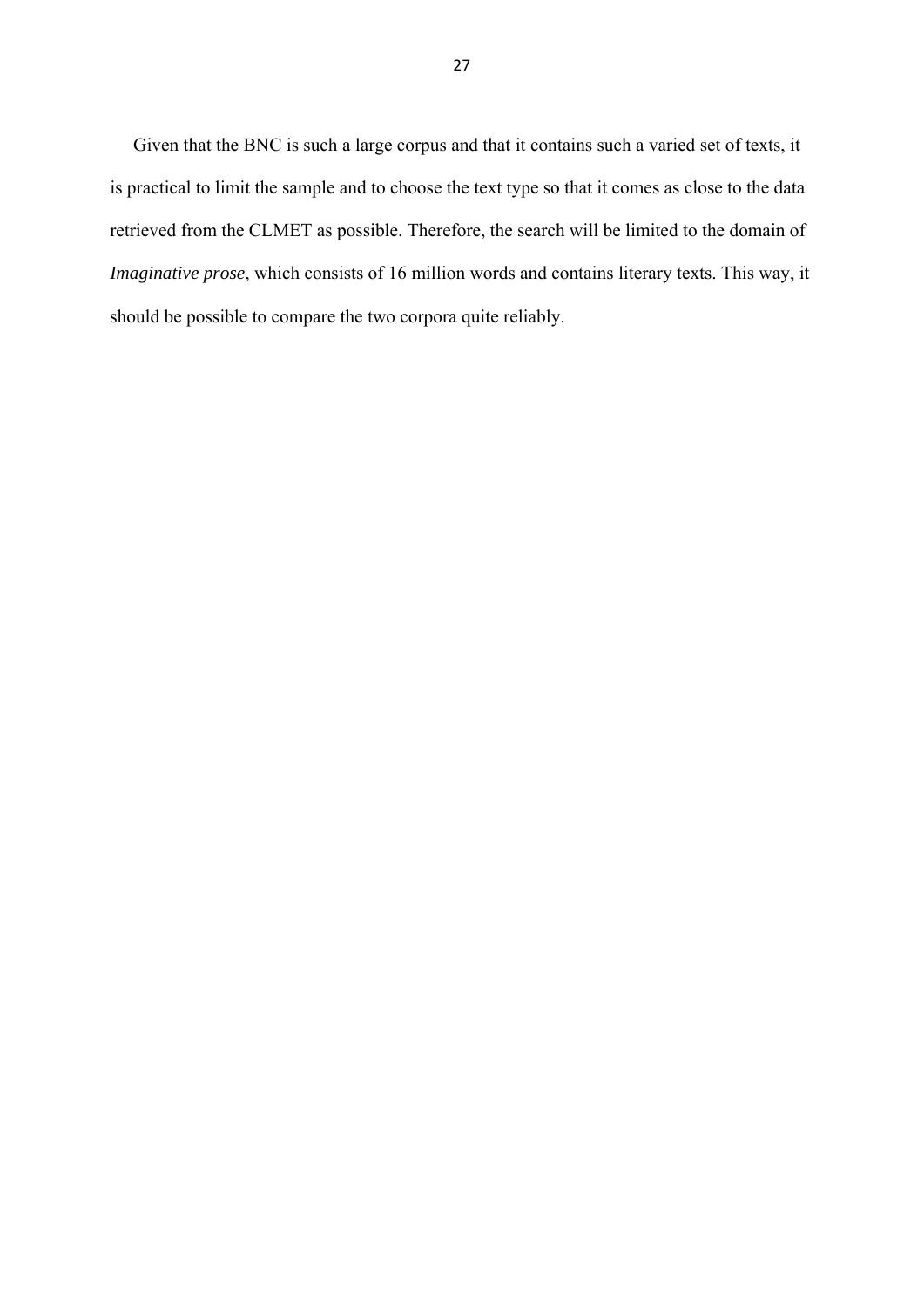#### 4 *Try* in selected earlier literature

In this chapter, I will first give an overview of how dictionaries treat *try* by listing the different senses and complement patterns associated with them. Then I will proceed to discussing grammars and finally present some research that exists specifically on *try*.

# 4.1 The *Oxford English Dictionary*

The *Oxford English Dictionary* (*OED*) says that the verb *try* originates from the Old French word *trie-r* or Provençal *triar* meaning "to sift or pick out", but any earlier source is as of yet unknown. The legal use comes from Anglo-Norman.

 The dictionary offers 17 senses and further sub-senses of the verb (*OED* s.v. *try*, *v.*) and I will offer a summary of these senses in the table below. Many of the senses are labelled obsolete or archaic but might still be relevant as regards the historical data of the CLMET that will be discussed in the next chapter. However, the meanings that had fallen out of use prior to 1710 are not included in the table, or in the discussion that follows, since they are highly unlikely to appear in the data. Some fixed phrases have also been left out (e.g*. to try it on the dog*), and so has one sub-meaning that represents American English usage. Also the nautical meaning of *try* and the very specific meanings relating to the fields of *joinery* and *dentistry* have been excluded.

 Even though the *OED* does not list complement patterns explicitly, they can be derived from the example sentences. All passive constructions have been analysed as they would be as actives.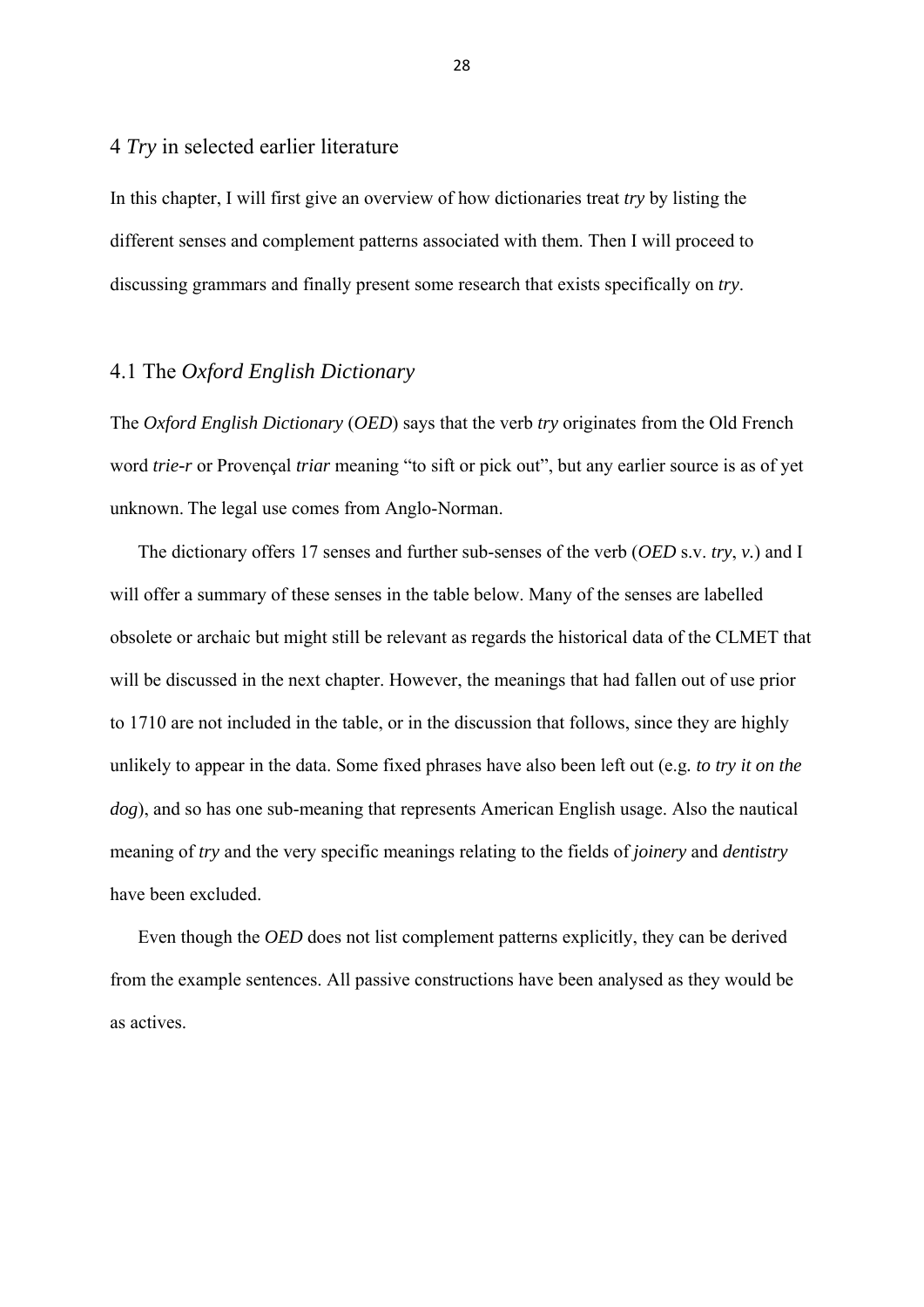| Subsense                               | Example                                         | Pattern                        |
|----------------------------------------|-------------------------------------------------|--------------------------------|
| 1a. trans. To separate (one            | 1847 BUSHNELL Chr. Nurt. Human                  |                                |
| thing) from another or others;         | children still living a mixed life,             | phrasal verb                   |
| to set apart; to distinguish.          | trying out the good and evil of the             | $out \leftrightarrow +NP$      |
| Often with out. Obs. or arch.          | world.                                          |                                |
| 4a. To extract (oil) from              | 1883 SIR A. SHEA Newfound.                      |                                |
| blubber or fat by heat; to melt        | Fisheries: The fat is then cut                  | phrasal verb                   |
| down (blubber, etc.), to obtain        | up,and tried out by steam.                      | $out \leftrightarrow +NP$      |
| the oil; to render; also, to           |                                                 |                                |
| extract (wax) from a honey-            |                                                 |                                |
| comb. Usually with out.                |                                                 |                                |
| 6. Law. To examine and                 | a. 1755 W. DUNCAN Cicero's Sel.                 |                                |
| determine (a cause or                  | Orations: Hemay desire to know                  | Ø                              |
| question) judicially; to               | what crime it is that is trying.                |                                |
| determine the guilt or                 |                                                 |                                |
| otherwise of (an accused               | 1895 Daily News: Mr. Justice                    |                                |
| person) by consideration of the        | Mathew, who tried the actionhad                 | NP                             |
| evidence; to sit in judgement          | granted the injunction.                         |                                |
| on; to judge.                          |                                                 |                                |
| <b>6a.</b> To try a cause or question. | <b>b.</b> 1875 JOWETT <i>Plato</i> : Let him    |                                |
| <b>6b.</b> To try a person.            | who dares to smite an elder be tried            | $NP + for + NP$                |
|                                        | for assault.                                    |                                |
|                                        |                                                 |                                |
| <b>7a.</b> To test the strength,       | a. 1825 T. HOOK Sayings: Jumping                |                                |
| goodness, value, truth, or other       | and bumping himself about in                    | NP                             |
| quality of; to put to the proof,       | Colonel Arden's new carriage in                 |                                |
| test, prove.                           | order to try the springs.                       |                                |
| 7d. to try a door, window, etc.,       |                                                 |                                |
| to ascertain by attempting to          | d. 1889 GUNTER That Frenchman:                  |                                |
| open it whether it is fastened         | Mauricecloses the door behind                   | NP                             |
| or locked.                             | him, trying it to be sure the spring            |                                |
| <b>7e.</b> To put (a person) to the    | lock has worked.                                |                                |
| test to ascertain the truth of         |                                                 |                                |
| what is asserted or believed of        | e. 1984 A. PRICE Sion Crossing: 'I              |                                |
| him or her. Freq. in imp. try          | think maybe you won't like it,                  | <b>NP</b>                      |
| me.                                    | Oliver' 'Try me.'                               |                                |
| 9. try on: to test the fit or style    | 1804 MAR. EDGEWORTH Pop. T.,                    | phrasal verb                   |
| of (a garment) by putting it on.       | The Will: Miss Barton was trying on             | $\omega n \leftrightarrow +NP$ |
|                                        | her dress.                                      |                                |
| <b>10.</b> To subject to a severe test | 1859 MACAULAY Life & Lett.: This                | <b>NP</b>                      |
| or strain; to strain the               | malady tries me severely.                       |                                |
| endurance or patience of; put          |                                                 |                                |
| to straits, afflict                    |                                                 |                                |
| 11a. To test the effect or             | <b>a.</b> 1875 JEVONS <i>Money</i> : The United | NP                             |
| operation of; to use, apply, or        | States government tried a similar               |                                |
| practise tentatively or by way         | experiment.                                     |                                |
| of experiment; to experiment           |                                                 |                                |
| with. try an experiment: to            | 1863 W. C. BALDWIN Afr. Hunting:                |                                |
| make an experiment; to do              | I have tried fishing to-day, as I dare          | $-$ <i>ing</i>                 |
| something in order to see what         | not fire a shot for fear of frightening         |                                |
| will come out of it, or whether        | the elephants                                   |                                |
| it produces the expected result.       |                                                 |                                |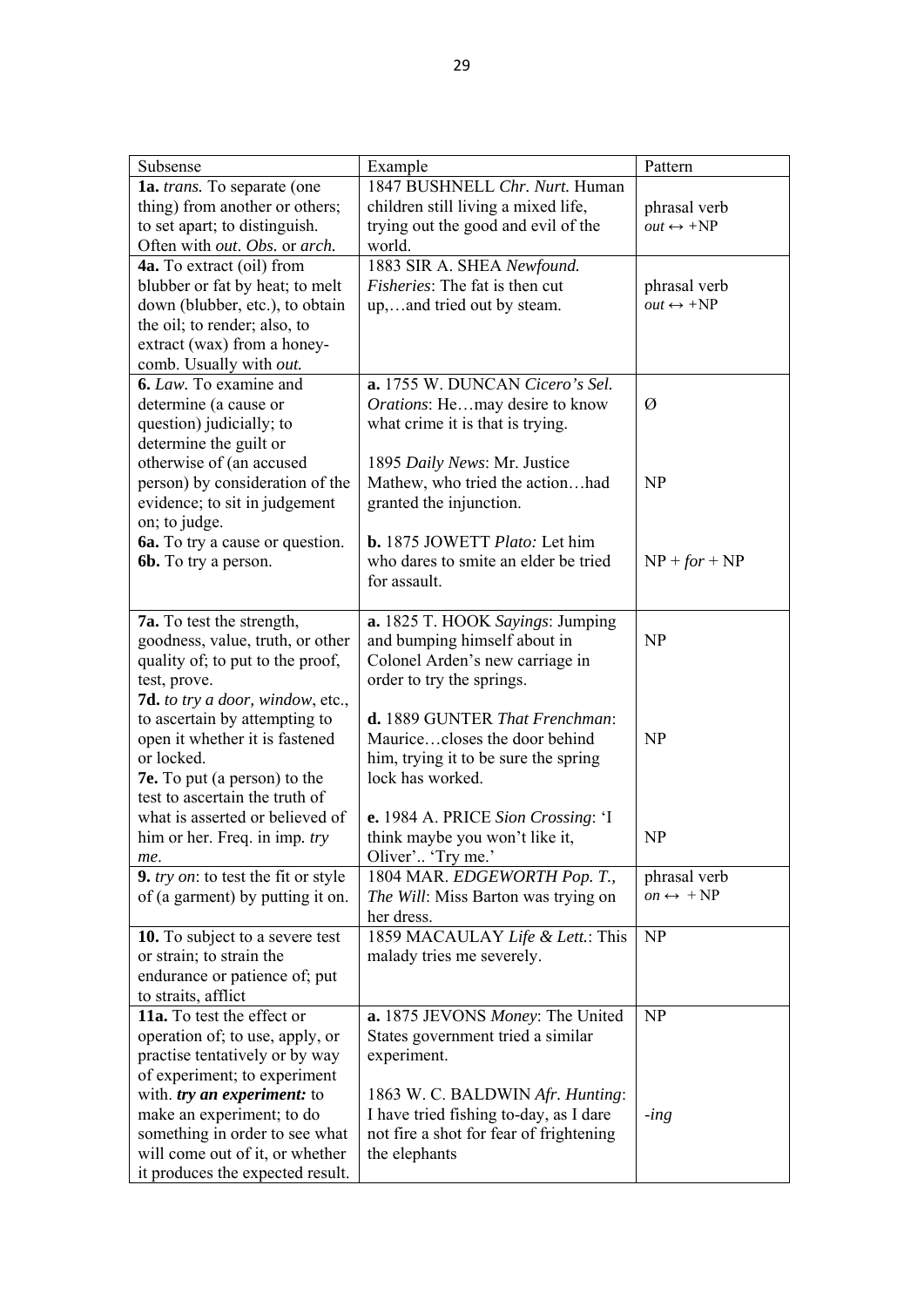| 11b. To experiment upon<br>(with something); to test the<br>effect of something upon.                                                                                 | b. 1784 COWPER in Gentl. Mag.<br>By trying him with a variety of<br>herbs [I] restored him to perfect                                                         | NP                                          |
|-----------------------------------------------------------------------------------------------------------------------------------------------------------------------|---------------------------------------------------------------------------------------------------------------------------------------------------------------|---------------------------------------------|
| 11d. to try (one's) hand, to<br>attempt to do something for<br>the first time; to test one's<br>ability or<br>aptitude at something.<br>11e. To test the effect of (a | health.<br>d. 1809 W. IRWING Knickerb. He<br>determined to try his hand at<br>negotiation.                                                                    | $NP + at + NP$                              |
| thing) on (a person, thing,<br>$etc.$ ).                                                                                                                              | 1896 N. York Weekly Witness 30 Dec.<br>He prayed to be permitted to try his<br>hand at spellbinding.                                                          | $NP + at + -ing$                            |
|                                                                                                                                                                       | e. 1922 H. CRANE Let. I want to<br>try <i>Dial</i> [a literary review] on 'F and<br>H', before it goes anywhere else.                                         | $NP + on + NP$                              |
| 12. To endeavour to ascertain<br>by experiment or effort; to<br>attempt to find out.                                                                                  | a. 1902 A.E.W. MASON Four<br><i>Feathers:</i> If he tried his luck with<br>Miss Eustace.                                                                      | <b>NP</b>                                   |
| a. with simple obj. (usually<br><i>fortune</i> , <i>luck</i> , or the like)<br><b>b.</b> with indirect interrogative<br>clause (how, if, what, whether,<br>$etc.$ ).  | <b>b.</b> 1819 Shelley Mem.: Let you and I<br>try if we cannot be as punctual and<br>businesslike as the best of them.                                        | $wh$ -clause                                |
| 13. To show or find to be so<br>by test or experience; to prove,<br>demonstrate. (With simple<br>obj., obj. cl., inf., or obj. and<br>compl.) Now rare or Obs.        | 1892 J. KENT Racing Life Ld. G.<br>Cavendish Bentinck. Lord George<br>Cavendish tried Godolphin to be a<br>good horse.                                        | $NP + to$ -inf.                             |
| 15a. To test one's ability to<br>deal with (something); to<br>attempt to do, perform, or<br>accomplish (an action); to                                                | 1812 J. WILSON Isle of Palms: The<br>boat hath left the lonesome rock And<br>tries the wave again.                                                            | NP                                          |
| venture upon, to essay. to try<br>over                                                                                                                                | Mod. I should like to try it over first.                                                                                                                      | phrasal verb<br>$over \leftrightarrow + NP$ |
| 16a. intr. To make an effort,<br>endeavour, attempt. (with <i>inf.</i> ,<br>or <i>absol</i> .)                                                                        | a. 1738 GRAY Propertius. While to<br>retain the envious Lawn she tries.                                                                                       | $to$ -inf.                                  |
| <b>b.</b> Followed by <i>and</i> and a co-<br>ordinated verb (instead of to                                                                                           | 18. Pop. melody If at first you don't<br>succeed, Try, try, try again.                                                                                        | Ø                                           |
| with inf.) expressing the action<br>attempted. colloq.<br>c. Const. with preposition. try<br>for, to attempt to obtain or find                                        | <b>b.</b> 1883 L. OLIPHANT Altiora Peto:<br>He had good reason to think that<br>Stark was likely to try and back out.                                         | $and + bare$ inf.                           |
| (an object), or to reach (a<br>place). try at, to make an<br>attempt upon, endeavour to get<br>at; to attempt to do or<br>accomplish.                                 | c. 1913 Illustr. Lond. News: On three<br>occasions he made some show of<br>trying for a degree, and between<br>times attended as few lectures as he<br>could. | $for + NP$                                  |
|                                                                                                                                                                       |                                                                                                                                                               |                                             |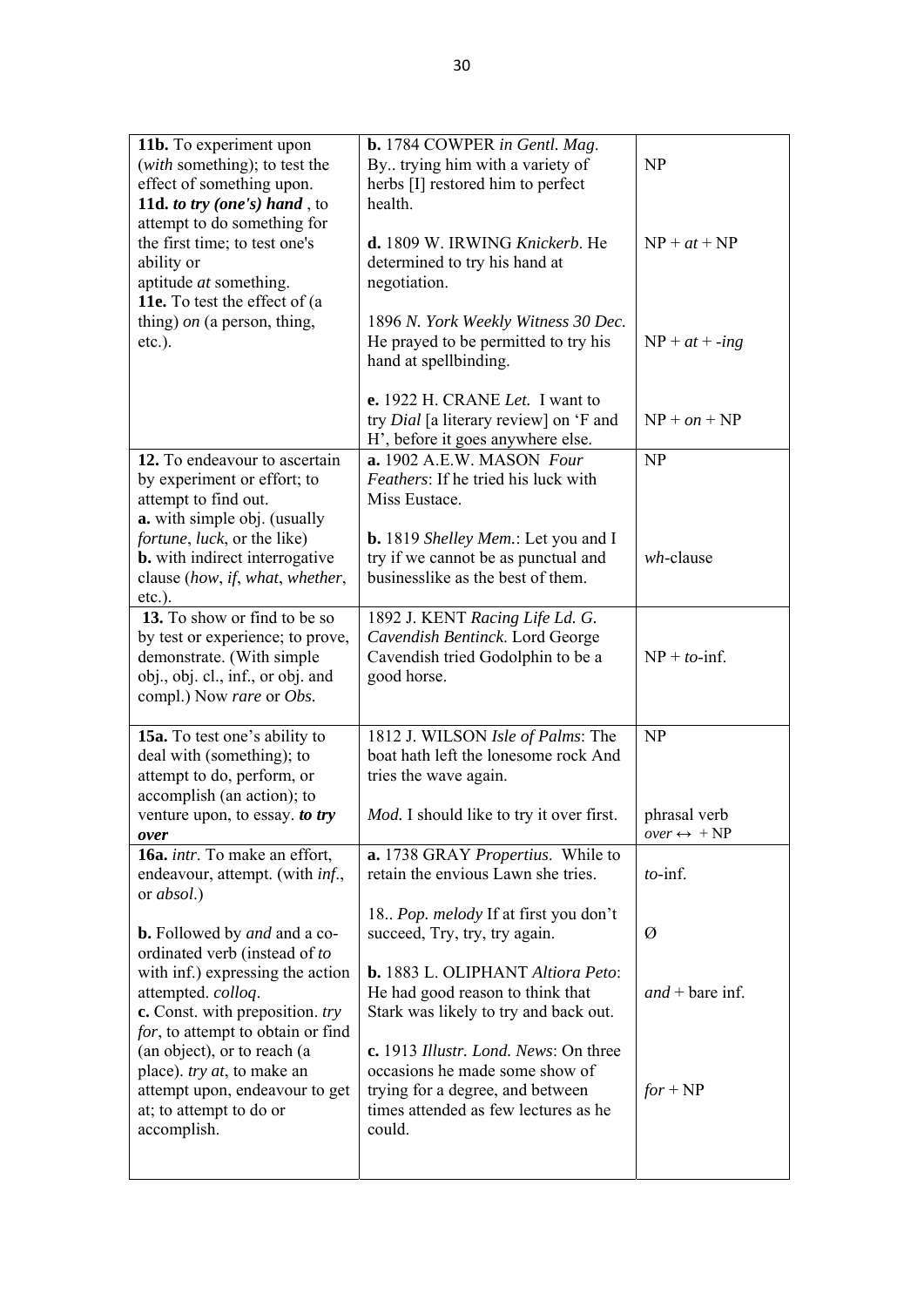| f. <i>trans</i> . To attempt or solicit<br>(a woman); to endeavour to<br>seduce; also of a stallion, to<br>attempt to cover (a mare). | 1794 CHARLOTTE SMITH Wand.<br>Warwick: Xavieraseemed, by an<br>effort of resolution, to try at<br>conquering her confusion. | $at + -ing$ |
|---------------------------------------------------------------------------------------------------------------------------------------|-----------------------------------------------------------------------------------------------------------------------------|-------------|
|                                                                                                                                       | <b>f.</b> 1811 Sporting Mag. The horse took<br>as much pains to try the mare as any<br>stallion.                            | <b>NP</b>   |

**Table 2:** *Try* **in the** *OED*

 According to the *OED*, *try* can have many complementation patterns but it appears that NP complements are associated with a number of different meanings. However, there are different kinds of sentential complements as well: *to*-infinitives, *and* + bare infinitives, –*ing* clauses and *wh*-clauses, some of them also combined with another type of complement. Zero (Ø) and PP complements are also possible.

 In some cases it is difficult to separate meanings from one another and it seems that some senses even overlap. For example, senses 15a and 16a have similar elements in their definitions.

 *Try* can also be used as a phrasal verb. The particles that can follow the verb are *over*, *on* and *out*. As was discussed earlier, these are considered to be special cases and as such I will not list them as complements in the discussion of possible patterns.

# 4.2 Other dictionaries

The *OED* offers a very comprehensive description of the possible meanings of *try* as a verb but deciding whether all that is listed is equally relevant to this current study is easier said than done. To this end, I will examine some other dictionaries and their treatment of the verb. Also, these dictionaries might offer further information on both patterns and meanings not covered in the *OED*.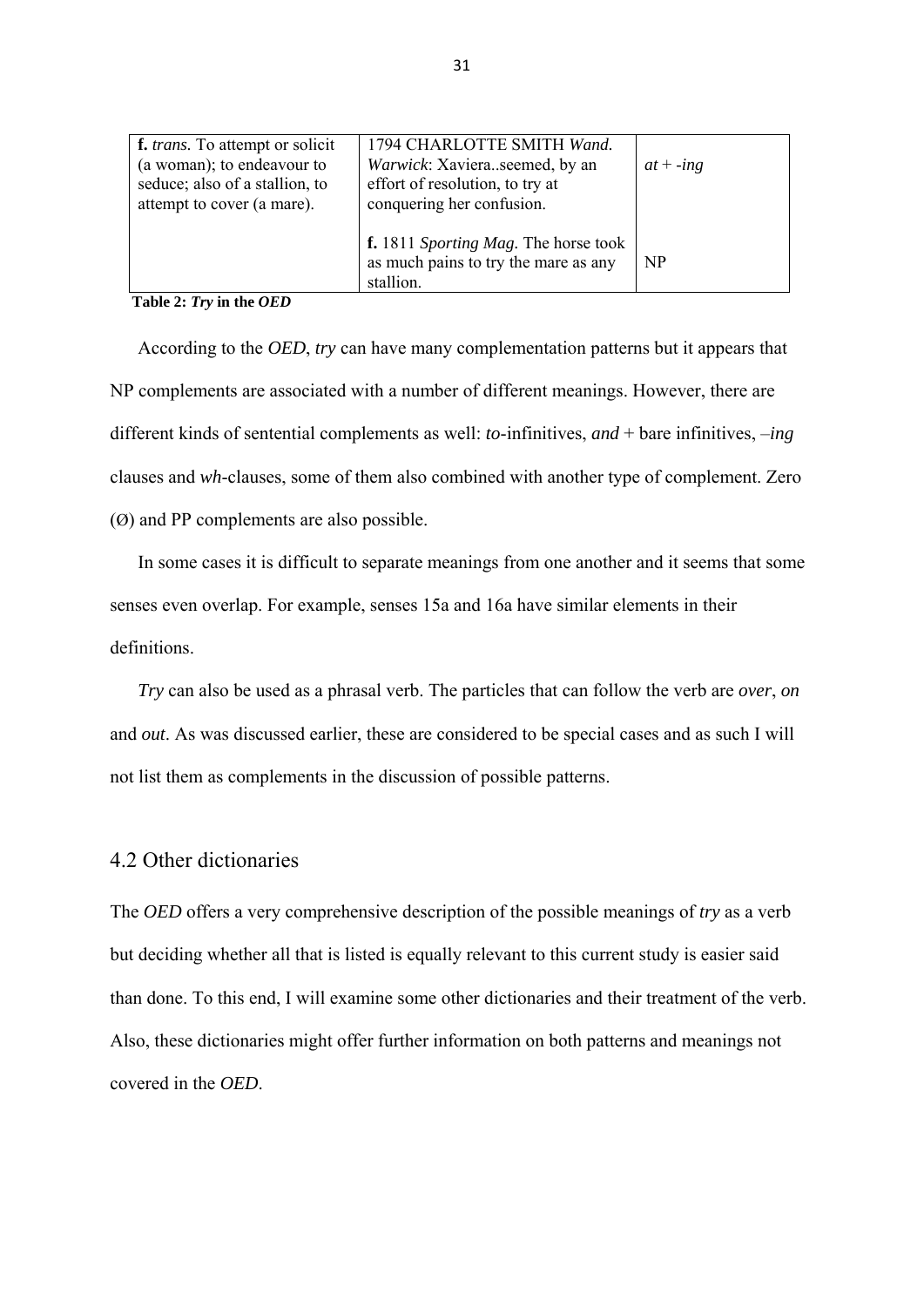## 4.2.1 *A Valency Dictionary of English*

*A Valency Dictionary of English* (*VDE*) (Herbs et al. 2004) approaches matters in a different way if compared to the *OED*. The patterns are in the focus instead of meanings, even though both aspects are naturally considered. The *VDE* lists the patterns found with *try* explicitly. Most of the patterns are also found in the *OED,* and examples are provided in the table above, so I will not do so here.

 Nevertheless, there are some differences between the dictionaries. The *VDE* does not list indirect interrogative clause complements at all. The constructions with the preposition *at* are also missing. There are also a couple of complement patterns that are not exemplified in the *OED*. The first one is  $NP + as + NP$  which is accompanied by the following illustration:

 (1) So *try* this tangy, flower-scented sherry as a prelude to Sunday lunch. The other pattern is  $NP + for + -ing$ :

(2) Last year more than two thousand people were *tried* for trafficking in drugs.

 There is also some additional information about some complements. It is mentioned that the zero complement can only be used when that which is tried is clear from the context. It seems that *try* has an embedded idea of some action or thing tried that is preserved even when that idea is left unexpressed.

 Phrasal verbs are listed separately from the complement patterns and are recognized as idiomatic uses.

## 4.2.2 *Collins COBUILD Advanced Learner's English Dictionary*

Learner's dictionaries also have a tendency to list the patterns used with words in order to aid the user. *Collins COBUILD Advanced Learner's Dictionary* (*COBUILD*) only lists seven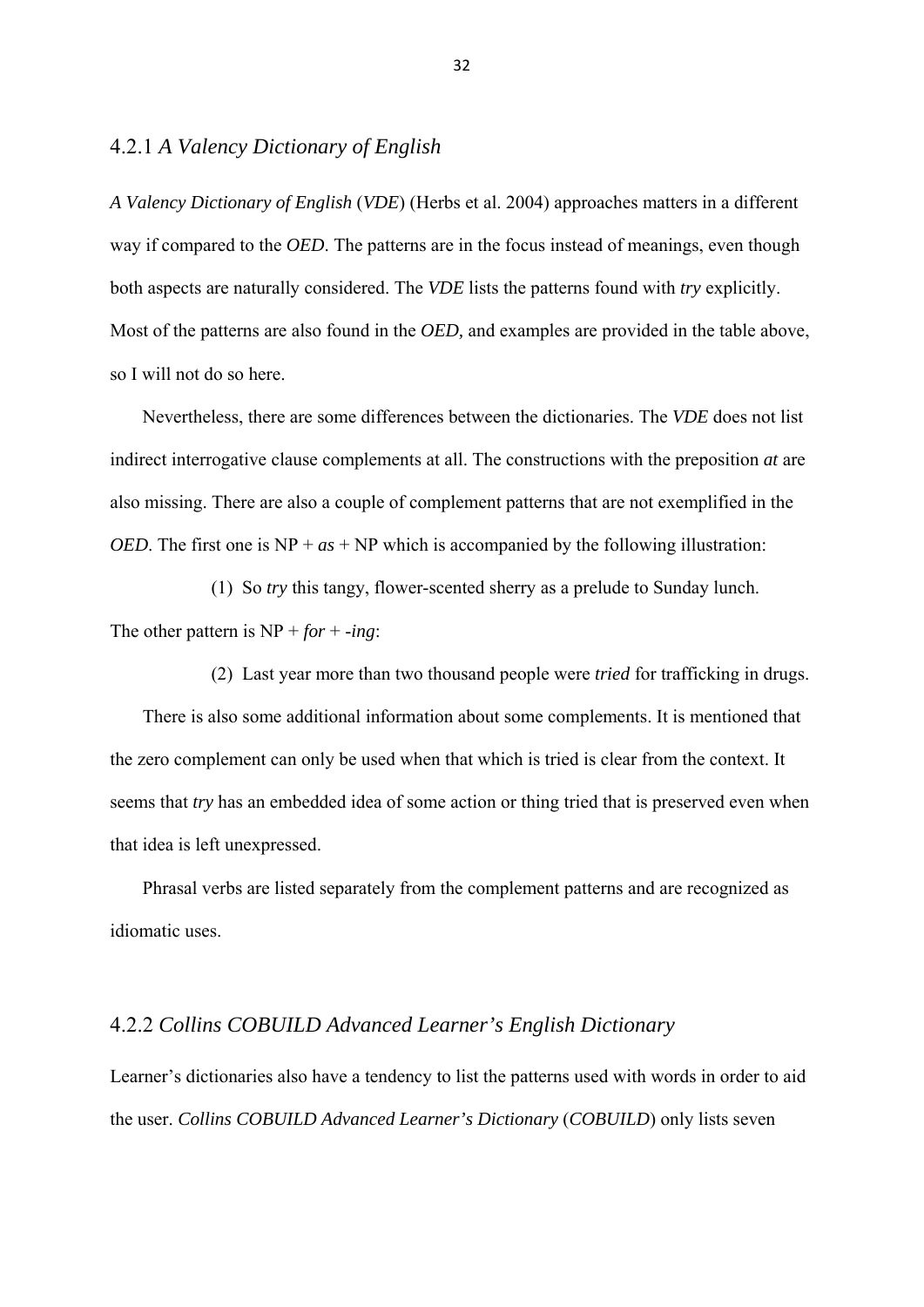meanings for *try*, all of them concerning present-day usage. The following table includes the

senses and complement patterns that *COBUILD* lists for *try*:

| 1. If you try to do something, you want to do it, and you take   |                       |            |  |         |  |
|------------------------------------------------------------------|-----------------------|------------|--|---------|--|
| $to$ -inf.<br>Ø<br>action which you hope will help you to do it  |                       |            |  | $-$ ing |  |
|                                                                  |                       |            |  |         |  |
| 2. To try and do something means to try to do it [INFORMAL]      | $and + bare$ inf.     |            |  |         |  |
| 3. If you try for something, you make an effort to get it or     |                       | $for + NP$ |  |         |  |
| achieve it                                                       |                       |            |  |         |  |
| 4. If you try something new or different, you use it, do it or   | NP                    |            |  |         |  |
| experience it in order to discover its qualities or effects      | $-$ <i>ing</i>        |            |  |         |  |
| 5. If you try a particular place or person, you go to that place |                       |            |  |         |  |
| or person because you think that they may be able to provide     |                       | NP         |  |         |  |
| you with what you want                                           |                       |            |  |         |  |
| 6. If you try a door or window, you try to open it               |                       | NP         |  |         |  |
| 7. When a person is tried, he or she has to appear in a law      |                       |            |  |         |  |
| court and is found innocent or guilty after the judge and jury   | $NP + for + NP$<br>NP |            |  |         |  |
| have heard the evidence. When a legal case is tried, it is       |                       |            |  |         |  |
| considered in a court of law                                     |                       |            |  |         |  |
| $\mathbf{m}$ ii $\mathbf{a}$ $\mathbf{m}$ is contrued            |                       |            |  |         |  |

**Table 3:** *Try* **in** *COBUILD*

*COBUILD*'s treatment of *try* is naturally more concise than the *OED*'s and that is perhaps the most valuable piece of information to be gained here. The meanings listed are considered useful to a learner and as such perhaps more central of all the possible ones.

 *COBUILD* does not list phrasal verbs under *try* but as separate entries that are marked with a symbol denoting derived words. Furthermore, whereas the *OED* lists certain phrases under *try*, *COBUILD* directs the user to some other head word, such as *hand* for the phrase *try one's hand*.

The meanings listed by this dictionary can be somewhat easily compared to those in the

*OED*. However, *COBUILD* suggests that -*ing* clauses can be used in the "effort" meaning of

the verb as well. The example sentence that is offered is *I tried calling him when I got here* 

*but he wasn't at home*.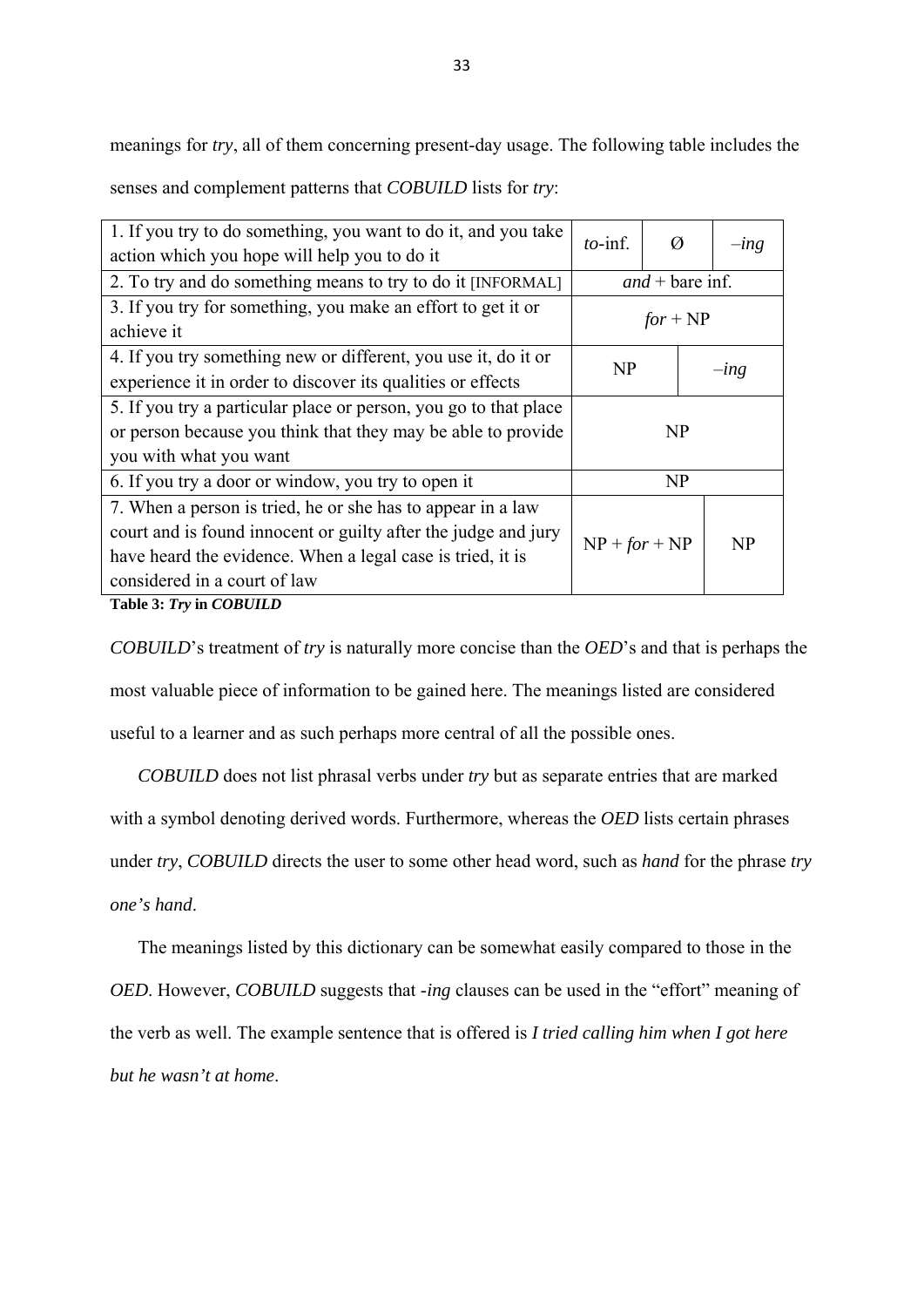# 4.2.3 *Oxford Advanced Learner's Dictionary*

Much like *COBUILD*, the *Oxford Advanced Learner's Dictionary* (*OALD*) lists fewer

meaning than the *OED*. Again, phrasal verbs and idioms are listed separately<sup>4</sup>. The following table summarizes the meanings and patterns found in this dictionary:

| 1. to make an attempt or effort to do or get sth.                  | Ø              | $to$ -inf.      | <b>NP</b> |
|--------------------------------------------------------------------|----------------|-----------------|-----------|
| 2. to use, do or test sth in order to see if it is good, suitable, | NP             | $-$ <i>ing</i>  |           |
| etc.                                                               |                |                 |           |
| 3. to examine evidence in court and decide whether sb is           | N <sub>P</sub> | $NP + for + NP$ |           |
| innocent or guilty                                                 |                |                 |           |
| Table 4: Try in the OALD                                           |                |                 |           |

The *OALD* gives further information in separate HELP-sections. The first tip concerns the first

sense of *try*:

 In spoken English *try* can be used with *and* plus another verb, instead of with *to* and the infinitive. [...] In this structure, only the form *try* can be used, not *tries*, *trying* or *tried*.

The dictionary also draws attention to the difference in meaning between the *to*-infinitive and

the –*ing* clause:

 Notice the difference between *try to do sth* and *try doing sth*: *You should try to eat more fruit* means you should make an effort to eat more fruit. *You should try eating more fruit* means you should see if eating more fruit will help you (to feel better, for example).

The *OALD* offers only three meanings for *try*, and thus these are the only three that are

present in all of the dictionaries discussed here. No new patterns or meanings emerge from

this dictionary, but it helps bring into sharper focus the meanings that are the most central

ones.

Now that all four dictionaries have been considered, the complementation patterns that are

possible with *try* are quite clear. Here is a list of all the different complement types:

<sup>4</sup> Phrases listed under idioms and phrasal verbs include *try for*, *try your hand (at sth), try your luck (at sth)* and *try sb's patience.*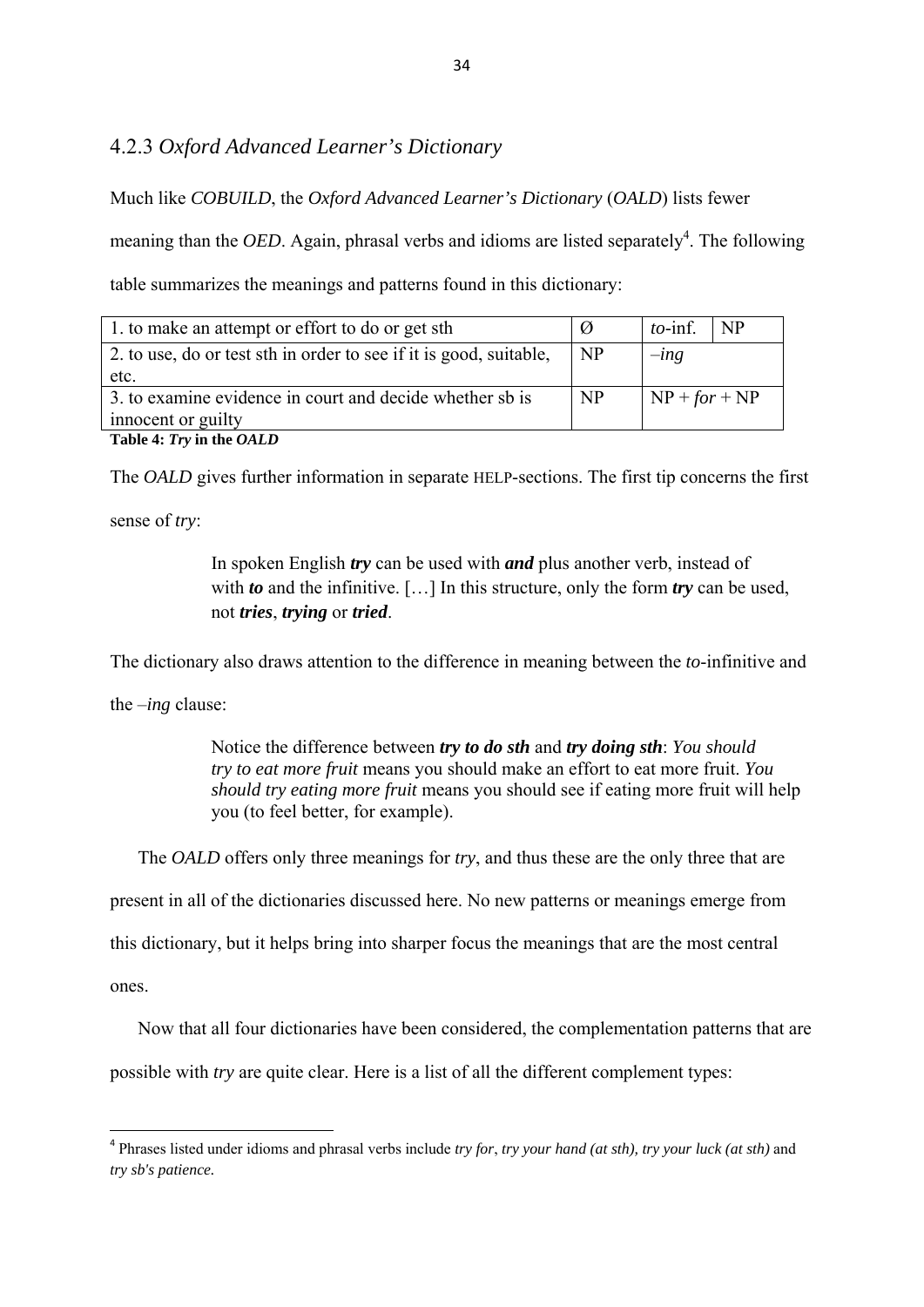| a) <i>and</i> + bare infinitive | f) $NP + as + NP$    | k) $NP + on + NP$             |
|---------------------------------|----------------------|-------------------------------|
| b) $at + -ing$                  | g) $NP + at + -ing$  | 1) $NP + to$ -infinitive      |
| c) for $+ NP$                   | h) $NP + at + NP$    | $m)$ to-infinitive            |
| $d$ ) - $ing$                   | i) $NP + for + -ing$ | n) $wh$ -clause               |
| e) NP                           | j) $NP + for + NP$   | o) $\Omega$ (zero complement) |

Altogether 15 different patterns are possible. Next, I will discuss the meanings of the verb and what patterns are used to express them.

### 4.3 Simplified senses

For the purposes of this study it is not sensible to analyse the data with all these different meanings of the verb dealt with separately. Also, as mentioned earlier, some senses seem to overlap, which would lead to unnecessary complications in the analysis of the data. To this end I will combine some of the sub-senses into larger meaning groups.

 I find that the meanings listed in the learner's dictionaries are a good starting point as these meanings have been deemed frequent and as such most useful for non-native speakers of English. Especially, the three meanings that the *OALD* lists are of interest here. However, I find that those alone are not sufficient and suggest the meaning groups that are listed in the table below. It should be noted that here the term "simplified sense" refers to a brief gloss that describes some key ingredient of the sense in question. A slightly fuller definition is given in the "meaning" column.

| <b>Simplified sense</b> | <b>Meaning</b>          | <b>Senses</b>          | <b>Patterns</b>           |
|-------------------------|-------------------------|------------------------|---------------------------|
| 1. Effort               | to make an effort to do | OED: 15a; 16a, b, c, f | $to$ -inf                 |
|                         | sth                     | COBUILD: $1,2,3$       | NP                        |
|                         |                         | OALD:1                 | $NP + to$ -inf            |
|                         |                         |                        | Ø                         |
|                         |                         |                        | $and + bare$ inf.         |
|                         |                         |                        |                           |
|                         |                         |                        | $for + NP$<br>$at + -ing$ |
|                         |                         |                        | $-$ <i>ing</i>            |
|                         |                         |                        |                           |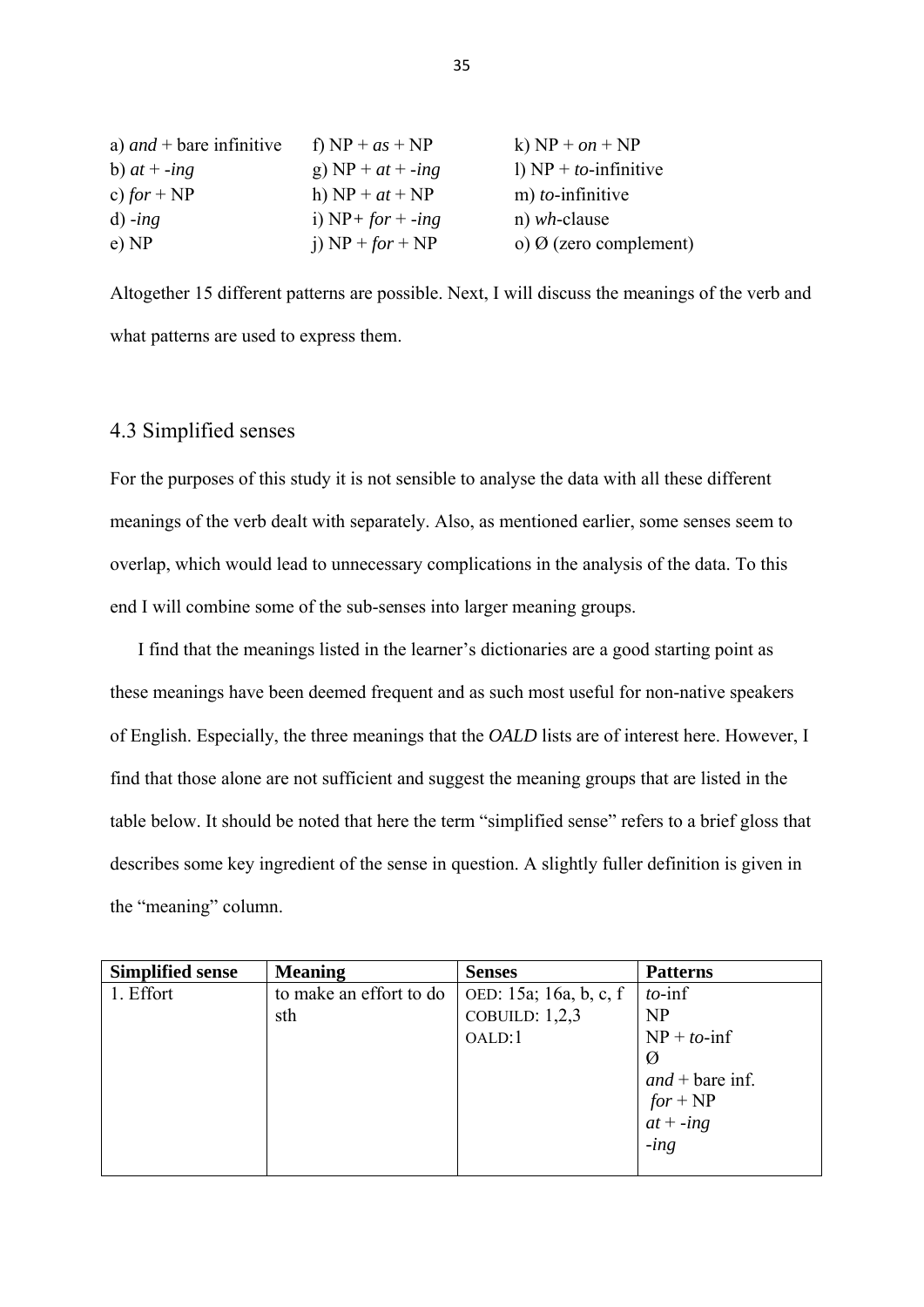| 2. Law                | a person's innocence<br>or a cause is<br>considered in a court<br>of law     | OED: $6a, b$<br>COBUILD: 7<br>OALD: 3                           | Ø<br>NP<br>$NP + for + NP$                                                                     |
|-----------------------|------------------------------------------------------------------------------|-----------------------------------------------------------------|------------------------------------------------------------------------------------------------|
| 3. Test the effect of | to use, do or test sth to<br>see what the outcome<br><b>1S</b>               | OED: 7d, e; 11a, b, e,<br>d; 13;<br>COBUILD: $4,5,6$<br>OALD: 2 | NP<br>$-$ <i>ing</i><br>$NP + at + NP$<br>$NP + at + -ing$<br>$NP + on + NP$<br>$NP + to-inf.$ |
| 4. Strain             | To subject to a test or<br>strain; to strain the<br>endurance or patience of | OED: 7a, 10                                                     | NP                                                                                             |
| 5. Find out           | To attempt to find out.                                                      | OED: 12a, b                                                     | $wh$ -clause<br>NP                                                                             |

**Table 5: Simplified senses** 

In addition to the patterns in the traditional dictionaries, the patterns found in the *VDE* should be considered.  $NP + as + NP$  should be placed under the "test the effect of" sense, and  $NP +$ *for* + –*ing* under the "law" sense.

 Of the suggested five groups, the first two are quite self-explanatory, but I think the three other need to be further explained. For example, the "test the effect of" sense is quite broad. The reason I decided to group all these sub-senses together is that I find similarities in their meanings – they all have the idea of doing something and the focus is on learning what the result is: *trying a door* essentially means that one is testing the effect of pulling it, does the door open or not, *to try one's hand at spellbinding* means seeing if the attempt is successful, etc. In all cases the action is necessarily carried out and the focus is on the outcome rather than on the action itself.

 Why not then include the "strain" sense in the same group? In my opinion it is fundamentally different in that this sense of *try* in many cases lacks the sense of purpose. The *OED'*s example sentence *This malady tries me severely* illustrates this quite well. The focus is not on the outcome of trying, but the sentence is rather a simple statement about being under a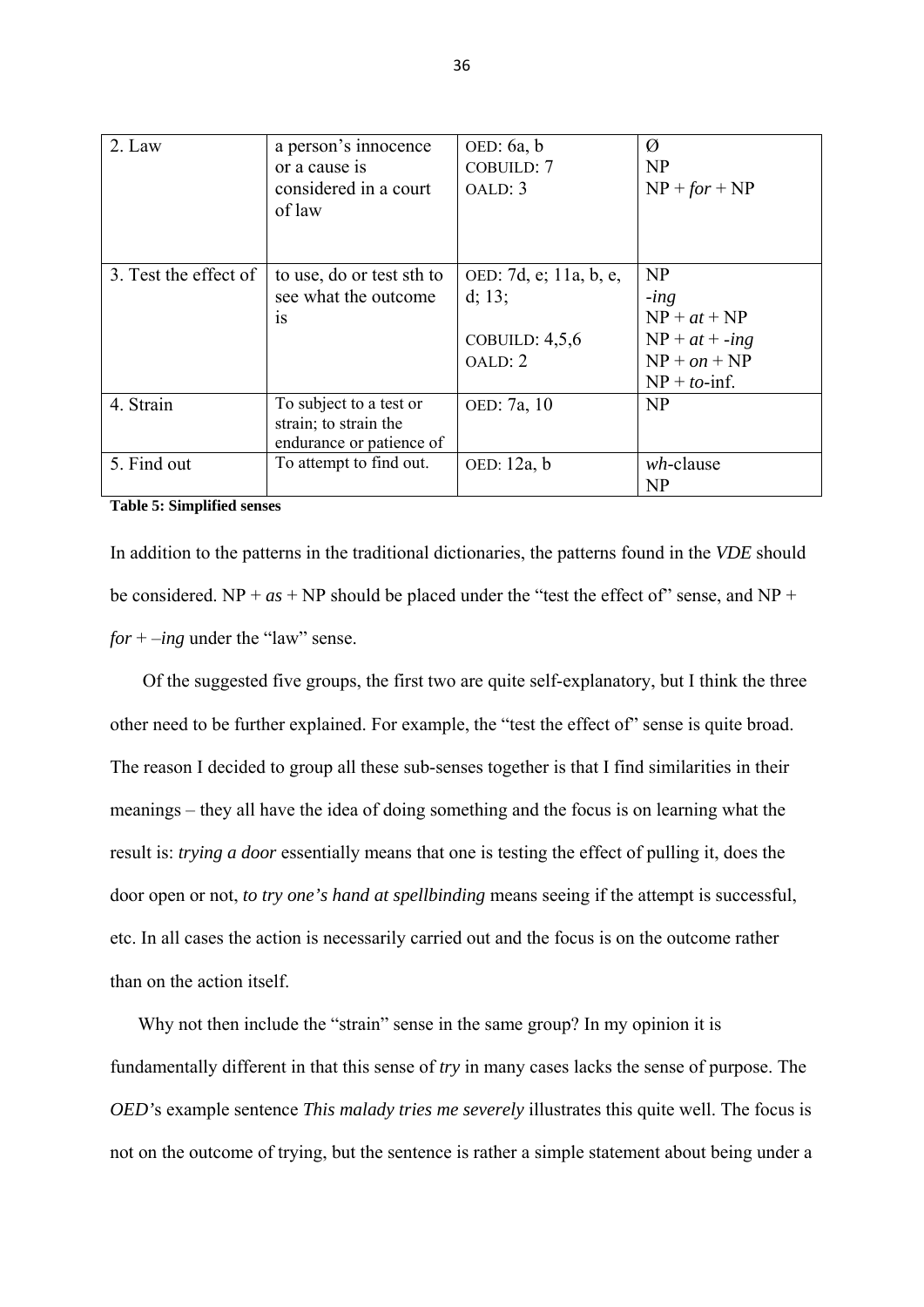strain. In addition to this type of strain, also the more abstract sense of putting to a test is included in this group, e.g. *He is trying my patience*. Though the sense of outcome is present (did I lose my temper or not), it is not as important as the test itself and not necessarily made explicit in the context. In this sense of *try*, the action is always completed.

Finally, the reason why the "find out" sense is not included in the "test the effect of" group with the others is that in sentences like *Let you and I try if we cannot be as punctual and businesslike as the best of them*, again it is not a matter of finding out what the outcome of the action is but rather to see if the said action is possible or not. In this case, the focus is, again, on the action but it is not necessary that the action is successful.

 This division of the meanings could of course be questioned and, depending on the person doing it, done differently. There is still some overlap between these groups and it is likely that some judgement calls need to be made when analysing the data, since some tokens could possibly be seen to fit more than one sense, but I will try to justify my decision in each case. However, I hope these five groups will prove to be sufficient for the most part, but if any tokens that do not fit any of these categories are found in the data, I will naturally comment on them.

### 4.4 Grammars

To see what grammars say about *try*, I looked at *A Comprehensive Grammar of the English Language* by Quirk et al. (1985), *Longman Grammar of Spoken and Written English* by Biber et al. (1999) and *The Cambridge Grammar of the English Language* by Huddleston and Pullum (2002). For the most part, all these grammars concentrate on infinitival and –*ing* complements and hence on a limited number of meanings of *try*.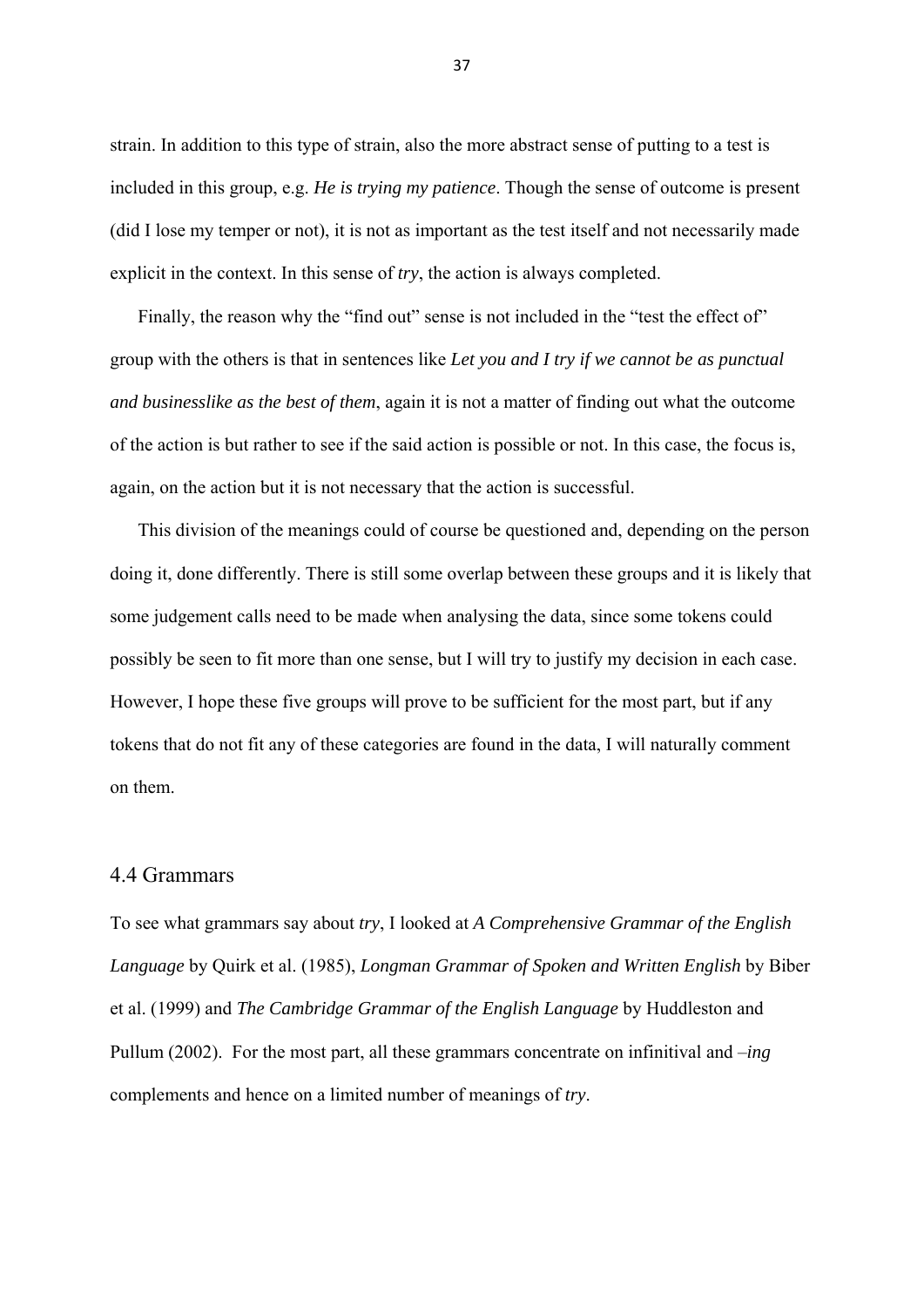According to Biber et al. (1999, 693), *try* belongs to the semantic class of "verbs of effort". It can be both transitive and intransitive (382), it is not common in the passive (481) and it does not occur with *that*-clause complements (755).

 All the grammars say that *try* can have both *to*-infinitive and –*ing* clauses as complements and agree that there is a difference in meaning between the structures. Quirk et al. say that "as a rule, the infinitive gives a sense of mere 'potentiality' for action […], while the participle gives a sense of actual 'performance' of the action itself" (1985, 1191). Huddleston and Pullum illustrate this with the following example (2002, 1243):

- (3) a. She tried to open the window.
	- b. She tried opening the window.

 Their division is the same: *to*-infinitive "('endeavour') involves effort towards a goal: the opening is only potential;" and –*ing* "('test the effectiveness of') indicates actual activity: she opened the window to see whether this would achieve the desired result" (ibid.).

 Another type of complement associated with *try* is what Quirk et al. call "pseudocoordination" (1985, 978). In this construction, *try* is followed by *and* and another verb, as in: *I'll try and come tomorrow*. This use is somewhat idiomatic and considered colloquial. Not many verbs can be used in this way. The complement can be replaced with a *to*-infinitive which is considered more formal: *I'll try to come tomorrow*. As Huddleston and Pullum point out, there are restrictions on its use:"*and* must immediately follow the lexical base *try*; this means that there can be no inflectional suffix and no adjuncts" (2002, 1302). Also, the verb that follows *and* must be a plain form. This is in line with the dictionaries' comments on the matter. Biber et al. say that, based on corpus data, this construction is often used when *try* itself is in the infinitive (1999, 738). This phenomenon, as discussed earlier, is known as the *horror aequi* principle.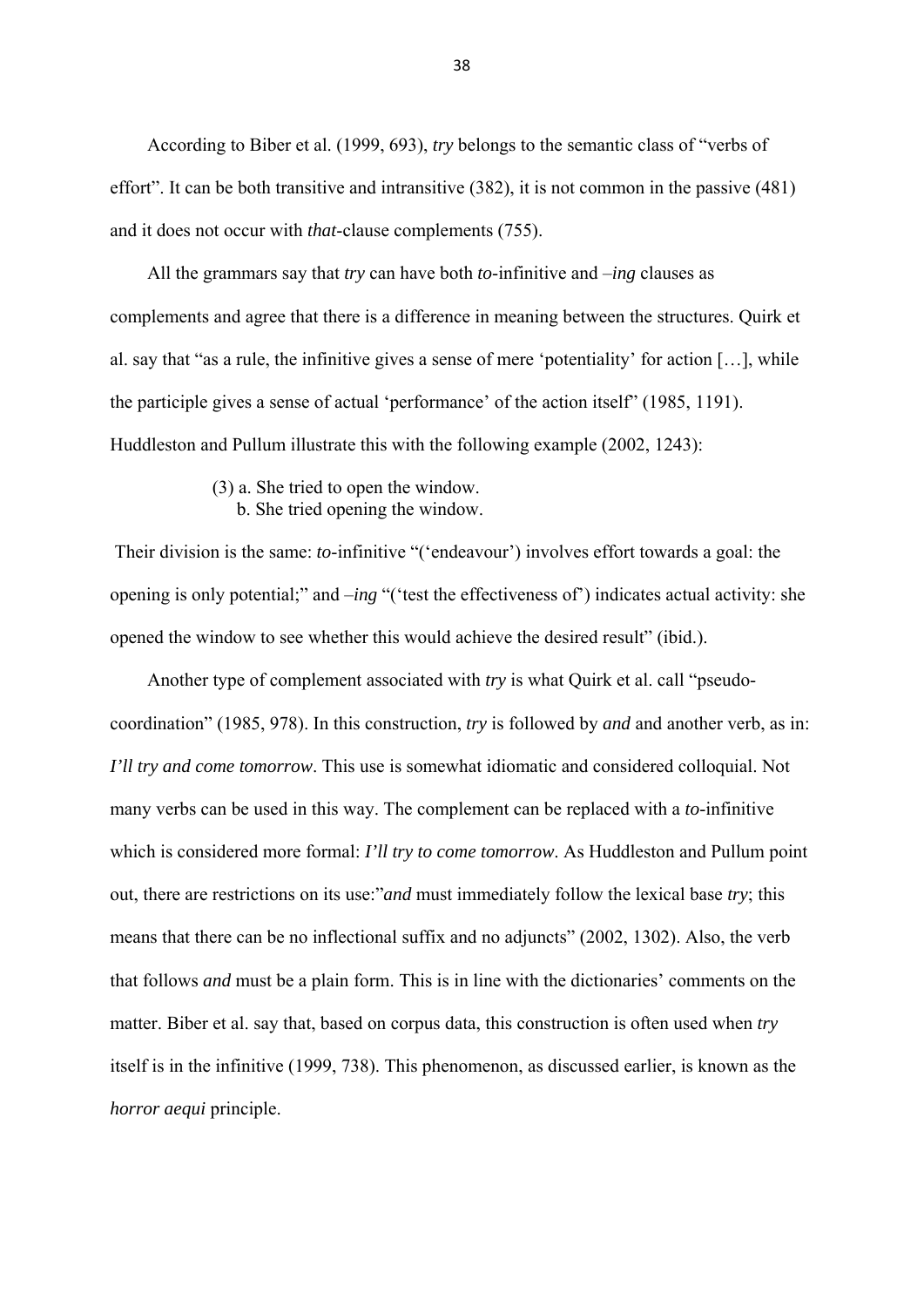*Try* is further classified as a catenative verb (Huddleston and Pullum, 2002, 1177), which means that it can have a non-finite internal complement. Consequently, catenative constructions can be repeated recursively to create a string of verbs:

 (4) She intends to try to persuade him to help her to redecorate her flat. This is what Huddleston and Pullum call a simple catenative construction. However, *try* does not appear in complex catenative structures containing an expressed subject of the lower predicate (ibid., 1196):

> (5) a. Ed tried to help us. b.\*Ed tried (for) Pat to help us.

The semantic meaning of *try* explains this restriction: "trying involves an internal effort that is necessarily directed towards one's own actions" (ibid.).

 *Try* is the kind of verb that allows the ellipsis of *to*-infinitive complements when they can be retrieved anaphorically:

> (6) I don't know whether I'll be able to do it by the week-end, but I'll try\_\_. (Huddleston & Pullum 2002, 1527)

There is some variation in the use of ellipsis since it is not necessary to omit the whole infinitive structure. Huddleston and Pullum give some examples of the other type of reduction with a stranded *to*: *I'll try to; she wasn't willing to* (2002, 1527). In some cases it is possible to retrieve the missing complement even without an antecedent. Huddleston and Pullum give an example of a situation in which the missing complement can be understood from the context: "if I see you struggling to open a window I might say simply '*Let me try'*" (2002, 1528).

 Huddleston and Pullum are the only ones that mention that *try* can select *for* PPs as complements. For example:

(7) Why not try for promotion? (2002, 656)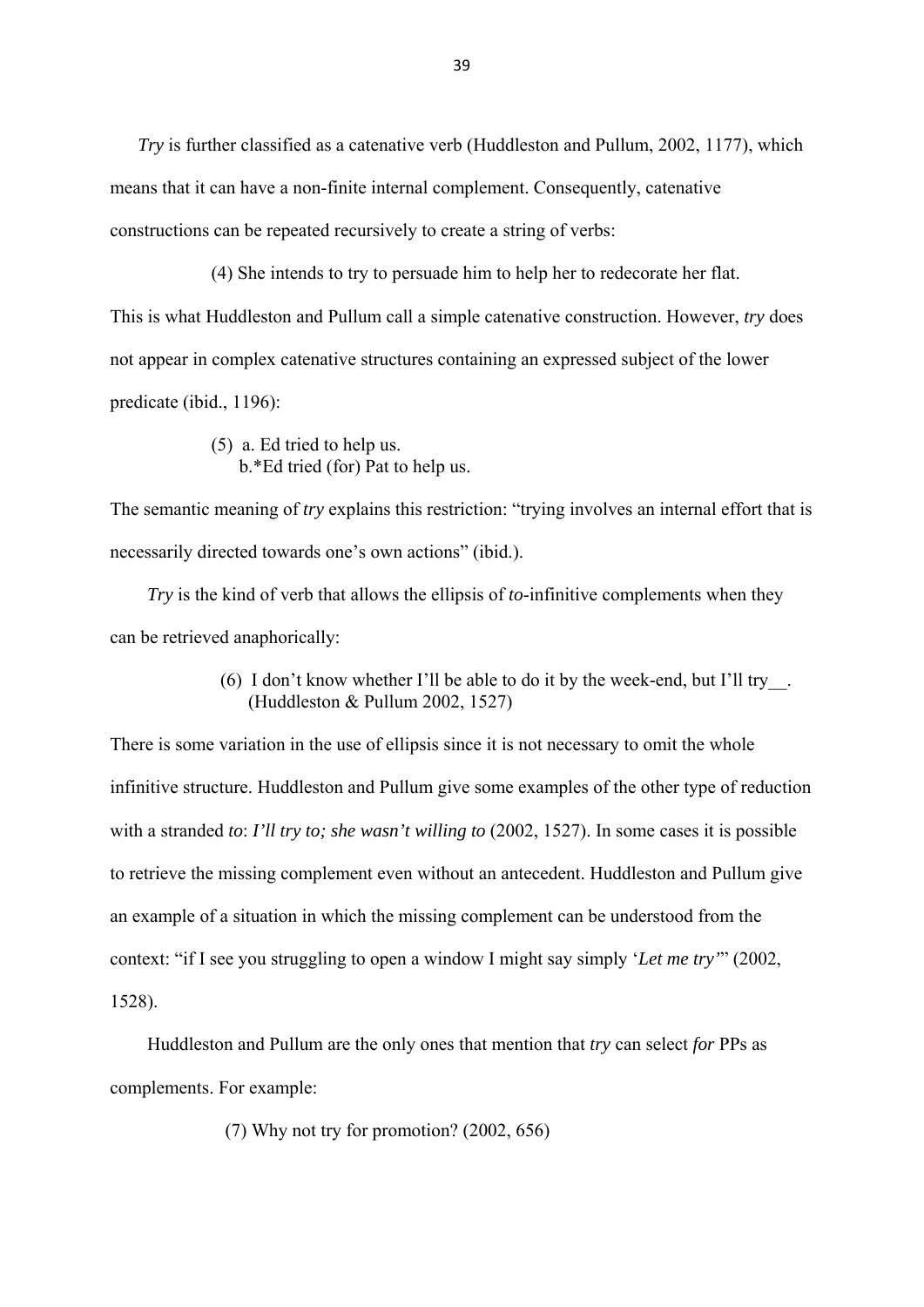## 4.5 *Try* and meanings of patterns

*Try* and the complements it licences are in many respects interesting. Many a linguist has directed much effort towards explaining the oddities of *try*. In this section, I will introduce the most debated complement types and the differences in meaning these constructions have been suggested to convey. The works discussed below present interesting views not covered in the grammars, at least not to the same extent.

## 4.5.1 *Try to* vs. *try –ing*

Not all verbs in English allow both *to*-infinitive and –*ing* complements. *Try* is one of these exceptions that do. The difference in meaning between the two patterns is widely recognised and this has led to much discussion and differing opinions over what exactly is creating this difference, and whether or not the two should even be discussed as instances of the same verb.

 First of all, despite the fact that, usually, two stereotypical meanings are recognized for the patterns, Haegeman (1980, 1096) argues that the two meanings (i.e. "effort" and "test the effect of") are not entirely tied to their form. Sometimes, for instance, the 'effort' meaning is more logical even though the –*ing* form is used:

> (8) Yvette ... tried making the mirror stand in another place. She was not successful. (ibid.)

The stereotypical "test the effect of" meaning is not appropriate since the action is not carried out. Haegeman (ibid.) makes the point that:

> One can reconcile the readings of try  $+$  to-infinitive and try  $+$  ing-form, if the activity performed (expressed in the ing-form) is seen as a means at achieving a goal (to-inf); the notion 'attempt' is not entirely absent from the ing-form + try. The semantic description of try should combine the elements 'activity' and  $'$ intention': with ing-forms the activity is highlighted; with to  $+$  infinitive the attempted result (the 'aim') is focused on.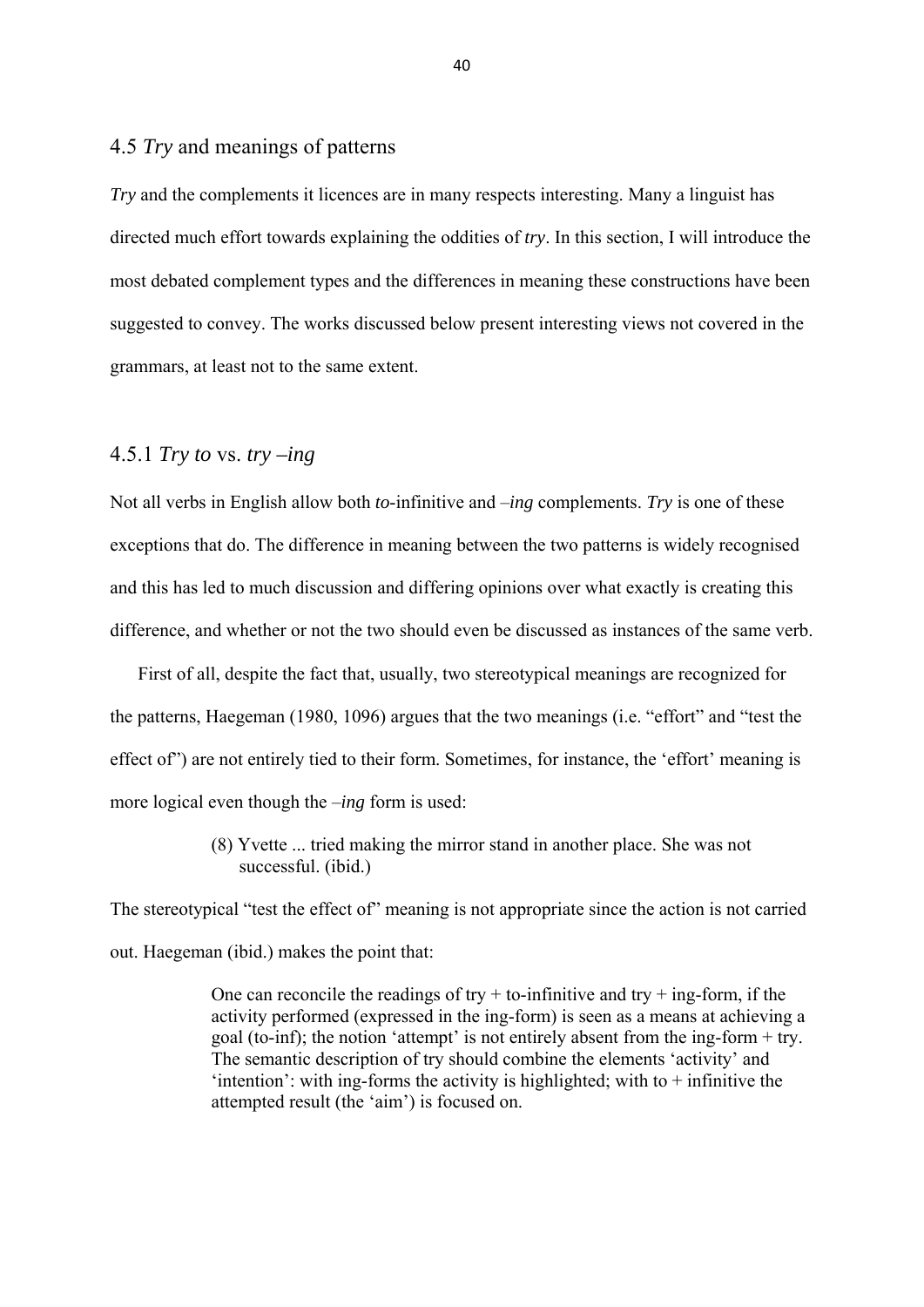She presents the contrast between the two constructions as follows (1980, 1097):

He tried [adding vinegar] [in order to improve the taste]. [MEANS] [GOAL] He tried [to improve the taste] [by adding vinegar]. [GOAL] [MEANS]

This analysis is in line with Smith's suggestion (see section 2.7) that the *to*-infinitive is used to express the attempt of achieving a goal at the end of a path.

 Secondly, it seems that the outcome of the attempted action is considered relevant but again there appears to be some disagreement about how definite the fail/succeed reading is. In the light of what was said about the difference between infinitival and –*ing* complements in 2.7, it could be expected that the *to*-infinitive is used in situations where the attempted action is only hypothetical or not successful. Nonetheless, Duffley and Tremblay (1994, 567) are of the opinion that the *to*-infinitive alone does not give any information about the actualisation of the action. The interpretation must be based on the context. Fanego (1997, 60), on the other hand, states that *try* + *to*-infinitive implies that the action was only "attempted but never performed", whereas *try* + -*ing* requires the action to be performed no matter what the outcome is. Yet, Thomas Egan found that in his data only ten percent of the *to*-infinitives were cases where the action attempted was (definitely) not successful (2008, 156). Considering the range of opinions, it would seem that *try* alone is not very efficient in conveying the sense of failure – there is too much room for interpretation. At least at the present time, context is the ultimate deciding factor for the reading of *to*-infinitives.

 Closely connected to the idea of actualising the action, are the temporal relations usually attached to these patterns. The common division into future oriented vs. same time construction has been suggested for *try* as well. What is interesting is that, often, semantically similar verbs function in similar ways (see e.g. Hunston and Francis 2000; Huddleston and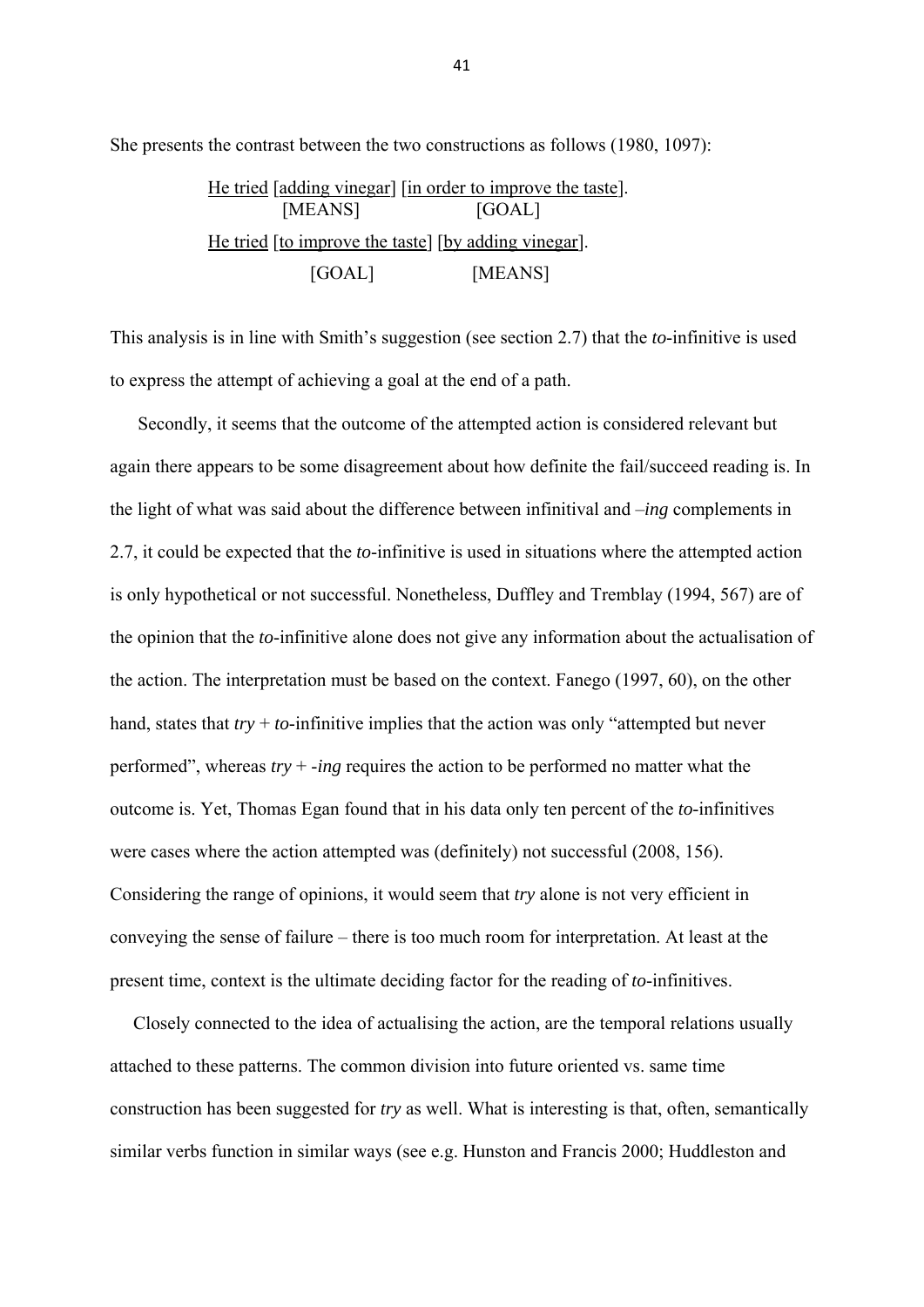Pullum 2002, 1527). This is not the case with verbs of effort. Though many verbs of effort (e.g. *strive*, *struggle*) do not allow –*ing* complements at all in present-day English usage, *try* and *attempt* do, albeit *try* is much more common with –*ing* complements than *attempt* (Duffley and Tremblay 1994, 567). These two verbs are often compared to each other because, surprisingly enough, there is a significant difference between them regarding meaning with each complement type. The meaning of *attempt* does not seem to depend on the choice of complement (ibid), but with *try*, the difference in meaning does exist. Duffley and Tremblay suggest a similar interpretation of *try* + *to*-infinitive that was discussed earlier: interpreting infinitival *to* as a preposition (1994, 570). It denotes the movement form a beforeposition to an after-position in time. In contrast, the –*ing* complement is said to denote simultaneity with the main verb. This is because it is seen to function as a direct object that behaves like a noun (ibid., 572). A noun direct object after *try* specifies that which is tried and "in order to test the effect of some action one must necessarily carry this action out" (ibid.). The complement's event must happen at the same time as the matrix verb's event. With *attempt*, there seems to be no such difference. It is suggested that the notion of effort is inherent in *attempt* (but not with *try*) and this is why the meaning does not shift to "testing the effect" with –*ing* complements (ibid.).

 Teresa Fanego (1997) criticises this approach. She discusses her research on the *to*infinitive vs. –*ing* complement opposition in which she uses data covering the years 1400- 1760. Her findings shed some light on the history of these two complement patterns. The "effort" meaning was once possible with *try* even with an NP object (she quotes an example from the *OED* from 1638) and the infinitival use was actually derived from this pattern (1997, 62). Even though –*ing* complements were becoming an alternative to *to*-infinitives from the  $17<sup>th</sup>$  century onwards, verbs of effort did not generally exhibit this tendency (1997, 63). By the middle of the  $18<sup>th</sup>$  century some verbs no longer allowed the use of the infinitive at all, and

42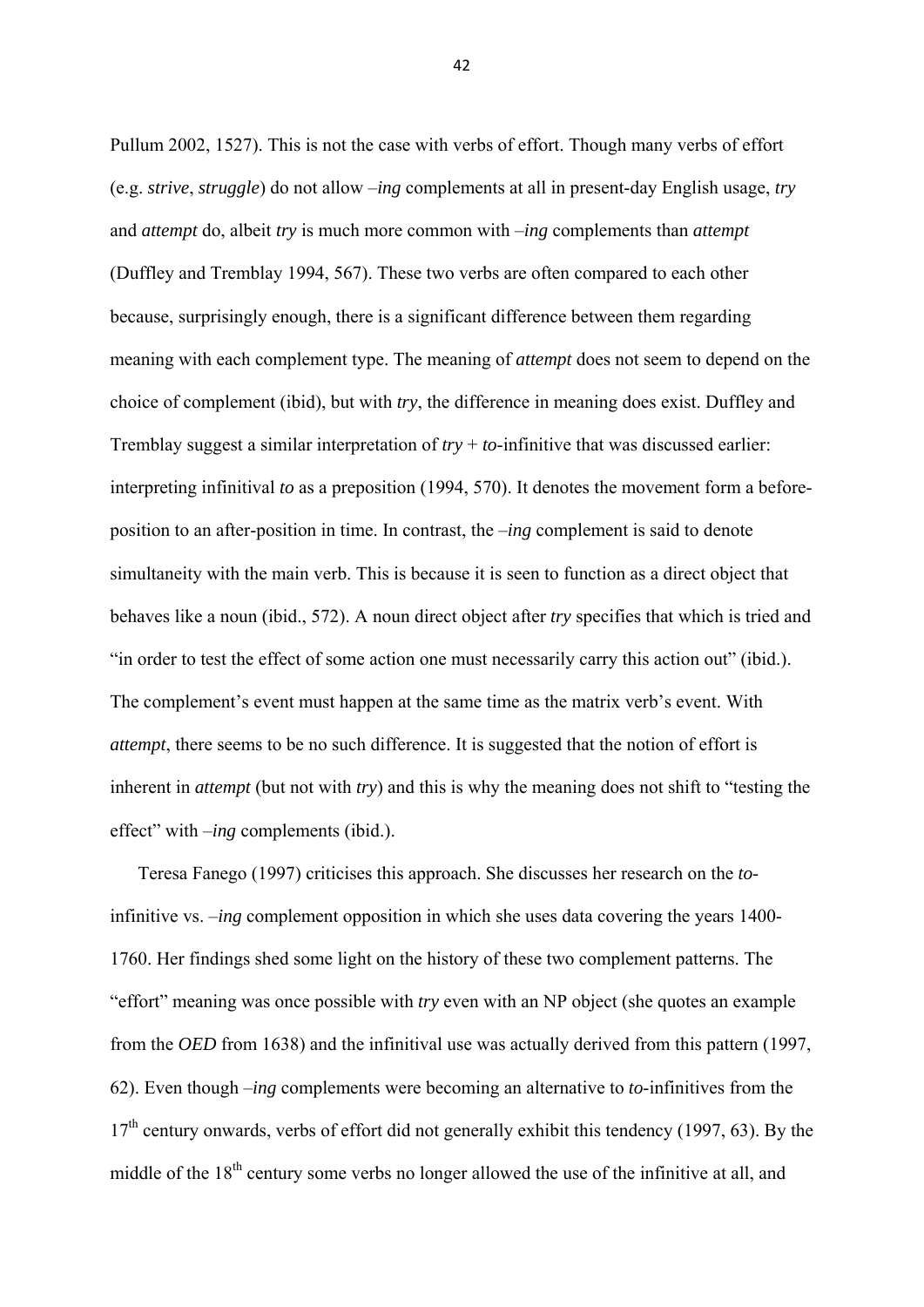some verbs allowed variation between the two patterns. She suggests that the verb *remember* was the only verb of that period that seemed to have a systematic difference in meaning depending on the complement, and that this could have affected the introduction of –*ing* complements for *try* as well (around the same time, in the 19<sup>th</sup> century, the same happened to the verb *forget*). The two verbs are similar in that they both are polysemous and they both can convey meanings of performance vs. non-performance when combined with these complements. Because similar verbs tend to behave the same way, it is likely that *try* adopted features from *remember*. The reason why *attempt* does not behave like *try* or the other effort verbs is suggested to be a consequence of the *horror aequi* principle. Infinitive complements are favoured as long as *attempt* itself is not in the infinitive (ibid.).

 Finally, Allerton (1988) makes an interesting observation about certain verbs. Not surprisingly, *remember* serves as an example:

> … in sequences like *remember to give* the verb *remember* is more like an auxiliary verb with *to give* having the particularistic meaning usually associated with finite verbs, while in sequences like *remember giving* the verb *remember* clearly remains the main verb with *giving* having the general meaning of an established fact,…(1988, 17)

Allerton suggest a similar interpretation of *try*. There is, of course, a difference in meaning between *Mary tried to change the fuse* and *Mary tried changing the fuse* (Allerton's examples) but again, the verb of the infinitival complement seems to be the main, meaningcarrying element, *try* being reduced to "a kind of derivational prefix" (1988, 18). However, if compared to *remember*, the –*ing* complement with *try* does not represent a fact but "it refers in a general way to a complete activity" (ibid.).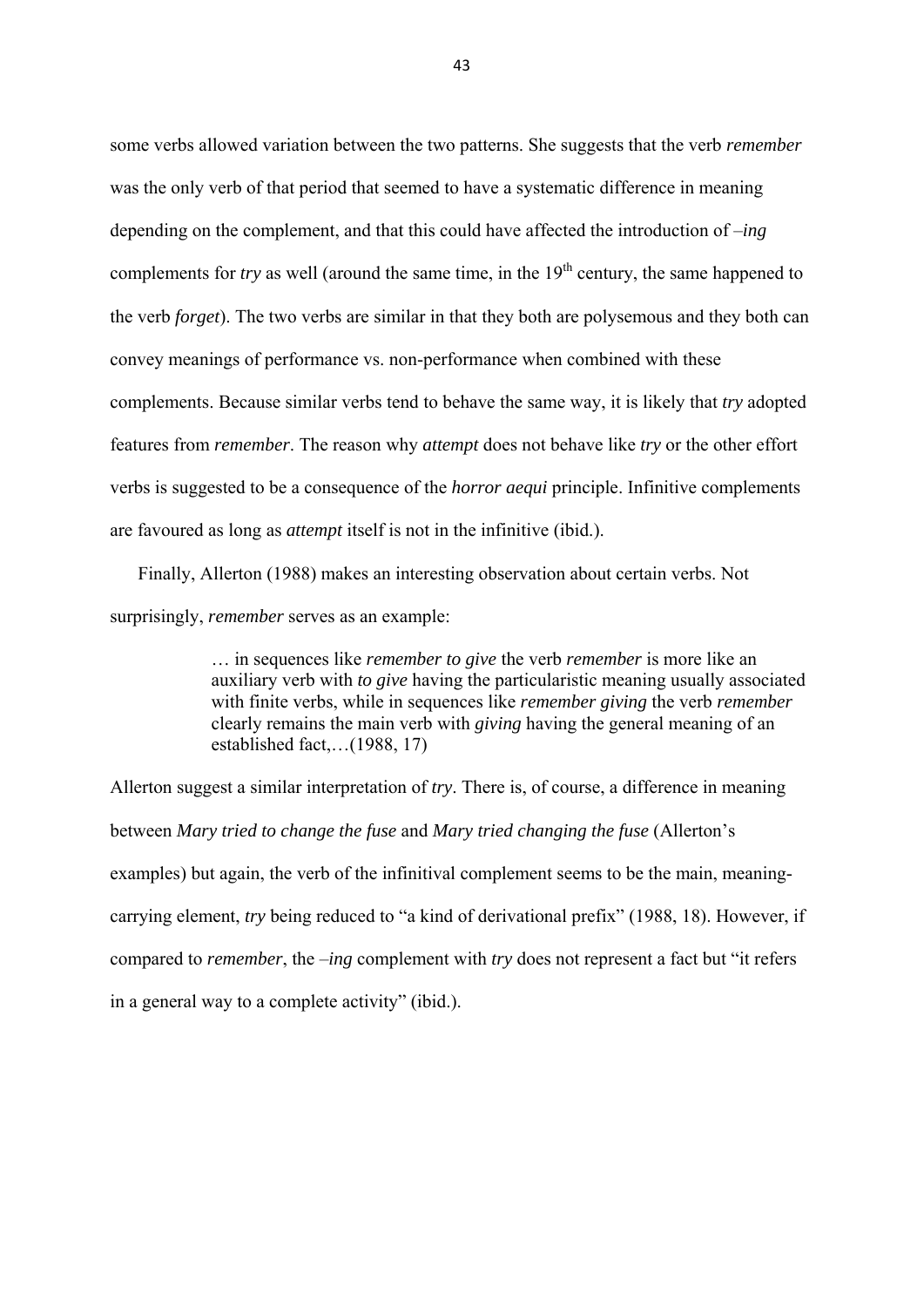#### 4.5.2 *Try to* vs. *try and*

It seems that there has been some disagreement about the acceptability of the *try and* + bare infinitive construction over the years. Hommerberg and Tottie (2007) say that opinions have shifted "from complete acceptance in early Modern English to rejection in the 19<sup>th</sup> century and back to a more tolerant view during the  $20<sup>th</sup>$  century" (2007, 45-46). The way this construction is discussed in grammars (see section 4.4) reflects this present-day tolerance: it is seen as colloquial rather than utterly ungrammatical.

 Keeping Bolinger's generalisation in mind, it could be expected that there is a difference in meaning between these two complementation patterns. Lind (1983, 550-551) gives an overview of the different suggestions of what that difference might be: some say that *try and* implies that the action tried will succeed whereas *to*-infinitives imply the opposite, others that it expresses urgency, encouragement or determination, but according to many there is no discernible difference between *to*-infinitives and pseudo-coordination. In his own analysis, Lind examines over four hundred tokens and divides them into nine groups, and sometimes further sub-groups, according to their syntactic environment. The result of this detailed analysis is that "the main difference between *try and* and *try to* is one of syntax rather than semantics" (1983, 562). The most important deciding factor in Lind's data is the *horror aequi* principle: avoiding the repetition of either *to* (to try to) or *and* (and try and). He also notes that the potential semantic difference, i.e. that of urgency, encouragement or even purposiveness, is perhaps more relevant to spoken language and conveyed with stress and intonation rather than by choosing one complement over the other (ibid.).

 Even though *try and* is mainly considered colloquial, Hommerberg and Tottie found in their data that in written British English only 26 percent of the instances occurred in dialogue, the corresponding number being 55 in American English (2007, 49). This suggests that

44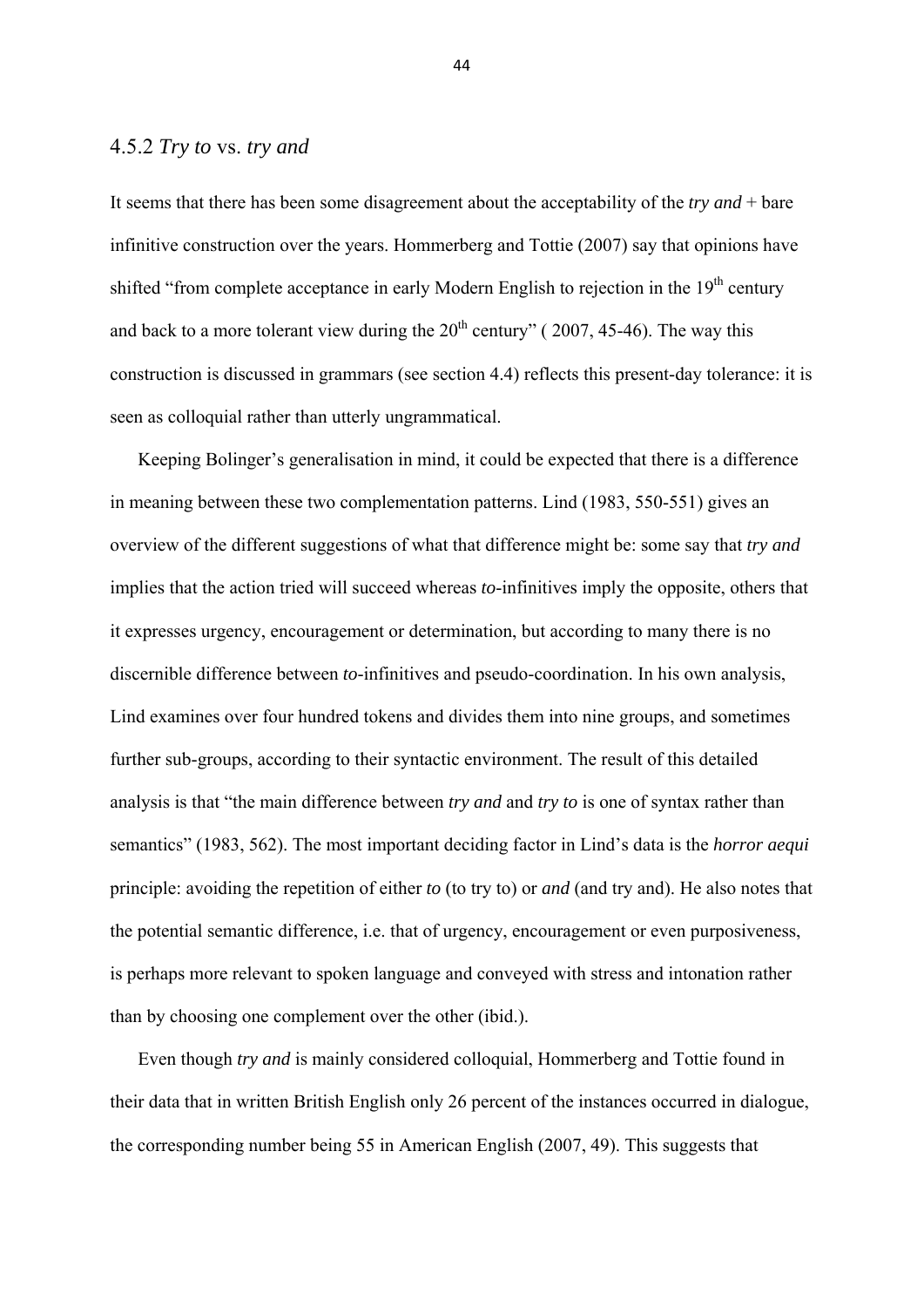present-day writers of British English have started to use this pattern more freely in a variety of contexts.

#### 4.5.3 Recent developments

It has been suggested that *try* might be in the process of accepting yet another type of sentential complement, the bare infinitive. Kjellmer (2000, 116) argues that there are too many examples of this use in the Cobuild Corpus (of some 50 million words) for it to be regarded as a mistake. The following is just one example of the 47 instances Kjellmer found:

> (9) In response, the BLP has been holding private meetings at a St Philips-based retreat to try clarify its election tactics and to brush up its public image.  $(i$ hid $)$

A further suggestion Kjellmer makes is that, on a continuum of lexical versus grammatical words, *try* is moving towards the grammatical end and becoming auxiliary-like when used with a bare infinitive (2000, 120-2). However, since this complement type is not discussed in the dictionaries or the grammars, it is safe to say that it has not yet been established as legitimate usage.

 Hommerberg and Tottie, in turn, suggest that *try* allows what they call negative raising (common in sentences like *I don't think they are coming*), which according to them is a fairly recent development with this verb (2007, 58). In sentences like (10a-b) the scope of negation is not limited to the main clause:

- (10) a. Looking at her made him so sick, he didn't try to think about what he was doing.
	- b. I don't try and let things bother me.

The negated element is not *try* but *think* and *let*. The sentences could be rephrased as "he tried not to think about what he was doing" and "I try not to let things bother me", respectively (ibid.).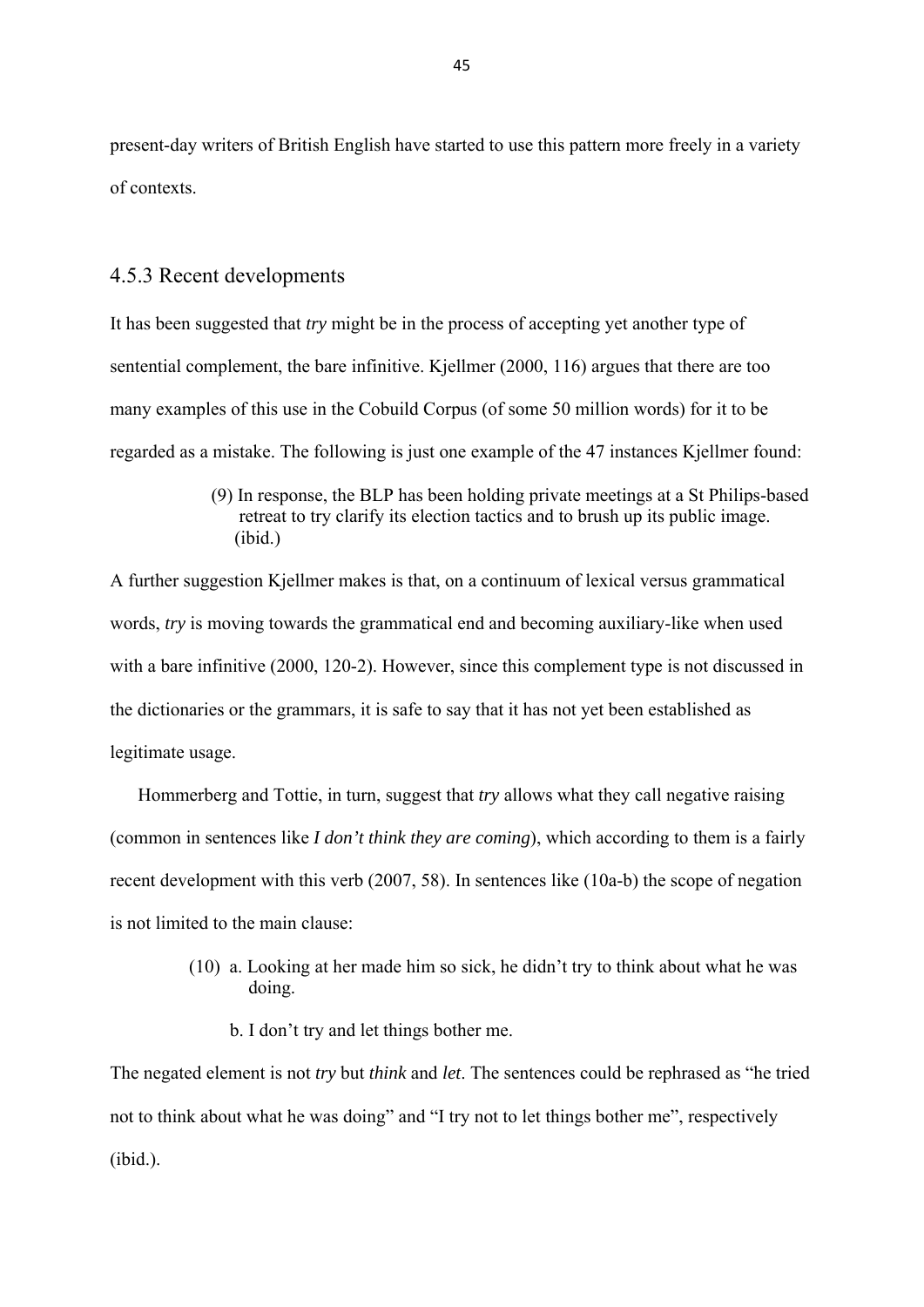Unfortunately, these developments might be too recent to be present in the BNC data, since the most recent texts in the corpus are from 1993. As such, I deem them unlikely to appear in the data and therefore will not discuss them in any greater detail here. That being said, if any examples of these uses are found, I will address them accordingly. These developments, were they to become more common, should in the future prove to be interesting topics in need of further research.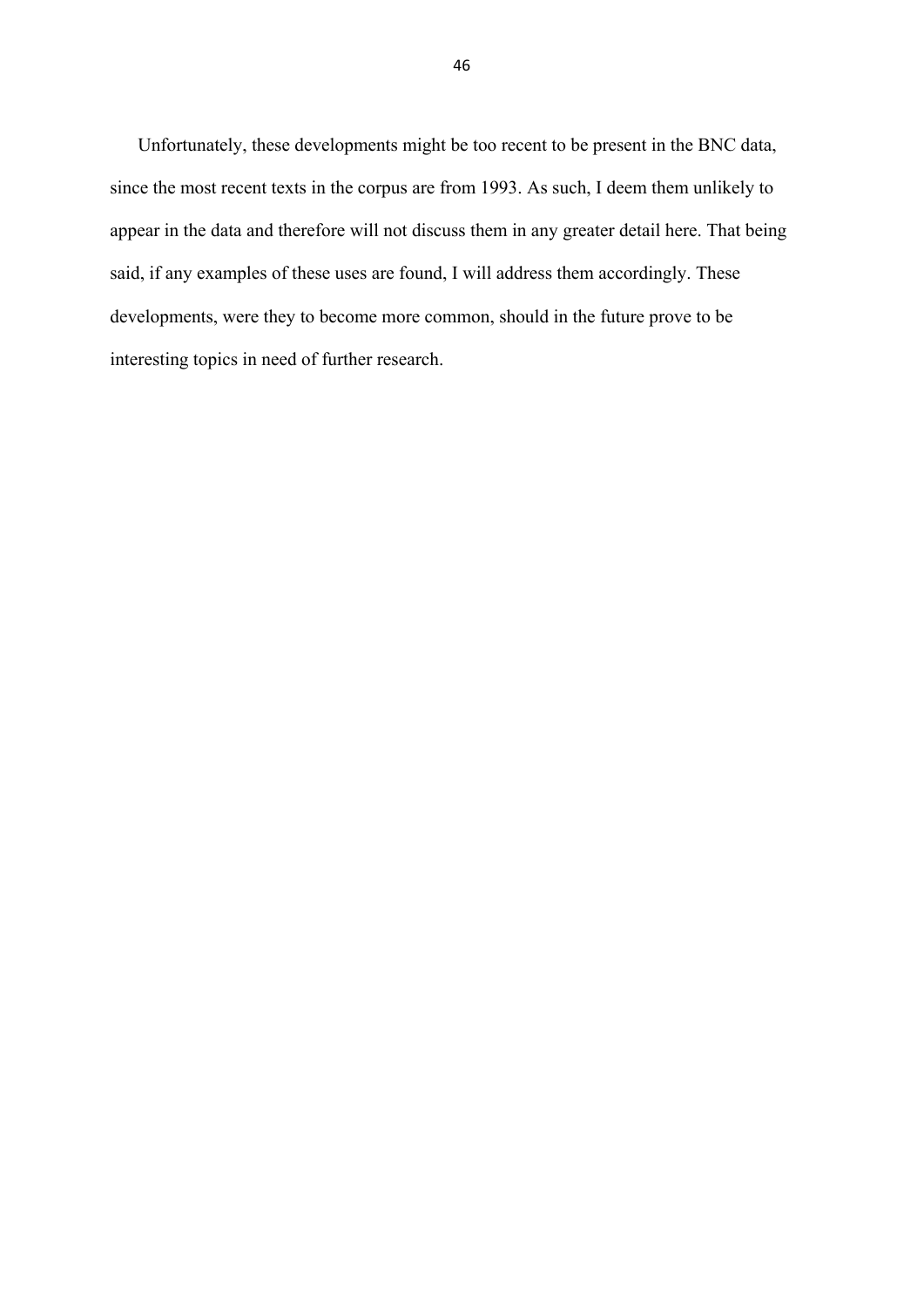## 5 Corpus analysis

In this chapter I turn to look at some authentic data from the two corpora discussed earlier. First, I will examine the two parts of the CLMET chosen<sup>5</sup> to be used in this study (i.e. the first and the third part of the original version of the corpus) and then move on to data of presentday English usage from the BNC. With each set of data, I will present and discuss the complement types found and their frequencies and meanings. I will also discuss how the findings relate to the earlier work introduced in Chapters 2 and 4.

### 5.1 *Try* in the CLMET 1710-1780

The first part of the corpus consists of 2.1 million words. Since the CLMET is not a tagged corpus, all the verb forms (*try*, *trying*, *tried*, *tries*) were searched for separately. The number of tokens produced was 241, all of which were taken into account. 18 of these turned out to be irrelevant when the data was manually sorted. Most cases involved texts relating to the *Project Gutenberg* such as the following:

> (1) please mail to: Project Gutenberg P. O. Box 2782 Champaign, IL 61825 When all other email fails. . *try* our Executive Director...

There was also one token in which *try* was not a verb:

 (2) Trust those only to some *tried* friend, more experienced than yourself, … (Chesterfield 1746-71, *Letters to his Son*)

 In addition to the tokens above, the token in (3) was left outside analysis due to its problematic structure. There are no examples of this kind of use in the *OED,* and at least in

<sup>&</sup>lt;sup>5</sup> There was no need to use all three parts of the corpus since the two offered a sufficient amount of data for analysis. To make the gaps between the different sets of data as even as possible, the third part of the corpus was selected instead of the second.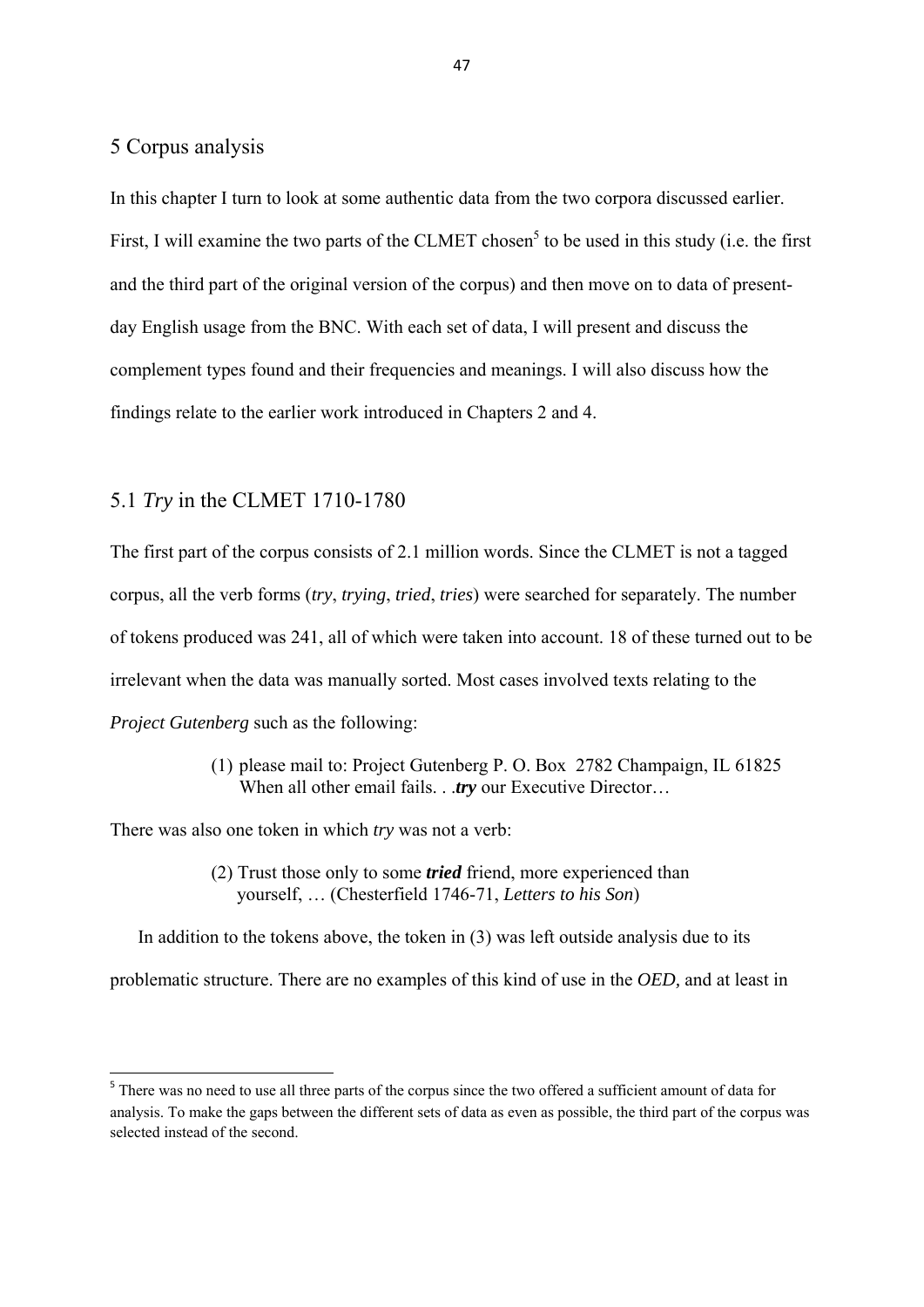present-day English, the acceptability of sentences where both the matrix and the subordinate clauses are in the passive would be highly questionable with *try*.

> (3) .... there was something exactly like a breach of promise in it to my father, which was *tried* to be softened by a civil alternative, that was no alternative at all. (Walpole 1735-1748, *Letters* (Vol. 1))

The number of relevant tokens left for analysis was thus 223 and the normalized

frequency of *try* in this part of the corpus was 106.4 per million words. The following table

shows the patterns and the frequencies of the complements found:

|                          | try            | tried          | trying                   | tries | <b>Total</b> | $\frac{0}{0}$ | <b>NF</b> |
|--------------------------|----------------|----------------|--------------------------|-------|--------------|---------------|-----------|
| <b>NP</b>                | 53             | 63             | 9                        | 4     | 129          | 58            | 61.5      |
| $to$ -inf.               | 18             | 22             | 13                       |       | 54           | 24            | 25.8      |
| <i>wh</i> -clause        | 17             |                |                          |       | 18           | 8             | 8.6       |
| $\boldsymbol{\emptyset}$ | 5              | $\overline{2}$ | 3                        |       | 10           | 4.5           | 4.8       |
| $NP + (up)on + NP$       | 3              | $\overline{2}$ | $\overline{2}$           |       | 7            | 3             | 3.3       |
| $for + NP$               | $\overline{2}$ |                |                          |       | 3            | 1.5           | 1.4       |
| $NP + at + NP$           |                |                | $\overline{\phantom{0}}$ |       |              | 0.5           | 0.5       |
| $NP + for + NP$          |                |                | -                        |       |              | 0.5           | 0.5       |
| <b>Total</b>             | 98             | 92             | 28                       | 5     | 223          | 100           | 106.4     |

**Table 6:** *Try* **in CLMET 1** 

Covering over half of the tokens, NP complements are by far the most common complement type found with *try*. Many of these (40/129) appear in passive constructions, but from the point of view of complementation, I am considering these in their active forms. I was not expecting this large a number of passives, since the grammars said that *try* is not common in passive constructions. This, however, clearly applies to sentential complements only.

 *To*-infinitives are also quite frequent but, as was mentioned earlier in 4.6.1, –*ing* complements were not yet readily available for *try* at this point. Zero and *wh*-clause complements are also fairly well represented.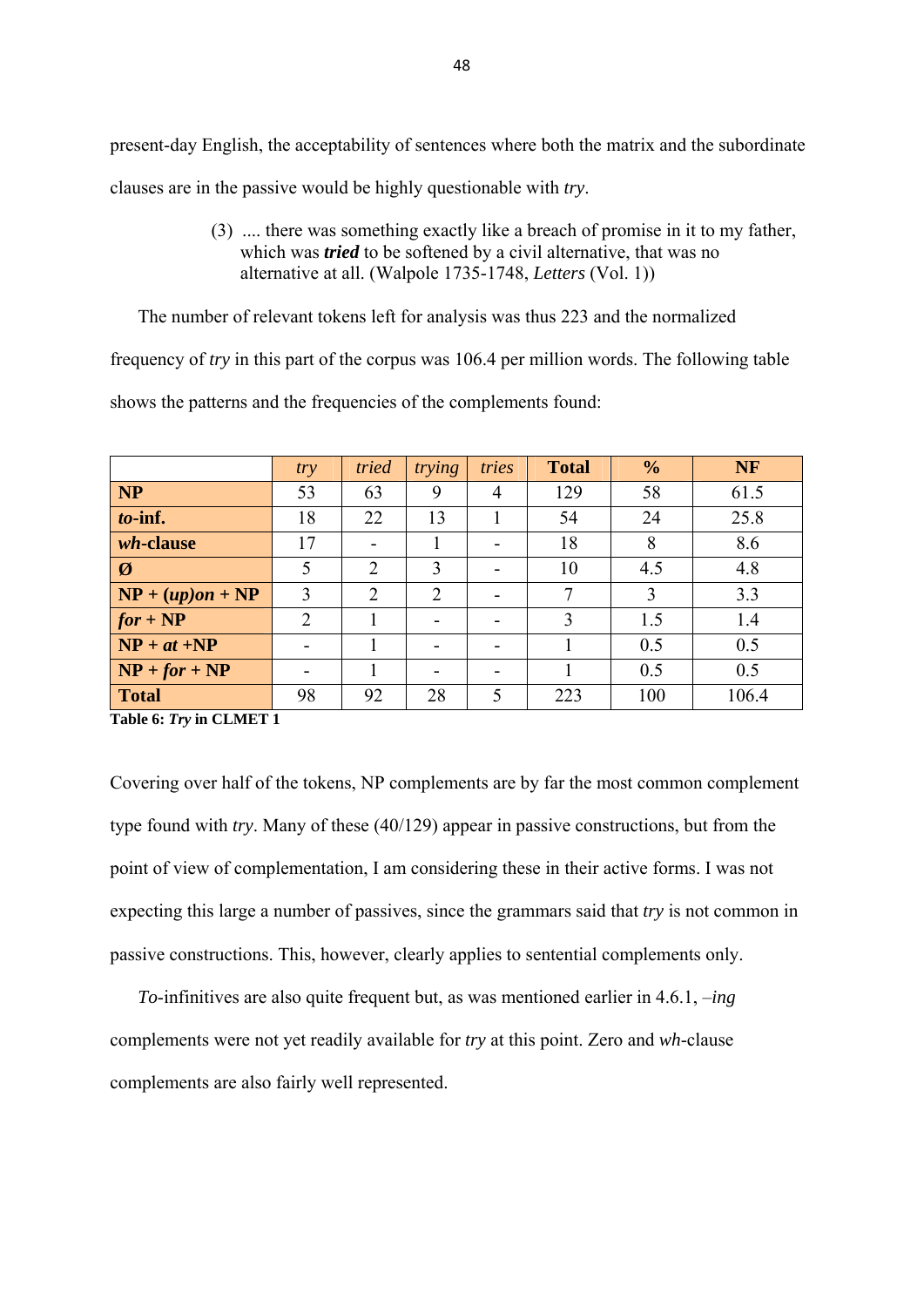## 5.1.1 Non-sentential complements

NPs are the most common complements in this time period and are used to convey several different meanings. Many of them, as was already mentioned, are in the passive. This is especially common with the tokens that are of the "law" sense. Here are some examples:

- (4) a. ... such a person may be executed according to form, but he can never be *tried* according to justice. (Burke 1775, *On Conciliation with America*)
	- b. Even those who are cited to the bar for murder or for treason, are *tried* only by the evidence of that crime for which they are indicted. (Johnson 1740-41, *Parliamentary Debates* (Vol. 1))
	- c. Then the assembly proceeded to *try* them as impious impostors, who represented the Almighty as a trifling, weak, capricious being… (Smollett 1771, *The Expedition of Humphrey Clinker*)
	- d. The cook fled beyond sea; but in December, three of his associates were *tried* at the Old Bailey for the murder, and acquitted. (Walpole 1735-48,  *Letters* (Vol. 1))

In all tokens of this sense, the subject of the sentence is  $[+HUMAN]$  or, like in (4c-d) above, can be understood to refer to people. Since this sense of the verb includes the consideration of causes as well, it is not surprising to find NPs that are [–ANIMATE] in the complement position. These include NPs such as *his cause, this question* and *causes only of a certain value*. The token in (4d) was the only one with the pattern  $NP + for + NP$  in the data.

 NP complements dominate the "strain" sense as well, and in many cases the complement is simply a personal pronoun. However, there is a variety of other nouns, too, all denoting some quality that can be tested: *memory*, *courage, knowledge* and *temper*, for instance. Phrases including the noun *patience* occur four times, which is to be expected since the word is included in the definition of this sense in the *OED.* 

> (5) a. I wish you to attend to this, that you may *try* yourselves, whenever you are capable of that trial, what you can, and what you cannot do: ... (Reynolds 1769-76, *Seven Discourses on Art*)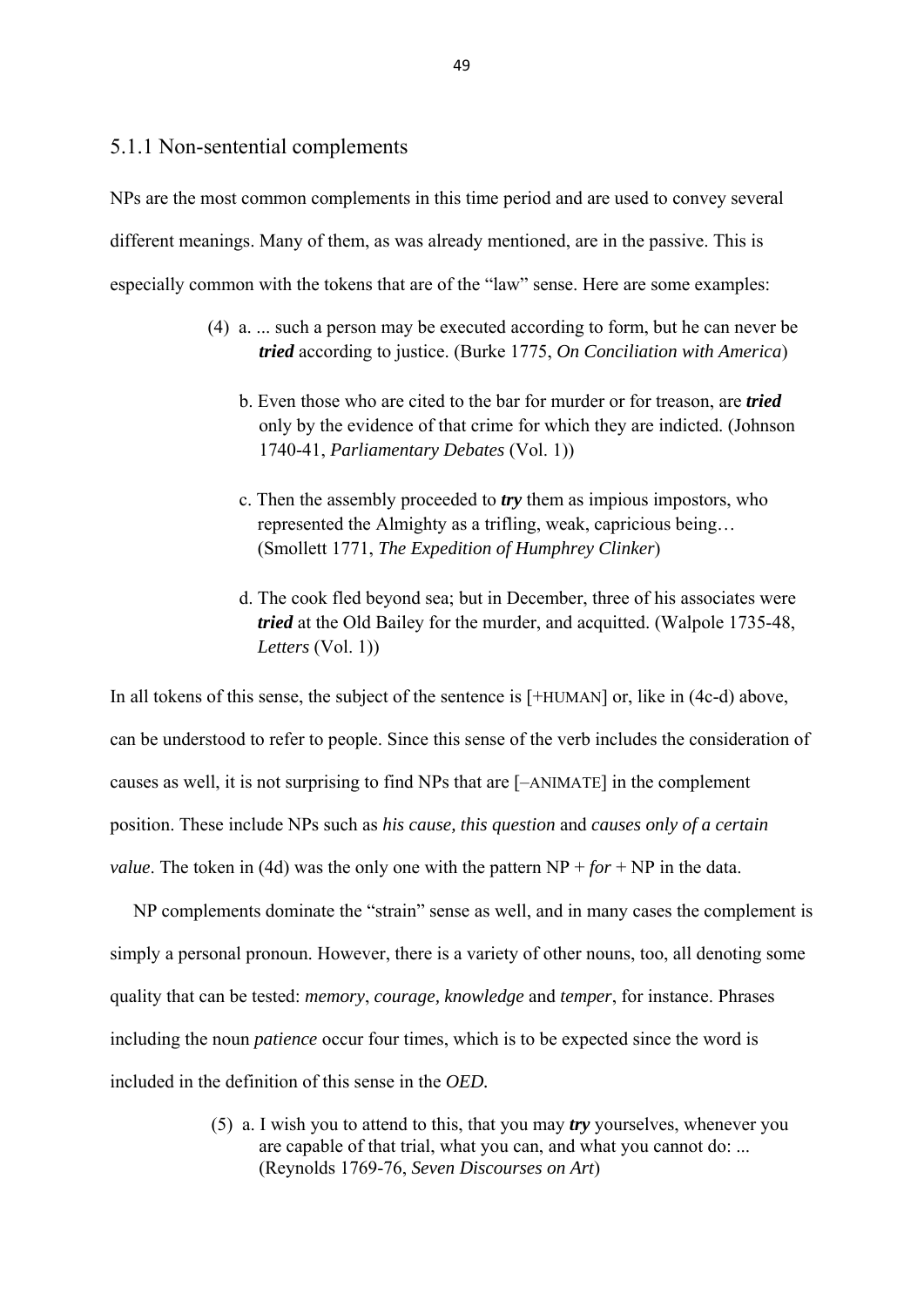- b. … and, by the bye, I believe I shall have occasion to *try* your obedience this very evening. (Goldsmith 1773, *She Stoops to Conquer*)
- c. I have been the less fearful of *trying* your patience, because on this subject I mean to spare it altogether in future. (Burke 1775, *On Conciliation with America*)

In all of the examples above, the subject of *try* is a person, but there are tokens that do not name the thing or person responsible for the trial explicitly:

> (6) ... these veteran troops, who were usually stationed on the Upper Danube, and whose valor had been severely *tried* in the Alemannic war. (Gibbon 1776, *The Decline and Fall of the Roman Empire* (Vol. 1))

 Looking at the different NP complements in general, there are two that keep occurring in some form or another: *experiment* (16 times) and *expedient* (five times). Especially the former seems to be very common and could perhaps be seen as a part of a phrase that is quite fixed. However, both phrases can vary in form to some extent as they can appear in the plural and allow determiners to precede them, for example. The fact that the *OED* lists the phrase *try an experiment* explicitly (see Table 2, sense 11a) would also suggest that this combination is very common.

- (7) a. The same experiment has been *tried* in different parts of Scotland with the same success. (Smollett 1771, *The Expedition of Humphrey Clinker*)
	- b. I can burst the gate, but cannot do it secretly. Some other expedient must be *tried*." (Johnson 1759, Rasselas, *Prince of Abyssinia*)

 The phrase *try one's luck/fortune* could also be seen as a fixed phrase not allowing much variation:

- (8) a. ... was obliged to look abroad in order to get one; for which purpose he was proceeding to the Bath, to *try* his luck with cards and the women. (Fielding 1749, *The History of Tom Jones, a Foundling*)
	- b. I would therefore advise you to *try* your fortune in the East Indies … (Smollett 1771, *The Expedition of Humphrey Clinker*)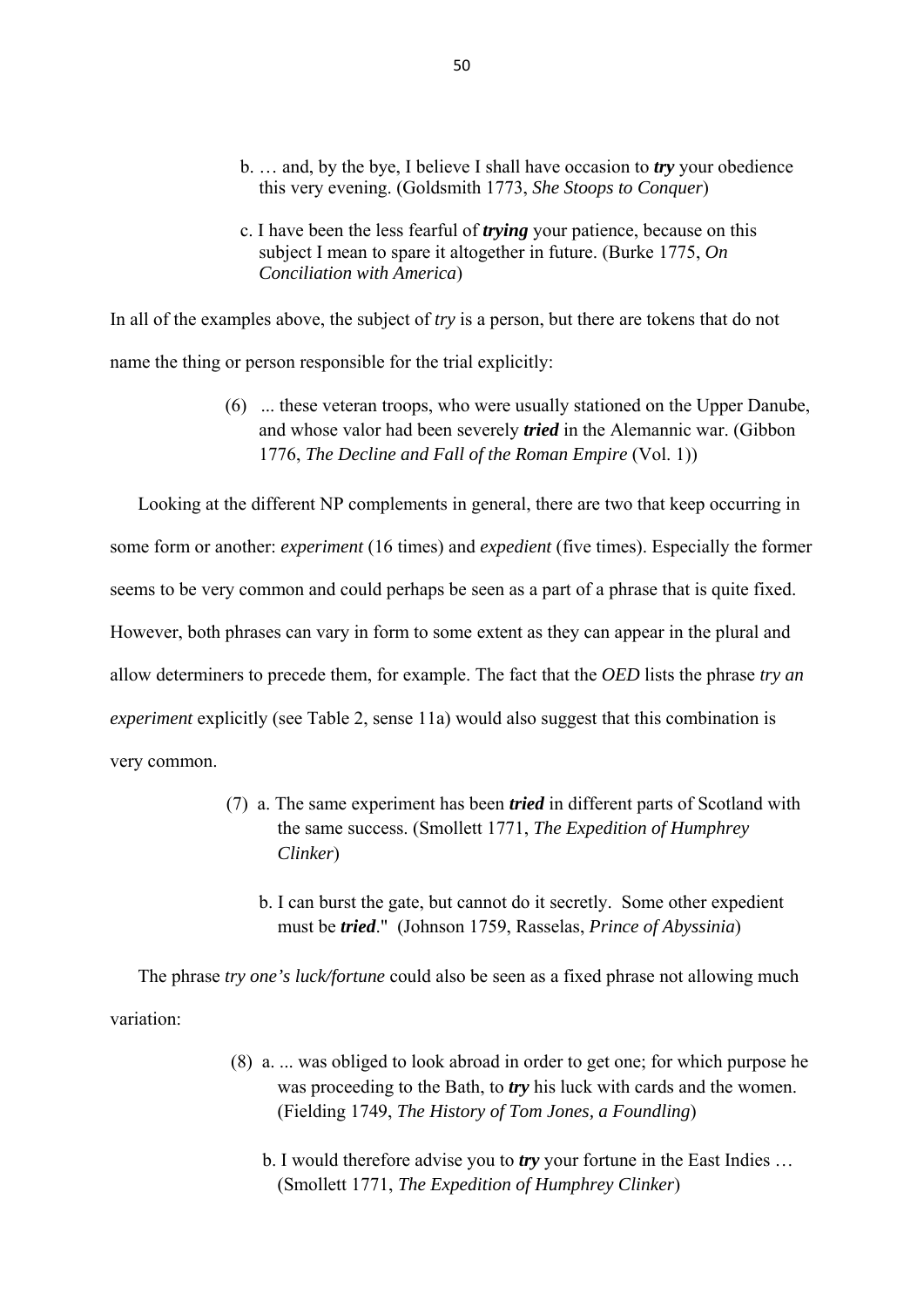In my opinion, these tokens could easily be placed under sense 4 (with the idea of testing one's luck or pushing one's luck) but just as easily they could be placed under sense 5, which is what the *OED* does, for example. Trusting the *OED*'s judgment, these tokens are placed under the "find out" sense.

 Most of the NP complements belong to senses 2, 3 and 4, but there are a handful of tokens that I interpret are of the "effort" sense:

> (9) "Will your Highness," said he, "permit me to *try* this adventure?" (Walpole 1764, *The Castle of Otranto*)

Many tokens could be analysed as belonging to either sense 1 or 3. The reason for this is that often there is some overlap between the senses: the sense of effort is discernible even though the meaning appears to be that of "test the effect of". With these tokens I have had to make some judgement calls based on the context, but I will not mull over all of the individual instances here.

 Also representing sense 1, there are ten instances with zero complements. In all these sentences, the ellipted *to*-infinitive can be deduced from the context.

- (10) a. …to Marquis Mari at Genoa, which I absolutely have not been able to get yet, though I have often *tried*; but since the last Lord Halifax died, there is no meeting with any other breed. (Walpole 1735-48, *Letters* (Vol. 1))
	- b. The Court has been *trying* but can get nobody to stand for Westminster. (Walpole 1735-48, *Letters* (Vol. 1))

 Some complements with prepositions are also present in the data but they are not very common. In (11a) below, the token is of the "effort" sense, whereas (11b) falls under the "test the effect of" sense: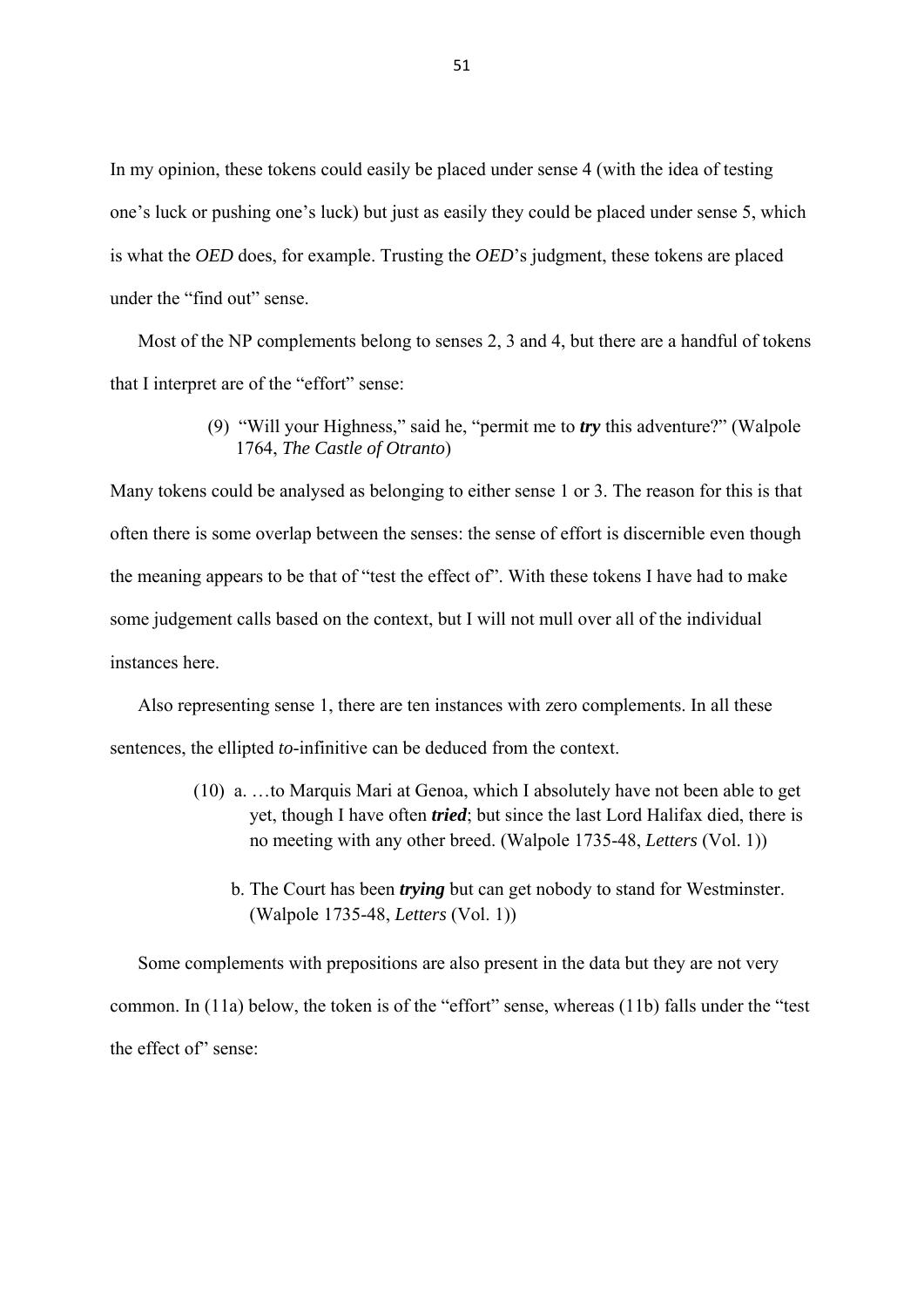- (11) a. And shall these things be ours? Ours they will certainly be if we but *try* for them; and what is a comfort, we are shut out from many temptations that would retard our pursuit. (Goldsmith 1766, *The Vicar of Wakefield*)
	- b. He then *tried* his hand likewise at description, in which he found means to repay all Amelia's panegyric in kind. (Fielding 1751, *Amelia*)

There are some tokens that have *upon* as a variant of the preposition *on*. In the literature or

dictionaries discussed earlier, there were no examples with this preposition, though the *OED*

uses it in one of its definitions. The following examples, representing sense 3, illustrate this

 $NP + upon + NP$  pattern:

- (12) a. ... his wit, the butt of his satire, and his operator in certain experiments of humour, which were occasionally *tried* upon strangers. (Smollett 1771, *The Expedition of Humphrey Clinker*)
	- b. It is evident such an object will produce none of these four passions. Let us *try* it upon each of them successively. Let us apply it to love, to hatred, to humility, to pride; … (Hume 1739-40, *A Treatise of Human Nature*)

In (12a) above, the object NP has been extracted, which might be the motivation for using the more explicit preposition option. However, the reason could also be that *upon* is more formal and may be seen as an instance of an older use that today might sound odd in a similar context.

Somewhat different to the examples in (12), the following token is quite interesting:

 (13) I'll *try* him only for a Sessions or two longer upon his Good-behaviour. (Gay 1728, *The Beggar's Opera*)

If we consider, for a moment, the meaning that the *OED* associates with this pattern (subsense 11e), "to test the effect of (a thing) *on* (a person, thing, etc.)", it is difficult to find a connection to the token here. In this sentence, it is not the case that someone is trying the effect of a boy or a man on good behaviour. The meaning is rather that of subjecting someone and his behaviour to a "test or strain" which corresponds to the *OED*'s sub-sense 10, which is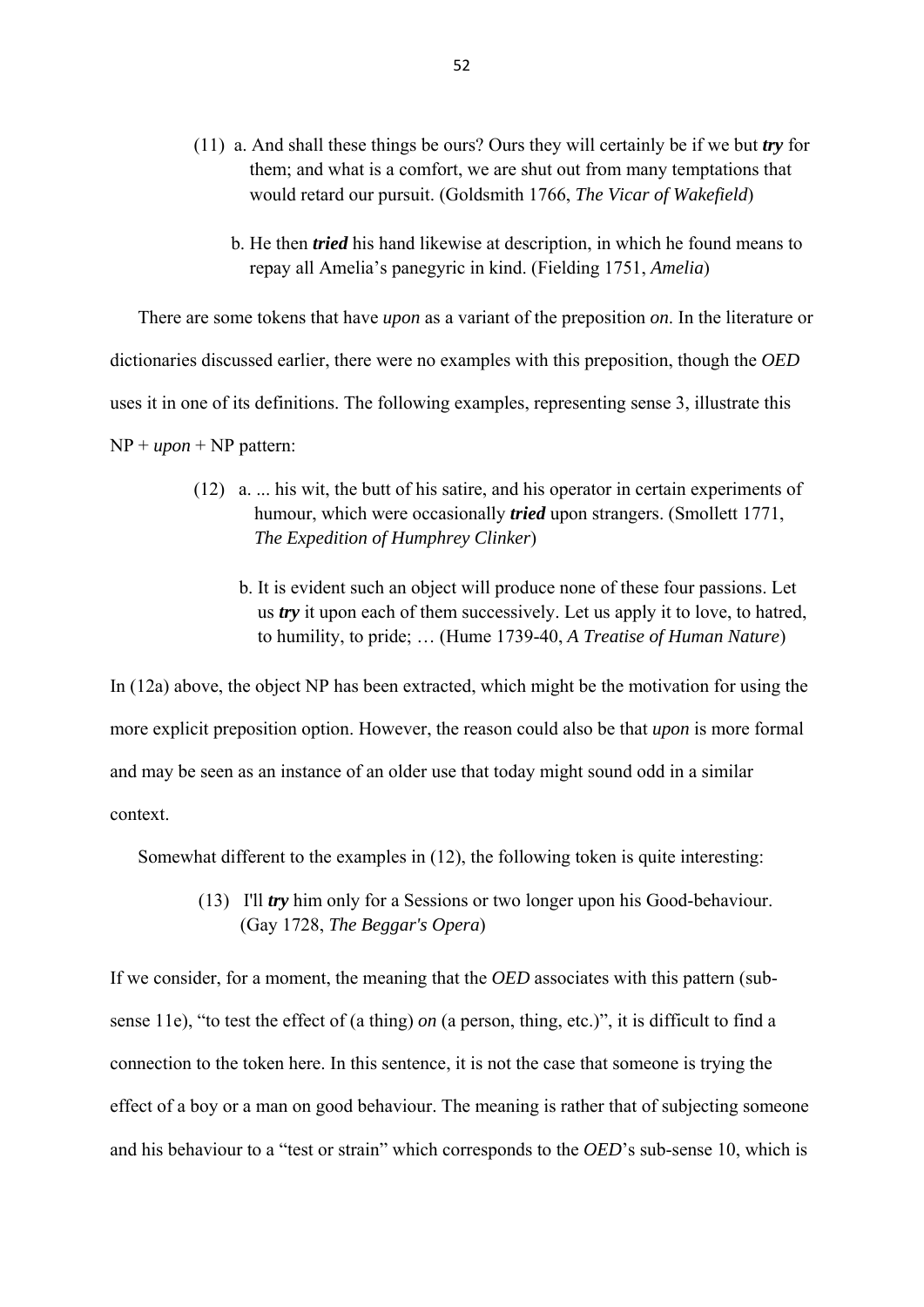also included in one of the simplified senses formulated for this study. The following token is similar in its meaning, though perhaps less obviously so:

> (14) ... and as infallible as the rule appears at first sight, yet when you look nearer to it, and *try* the truth of this rule upon plain facts,--you see it liable to so much error from a false application; ... (Sterne 1759-67, *The Life and Opinions of Tristram Shandy*)

## 5.1.2 Sentential complements

There are only two different types of sentential complements in this set of data, the more common of which are *to*-infinitives:

- (15) a. Yet to form Characters, we can only take the strongest actions of a man's life, and *try* to make them agree:… (Pope 1733-34, *An Essay on Man*)
	- b. If he does not answer your purpose, let me know if you can dispose of him any other way, and I will *try* to accommodate you better. (Walpole 1735- 1748, *Letters* (Vol. 1)).

The hypothesis that *to*-infinitives convey a meaning of failure (see 4.5.1) turns out to be very

problematic when analysing the data. There are plenty of tokens (25%) that indeed do imply

or explicitly state that the action tried fails, like in (16a-b) below, but there are even more

tokens in which there is no mention of the result as such in the immediate context. Especially

in imperatives, like in (16c), the result of trying seems hardly relevant, as it is merely an

instruction to do something, which may or may not be followed.

- (16) a. I then *tried* to return back to the story of the poor German and his ass but I had broke the clue, … (Sterne 1768, *A Sentimental Journey through France and Italy*)
	- b. The gentleman (said he) is *trying* to act a part for which he is by no means qualified -- … (Smollett 1771, *The Expedition of Humphrey Clinker*)
	- c. … and, if that does not do, *try* to change the conversation, by saying, with good humor, "We shall hardly convince one another, ... (Chesterfield 1746-71, *Letters to his Son*)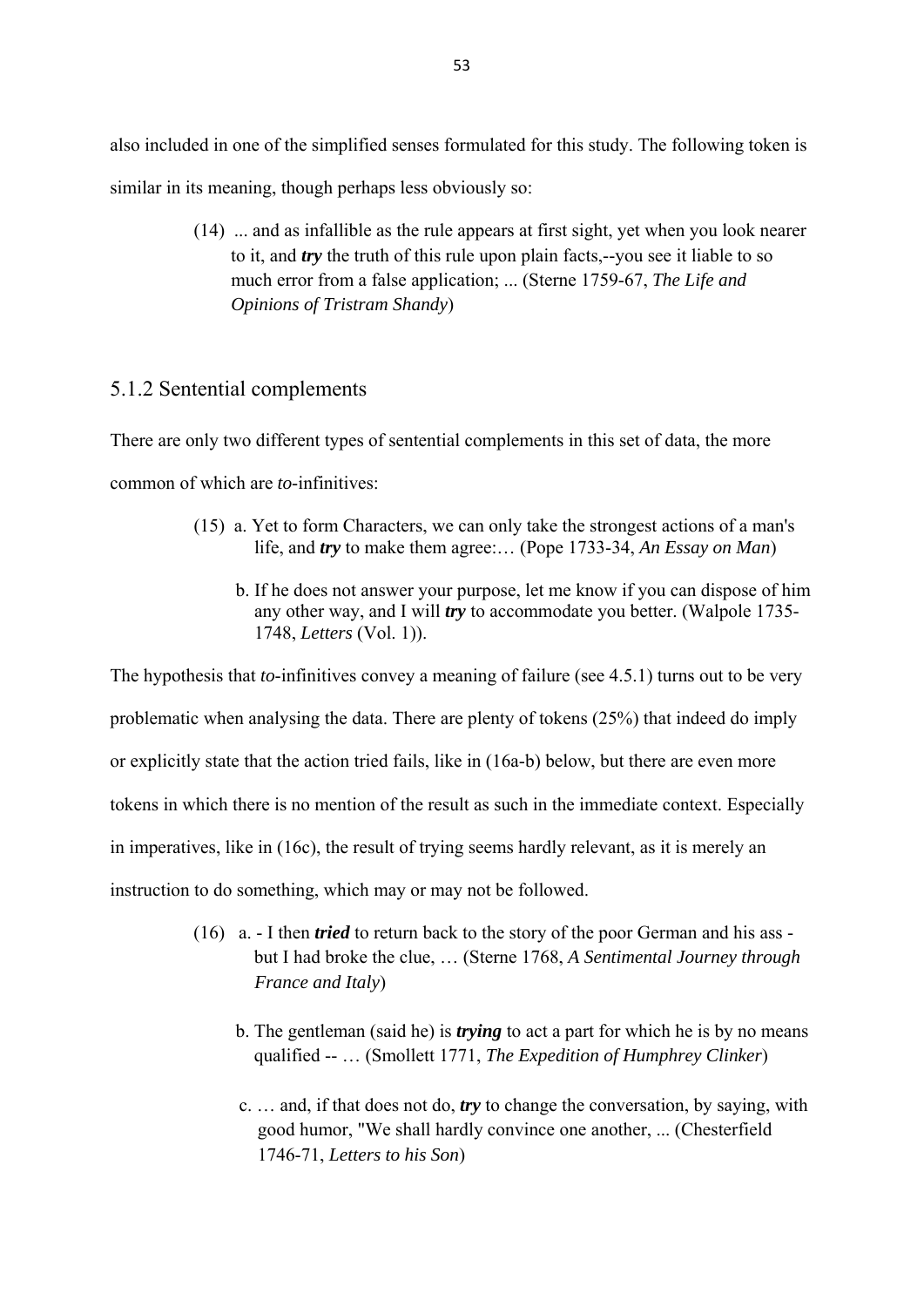What is more, in tokens like (17) the interpretation is unavoidably that of failure:

 (17) The fellow replied, "he thought to have pleased his Highness in beating one of them, who had *tried* to kill his father and had wounded his brother." (Walpole 1735-48, *Letters* (Vol. 1))

Had the attempt been successful, the sentence would have to stand as *who had killed his father*.

 It will be interesting to see whether there are any noticeable changes in the meaning of infinitives later on in this respect. At least here, it would be very difficult to claim that the failure reading is the more prevalent one.

 When the *to*-infinitive complements found with *try* are analysed in terms of the general meanings related to the pattern (see section 2.7), it seems that some meanings are more relevant than others, though it is impossible to analyse all tokens in exactly the same terms. The sense of futurity is clearly present since in all instances the action in the lower clause has not been realized yet. Further, in many cases the action is merely hypothetical, since the context specifies that the attempt fails. This is the case with imperatives, too, since the suggested action might never take place. Furthermore, the idea of an interrupted activity is sometimes evident, like in (16a) above: for some reason or another, the storyteller was unable to finish his narration, which he now tries to resume. He fails to do so, thus the sense of nonfulfilment. Also, the verb *return* enforces the sense of movement related to the source-pathgoal image schema. This meaning is even further emphasized by the following prepositional phrase *to the story*. As this single instance shows, individual cases can be argued to represent many different aspects of meaning and this is probably one of the reasons why it is so difficult to find general rules that could be applied to all complements of a given kind.

 The understood subjects of these lower clauses are almost invariably agents. There is only one token in which the subject is an experiencer: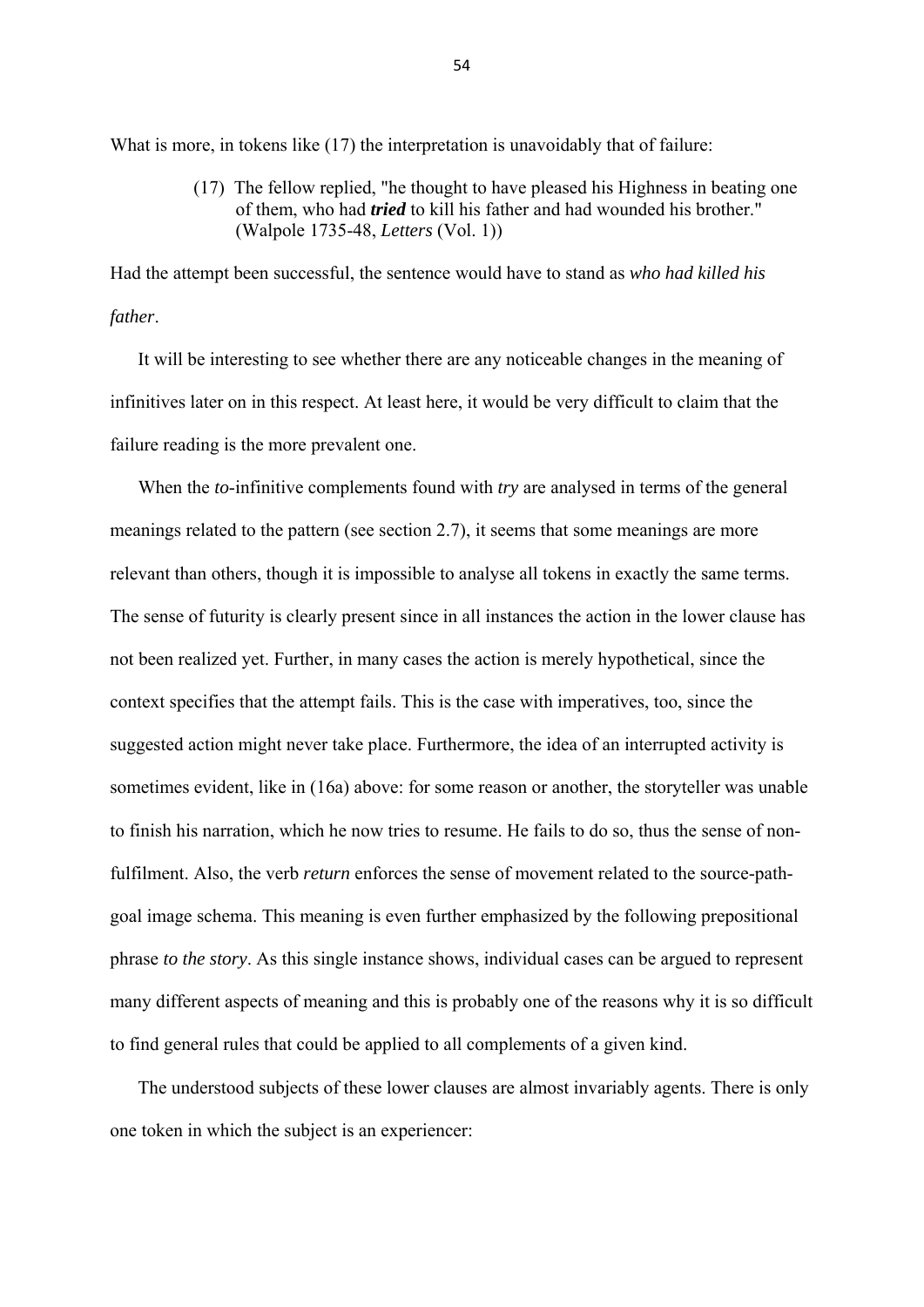(18) "Since you have always boasted of your calm and contented mind, you may now *try* to be contented this night with the softness of the grass for your bed; ... (Fielding , The Governess)

 The other type of sentential complement found in the data is the *wh*-clause. These complements are consistently of the "find out" sense. The following examples illustrate the use of this complement:

> (19) a. Address yourself to some woman of fashion and beauty, wherever you are, and *try* how far that will go. (Chesterfield 1746-71, *Letters to his Son*)

 b. If you thus must chatter; And are for flinging Dirt, Let's *try* who best can spatter; Madam Flirt. (Gay 1728, *The Beggar's Opera*)

## 5.1.3 Summary of senses and further points of interest

All of the simplified senses were found in the data. Table 7 below lists the patterns associated with each sense and the number of tokens in each pattern.

 One token in the data could perhaps be placed under sense 4, but it could also be seen as an instance of a meaning that has not been discussed yet. Sense 3 in the *OED*, "to separate (metal) from the ore or dross by melting; to refine or purify by fire", was not included in Table 2, because the most recent illustration is dated 1686. As was mentioned in relation to this table, all senses that had no recorded use after 1710 were excluded. Yet, this meaning would seem to fit this one token:

> (20) His virtue is like poor gould, seven times *tried* in the fire. (Smollett 1771, *The Expedition of Humphrey Clinker*)

This use is quite poetic, comparing virtue to gold. There is less than a decade between this token and the example sentence in the *OED* so perhaps this is a metaphoric instance of a sense that is on the verge of falling out of use.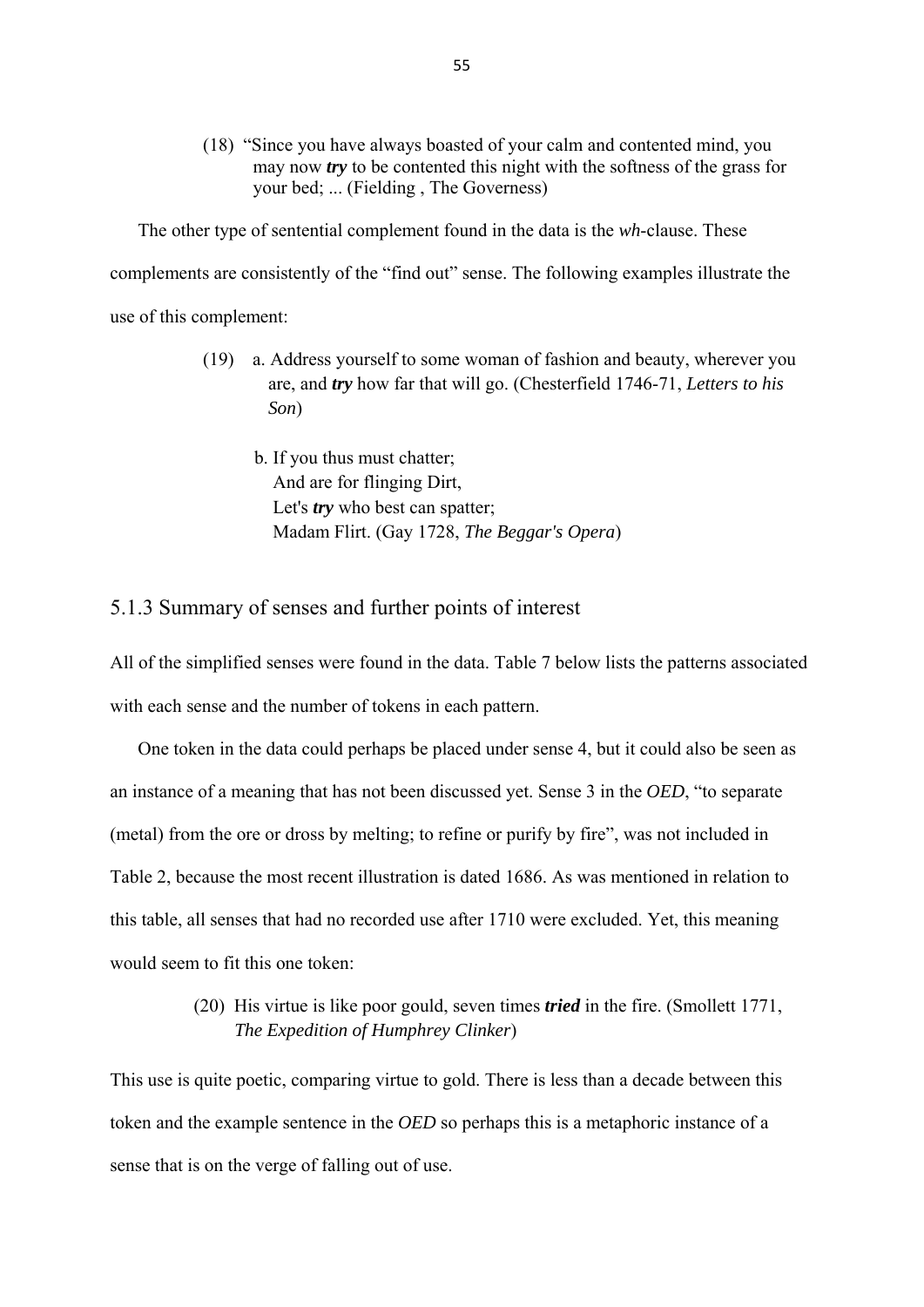| <b>Simplified sense</b> | <b>Number of tokens</b> | <b>Patterns</b>    |
|-------------------------|-------------------------|--------------------|
| 1. Effort               | 54                      | $to$ -inf.         |
|                         | 10                      | Ø                  |
|                         | 5                       | NP                 |
|                         | 3                       | $for + NP$         |
|                         | Total: 72               |                    |
|                         | (32%)                   |                    |
| 2. Law                  | 25                      | NP                 |
|                         | 1                       | $NP + for + NP$    |
|                         | Total: 26               |                    |
|                         | (12%)                   |                    |
| 3. Test the effect of   | 56                      | NP                 |
|                         | 5                       | $NP + (up)on + NP$ |
|                         | $\mathbf{1}$            | $NP + at + NP$     |
|                         | Total: 62               |                    |
|                         | (28%)                   |                    |
| 4. Strain               | 35                      | <b>NP</b>          |
|                         | $\overline{2}$          | $NP + upon + NP$   |
|                         | Total: 37               |                    |
|                         | (17%)                   |                    |
| 5. Find out             | 18                      | wh-clause          |
|                         | $\tau$                  | NP                 |
|                         | Total: 25               |                    |
|                         | $(11\%)$                |                    |

**Table 7. Meanings and patterns in CLMET 1** 

 The "effort" sense is the most common one, but sense 3 is not far behind. Senses 2 and 5 cover just over ten percent of the tokens each, while sense 4 is slightly more common as it is found in 17 percent of the tokens.

 It is quite understandable that in most of its senses (perhaps excluding sense 4), *try* has a [+HUMAN] subject because trying involves a conscious effort. Though poetic, the following token shows that this need not always be the case:

> (21) Around in sympathetic mirth Its tricks the kitten *tries*, ... (Goldsmith 1766, *The Vicar of Wakefield*)

There is also another token in which the subject of *try* is unconventional:

(22) Do we not find, that it [an animal] immediately perishes whenever this adjustment ceases, and that its matter corrupting *tries* some new form? (Hume 1779, *Dialogues Concerning Natural Religion*)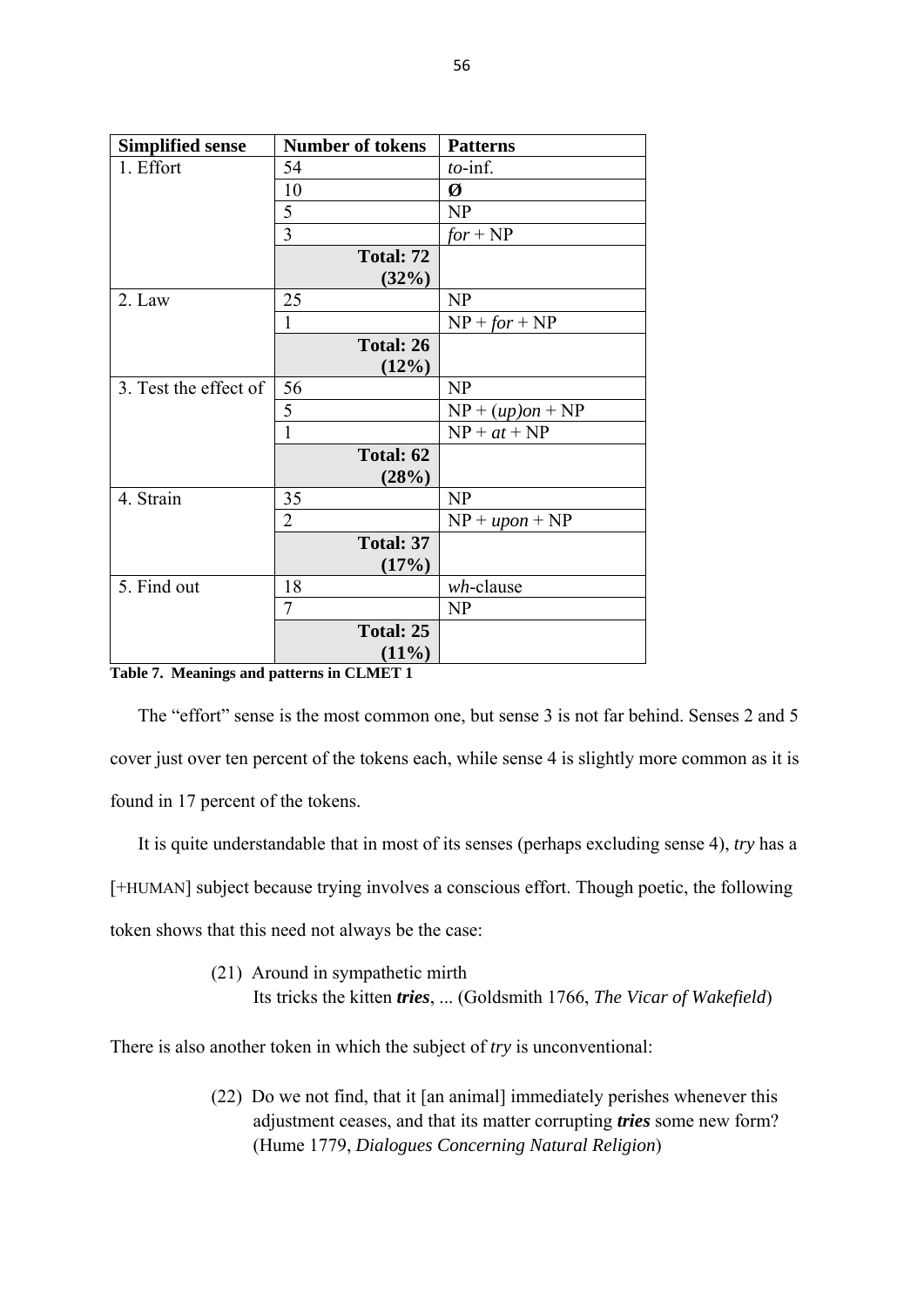In this token the subject is not even [+ANIMATE], let alone [+HUMAN], which seems to be very exceptional in these meanings.

### 5.2 *Try* in the CLMET 1850-1920

The third part of the CLMET (of some 3.9 million words) contained far more instances of *try* than the first: *try* 734, *tried* 872, *tries* 53 and *trying* 534 tokens. To limit the number of tokens, only every seventh instance of each verb form was taken into account. The reason for doing this was to make sure that the sample was randomly selected, as opposed to including the tokens in the order the query produced them.

 The reduced sample included eleven irrelevant tokens: six adjectival (23a) and three nominal uses (23b) of *try* and two phrasal verbs.

- (23) a. It was, perhaps, the reaction after the *trying* time she had had in the country. (Collins 1868, *The Moonstone*)
	- b. ... to touch the ball when it rolls behind the posts, because if the other side touch it they have a *try* at a goal. (Hughes 1857, *Tom Brown's School Days*)

The number of tokens left for analysis was thus 300. Table 8 summarizes the data from this part of the CLMET.

|                          | try          | tried                    | trying | tries | <b>Total</b>   | $\frac{0}{0}$ | <b>NF</b> |
|--------------------------|--------------|--------------------------|--------|-------|----------------|---------------|-----------|
| to-inf.                  | 44           | 76                       | 57     | 6     | 183            | 61            | 321.6     |
| <b>NP</b>                | 27           | 34                       | 5      | 1     | 67             | 22.5          | 117.7     |
| $\boldsymbol{\emptyset}$ | 13           | 8                        | 5      |       | 26             | 8.6           | 45.7      |
| $and + bare$ inf.        | 10           | -                        |        |       | 10             | 3.3           | 17.6      |
| <i>wh</i> -clause        | 3            | -                        | 2      |       | 5              | 1.5           | 8.8       |
| $NP + for + NP$          |              | 2                        |        |       | $\overline{2}$ | 0.7           | 3.5       |
| $for + NP$               | 1            | 1                        |        |       | $\overline{2}$ | 0.7           | 3.5       |
| $-$ <i>ing</i>           | $\mathbf{1}$ | 1                        |        |       | $\overline{2}$ | 0.7           | 3.5       |
| $NP + on + NP$           | 1            | $\overline{\phantom{0}}$ |        | -     | 1              | 0.3           | 1.8       |
| $NP + at + NP$           |              |                          |        |       |                | 0.3           | 1.8       |
| $NP + at + -ing$         | 1            | -                        |        |       |                | 0.3           | 1.8       |
| <b>Total</b>             | 101          | 123                      | 69     | 7     | 300            | $\sim 100$    | 527.3     |

**Table 8:** *Try* **in CLMET 3**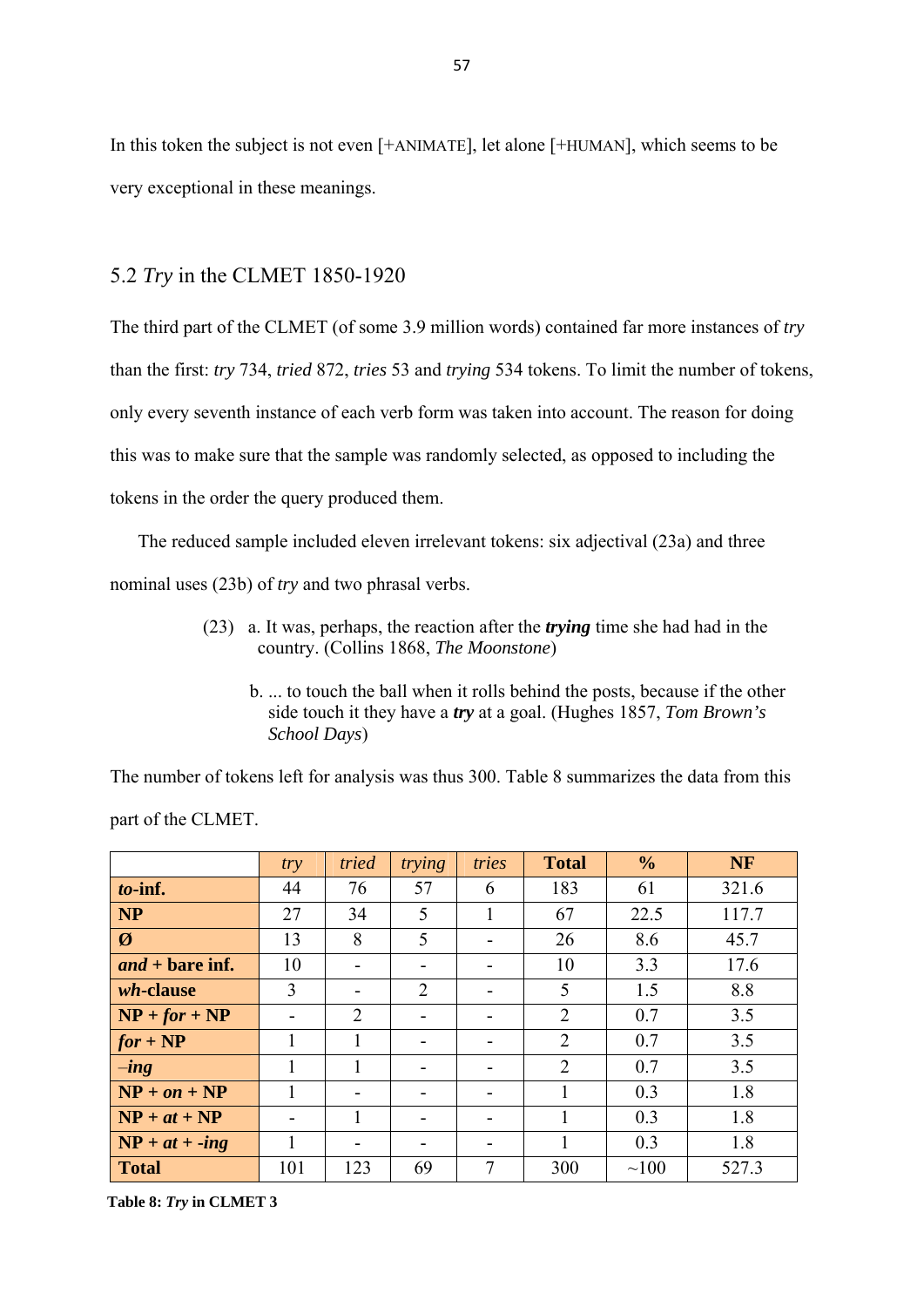The overall frequency of *try* has increased significantly, mainly thanks to *to*-infinitives. Some new patterns that were not found in the first part of the corpus have emerged, but the two most common complement types have remained the same, though the order has changed. All in all, there are still only four patterns that appear ten times or more.

 Whereas in the first part of the CLMET there were only two types of sentential complements, there are now five.

#### 5.2.1 Non-sentential complements

The most common non-sentential complements are still NPs and their frequency has increased form 61.5 to 117.7 per million words. This is probably to some extent due to the overall increase in the use of the verb, though most of the increased usage must be attributed to *to*infinitives. Many of the NPs appear in passives in this time period as well (19/67).

 Starting with the "law" sense, the complement NPs are again of two kinds: either a person that is considered in court, or a cause or crime of some kind. Closely connected to this meaning, though representing a different pattern, is the NP + *for +*NP complement that seems to be restricted to this sense of the verb and occurs twice in the data. In these cases the first NP is [+HUMAN] and the second NP specifies the crime: *treason* and *libel*.

 Sense 4 is conveyed solely by NP complements in this time period, and this time there are only nine instances of this meaning. Again, the NP can be just a personal pronoun like *she* or *thou*, for instance, or a noun like *belief* or *temper*. A special feature of this sense seems to be that the higher subject can quite easily be [–HUMAN] or even relatively abstract:

> (24) You don't look at all well, that's the fact. A winter in London *tries* any man - it does me, I know. (Gissing 1891, *New Grub Street*)

 There are 26 tokens with zero complements, the majority of which are of the "effort" sense (25a-b). However, there are three that can be seen to belong to sense 3, such as (25c)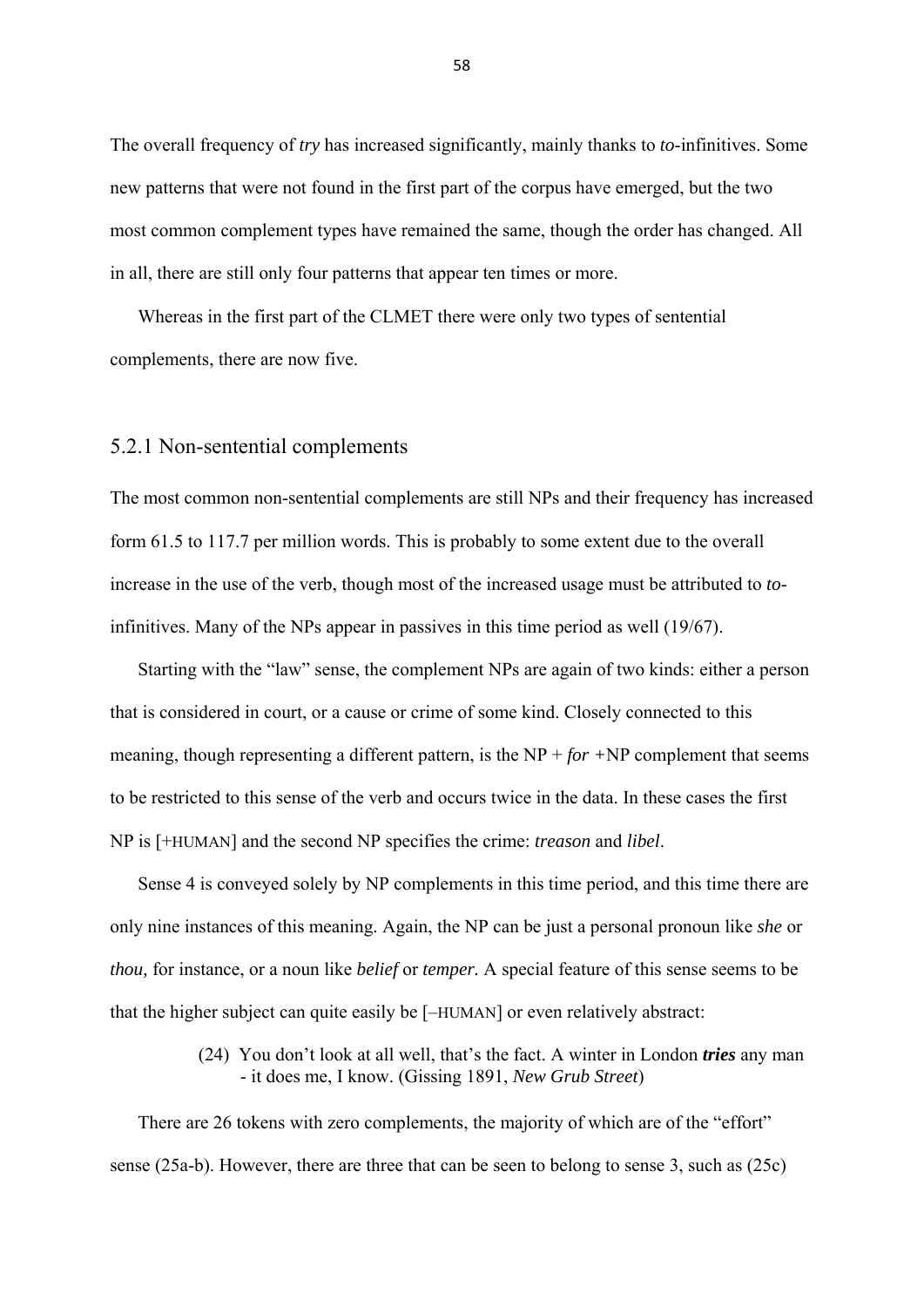where there is really no anaphorically retrievable *to*-infinitive that would suggest the "effort" sense. Rather, the element which has been omitted in this example, is *it.* There were no tokens of this type in the first part of the corpus:

- (25) a. 'I don't know whether it's possible,' he said, in confused hurry, 'but I must *try*. There isn't another train till ten past nine. (Gissing 1891, *New Grub Street*)
	- b. I am not sure that I shall succeed, but it is the only thing that will save me from insolvency, and I am *trying*. (Forster 1910, *Howards End*)
	- c. 'Now if you had the two eyes on the same side of the nose, for instance or the mouth at the top—that would be SOME help.' 'It wouldn't look nice,' Alice objected. But Humpty Dumpty only shut his eyes and said 'Wait till you've *tried*.' (Carroll 1871, *Through the Looking Glass*)

 The complement *for* + NP occurs twice in the data, both instances again belonging to sense 1. The NP seems to be [–ANIMATE] in this pattern, but given the low number of instances, it is difficult to draw reliable conclusions. For this reason, I decided to check the examples provided by the dictionaries as well, in order to find possible examples of [+ANIMATE] NPs, and in the end I found one. *COBUILD'*s example *My partner and I have been trying for a baby for two years* shows that the NP can even be [+HUMAN], at least in present-day English. Of the two tokens in the CLMET data, I include one here:

> (26) Explanations and appeals had failed; they had *tried* for a common meeting ground, and had only made each other unhappy. (Forster 1910, *Howards End*)

 Tokens with the preposition *at* are not very common. There was one such token in the first part of the corpus and there are only two in this third part, one of which is sentential. It seems that this pattern is really an idiom and restricted in its use so that the first NP in all cases consists of a possessive pronoun and the noun *hand*. This is probably the reason why *COBUILD*, for example, does not list this use under the head word *try*, but under *hand*. The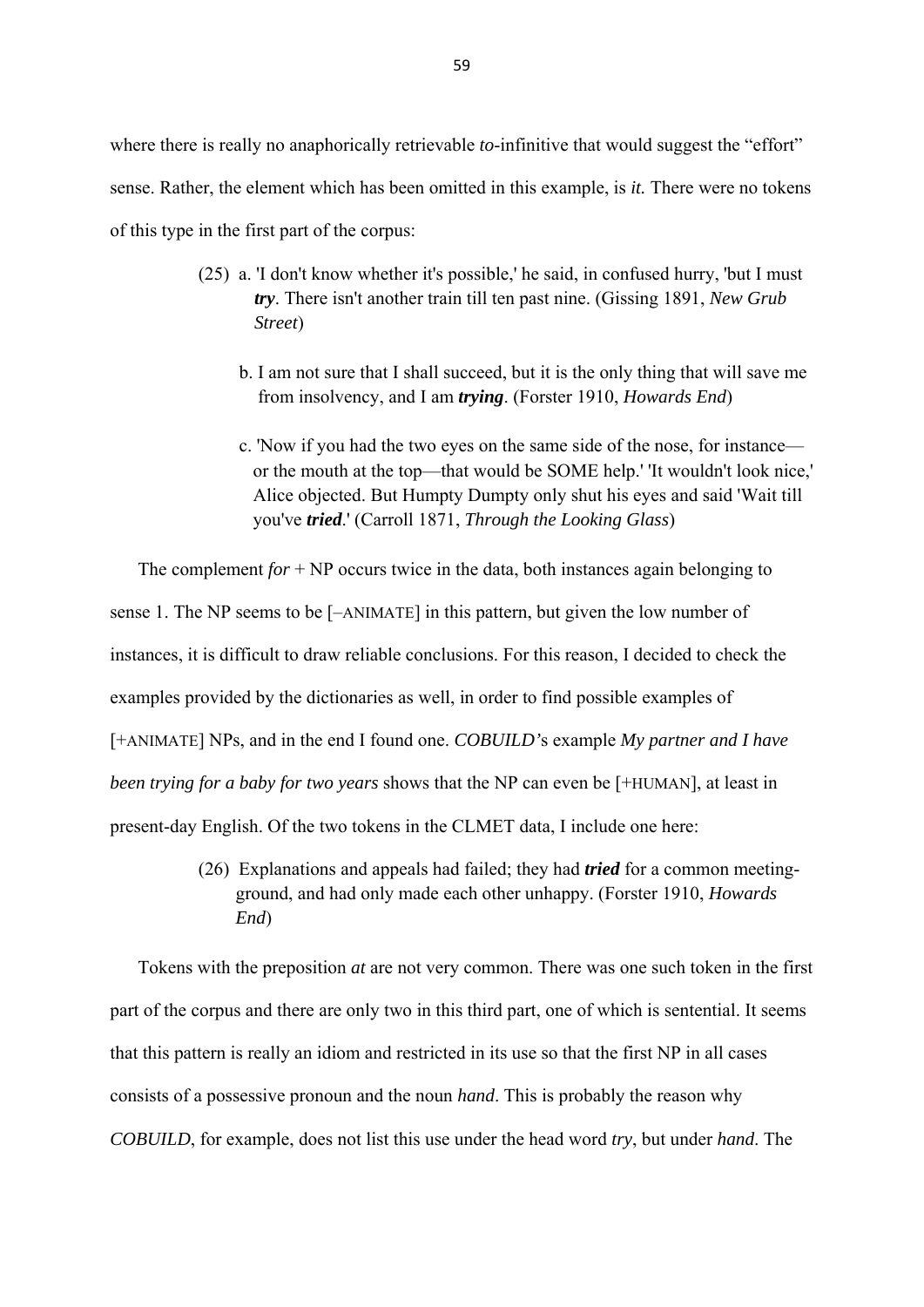first NP does not vary, apart from the possessive pronoun, and thus whatever variation exists, it is limited to the second NP (or the -*ing* form).

> (27) Well, well; I have *tried* my hand at most kinds of literature. Assuredly I merit the title of man of letters. (Gissing 1891, *New Grub Street*)

Interestingly though, there is one token that appears without the prepositional phrase. Yet, it is still clearly the same idiom:

> (28) "I think not. Life in lodgings has made me skilful at this kind of thing; let me *try* my hand." (Gissing 1891, *New Grub Street*)

## 5.2.2 Sentential complements

*To*-infinitives are now more common than NP complements. The increase in the frequency of this pattern is striking: from 25.8 to 321.6 per million words. Since this pattern was already exemplified above, I shall provide only two examples here.

- (29) a. And then having gone so far with it, and finding me so complaisant, she must needs *try* to go a little further, and to lead me away from her own affairs, and into mine concerning Lorna. (Blackmore 1869, *Lorna Doone*, *A Romance of Exmoor*)
	- b. "But why do they *try* to guess it before they see it?" "I don't know," Sylvie said: "but they always do." (Carroll 1889, *Sylvie and Bruno*)

Of the 183 tokens, 48 state explicitly in the immediate context that the attempt was definitely not successful. There seems to be a tendency to mention the fact that the action fails, while there is no such tendency for the success reading. There are few tokens in the data that specify a positive outcome, and even in those it could be argued that of multiple attempts not all are successful:

> (30) ... but all women *try* to counteract it, and do well. (Chesterton 1912, *What's Wrong with the World*)

However, there are still plenty of tokens that leave the outcome unmentioned. This begs the question of which reading should be seen as the default one? Does the tendency to mention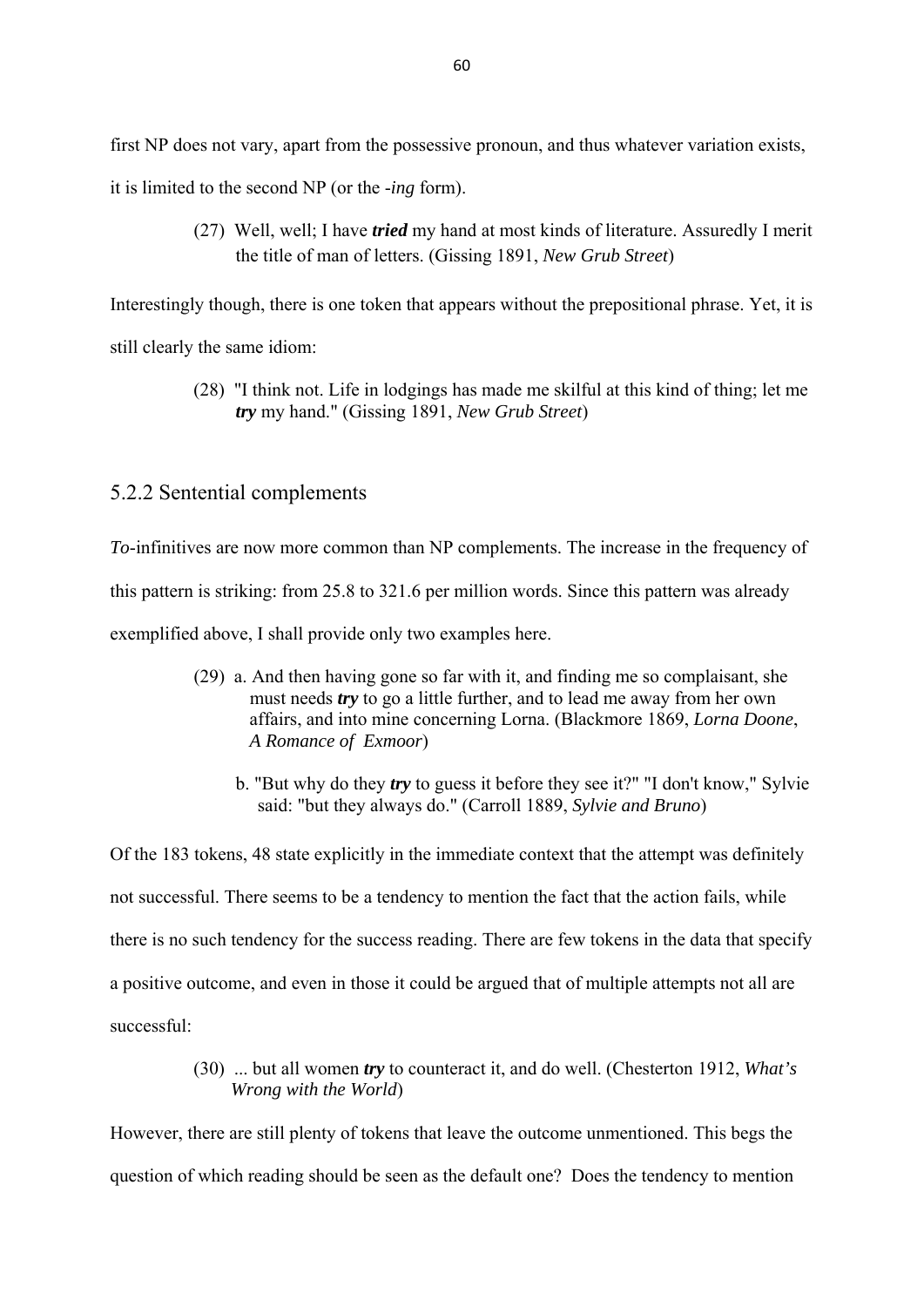failure but not success result from the fact that the meaning is always that of success and any deviance needs to be pointed out, or is the success meaning so marginal that a failure reading is the norm in all situations? If the latter were the case, then why would there be a need to repeat or emphasize the failure meaning if it were the default interpretation anyway?

 The fact that the result of trying is left obscure could also be, as Allerton (1988, 18) points out, a result of the matrix verb turning into a kind of a prefix, or an auxiliary. The meaningcarrying verb is actually in the lower clause, reducing the prominence of *try*. The data from this part of the corpus do not suggest any definite rules yet, but it would seem that the tone of these sentences hints either at a failure reading or the erosion of the lexical meaning of *try*. It remains to be seen what the situation is in the BNC data.

 The understood subjects of the *to*-infinitival complements are still in most cases agents. However, this time there are several tokens in which the subject is an experiencer. In the first part of the corpus there was only one such token.

- (31) a. "Oh, that's the name of the song, is it?" Alice said, *trying* to feel interested. (Carroll 1871, *Through the Looking Glass*)
	- b. "Footless, yellow earth-worm," said Bagheera under his whiskers, as though he were *trying* to remember something. (Kipling 1894, *The Jungle Book*)

 It is quite easy to find individual tokens that would fit the labels that have been used to describe the meaning of *to*-infinitives in general: infrequent activity, interrupted activity, uncompleted activity, etc. Yet, for almost every example, there are also counterexamples, so trying to make one label fit all tokens is quite challenging, though not impossible. In all cases there is a clear order of events: first comes the trying and only after that, if ever, the goal is achieved. Also, the co-referential subjects of the two verbs always consciously aim to achieve the goal, albeit sometimes reluctantly. That which is tried is in most cases difficult to achieve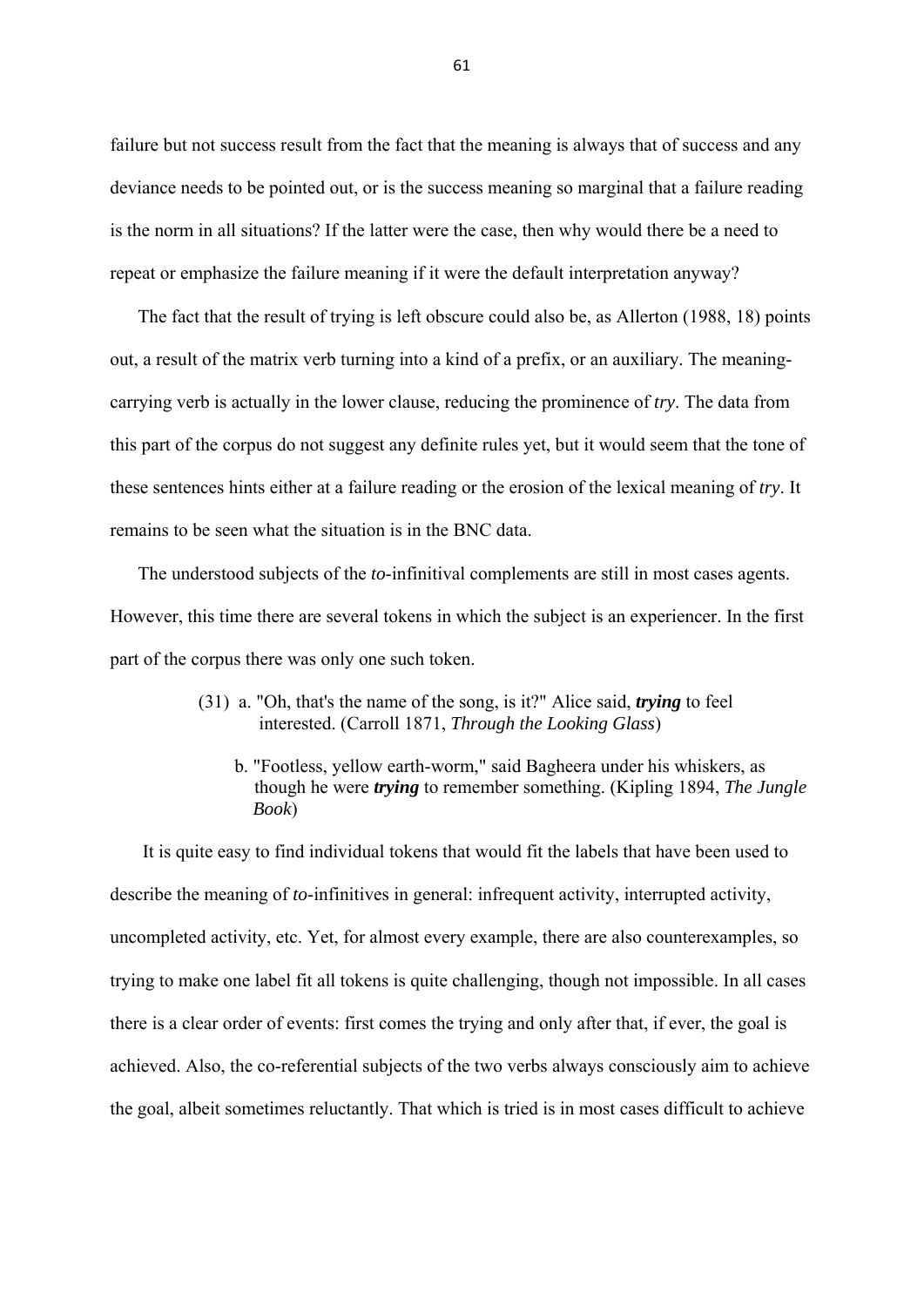but seldom entirely unattainable. Thus the most relevant concepts with *try* would seem to be futurity, intentionality and potentiality.

 There are tokens that nicely illustrate the notion of conceptual distance. Even though the action tried is usually difficult, it seems that when it is especially so, there tends to be inserted material between the matrix verb and the complement: *tried hard to paint well, tried a second time to get away, tried in vain to conceive some plan of escape,* etc*.* 

 The patterns that were not present in the first part of the CLMET are obviously of great interest here. There are ten instances of the pseudo-coordination pattern, making it the second most common sentential complement in the data. In two of the following examples the pattern is used in direct speech. In (32b) *try* itself is in the infinitive form. In all cases it would be possible to replace the complement with the more formal *to*-infinitive:

- (32) a. He may form good intentions; he may say, "Next year I WILL read these papers; I will *try* and ask more questions; I will not let these women talk to me so". (Bagehott 1867, *The English Constitution*)
	- b. "I shall be passing it myself in a minute, but I'm going on to Pendragon Park to *try* and see the fun." (Chesterton 1914, *The Wisdom of Father Brown*)
	- c. The younger sisters complained that it was throwing a husband away to let Christina *try* and catch him, for she was so much older that she had no chance;… (Butler 1903, *The Way of All Flesh*)

It is quite interesting that this pattern is found at all since, as mentioned earlier, according to Hommerberg and Tottie (2007, 45-46) this pattern was rejected in the  $19<sup>th</sup>$  century and only during the  $20<sup>th</sup>$  century did it begin to be tolerated again. It actually would have been more likely for it to be present in the first part of the corpus, given that it is closer to the time when the pattern was completely acceptable, i.e. the Early Modern English period. It is quite telling that seven of the ten tokens are dated 1890 or later; only three tokens show signs of earlier use. Still, I doubt that the acceptance process was fully in effect so early in the  $20<sup>th</sup>$  century.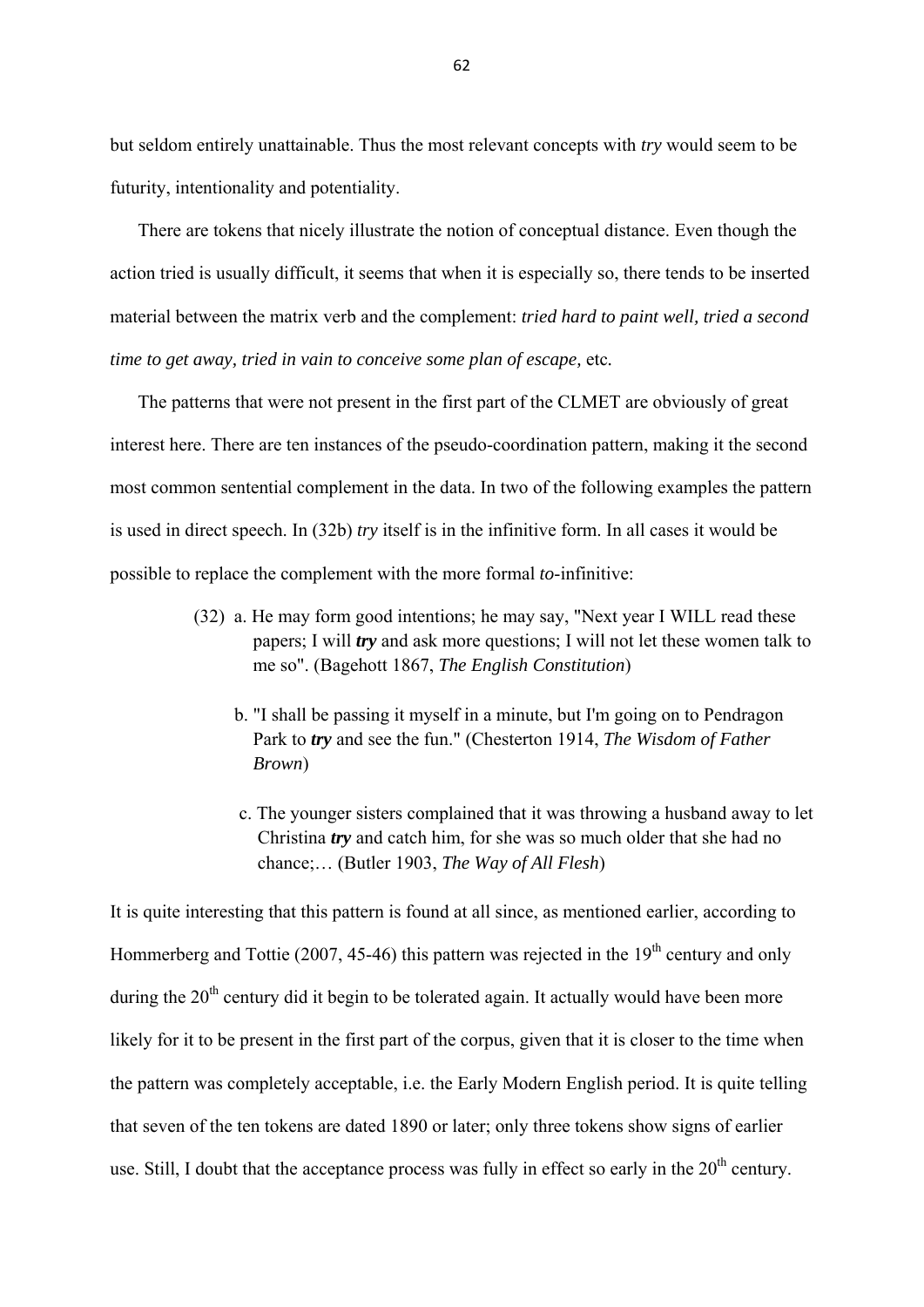However, the fact that the example sentence of this use in the *OED* is also form the 19<sup>th</sup> century, it is safe to say that the construction was used, even if not accepted.

 The pattern, like its more formal counterpart, implies futurity, yet the effect is often not as strong as with *to*-infinitives. With this pattern, *try* seems to be even less relevant and the subordinate verb is clearly the more important one. Consider, for example, the following token:

> (33) But if you sit down quietly by yourself afterwards and *try* and imagine things being "owned by all and controlled by all for the good of all," you will presently arrive at the valuable discovery in social and political science that the phrase means nothing whatever. (Wells 1902-03, *Mankind in the Making*)

It would not make much of a difference if *try and* was omitted from the sentence altogether.

 The meanings that this pattern has been suggested to convey are discernible from some tokens. For instance, in (32a) above there is a sense of determination, emphasised by the capitalized *will* in the preceding statement. However, if any difference in meaning exists, it is very subtle and replacing this pattern with an ordinary infinitive would have little effect.

 The *and* + bare infinitive pattern is found both in quoted speech and running text, so at this point at least it was not only a colloquial variant of the infinitive. The possible impact of syntax on this pattern will be discussed in more detail later.

 The other sentential complement type absent from the first part of the CLMET is the –*ing* complement and even now it does not seem to be very common. The two tokens below were the only ones in the data:

- (34) a. "Why didn't he shout? He'd be sure to hear his-self, 'cause he couldn't be far off, oo know." "Lets *try* shouting," said the Professor. "What shall we shout?" said Sylvie. (Carroll 1889, *Sylvie and Bruno*)
	- b. "So long as someone walks beside him feeding him with carrots. We *tried* fixing the carrot on a pole six inches beyond his reach. … (Jerome 1909, *They and I*)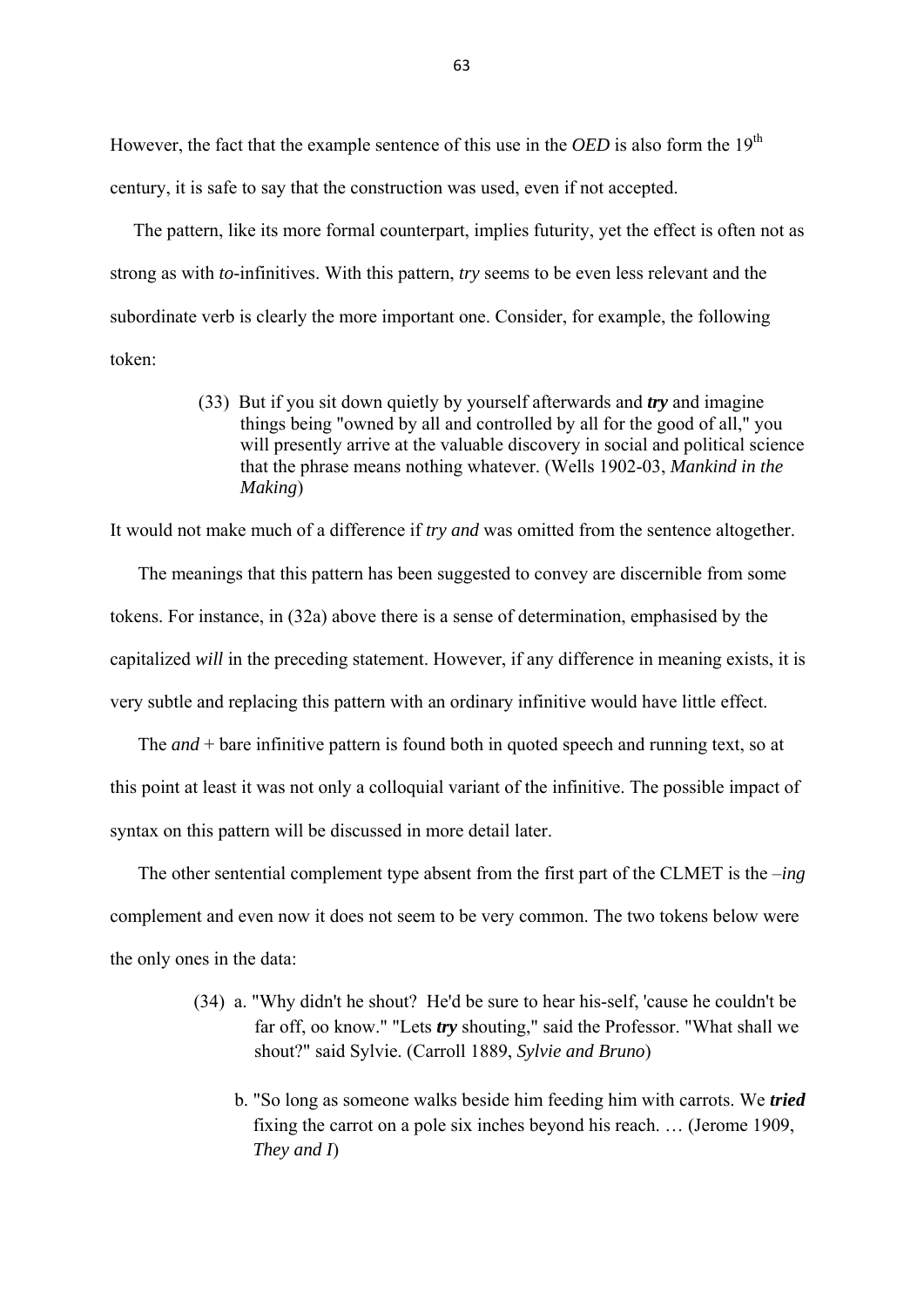Because of the interesting semantics of *try*, this pattern, I feel, deserves further discussion but it would be difficult to base it on these two tokens alone. To this end, a further search was carried out to find more tokens with an –*ing* complement. The search string used produced all tokens in which *try* is followed by a word ending in –*ing*. This search does not produce tokens that have inserted material between *try* and the complement, but because insertions tend to favour the more explicit *to*-infinitive and because the conceptual overlap associated with –*ing* complements should not allow intervening material, it is not very likely that any such tokens would have been found anyway.

 Because the corpus is not tagged, this additional search produced some tokens which are of no interest here (mainly NPs like *something*, *anything*, *everything* and also one token in which the –*ing* form was nominal rather than sentential) but the number of relevant –*ing* complements was nevertheless increased to 11. Most of the tokens are of the expected "test the effect of" sense:

- (35) a. ... with coffee as good as can be reasonably expected in this part of the world. -- (Do *try* boiling the milk, mother.)--The tone in which I spoke was spontaneous; ... (Gissing 1891, *New Grub Street*)
	- b. She is that sort of girl. I *tried* talking reason, but talking to Robin when she has got a notion in her head is like trying to fix a halter on a two-year-old colt. (Jerome 1909, *They and I*)

However, there are tokens that do not fit the prescriptive mould and would better fit sense 1:

- (36) a. She had *tried* teaching like the one, and writing like the other, but had failed in both. (Yonge 1865, *The Clever Woman of the Family*)
	- b. We stayed two days at Streatley, and got our clothes washed. We had *tried* washing them ourselves, in the river, under George's superintendence, and it had been a failure. (Jerome 1889, *Three Men in a Boat*)

What is essentially different in these tokens is that the action, *teaching* and *washing*, fails. In general, –*ing* complements are seen to entail that the action is necessarily carried out, but in (36a) above, this is certainly not the case. Though the attempt of teaching did take place, the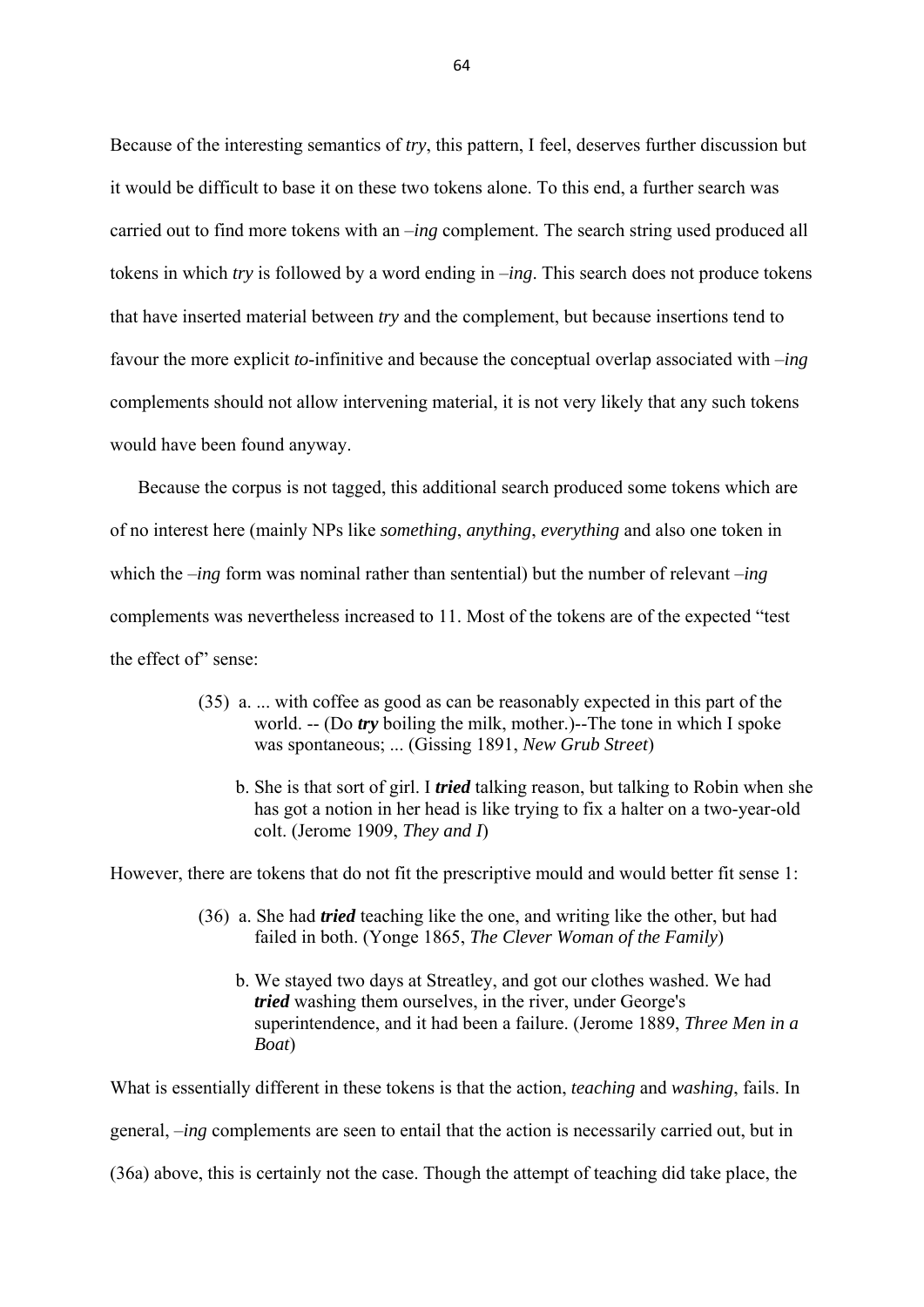condition of it happening in a certain way was not satisfied. Hence, the action *teaching like the one* is not carried out. In (36b) it could be argued that the washing took place but the result was not the desired one. However, if the idea of washing is seen to entail that the clothes are clean at the end of the process, then the act of washing was not successful. Consequently, *to*infinitives might sound more natural in these two cases. One could speculate that the –*ing* complement was chosen in (36a) to avoid a sequence of three words beginning with the same sound (*tried to teach*) but no such argument exists for (36b).

 In all cases but one, the understood subject of the lower clause has the semantic role of an agent. The token in (37) is the one exception, and the role is that of an experiencer:

#### (37) Most people would have let him go. "A little mistake. We *tried* knowing another class--impossible." (Forster 1910, *Howards End*)

The stative verb *know* sounds somewhat strange when the semantics of the verbs are taken into account. It almost sounds like one could turn a state on and off at will to test its effect. Yet, surely a state of knowing something or someone is relatively permanent. The meaning of *know* in this sentence is "be familiar" (*OALD* s.v. *know v.* sense 4) but the "have information" sense (*OALD* s.v. *know v.* sense 1) would sound equally odd.

 Brinton and Brinton (2010) apply feature analysis to verbs as well, and their reasoning goes a long way to explaining why (37) sounds odd. They identify four features that can be applied to predicates (2010, 161). Stative verbs are characterized as [+STATIVE] because the situation of the verb does not denote a change and it does not require an input of energy, [+DURATIVE] because states are continuous in time, [–TELIC] because a state has no endpoint or goal which needs to be reached and finally [–VOLUNTARY] because states are not dependent on volition or will (ibid., 161-2). Of these features, the last one is perhaps the one that clashes with the meaning of *try* the worst: it is not possible to consciously activate a state to test its effect. This is most likely the reason why verbs in the –*ing* form with experiencer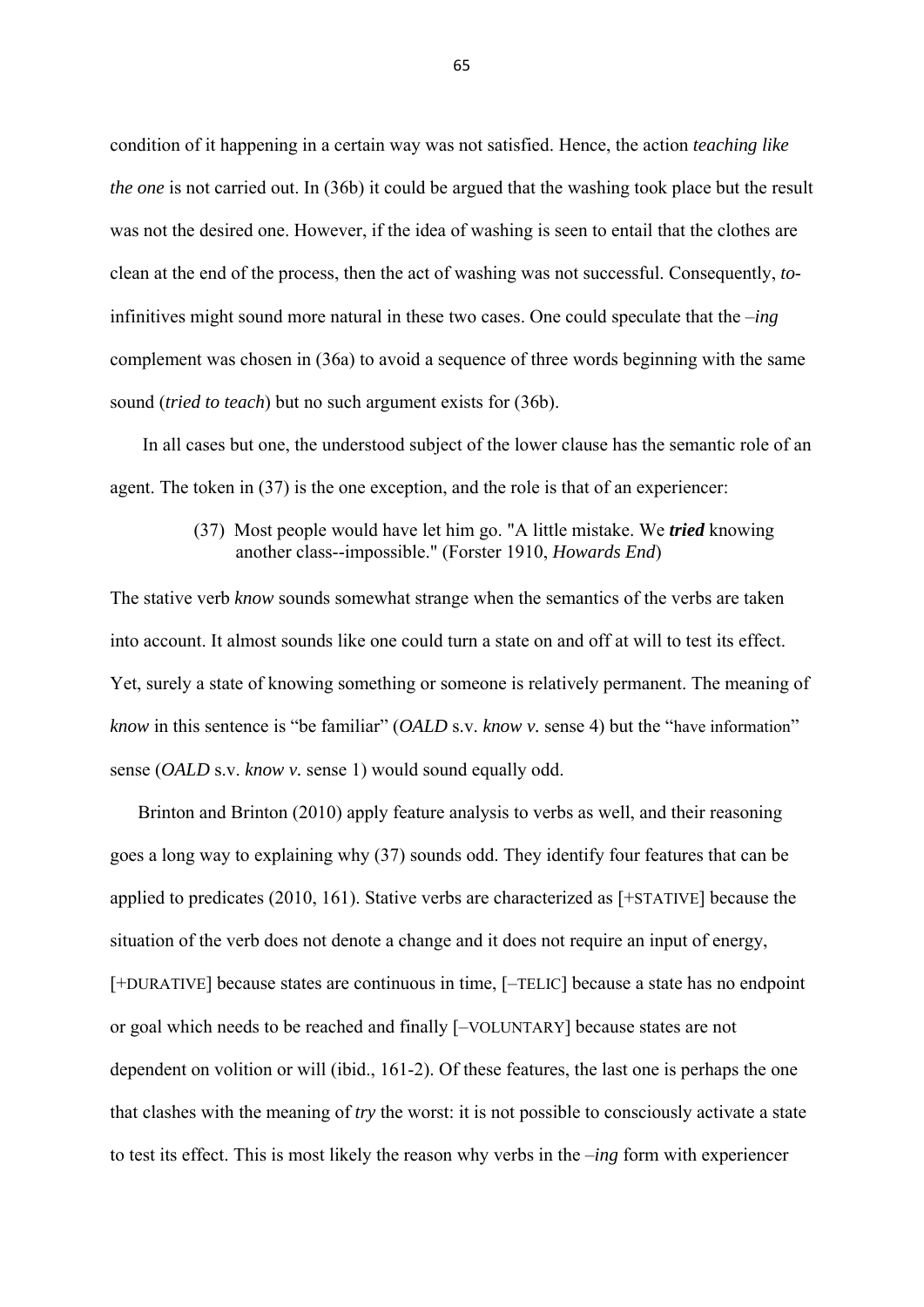subjects are not common in the complement position with *try*. What is more, the context reveals that the action fails, which is not in line with the meaning of the –*ing* form in general.

 The rest of the –*ing* complements agree more easily with the meanings typically associated with the pattern, mainly that of simultaneity. In addition, the actions are normally, apart from the few tokens discussed above, performed and completed.

 The frequency of *wh*-clause complements has remained almost the same moving from one time period to another (8.6 vs. 8.8 pmw) but they are now used in only 1.5 percent of the tokens while in the previous set of data they covered eight percent.

- (38) a. But soon they had to *try* if they could live in the carriages. (Bagehott 1867, *The English Constitution*)
	- b. My word, what a day I have had! I've just been *trying* what I really could do in one day if I worked my hardest. (Gissing 1891, *New Grub Street*)

Finally, the lone token representing the  $NP + at + -ing$  pattern, which was briefly mentioned in the previous section, is an idiom that does not allow much variation. This variant of the pattern was not found in the first part of the corpus, but as was discussed earlier in relation to non-sentential complements, the  $NP + at + NP$  was in use even then:

> (39) One of these days (please God) I shall retire from catching thieves, and *try* my hand at growing roses. (Collins 1868, *The Moonstone*)

## 5.2.3 Summary of senses and further points of interest

In Table 9 below, I have again listed the numbers of tokens relating to each sense of the verb and the patterns that were used to convey these meanings. Also in this part of the corpus, all of the simplified senses were found.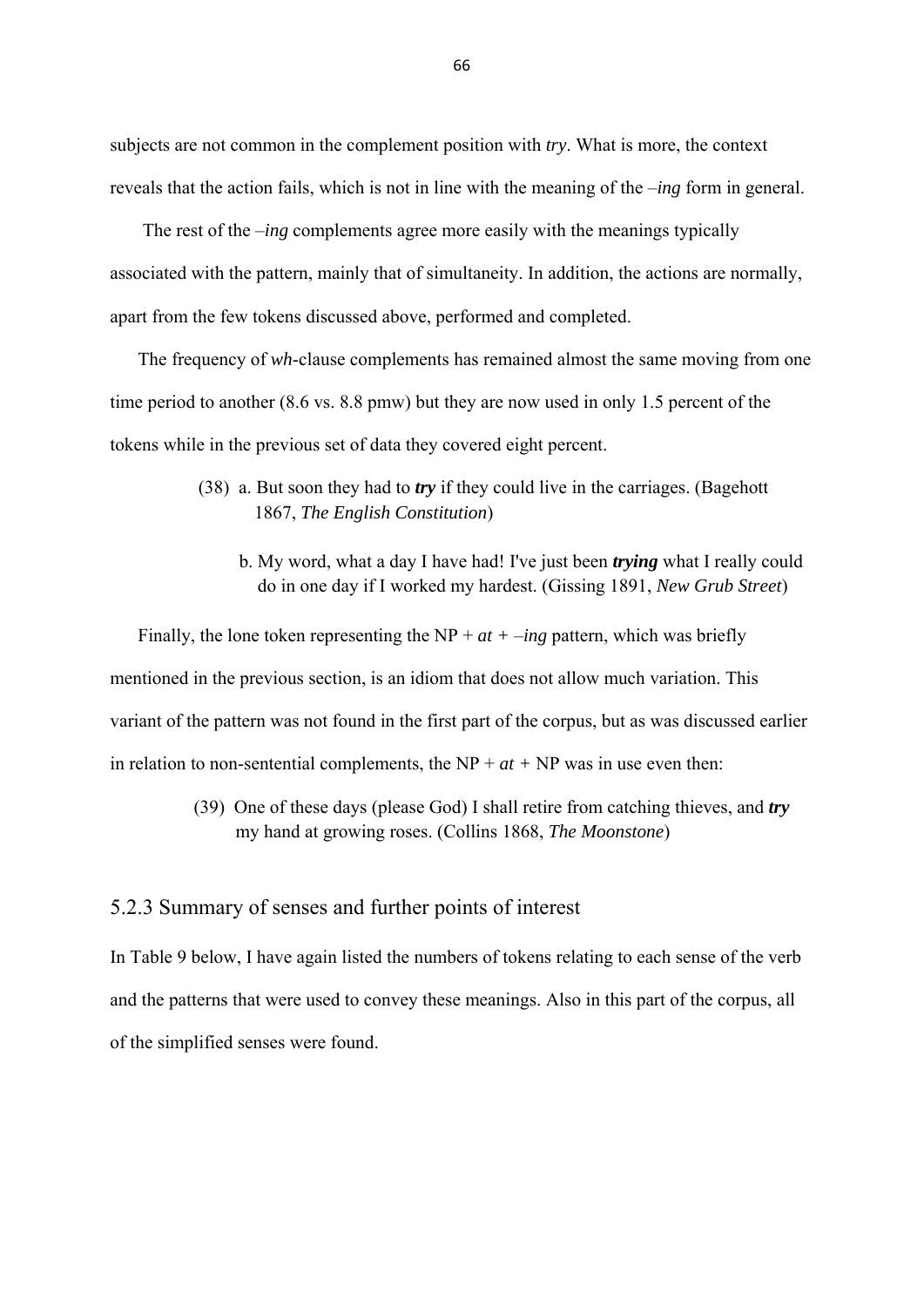| <b>Simplified sense</b> | <b>Number of instances</b> | <b>Patterns</b>   |
|-------------------------|----------------------------|-------------------|
| 1. Effort               | 183                        | $to$ -inf.        |
|                         | 23                         | Ø                 |
|                         | 10                         | $and + bare$ inf. |
|                         | 3                          | NP                |
|                         | $\overline{2}$             | $for + NP$        |
|                         | <b>Total: 221</b>          |                   |
|                         | (74%)                      |                   |
| 2. Law                  | 6                          | NP                |
|                         | $\overline{2}$             | $NP + for + NP$   |
|                         | <b>Total: 8</b>            |                   |
|                         | $(2.5\%)$                  |                   |
| 3. Test the effect of   | 46                         | NP                |
|                         | 3                          | Ø                 |
|                         | $\overline{2}$             | $-$ <i>ing</i>    |
|                         | $\mathbf{1}$               | $NP + at + -ing$  |
|                         | $\mathbf{1}$               | $NP + at + NP$    |
|                         | 1                          | $NP + on + NP$    |
|                         | Total: 54                  |                   |
|                         | (18%)                      |                   |
| 4. Strain               | 9                          | NP                |
|                         | <b>Total: 9</b>            |                   |
|                         | (3%)                       |                   |
| 5. Find out             | 5                          | $wh$ -clause      |
|                         | 3                          | NP                |
|                         | <b>Total: 8</b>            |                   |
|                         | $(2.5\%)$                  |                   |

**Table 9: Meanings and patterns in CLMET 3** 

 Sense 1 is clearly the most dominant one in this period. While senses 2, 4 and 5 are almost marginal, each constituting only three percent or less, sense 3 has managed to hold its ground to some extent. However, while in the first part of the corpus it covered 28 percent of the tokens, the percentage is now only 18.

 Interestingly, there is once again one token which would fall under the *OED*'s sense 3, last occurring in 1686, which is not included in the simplified senses at all:

> (40) ... these colors were important and almost painfully intense; all the red-hot and all the gold *tried* in the fire. (Chesterton 1912, *What's Wrong with the World*)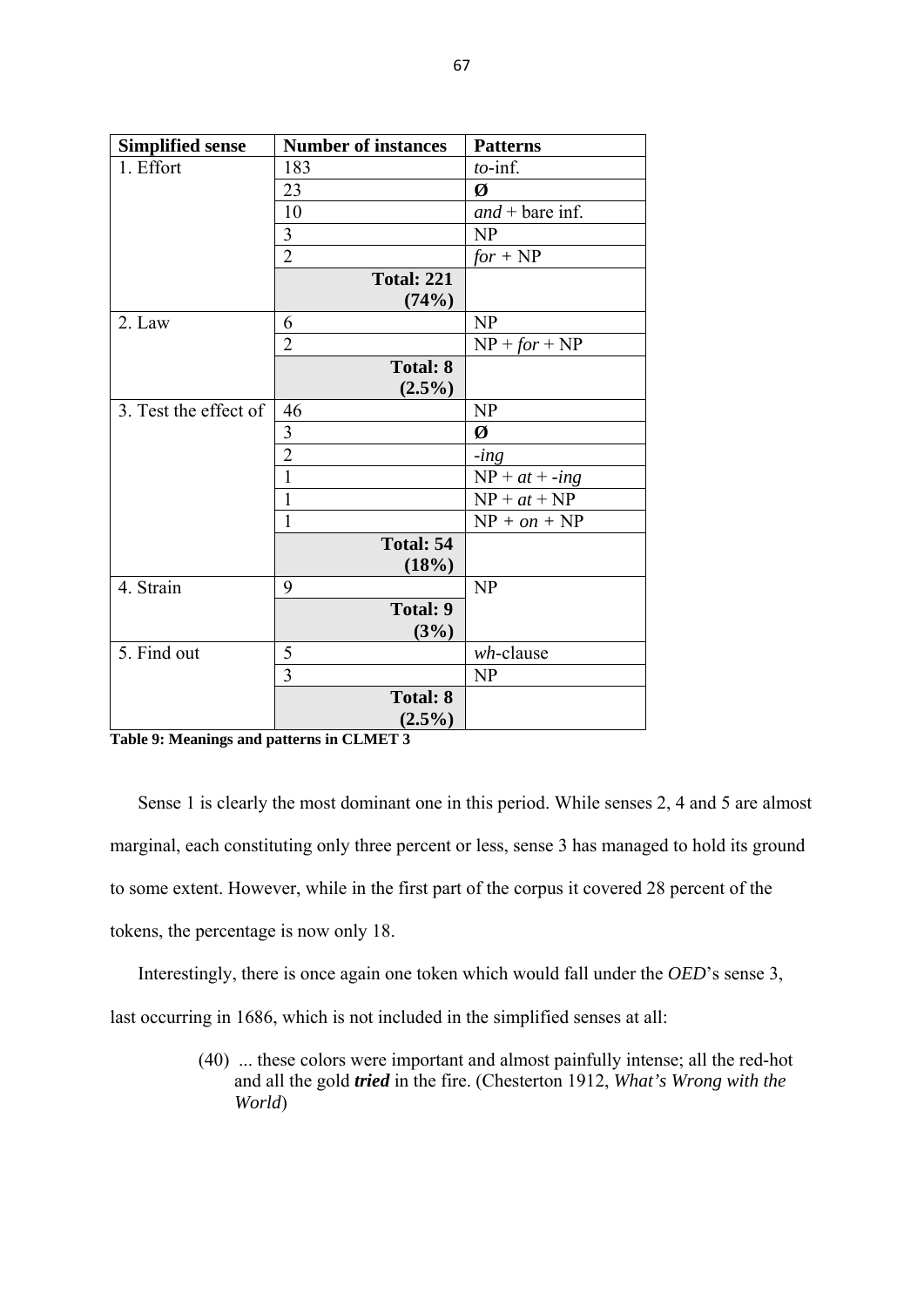This time it could hardly be argued that there is little time between the occurrences of the two, since they are over two centuries apart. Similarly to the token found in the previous section of the corpus, here too the use is figurative. It seems that this meaning, though now obsolete, was nevertheless in use far longer than is recognized by the *OED.* 

 It is quite clear in many cases that the sense of effort and the means of accomplishing something are present simultaneously (cf. Section 4.5.1):

> (41) ..., and she *tried* to cheat her woe by a restless movement to the windows. (Yonge 1865, *The Clever Woman of the Family*)

The order (and thus the status) of the complement and the adjunct could easily be changed:

 (41´) ..., she *tried* a restless movement to the windows (in order) to cheat her woe.

There is, however, a slight difference in meaning between (41) and (41´): the former would be placed under sense 1 and the latter under sense 3. The order would thus depend on which element is seen more important – the effort made towards cheating or testing the effect of the movement.

 As has been pointed out already, *try* has a tendency to have [+HUMAN] or at least [+ANIMATE] subject in all senses other than sense 4. Therefore it is surprising to find *try* in sentences such as in (42):

> (42) "Well, now, if I take this book, and hold it out at arm's length, of course I feel its weight. It is *trying* to fall, and I prevent it. And, if I let go, it fails to the floor..." (Carroll 1889, *Sylvie and Bruno*)

The higher subject *it* refers to the book which is [–ANIMATE] and thus an unconventional agent with *try*. This oddity that arises from the choice of this kind of a subject is perhaps less striking in (43a-b) since the subject is abstract in the first token and used in a figurative way in the second: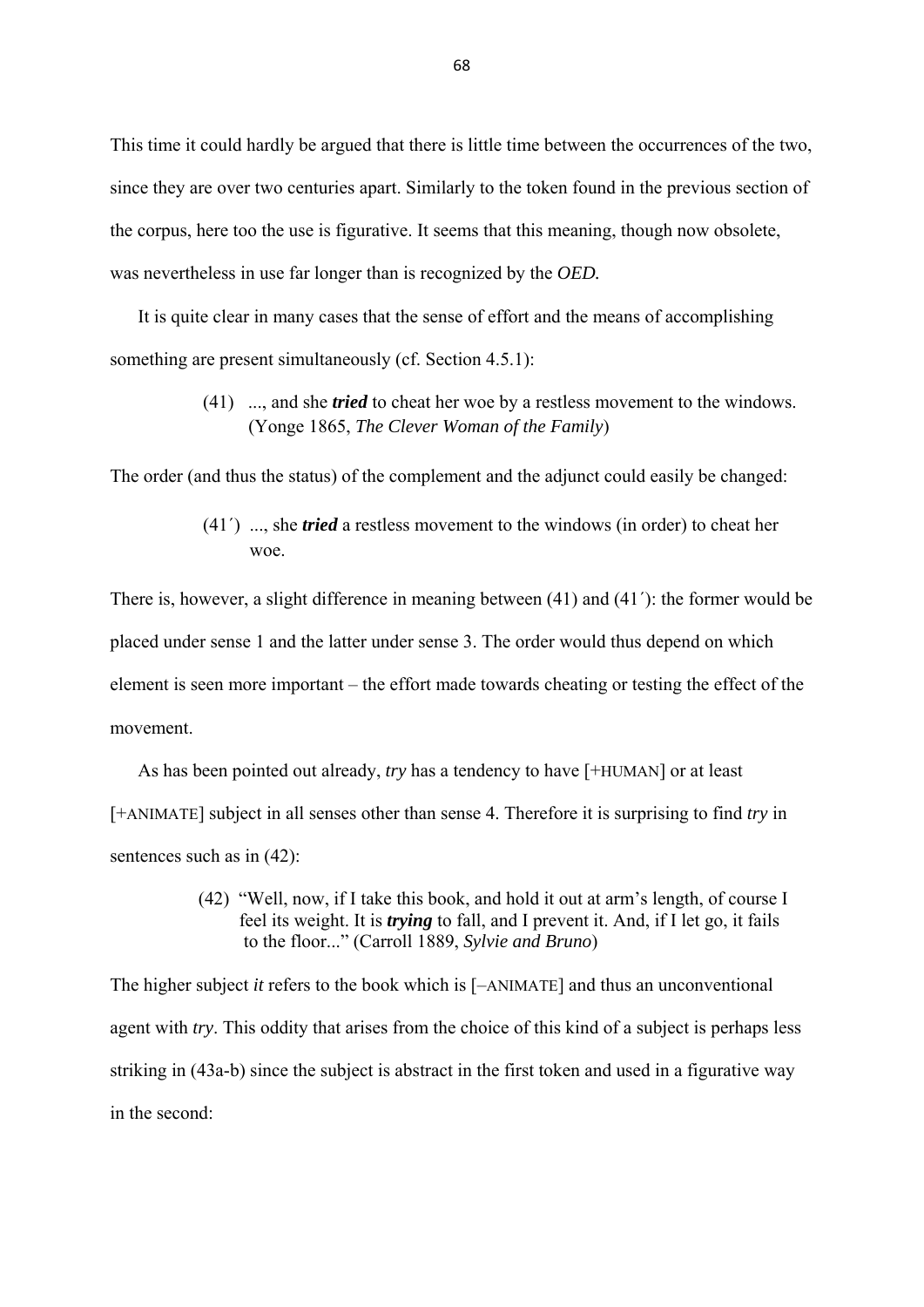- (43) a. A fancy some people hold, when in a bitter mood, is that inexorable circumstance only *tries* to prevent what intelligence attempts. (Hardy 1873, *A Pair of Blue Eyes*) .
	- b. "After all," his shoulders were *trying* to say, "what's the difference between this bedroom and the bedroom of a boarding-house?" (Bennett 1908, The Old Wives' Tale)

There seems to be a tendency for the "effort" sense to cluster on the verb form *trying*.

Only seven tokens of the 69 belong to some other sense. The other two common verb forms, *try* and *tried*, do not show signs of a similar tendency, even though sense 1 is the most common one with them as well.

 The grammars discussed earlier mentioned that *try* is a catenative verb, which means that it can be attached to other verbs to form a string of sorts. Usually with *try*, though, the string is not very long and only one verb follows the matrix verb. However, some longer strings are found, although they are not very frequent, possibly because lengthy strings are slow and difficult to process:

- (44) a. ... through that chairman he *tries* to persuade the committee to recommend such a tax; ... (Bagehott 1867, *The English Constitution*)
	- b. ... it would be monstrous if I acted rashly, and *tried* to persuade you to do the same. (Gissing 1891, New Grub Street)

#### 5.3 *Try* in the BNC

The last set of data to be discussed in this thesis was collected from the BNC and concerns present-day English. In order to ensure that the two corpora could be reliably compared, the search was restricted to the *Imaginative Prose* section which consists of 16.5 million words. With the BNC it is possible to do a lemma search which allowed me to collect the four verb forms all at once. The search string used was  $\{$ try $\}$  V\* and it produced 15,313 tokens. Using the thinning option, I reduced the size of the sample to two per cent (306 tokens). Almost all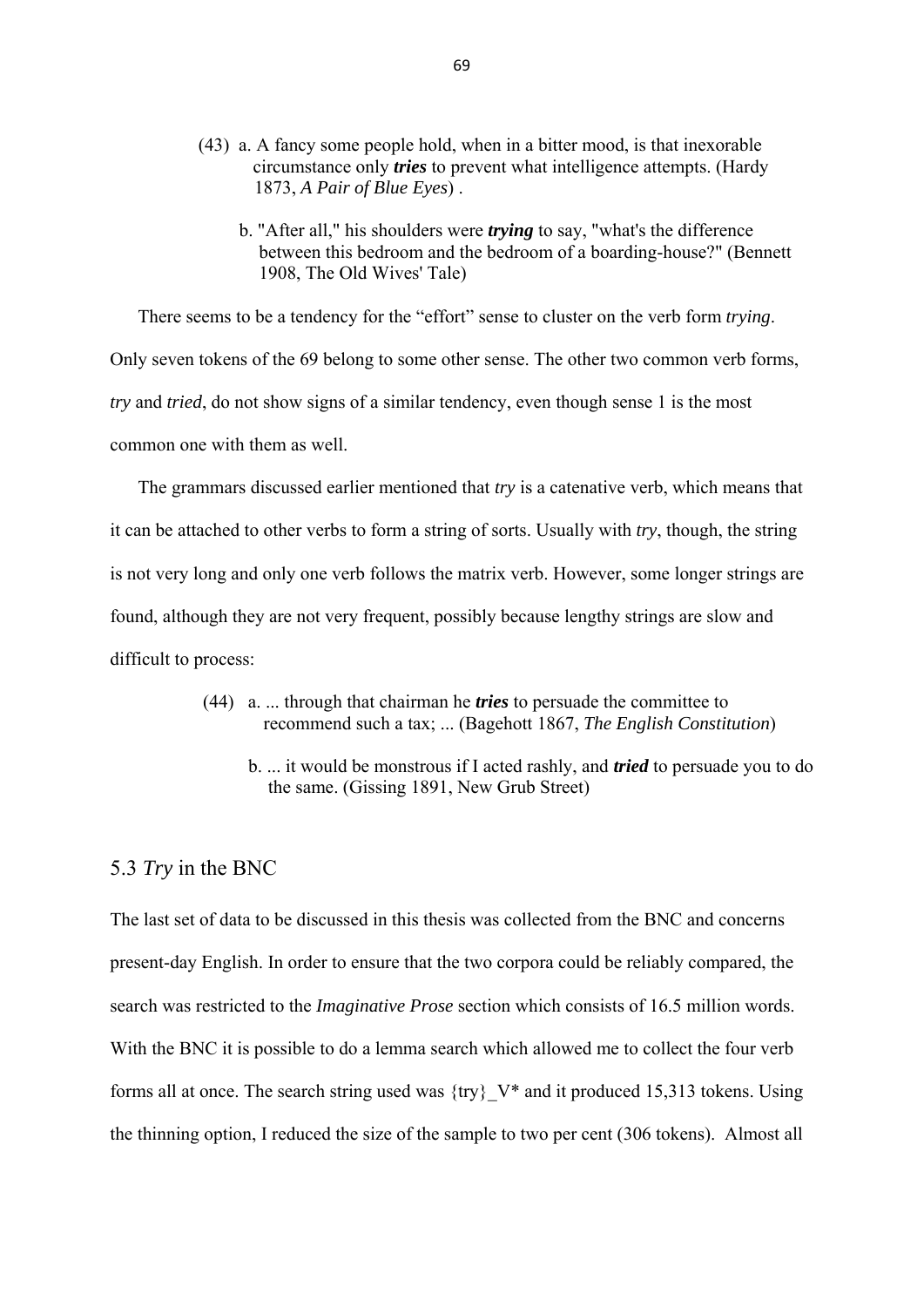|                          | try | tried | trying | tries | <b>Total</b> | $\frac{0}{0}$ | <b>NF</b> |
|--------------------------|-----|-------|--------|-------|--------------|---------------|-----------|
| to-inf.                  | 36  | 88    | 106    |       | 230          | 76            | 697       |
| $\boldsymbol{\emptyset}$ | 16  | 5     | 2      |       | 23           | 7.5           | 69.7      |
| <b>NP</b>                | 8   | 12    |        |       | 21           | 7             | 63.7      |
| $and + bare$ inf.        | 15  |       |        | -     | 15           | 5             | 45.5      |
| $-$ <i>ing</i>           | 5   | 3     |        |       | 9            | 3             | 27.3      |
| $for + NP$               | -   |       |        | -     |              | 0.3           | 3.0       |
| $NP + at + NP$           |     |       |        | -     |              | 0.3           | 3.0       |
| $NP + at + -ing$         |     |       |        |       |              | 0.3           | 3.0       |
| <b>Total</b>             | 81  | 109   | 110    |       | 301          | $\sim 100$    | 912       |

tokens were relevant to this study but there were five instances of *try* as a phrasal verb and these have again been left outside discussion.

**Table 10:** *Try* **in BNC** 

Yet again, the frequency of the verb has increased significantly. The four most common complement types have remained the same, though *to*-infinitives still dominate the sample overwhelmingly. Some complementation patterns that were found in the CLMET are no longer found in the present-day data.

## 5.3.1 Non-sentential complements

Even though NP complements were no longer the most common complement type in the third part of the CLMET, there had still been an increase in their frequency. However, the presentday data show that the development has reversed: now there is a decline from 117.7 to 63.7 instances per million words. Also, NPs are no longer the second most common complement type since zero complements are now slightly more frequent. The overall increase in the frequency of the infinitive is likely to have an effect on zero complements as well since in most cases they are used merely as a variant of the *to*-infinitive.

 NP complements in this time period mostly fall under the "test the effect of" sense but there is one token, (45b), representing the "find out" sense: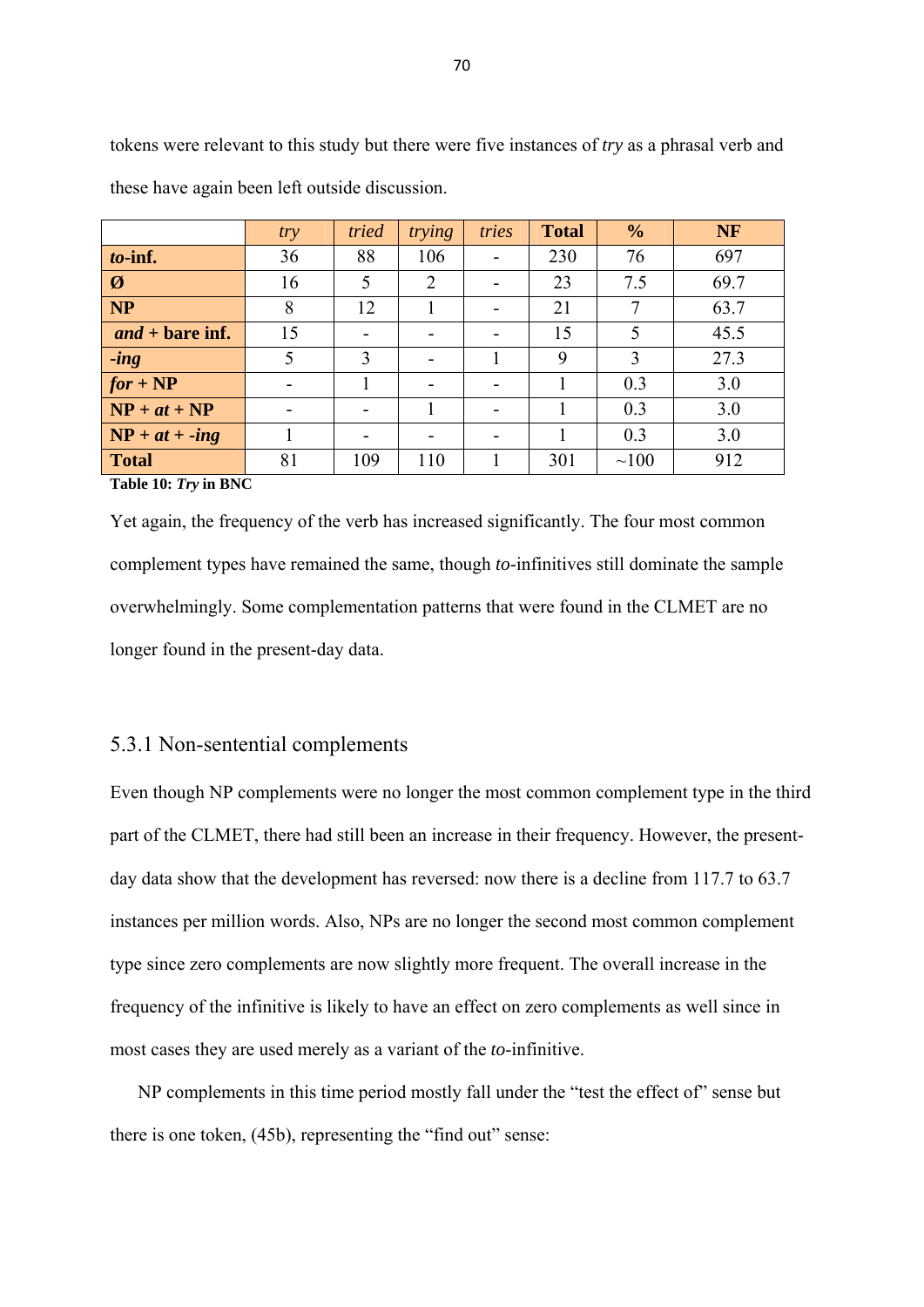- (45) a. She went up stairs and rifled through Gloria's things to *try* some of her make-up. (AT4 3965 )
	- b. 'It's obvious this sottish priest *tried* his luck once too often.' ( HH5 2342)

However, the "strain" and "law" senses are missing altogether and subsequently so are the patterns associated with them. Also, while in both parts of the CLMET approximately a quarter of the NPs appeared in passive constructions, none of the 21 NPs in the BNC are found in such an environment.

 Zero complements are now the second most common complement type. In the majority of cases, it is quite cleat that the zero complement results from the ellipsis of a *to*-infinitive:

- (46) a. 'Do you go to church regularly?' 'I *try*. I don't like it much, I'm afraid, or most of the people you meet there.' (CKB 1807)
	- b. Though I lack words to describe such devilry, I will *try*. (G02 2615 )

 So far, there have been no tokens that would have illustrated the use of the stranded *to* that was mentioned in the grammars but in this set of data there are three such tokens. Denison (1998, 201) notes that this construction is "surprisingly recent in the written word" and that it is difficult to find early examples since writers avoided it until the mid-nineteenth century and after.

- (47) a. 'You could have saved the Ralembergs,' I added. His face hardened. 'We *tried* to. Ralemberg was very useful.' (HH5 1049 )
	- b. 'Harry was a nasty, thieving, foul-mouthed old devil, God rest him, but he was harmless enough. The police have no call to be pinning it on Harry.' 'I'm sure they won't *try* to. (CJF 2379 )

Based on these few examples, there does not seem to be much difference between the fully ellipted infinitive and this use with the stranded *to*. The motivation to include the infinitive marker could be that the preceding verb phrase that is referred to is not a *to*-infinitive, like in (47a), and there is an attempt to make the construction more explicit. This is the case in two of the three tokens. However, as can be seen from (46a) above, there are tokens that do not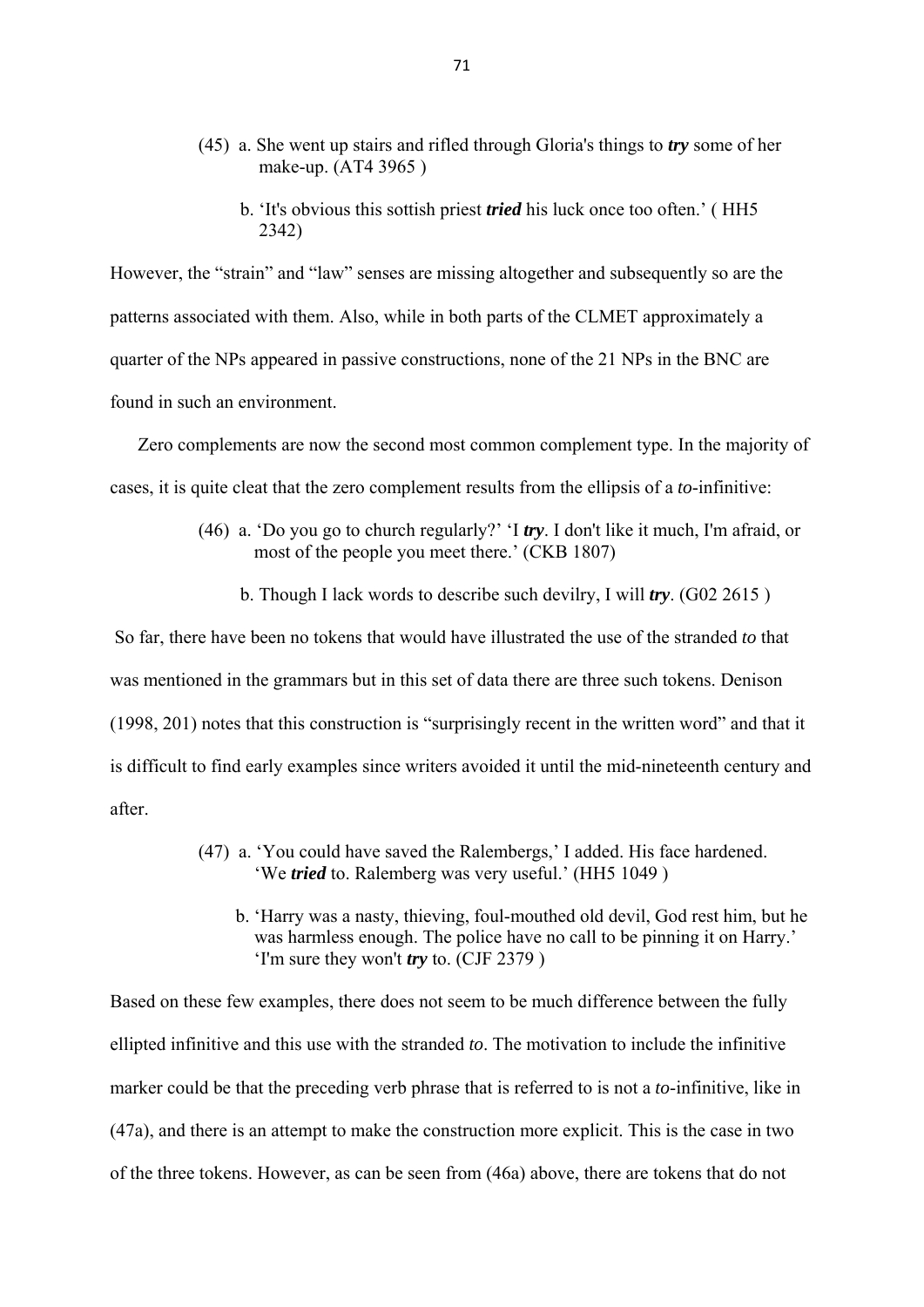support this reasoning and full ellipsis is equally possible even when the antecedent is not a *to*-infinitive.

 Furthermore, all three instances of the stranded *to* appear in quoted speech, which might suggest that this use is typical of spoken language, but again there are many examples of quoted speech in which the infinitive marker has not been used. This could prove to be an interesting topic for further research, seeing that the number of tokens is so limited here.

There are two idiomatic phrases that I have analysed as zero complements since the form

of the phrase, *as s/he might*, is not really determined by *try*:

 (48) There were gaps last night — he had no idea the when of his visit to the hospital: if he had come straight home or stayed out drinking — that, *try* as he might, Parker could not remember. (BNC 971 )

There are only two non-sentential complements with prepositions. As has been the case so

far, the *for* + NP complement belongs to the "effort" sense:

 (49) They held the stags by their waists and headed them, bird to bird. A dun and a barred blue, both trimmed for the pit, combs and wattles scissored off. Their necks stretched as they *tried* for a beak hold. (FS8 4161)

Interestingly, the token representing the  $NP + at + NP$  pattern is somewhat different to those

found in the CLMET. In those tokens, the first NP was always formed by a possessive

pronoun and the noun *hand*. However, it seems that though this holds true most of the time, it

is not entirely impossible to have another NP occupy the first slot:

 (50) ... but with the one eye remaining he missed very little of what went on about him, and within the week he was out of his bed and *trying* his skill at aim and balance about the rooms and staircases. (HGG 2091 )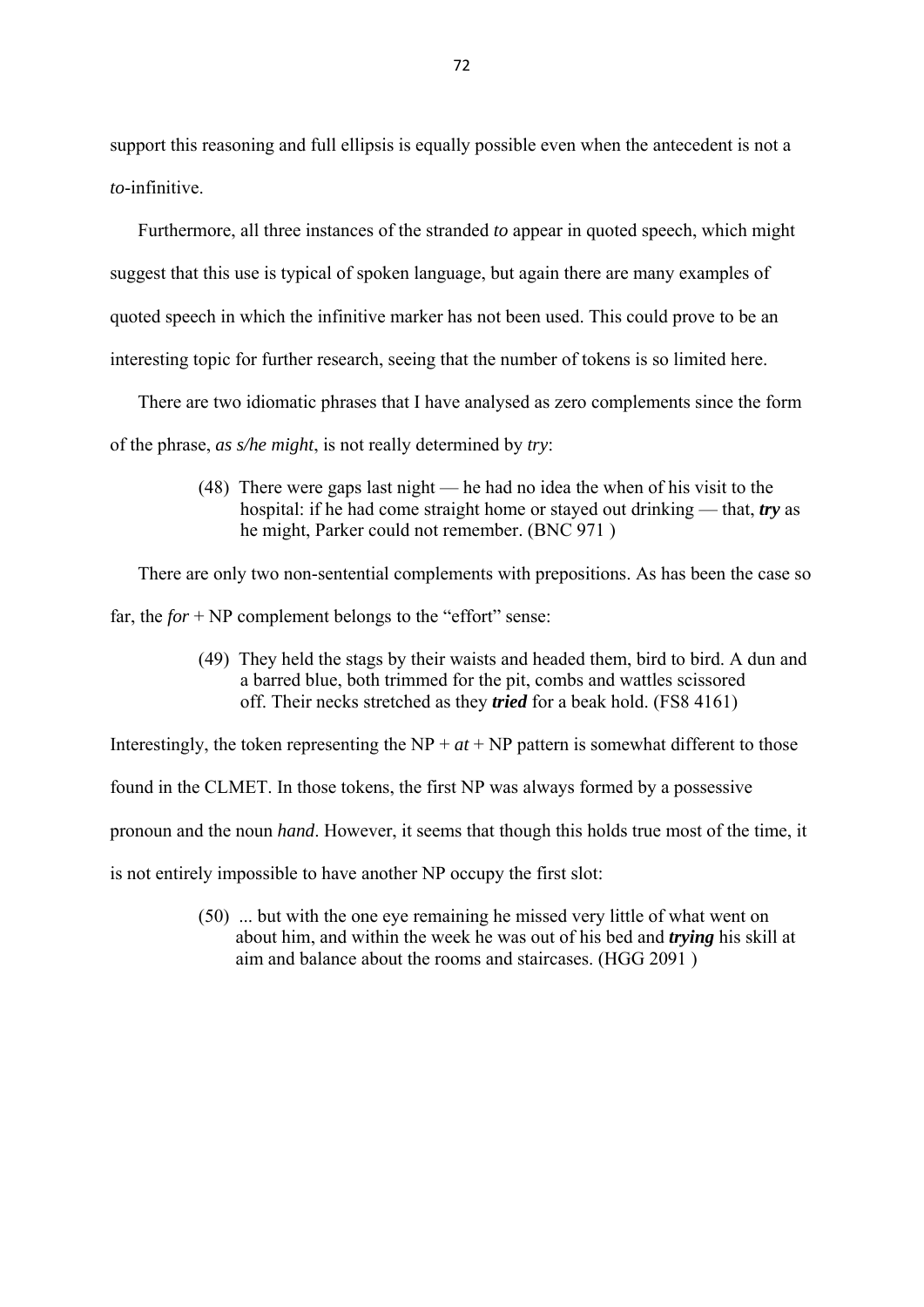## 5.3.2 Sentential complements

*To*-infinitives are now even more overpowering than in the third part of the CLMET. Other complement types seem to be losing ground, and even though other complements are still found, they now constitute only 24 percent of the data.

 The verbs following *try* are very diverse. As was mentioned earlier, the meaning of *try* seems to be reduced to that of a prefix, or an auxiliary, the meaning-carrying verb being in the lower clause. This is very easy to notice when reading through the tokens listed alphabetically since there is a verb for almost every letter of the alphabet.

- (51) a. She turns and calls down the corridor for a guy named Malcolm and all the time she's leaning hard against the door *trying* to break my foot. (H8M 436)
	- b. 'I've been *trying* to contact Barney Willard.' ( HNJ 1047)
	- c. She ceased to savour them and *tried* to drive them away. Unsuccessfully. (G0Y 2454)

 Even now there are dozens of tokens that explicitly state that the action expressed by the complement fails. Looking at the vast number of tokens, it is becoming clear that the meaning of *try* itself is almost trivial. If indeed *try* is seen as an auxiliary-like verb, its semantic contribution seems to be to explicate the effort that is required to perform the action of the lower clause. It seems that usually that action is difficult to some extent, and this is perhaps the reason why there is a bias towards interpreting the infinitive as a sign of failure. However, it seems that the infinitive by itself is not capable of excluding all other outcomes, and therefore there exists a need to spell out that outcome, whether positive or negative, in cases where it is felt to be important and worth mentioning. In many situations, as has been noted, the outcome is not really that relevant, and indeed in those cases such information is rarely made available. These uses would hence be the most auxiliary-like and simply add to the meaning of some other verb.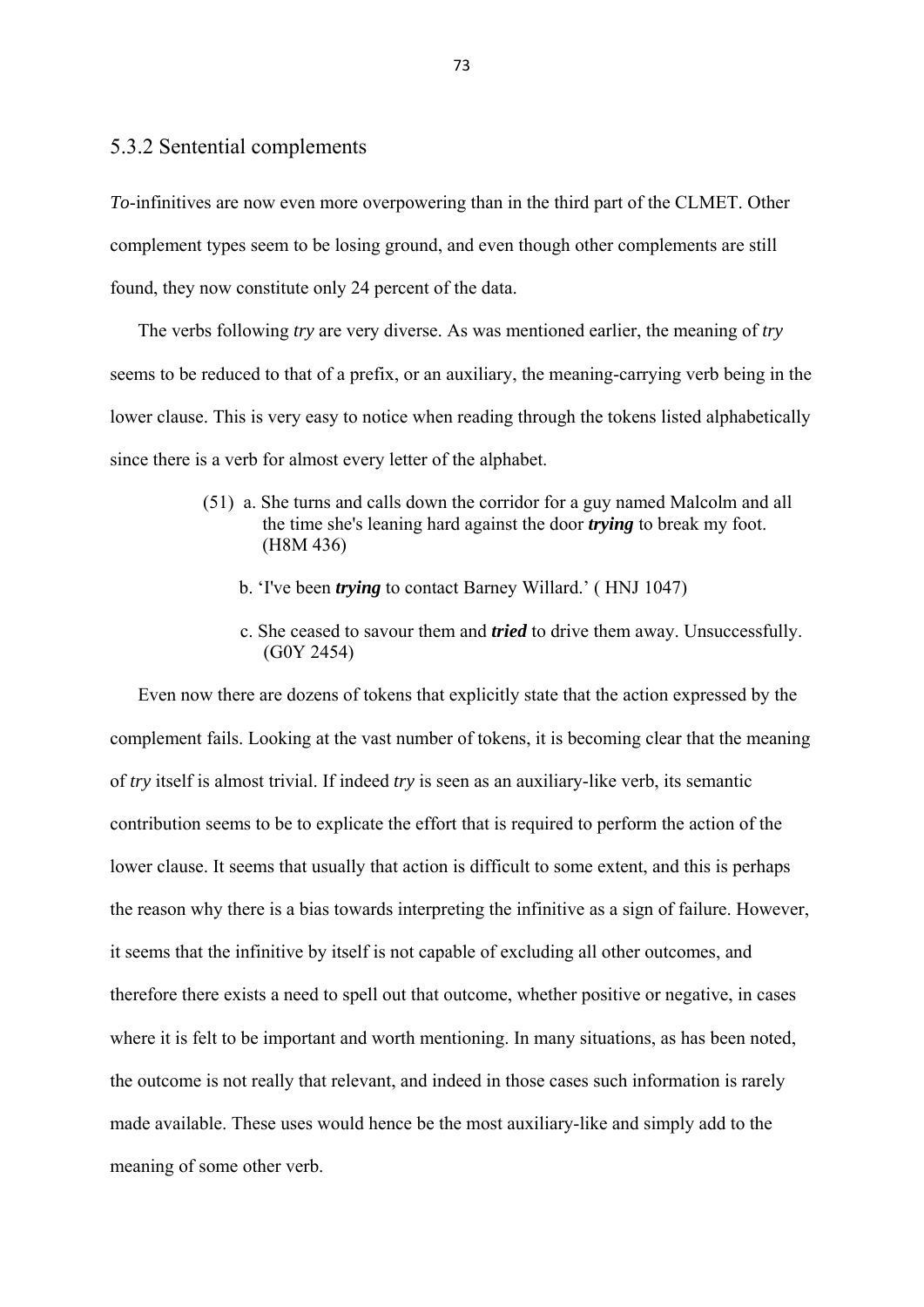The historical data did not include any tokens in which the infinitival complement is negated, which only caught my attention now because such tokens do appear in the BNC data:

- (52) a. He both hated it and loved it, and he became more and more afraid that someone would discover his secret. For weeks he *tried* not to go near it, but he could not stay away from it for long. (GUS 687)
	- b. Ruth lay on her back and *tried* not to move, because even the slightest movement was torment, but when the spasms of pain stabbed her it was hard to keep still. (FPM 341)

Though in none of the 13 tokens of this kind is the matrix verb an infinitive, the prediction (see section 2.4.3) that a negated complement triggers the use of a *to*-infinitive holds true in all cases.

The understood subjects of *to*-infinitives have stayed similar to those in the third part of

the CLMET and are mostly agents. There are again some examples of experiencer subjects

but these are clearly the minority.

 As was the case with zero complements, there has been an increase in the frequency of the *and* + bare infinitive pattern as well, from 17.6 to 45.5 instances per million words. This pattern is also a variant of the *to*-infinitive and is thus likely to follow the same trends. It is similar to *to*-infinitives also in that the understood subjects are mostly agents.

- (53) a. But he would have to *try* and be a little more compliant, throw a little more charm around. It was easy enough to do. (J19 1366)
	- b. I could *try* and describe to you the expression in my eyes at this moment; but they are far too discoloured with rage. (G1A 623)

In this set of data, the pattern mostly appears in dialogue, which is consistent with the label "colloquial" that the dictionaries and grammars attach to it. As was mentioned, some studies show that the pattern is beginning to be used more freely even in more formal contexts, and this is where the corpus used here perhaps falls a bit short since the most recent texts are from 1993. Ongoing grammatical changes are difficult to detect and more recent data could paint a totally different picture than the data used here.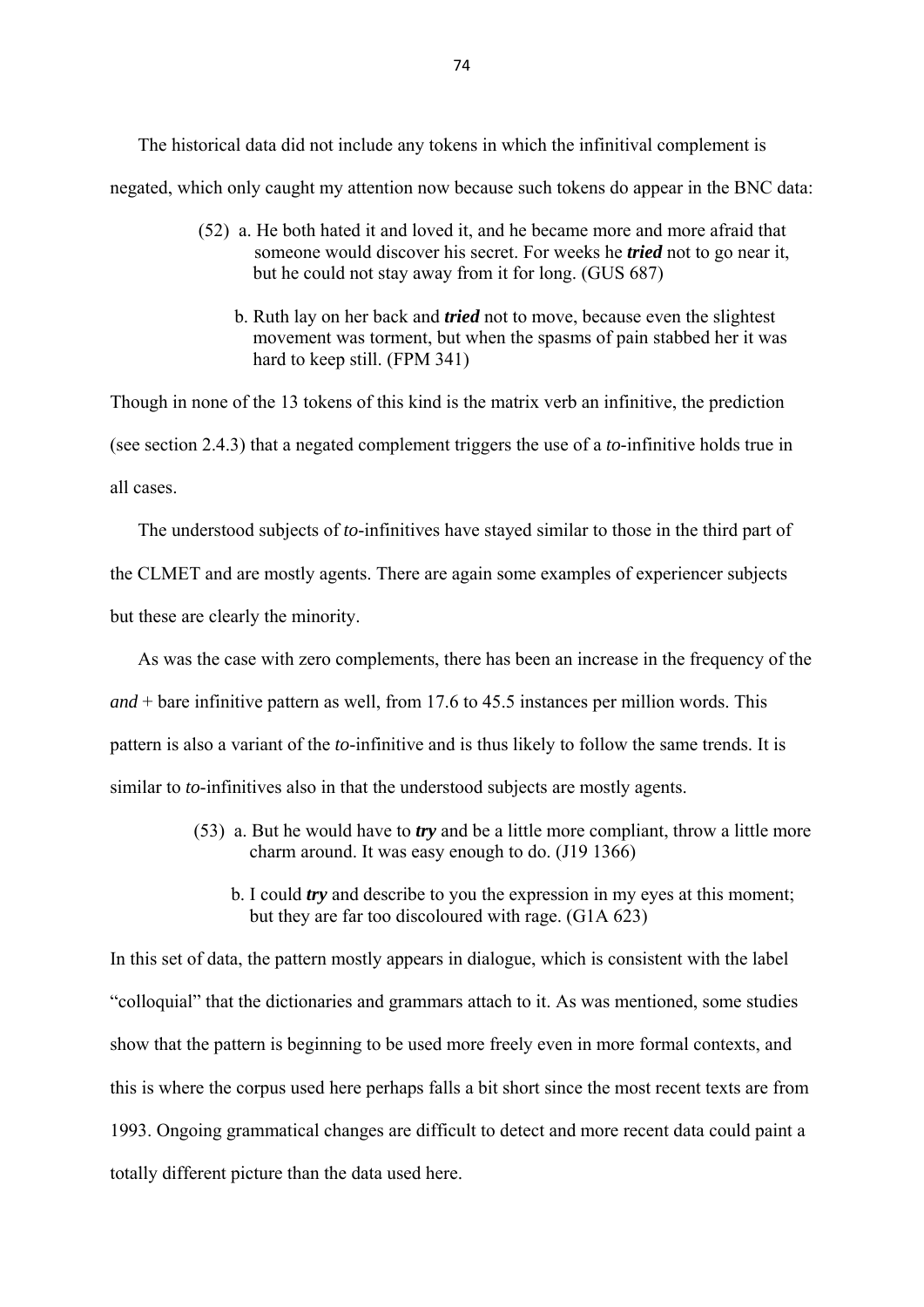The meaning of the *and +* bare infinitive pattern does not seem to be very different from that of the *to-*infinitive. In some tokens it is still noticeable that *try* itself does not contribute much to sentence and it would not make much of a difference if it was omitted.

 The frequency of –*ing* complements has increased from 3.5 to 27.3 occurrences per million words but they still cover only three percent of the tokens. In all cases they are of the expected "test the effect of" sense:

- (54) a. He had also *tried* setting traps around the shelves. They were old animal cages and he disguised them with books, hoping the creature would be captured inside. (AMB 1267)
	- b. Disappointed, her confidence evaporating, she *tried* turning the question round as she had done before: 'If you *don't* want us to drive back in it, wiggle your finger.' (BPD 919)

It is somewhat surprising that –*ing* complements are not more frequent. Since there is a well recognized difference in meaning between them and *to*-infinitival complements, there should not be much rivalry between the two patterns. Nevertheless, only nine tokens appear in the data. This also raises the question of why the –*ing* complement is incapable of competing with the infinitive. After all, there were tokens in the CLMET in which an –*ing* complement was used in the "effort" sense. Why, then, did it not catch on when with many other verbs –*ing* complements are becoming more frequent at the expense of infinitives? Perhaps conceptual distance and overlap play a part in this phenomenon. While the *to*-infinitive goes nicely with the distance idea (the goal is difficult or even impossible to achieve), the –*ing* form suggests overlap and is associated with realized events. Therefore the –*ing* complement is rarely used even though it is theoretically available.

 The understood subjects of –*ing* complements are all agents in this time period. In addition, there are no surprises as regards the meanings related to the pattern, as in all cases the actions of the lower clauses are carried out successfully and the events of the two verbs necessarily occur at the same time.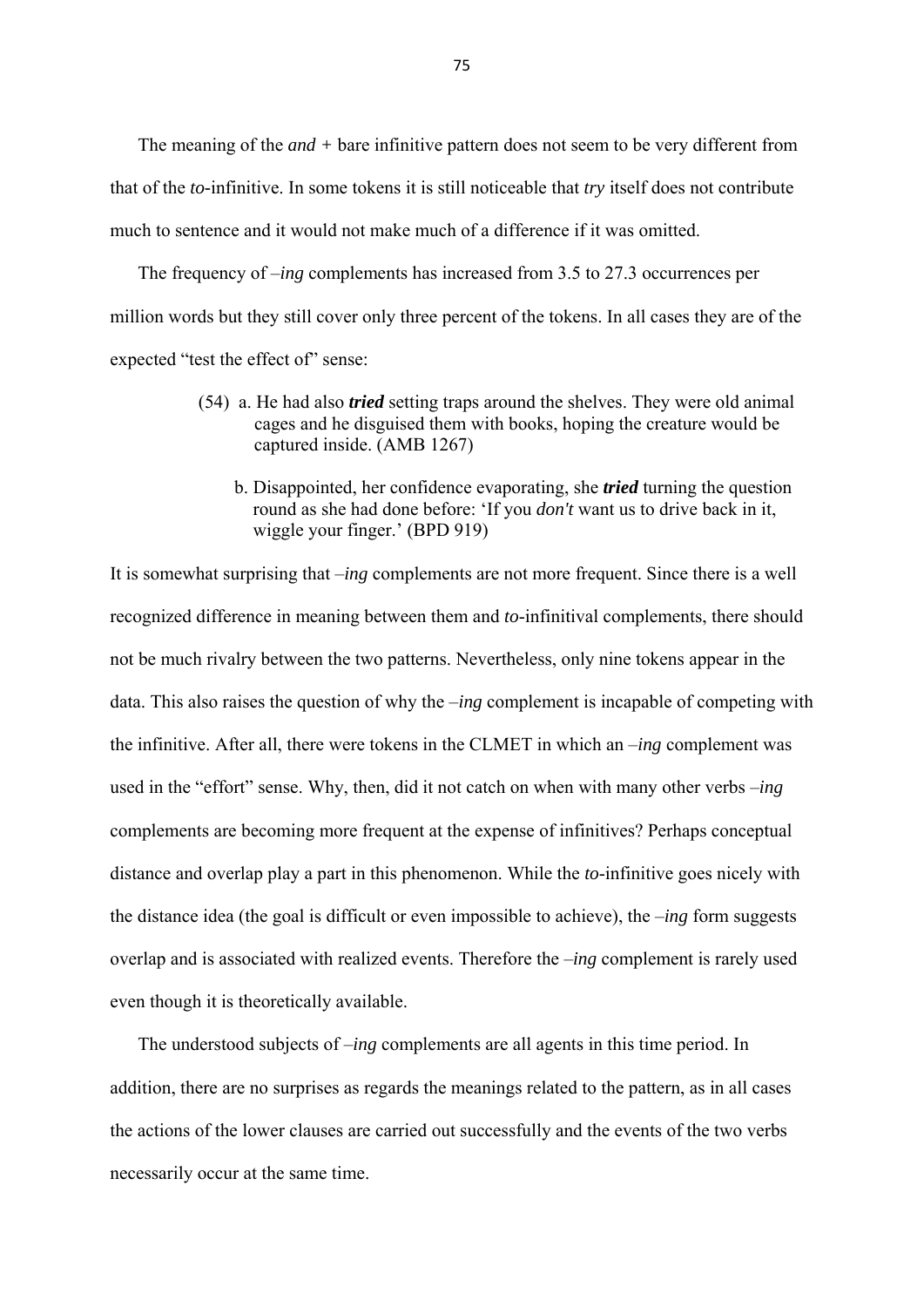There is only one further type of sentential complement to be discussed here since *wh*clauses were not found at all in this set of data. This NP + *at +* –*ing* pattern occurred only once:

> (55) 'She does some lovely flower paintings, though. She'd appreciate this.' 'She ought to *try* her hand at decorating china some time.' (HNJ 2569)

This token follows the customary pattern of the idiom: a possessive pronoun and the noun *hand* form the NP.

## 5.3.3 Summary of senses and further points of interest

Once more, the tokens have been sorted according to their patterns and the meanings they represent. Table 11 shows the situation in the BNC:

| <b>Simplified sense</b> | <b>Number of instances</b> | <b>Patterns</b>   |
|-------------------------|----------------------------|-------------------|
| 1. Effort               | 230                        | $to$ -inf.        |
|                         | 23                         | Ø                 |
|                         | 15                         | $and + bare$ inf. |
|                         | 1                          | $for + NP$        |
|                         | <b>Total: 269</b>          |                   |
|                         | $(89.4\%)$                 |                   |
| 2. Law                  | $\overline{0}$             |                   |
| 3. Test the effect of   | 20                         | NP                |
|                         | 9                          | $-$ <i>ing</i>    |
|                         |                            | $NP + at + -ing$  |
|                         |                            | $NP + at + NP$    |
|                         | <b>Total: 31</b>           |                   |
|                         | $(10.3\%)$                 |                   |
| 4. Strain               | $\theta$                   |                   |
| 5. Find out             | 1                          | <b>NP</b>         |
|                         | <b>Total: 1</b>            |                   |
|                         | $(0.3\%)$                  |                   |

#### **Table 11: Meanings and patterns in BNC**

 Perhaps the most striking development with *try* is the ever increasing dominance of the "effort" sense. Two of the five simplified meanings are not represented in the present-day data at all, and only one token stands for sense 5. The size of the sample could of course explain this to a certain extent but nevertheless the dominance of sense 1 is indisputable.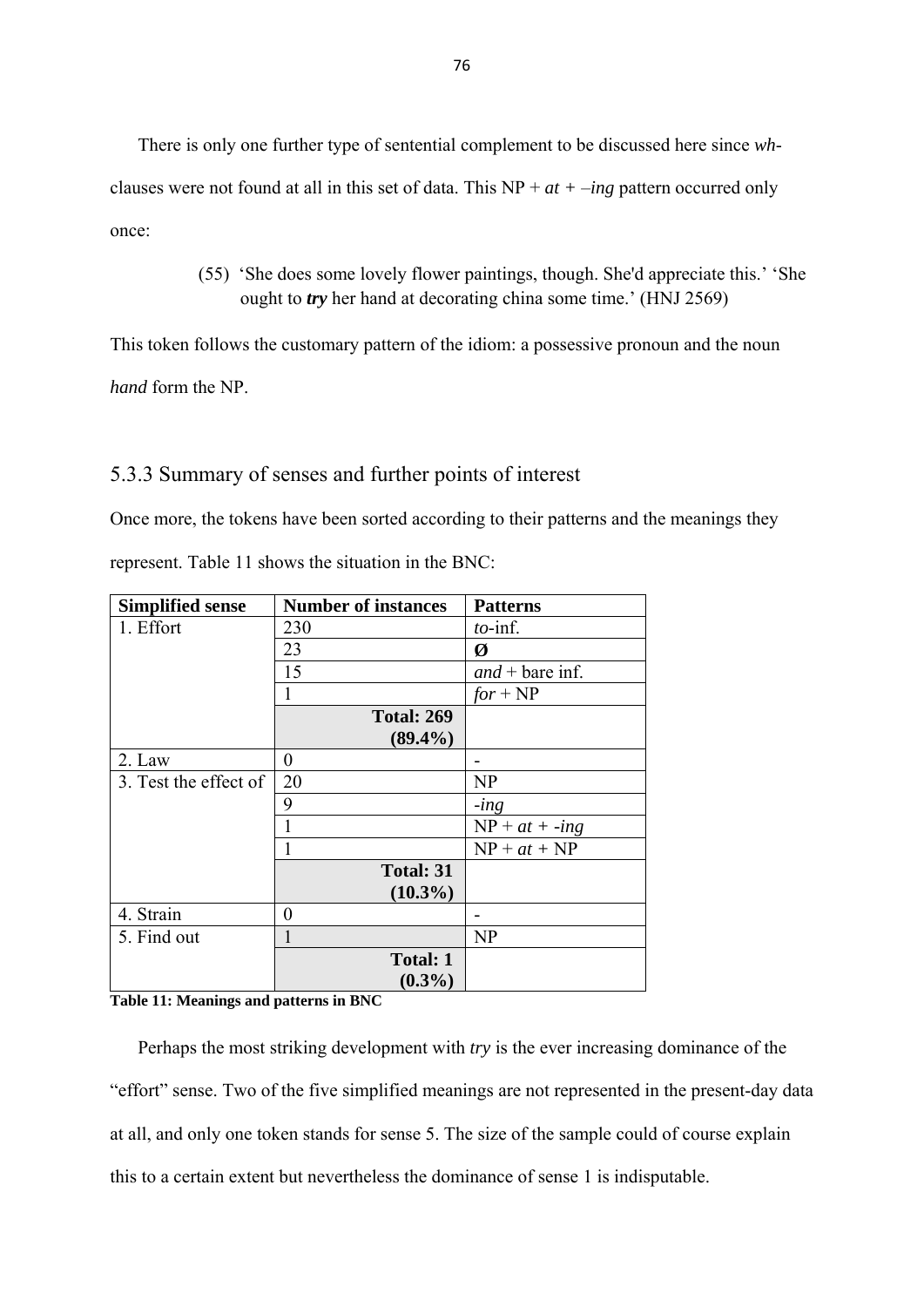Again, the "effort" sense, especially when expressed by *to*-infinitives, is clustering on the verb form *trying.* This tendency is even more prominent in the BNC data than before, since

only two of the 110 tokens represent some other sense.

Once more it is evident that senses 1 and 3 are closely connected since in many tokens

both the goal and means of trying are both present:

### (56) Dougal *tried* to distract himself from what he was doing by treating the wounds as a mental puzzle. (GUU 1189 )

It would be possible to change the order of the –*ing* clause and the *to*-infinitive to shift the emphasis:

### (56') Dougal *tried* treating the wounds as a mental puzzle to distract himself from what he was doing.

 The subjects of *try* are mostly [+HUMAN] or at least [+ANIMATE] but there are two tokens in which this is not the case if they are understood literally:

- (57) a. Something deep inside me was *trying* to warn me. (H9U 219 )
	- b. It all seemed like slow motion, the way the boy fell and the bike swerved and skidded. How the car *tried* to avoid it and how both motorbike and car came sideways into the group of pedestrians crossing the wet street. (CCM 1988 )

These kinds of subjects are very rare in the present-day data. Besides, in the first token the subject is quite abstract and in the second token, the subject *car* can in the end be understood to refer to the person steering the vehicle.

 The data retrieved from the BNC did not include any tokens that would have shown signs of the most recent developments discussed in section 4.5.3. Though negative raising with *try* is an interesting development, I decided not to try to search for possible tokens in the BNC because not all instances in which *try* is negated represent negative raising and identifying the ones that do would require a careful and time-consuming analysis of each individual token. Also, there might not even be any examples of this available in the corpus. Therefore this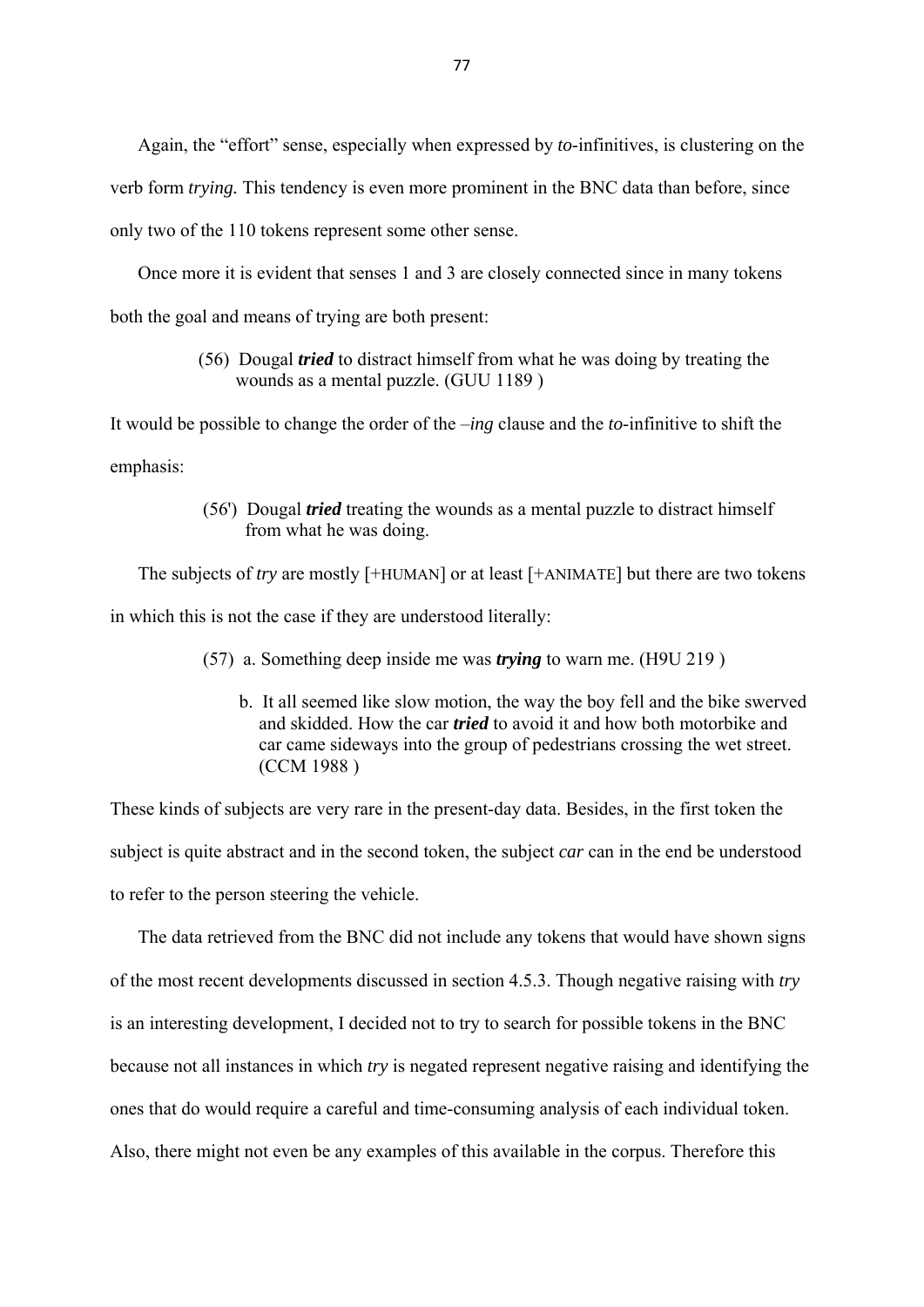topic falls outside the scope of the present study but might still prove to be an interesting topic for further research.

 The bare infinitive pattern, normally found after auxiliary verbs, sounds more than intriguing since it is claimed that *try* is becoming more auxiliary-like. This pattern is also far easier to identify than negative raising. Therefore, I decided to check whether such tokens appear in the *Imaginative Prose* section of the corpus. A quick glance through the tokens the query produces reveals two of these instances.

- (58) a. I could *try* be more personal But you've heard it all before, Pages of written words not needed Brain has many words in store, (F9M 52 )
	- b. Instantly seizing her, he dragged her to the living-room, yelling and shouting, demanding to know where his wife was. Jo began frantically to *try* frame a lie in her mind but she could not think clearly. (KA2 615 )

The first token is an instance of informal poetic use and most likely a result of choices regarding rhythm or the like. Of course, individual instances could also be argued to be simply mistakes. In any case, these instances are so few that it is safe to say that they are not used in literary texts (at least not in the period between the 1960s and the 1990s) but a query of the part of the BNC that contains spoken language suggests that in speech this patter is acceptable to a greater degree. Perhaps the unstressed *and* or *to* between the two verbs is easy to leave out altogether:

- (59) a. ... they'll have to *try* do something won't they? (KCE 6234)
	- b. Well we're gonna *try* get him to go out for a drink ... (KPR 593)
	- c. ... so we've just got to *try* keep it going and take it from there. (KS7 383)

These types of changes tend to emerge first in spoken language and only when or if they become acceptable more generally do they make their way into the written media. Time will tell whether or not this development is here to stay.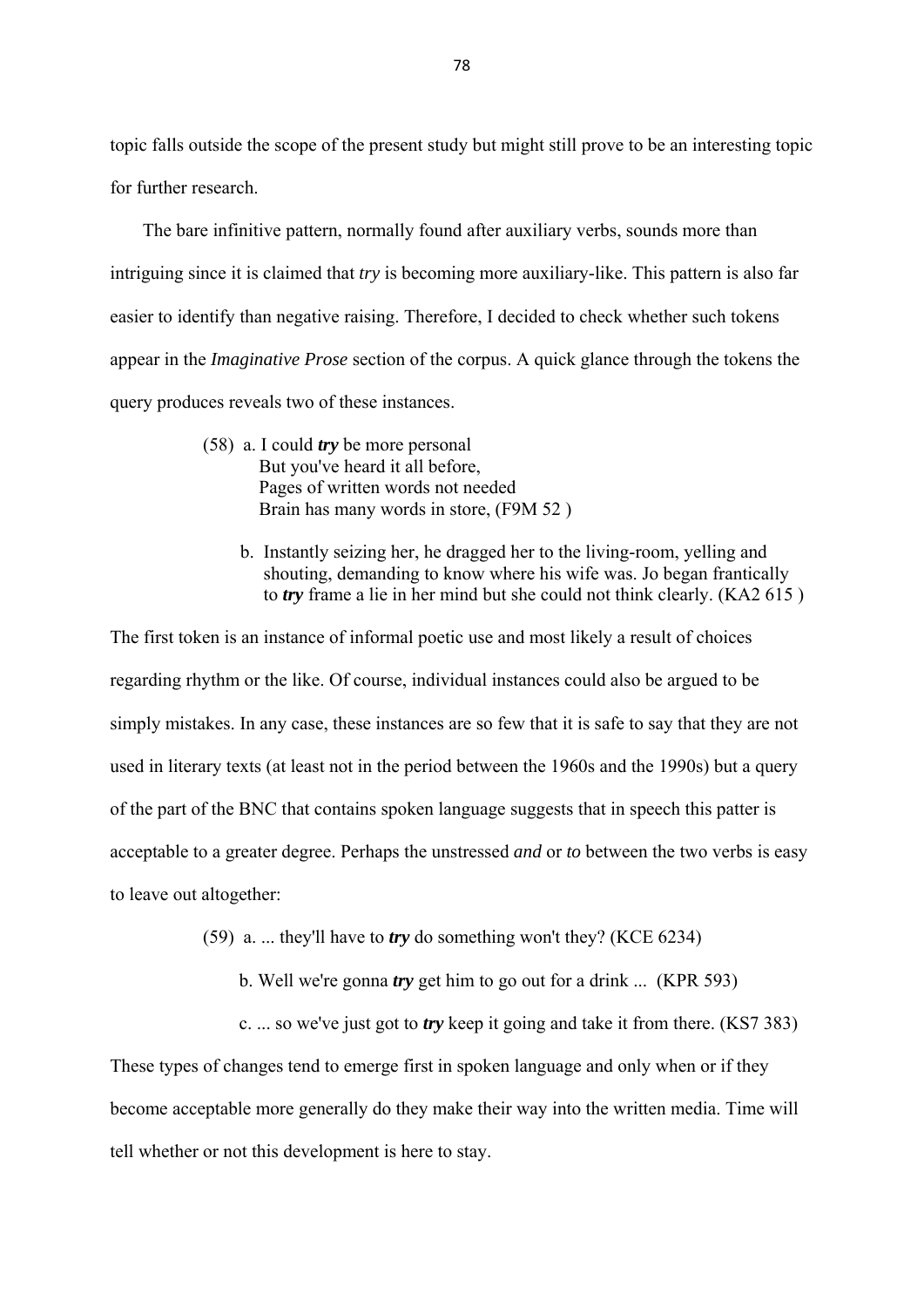## 5.4 The *horror aequi* and complexity principles in the data

It has been suggested that the *horror aequi* principle plays a part in the complement selection of *try*. To see whether there are any indicators of this in my data, I analysed the tokens from this point of view as well. The table below shows the distribution of relevant complement types in all three time periods discussed here:

|                            | to-infinitive |                   | $and + bare$ infinitive |              | $-$ <i>ing</i>    |            | Ø            |                   |                |                |                   |                |
|----------------------------|---------------|-------------------|-------------------------|--------------|-------------------|------------|--------------|-------------------|----------------|----------------|-------------------|----------------|
|                            | <b>CLMET</b>  | <b>CLMET</b><br>3 | <b>BNC</b>              | <b>CLMET</b> | <b>CLMET</b><br>3 | <b>BNC</b> | <b>CLMET</b> | <b>CLMET</b><br>3 | <b>BNC</b>     | <b>CLMET</b>   | <b>CLMET</b><br>3 | <b>BNC</b>     |
| to try                     | 6             | 8                 | 8                       | -            | $\overline{3}$    | 8          |              |                   |                | $\overline{2}$ |                   | $\overline{2}$ |
| try                        | 12            | 36                | 28                      | -            | 7                 | 7          | -            | 1                 | $\overline{4}$ | 3              | 12                | 11<br>$(2)^6$  |
| tries/<br>tried/<br>trying | 46            | 139               | 194                     |              |                   | -          |              | 1                 | $\overline{4}$ | 5              | 13                | 6<br>( 1 )     |

**Table 12: Horror aequi** 

In all time periods, there are only few tokens with two adjacent *to*-infinitives and even though the verb form *try* without the infinitive marker allows the *to-*infinitive more easily, the majority of the complements are found with the other three forms of *try*.

 Surprisingly, there are no tokens that have inserted material between a *to*-infinitival matrix and the complement to delay the introduction of a second infinitive. This strategy would be relatively simple and easy to use, but still whatever insertions there are, they appear with the other verb forms.

 The *and +* bare infinitive pattern was not found in the first part of the CLMET but the other two sets of data did include it. In the CLMET 3 data, the pattern looks less like an avoidance strategy since the number of tokens in which there was no need to avoid the *to-*

<sup>6</sup> The number inside the brackets represents the number of tokens with a stranded *to*.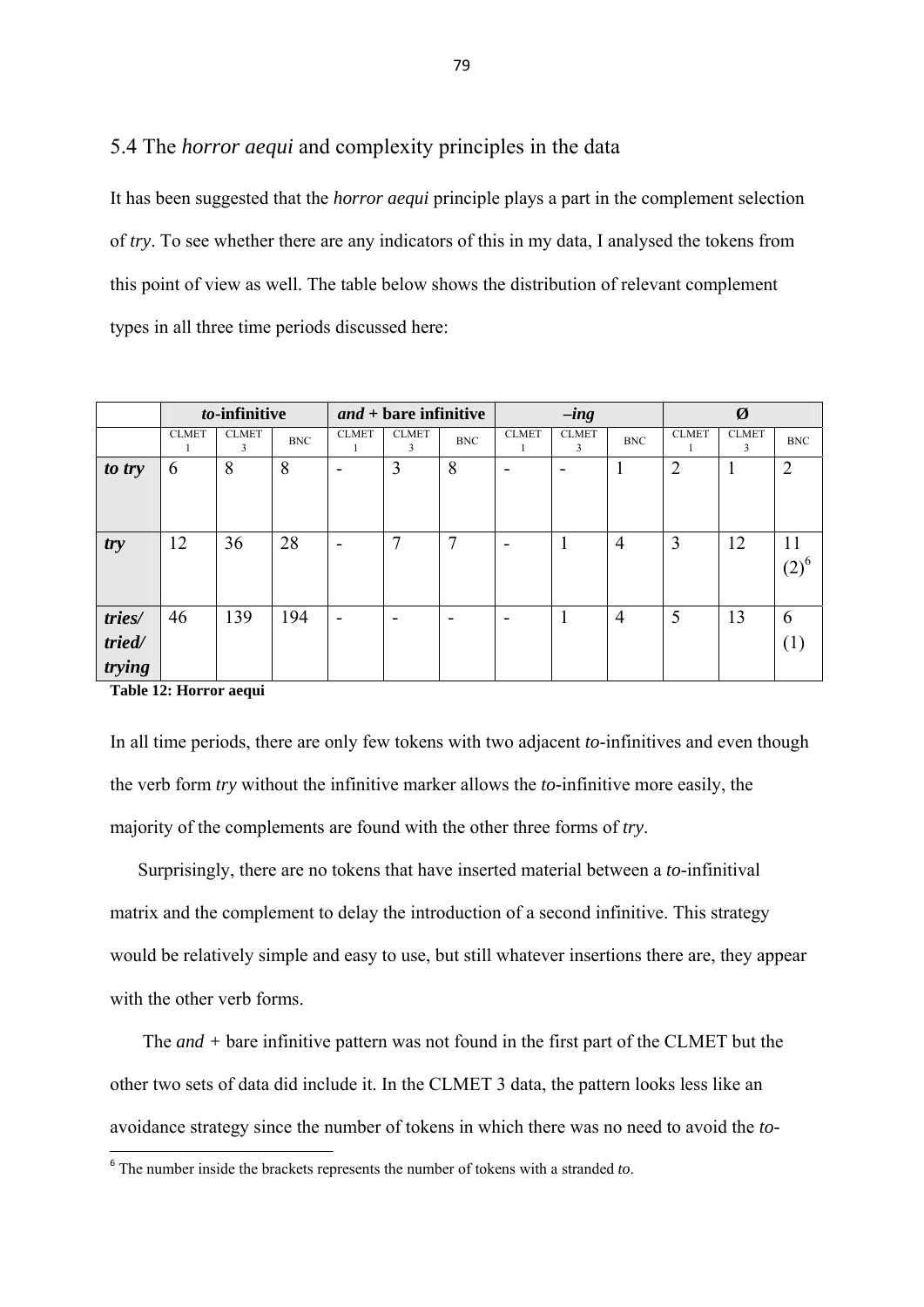infinitive is much higher than of those in which *try* itself is in the infinitive. In the BNC, the tokens are distributed quite evenly between the two. It seems that in the BNC the pattern is more common in spoken language, which might be the more important factor here, and the pattern is used in dialogue even when there is no need to avoid the use of the *to*-infinitive.

 In addition, there are some tokens in which the pattern might have been chosen because of the phonetic environment. A good example of this is the token in (32c), which I reproduce here for the sake of convenience:

> (60) The younger sisters complained that it was throwing a husband away to let Christina *try* and catch him, for she was so much older that she had no chance;… (Butler 1903, *The Way of All Flesh*)

The phonetic environment is full of /t/ sounds, five of them very close to one another to be exact, which might have had an effect on choosing the *and* + bare infinitive pattern over the more formal variant.

 There is an interesting token in the CLMET in which the *horror aequi* principle is violated even though it could have been easily avoided (token (33) reproduced here):

## (61) But if you sit down quietly by yourself afterwards and *try* and imagine things being "owned by all and controlled by all for the good of all," ... (Wells 1902-03, *Mankind in the Making*)

There are two near-adjacent *and* conjunctions in this token, which nicely demonstrates that we are dealing with a tendency, not a rule, when talking about the *horror aequi* principle. Why the *and* + bare infinitive pattern has been used, even when it results in a repetitive construction, is a question only the author could answer.

 It is not very likely that –*ing* complements would be used to avoid a sequence of two infinitives, since the meaning changes with the complement. Rather, it seems that *try* itself is used in the –*ing* form when followed by a *to*-infinitive to preserve the "effort" meaning. In fact, of all four verb forms *trying* is the most common in present-day English. There has been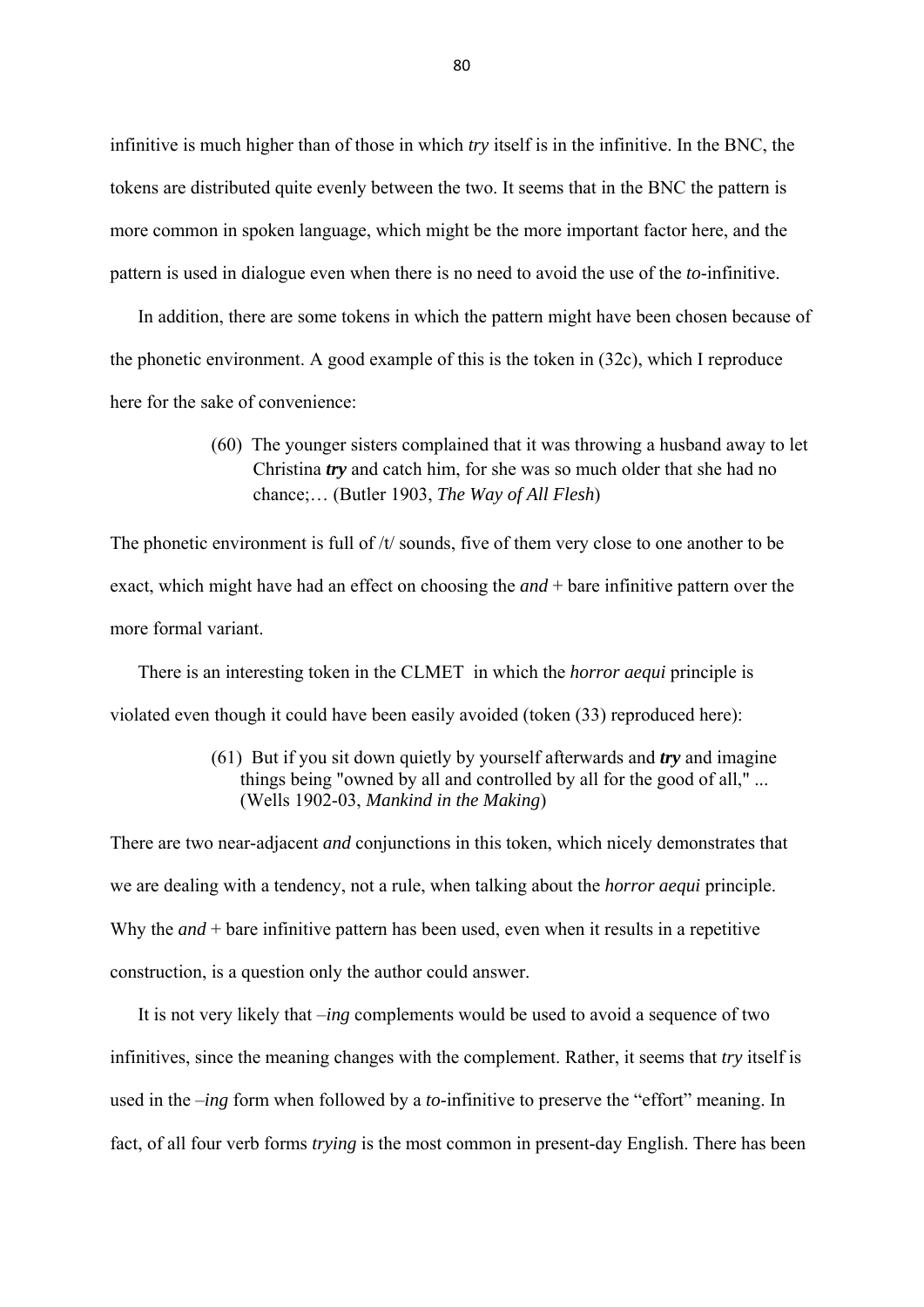a steady increase in its frequency and while it covered only 12.5 percent of tokens in the first part of the CLMET, in the BNC it covers 36 percent.

 Zero complements could also be used as an avoidance strategy but there exists the limitation that the omitted complement needs to be anaphorically retrievable. Also, as the table shows, zero complements are not very common with the form *to try*, which suggests that though the strategy is available in theory, it is not seen to be very effective.

 Another factor which has been found to affect complement selection is the complexity principle. As has been noted, *try* is not common in the passive when it has a sentential complement, which effectively excludes the possibility of using the more explicit sentential complement in the place of a non-sentential one in such an environment. Therefore whenever passives are found, the complement is always an NP. There were no tokens of which it would be possible to claim that the length of the subject or object had directly affected the choice of complement.

 In extraction or insertion environments, it is not likely that *to*-infinitives are in competition with –*ing* complements because of the difference in meaning between the two patterns. Therefore the extraction principle does not really have much bearing on *try*. Nevertheless, in all tokens with extractions and insertions involving a sentential complement, the *to*-infinitive is used.

# (62) a. I'm sorry if it's brought back everything you've been *trying* to forget. (C8D 2654)

b. She did not *try*, this time, to keep her voice steady. (BP0 139)

81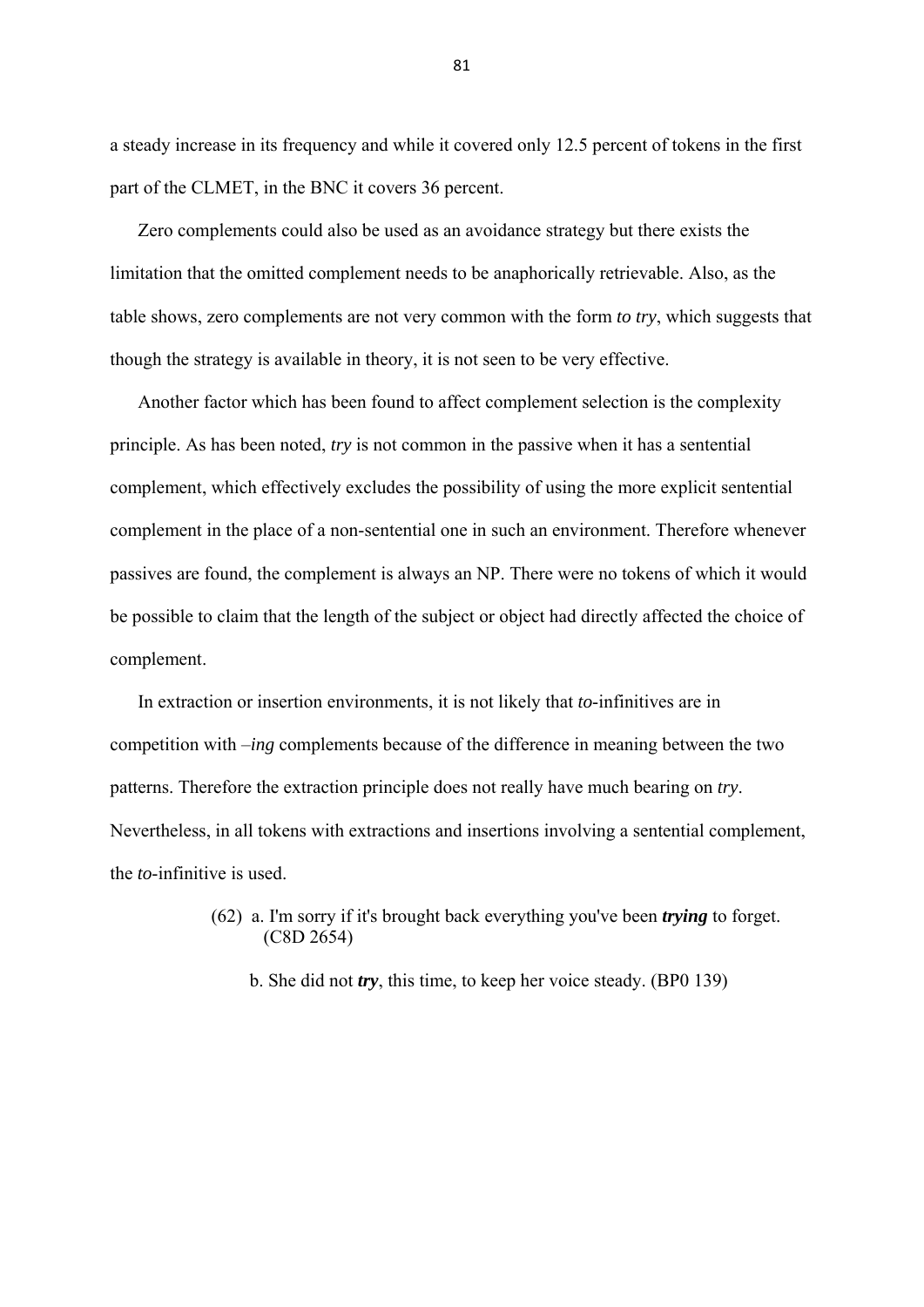#### 6 Findings

In Chapter 5, I analysed data from two corpora and three different time periods and now I will move on to discuss what the data revealed about the verb *try* and its complements and meanings. All in all there were 824 relevant tokens and 11 complementation patterns found, excluding the additional searches conducted to gain a fuller understanding of some complement types. First, I will discuss the patterns and meanings and then proceed to address the connections between them. As a final point, I will consider other interesting aspects of the verb in question.

### 6.1 Patterns

One of the most striking developments with *try* is the overall increase in the use of the verb. While in the first part of the CLMET the normalized frequency of the verb is 106 pmw, in the BNC it is an impressive 912.



**Figure 3: Normalized frequency of** *try* **in the two corpora** 

This development is mostly a result of the increase in the frequency of *to*-infinitives. *Try* might also be taking over usage from other verbs of effort.

 Of the 15 patterns that were found in the literature discussed in Chapter 4, 11 were found in the data. However, not all of these patterns were represented in all three sets of data. The table below shows which patterns were found in each time period: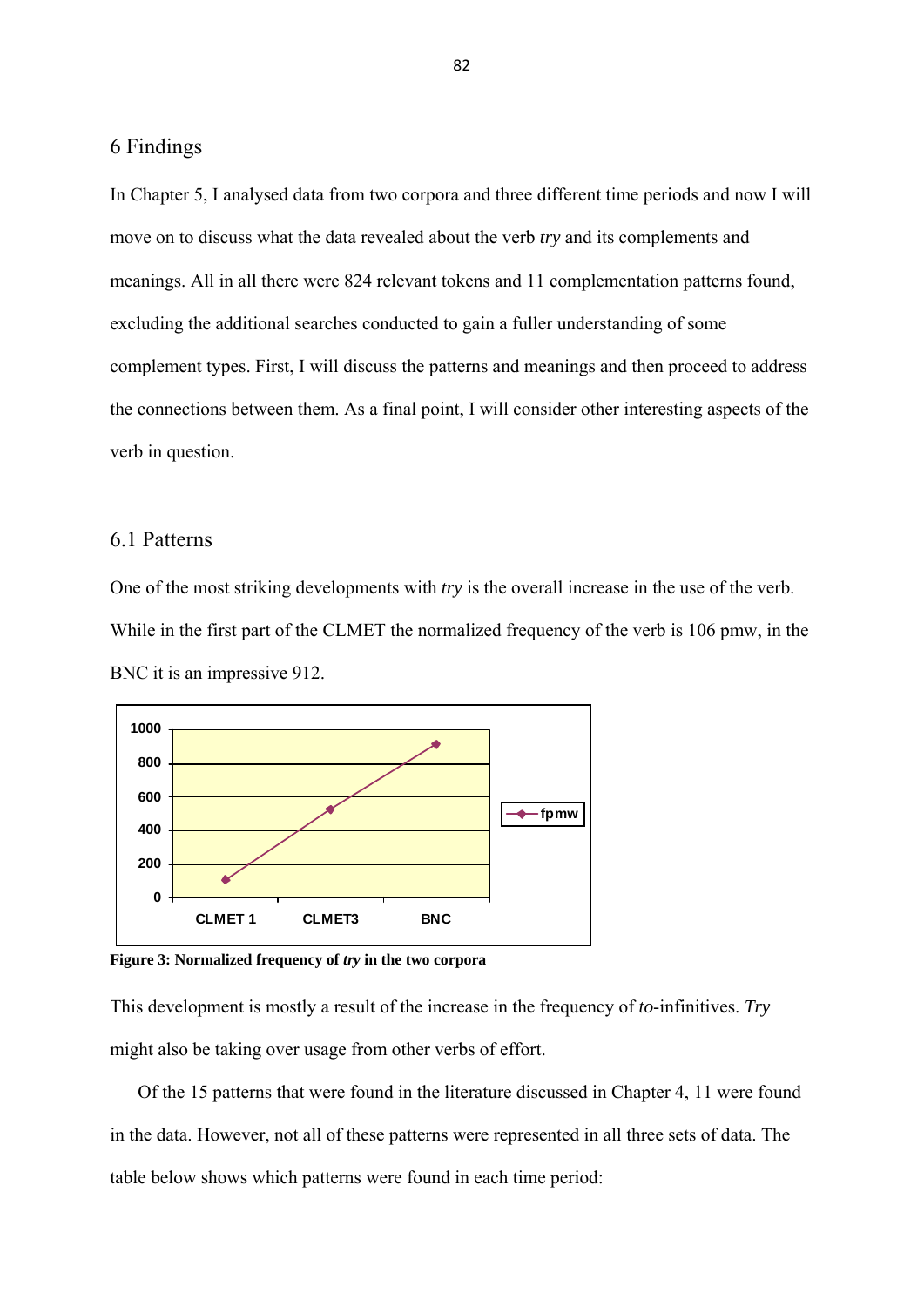|                         | <b>CLMET 1</b> | <b>CLMET 3</b> | <b>BNC</b>   |
|-------------------------|----------------|----------------|--------------|
| $and +$ bare infinitive |                | X              | $\mathbf{x}$ |
| $at + -ing$             |                |                |              |
| $for + NP$              | X              | X              | X            |
| $-$ <i>ing</i>          |                | X              | X            |
| NP                      | X              | X              | X            |
| $NP + as + NP$          |                |                |              |
| $NP + at + -ing$        |                | X              | X            |
| $NP + at + NP$          | $\mathbf{x}$   | X              | X            |
| $NP + for + -ing$       |                |                |              |
| $NP + for + NP$         | $\mathbf{x}$   | X              |              |
| $NP + (up)on + NP$      | $\mathbf{x}$   | X              |              |
| $NP + to$ -infinitive   |                |                |              |
| to-infinitive           | $\mathbf X$    | X              | X            |
| $wh$ -clause            | X              | X              |              |
| Ø                       | $\mathbf{x}$   | $\mathbf{X}$   | $\mathbf{x}$ |
| Number of patterns      | 8              | 11             | 8            |

**Table 13: Patterns found in the data** 

New complementation patterns that have emerged in the course of time are *and* + bare infinitive,  $-ing$  clauses and NP +  $at + -ing$ . Conversely, the frequency of some complements has decreased to the extent that they were not found in the BNC. It would be problematic to claim that these patterns, i.e. *wh*-clauses,  $NP + for + NP$  and  $NP + (up)on + NP$ , are no longer used, since it is possible, or even likely, that they would have been found in a larger sample. After all, the sample used here covers only two percent of a very large number of tokens.

 Apart from the first section of the CLMET, *to*-infinitives dominate the data. They have become so frequent, in fact, that it has been suggested that *try* is turning into an auxiliary when used with this complement. It is surprising that –*ing* complements are so much less frequent, considering there is a difference in meaning between the two patterns since the "effort" sense has never really been established with –*ing* complements. They should therefore not be in competition but should each have their own designated uses. Also, the extensive literature that exits about the contrast between the patterns and the fact that grammars and dictionaries devote much space to discussing them leads one to expect a more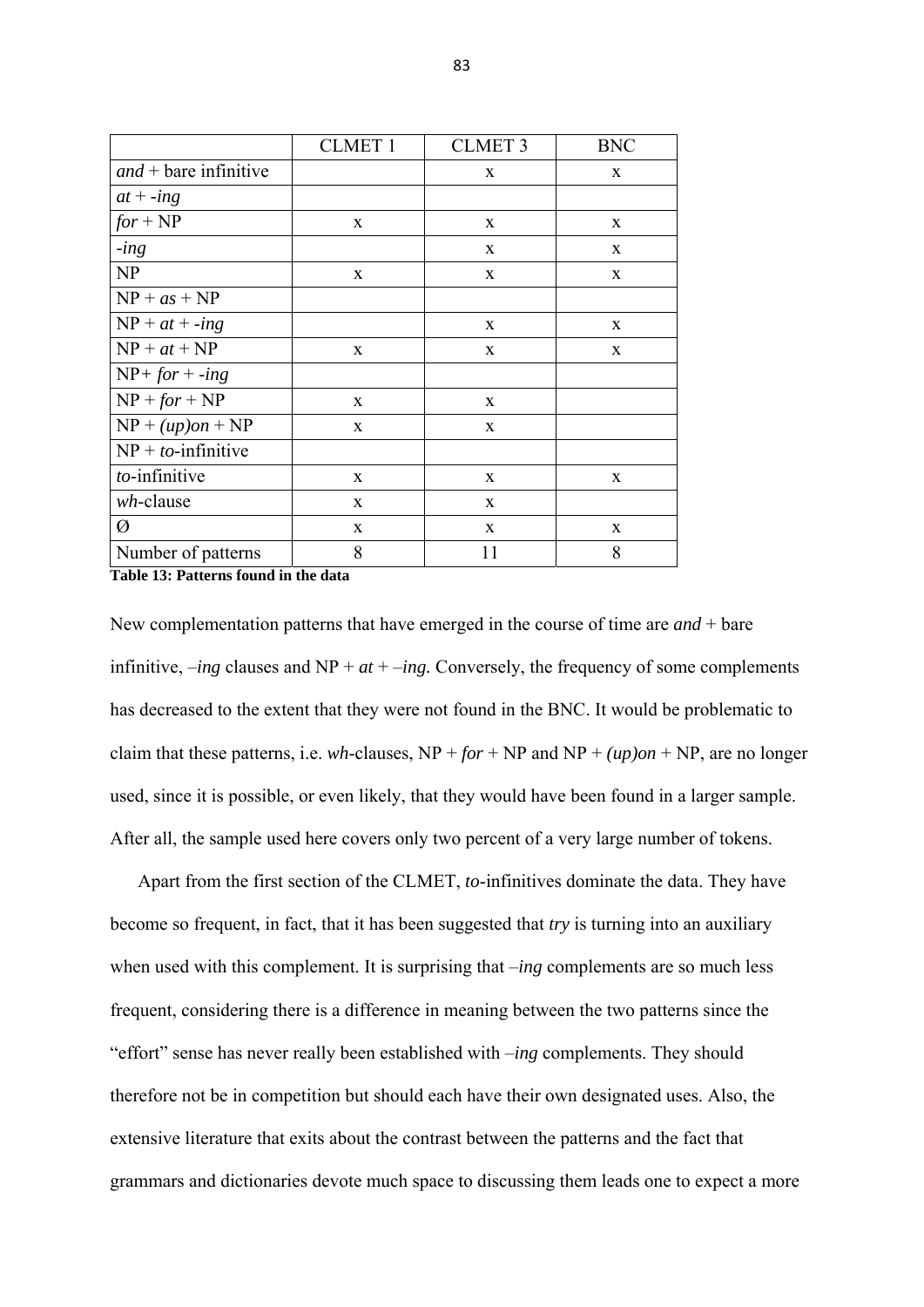even distribution. Perhaps one of the things restricting the use of –*ing* complements is the fact that *try* itself is very often in the –*ing* form in present-day English:



**Figure 4: Percentages of each verb form of try** 

Also, even though –*ing* complements are taking over usage from *to-*infinitives in general, *try* might be resisting change, as many frequent language items do (cf. irregular verbs that are the most common verbs but resist the regular -*ed* inflection).

 Conceptual distance seems to be quite a relevant concept with *try*. In addition to the infinitive marker, insertions between the matrix verb and the *to*-infinitival complement are often used to accentuate the distance.

 Even though *to*-infinitives are the most common complement type in present-day English, this was not the case in the first part of the CLMET. NP complements were more frequent then:



**Figure 5: NF of the most common complements in the two corpora**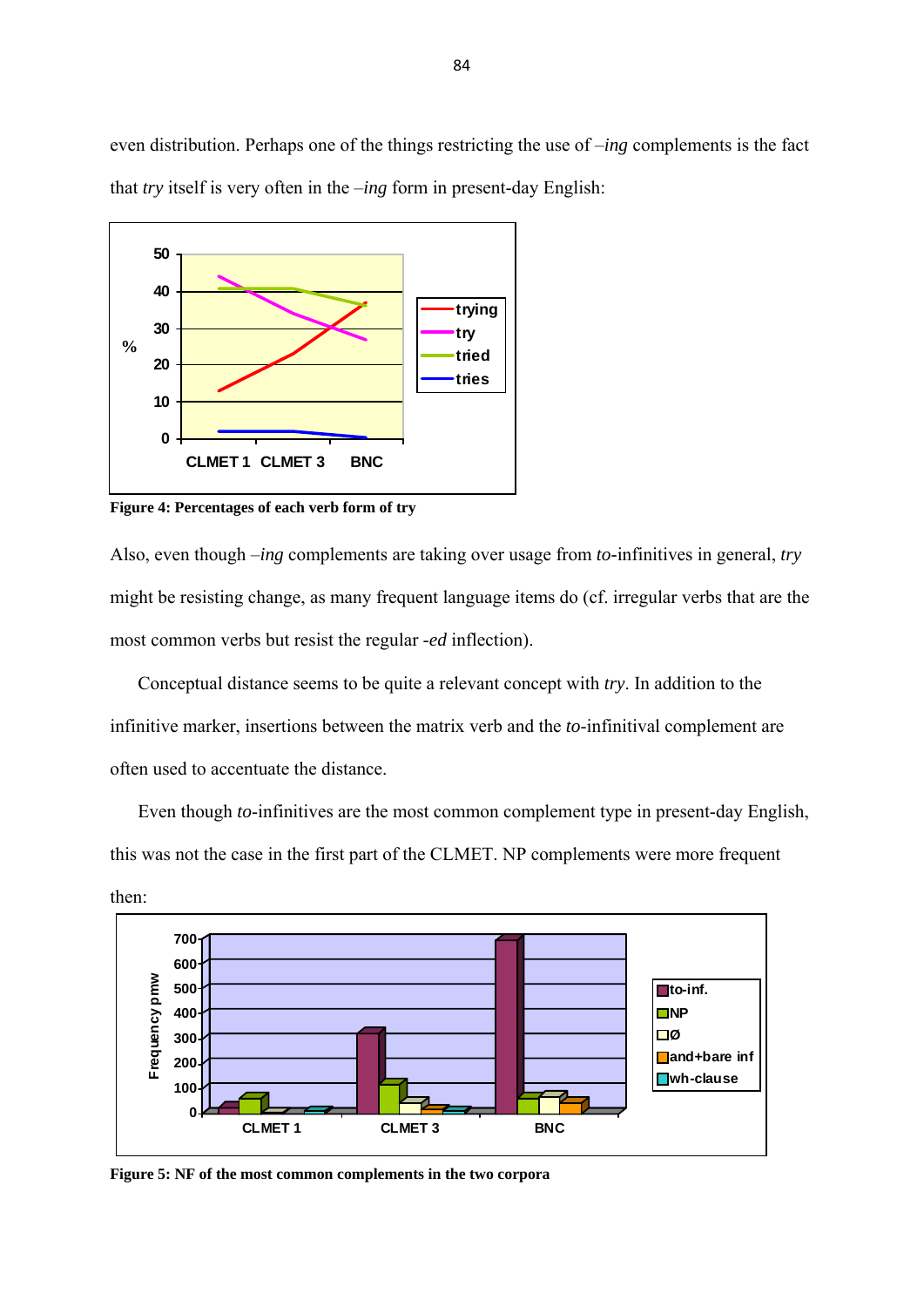Unlike other complement types whose frequency steadily either increased or decreased, NP complements experienced some fluctuation as their frequency first increased but later fell back almost to the same level as in the first part of the CLMET.

 Complements containing prepositions were not very common in general, and when they did appear, they did so mostly in constructions that can be viewed as idioms. As such, they might even be left outside the discussion of possible complementation patterns since they are more like lexical bundles.

 The claim, made in the grammars that were consulted for this study, that *try* is not common in passive constructions holds true in both corpora as regards sentential complements. However, non-sentential complements are not restricted in the same way. In both parts of the CLMET, approximately a quarter of the NP complements were passivized. This trend did not, however, show in the BNC anymore.

 There were constructions that only appeared in the present-day data, i.e. the zero complements with a stranded *to* and negated sentential complements. There were so few tokens of the former kind that making any reliable conclusions is impossible. In all of the 13 negated sentential complements, *not* was followed by a *to*-infinitive, as expected.

 Even tough the sample of 306 tokens from the BNC did not include any examples of the bare infinitival complement, in the whole of the search results there were two, and even more tokens can be found in the part of the corpus that contains spoken language. This development would be very interesting, to say the least, since apart from auxiliaries, not many verbs can be followed by a bare infinitive.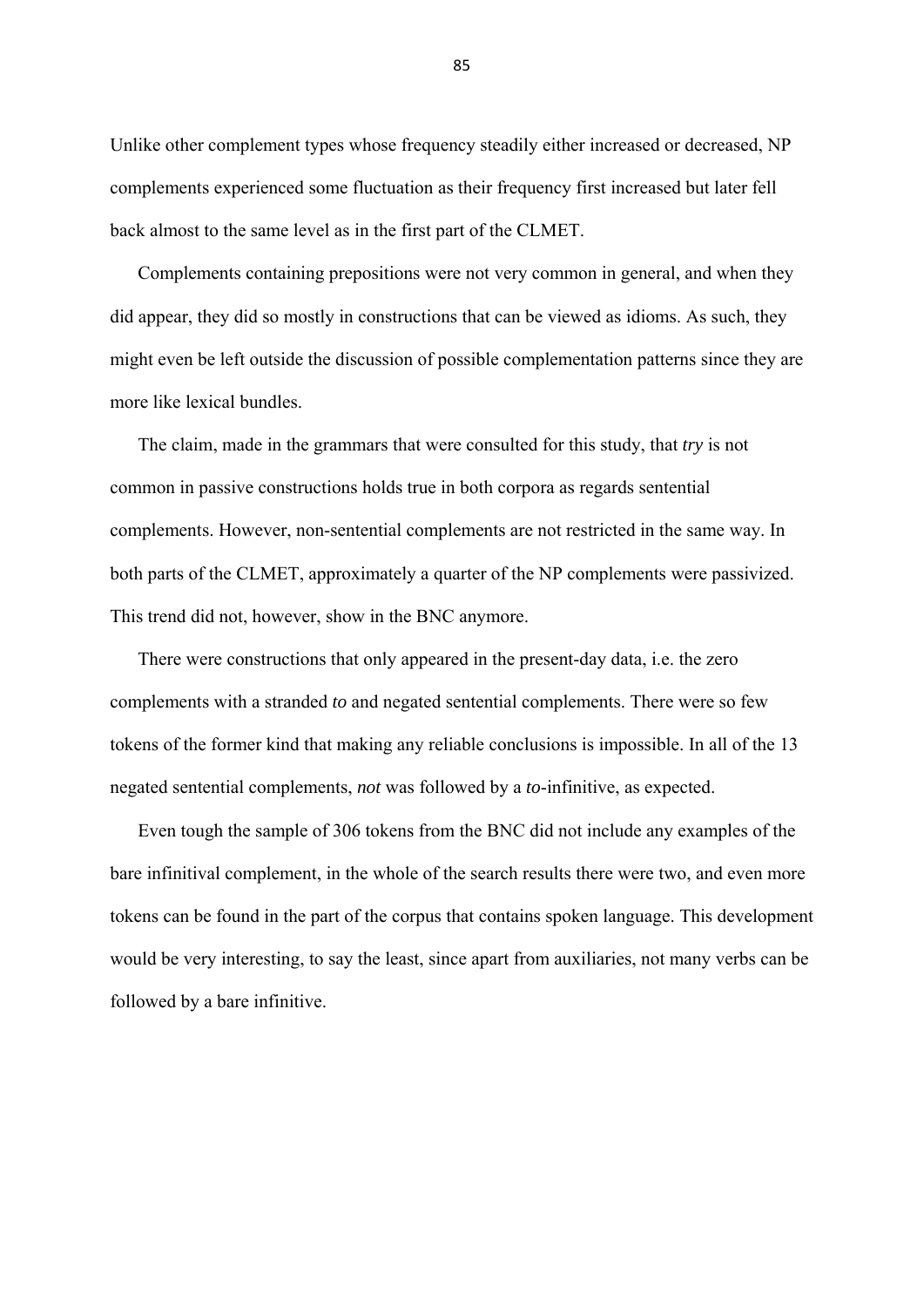## 6.2 Senses

All of the simplified meanings formulated for this thesis were found in both parts of the

|                                      | <b>CLMET1</b> | CLMET3 | <b>BNC</b> |  |  |
|--------------------------------------|---------------|--------|------------|--|--|
| Effort                               | X             |        | x          |  |  |
| Law                                  | x             |        |            |  |  |
| Test the effect of                   |               |        |            |  |  |
| Strain                               | X             | x      |            |  |  |
| Find out                             | x             |        | x          |  |  |
| Table 14: Meanings found in the Jots |               |        |            |  |  |

CLMET but two of them were missing from the BNC data:

**Table 14: Meanings found in the data** 

In addition there were two tokens which did not fit any of the simplified meanings. These were instances of a sense that was not illustrated in the *OED* within the time frame chosen for this study and was therefore not included in the discussion of possible meanings (see sections 5.1.3 and 5.2.3).

 In the first part of the CLMET, the simplified senses were all fairly well represented, as can bee seen in Figure 6 below. However, the "effort" sense dominated the data from there on.



**Figure 6: Distribution of senses in the data** 

The only sense that has managed to stand its ground to this day is sense 3. The other three senses were either marginal in the BNC or missing altogether. Interestingly, of these three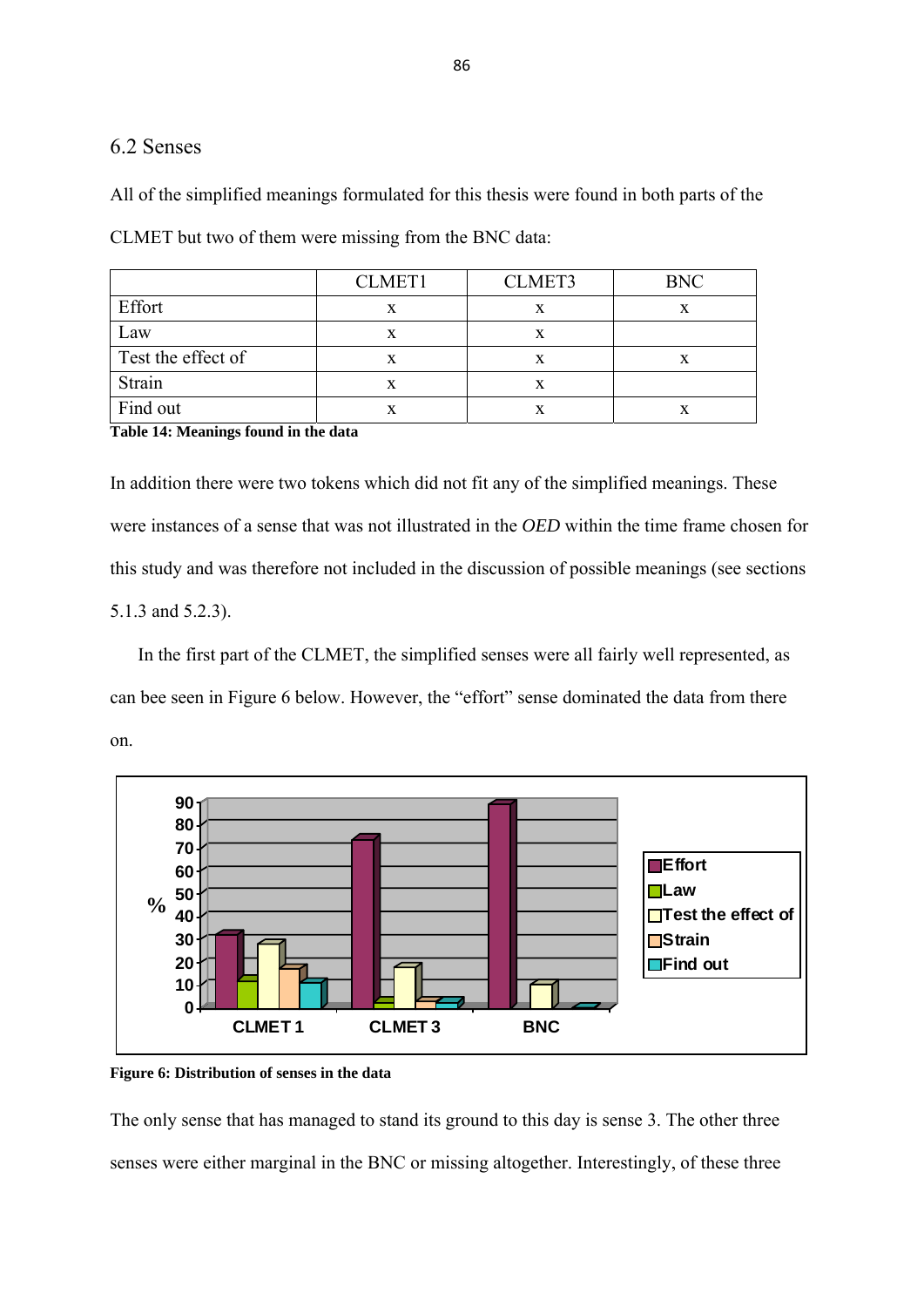senses, the "find out" sense was the least frequent in the CLMET but it is the one still found in the BNC, albeit there was only one token.

 In many cases there was significant overlap between senses 1 and 3, mainly so that the notion of effort was still discernible in a token representing sense 3. Some judgement calls had to be made with the other senses as well, since there were some tokens that could have been placed under several of them.

 One of the major developments concerns the "effort" meaning, or rather the erosion of that lexical meaning. With a *to*-infinitival complement, the matrix verb's meaning seems to be moving further away from literally attempting to do or get something and turning into an auxiliary-like addition. It simply signals that the action expressed by the lower clause is difficult to some extent and some exertion of energy is needed to complete it. However, it cannot be said that this is the only meaning remaining, but in many tokens the act of trying is still important and the matrix retains its status as the main verb.

#### 6.3 Pattern - sense relations

There were several patterns that appeared only with one particular sense and these I have listed in the table below. The four remaining patterns were all used to convey more than one meaning.

| Effort             | to-infinitive           |
|--------------------|-------------------------|
|                    | $and +$ bare infinitive |
|                    | $for + NP$              |
| $A$ W              | $NP + for + NP$         |
|                    | $NP + at + -ing$        |
| Test the effect of | $NP + at + NP$          |
| Find out           | wh-clause               |

**Table 15: Senses related to only one pattern**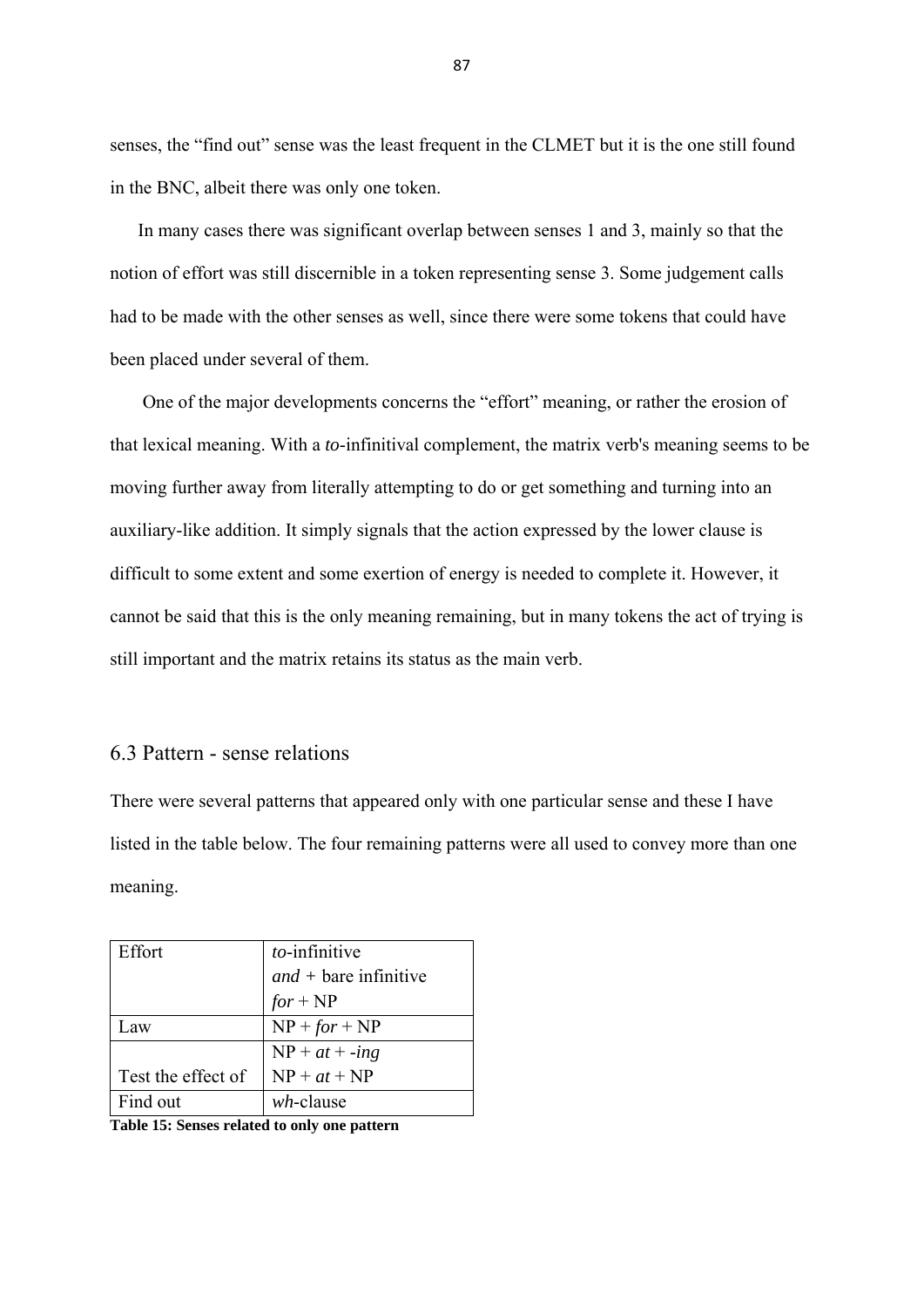NP complements were found in all five senses of the verb but in all time periods the majority belonged to sense 3. Furthermore, sense 4 was almost solely expressed by NPs.

The majority of *–ing* complements were of the expected "test the effect of" sense, but in the CLMET there were also tokens which represented the "effort" sense. The only thing setting these two senses apart was the fact that in the latter, the action of the lower clause was not fulfilled and therefore these tokens cannot really be said to belong to sense 3.

 Zero complements resulted usually from the ellipsis of a *to*-infinitive and as such denoted sense 1, but there were a handful of tokens that represent sense 3.

The NP +  $(up)$ *on* + NP pattern typically was a sign of the "test the effect of" sense, but in the first part of the CLMET there were a couple of tokens in which this pattern was used in the "strain" sense. The *OED* does not include any illustrations of this sense with this pattern.

 The general meanings related to *to*-infinitives and –*ing* complements quite nicely complied with what has been suggested in earlier literature. *To*-infinitives were always forward-looking whereas the events in the –*ing* clauses overlapped with the trying. Both constructions involve intentionality. Whereas the *to*-infinitives can express actions that might not take place, the –*ing* clauses entail that the action is completed, apart from the two exceptions discussed in more detail earlier in 5.2.2.

 In my opinion, the success/failure reading of the *to*-infinitive is losing its relevance because *try* is becoming more auxiliary-like. It seems there is a tendency to make the outcome explicit if it is seen important or difficult to decode from the context. In many cases the result seems to be trivial and the function of *try* is simply supplementary.

 The meanings that the *and* + bare infinitive pattern has been associated with can be argued to be present in individual tokens, but in most cases there seems to be little difference between this and the *to*-infinitival pattern. In many cases the pattern appears in the more informal context of spoken language, or when *try* itself is in the infinitive.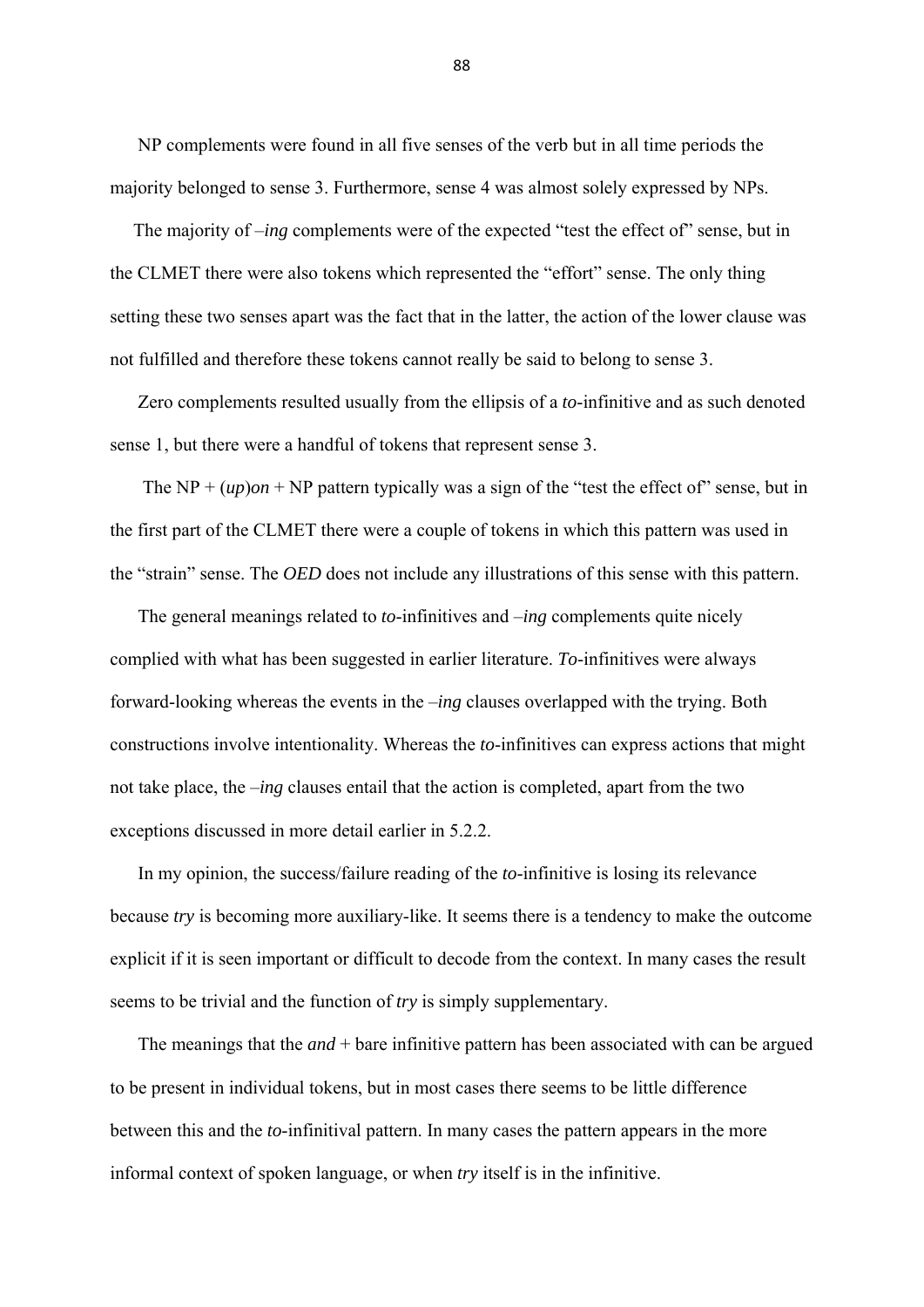## 6.4 Further interesting points

In most cases the subject of *try* is [+HUMAN] or at least [+ANIMATE]. The exception seems to be sense 4, in which the subject can be [–HUMAN] without creating a sense of oddity. The "law" sense, on the other hand, always has a [+HUMAN] subject.

In the  $NP + for + NP$  pattern, representing the "law" sense, the first NP is always [+HUMAN] but a simple NP complement can be [–ANIMATE] when denoting a cause or question. Furthermore, in the  $for + NP$  pattern, the NP most often is  $[-ANIMATE]$ .

 The understood subjects of the non-finite sentential complements found with *try* are agents in the majority of cases, and especially so with –*ing* clauses. With *to*-infinitives and the *and* + bare infinitive pattern experiencer subjects are possible with states that have a potential to undergo a change, such as *remember*, but *try* is rarely used with verbs like *know*. This is so mostly because of the semantic features of the verbs. However, it is possible that *try* has an influence on the meaning of the lower verb to some extent, making *know*, for example, less stative. In the token discussed in section 5.2.2, the meaning of *know* might be seen to shift from "be familiar" to "become familiar" because of *try*.

 The *horror aequi* principle has an influence on *try* when the possibility of two adjacent *to*infinitives exists. However, it is not likely that –*ing* complements would be used to avoid this situation because of the inevitable change in the meaning of the matrix verb. The *and* + bare infinitive pattern seems to be in use but mainly in informal contexts. The most effective way to steer clear of placing two infinitives one after the other seems to be placing *try* itself in some other form, and in fact the most common verb form in present-day English is *trying*.

 There were no significant findings as regards complexity factors. This is most likely because there exist restrictions on this specific verb, mainly that passives are rare and that the choice of complement affects the meaning of the matrix verb.

89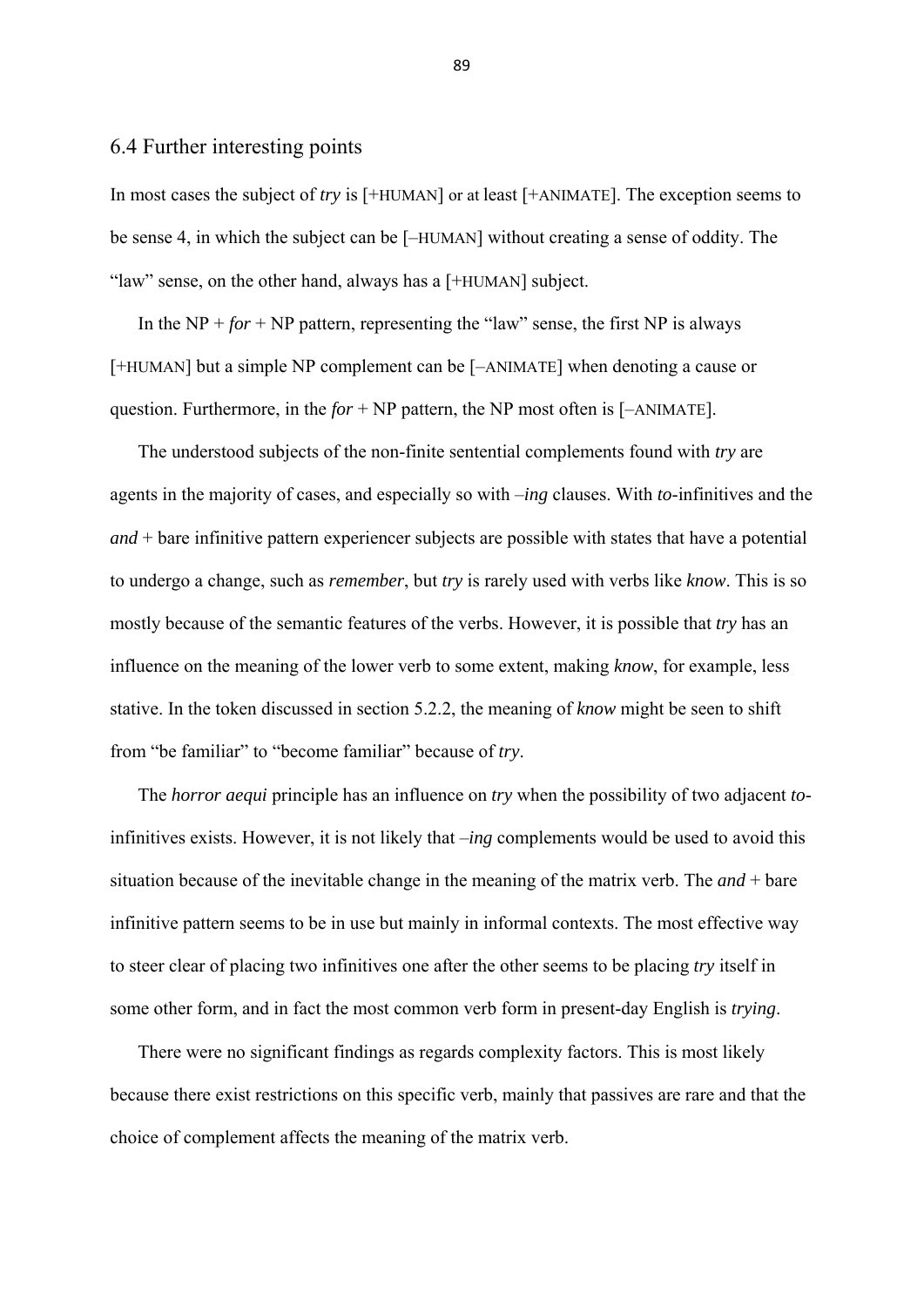### 7 Conclusion

In this thesis I have studied the verb *try* and the diachronic development of its complements in written British English. The data were retrieved from two corpora and covered the time period between 1710 and 1993.

 One of the most striking developments with this verb is the increase in its overall frequency, which mainly is related to the increased use of one complement type in particular. *To*-infinitival complements were not the most common complement type in the first part of the CLMET but ever since then, this construction has dominated usage overwhelmingly. This development translates also into the dominance of the "effort" sense that the pattern is used to express. Other meanings of the verb and the patterns related to them have had to give way to this use, which appears to be moving away from the verb's pure lexical meaning and towards a more auxiliary-like usage.

 Another interesting development with this verb was the surfacing of new complementation patterns. Though they cannot compete with numbers of *to*-infinitives, I am quite confident that they, too, are still undergoing changes today. Especially the *and* + bare infinitive pattern and its journey to more formal language are of great interest in the future.

 There are definitely connections between patterns and meanings with *try* since most complementation patterns are linked to only one meaning. Altogether eleven patterns were found in the data, only four of which were used in more than one meaning, and even most of these favoured some particular sense of the verb. The only complement type that appeared in all five senses was the NP complement, which consequently was the most common complement in the first set of data. However, the number of instances seems to be declining and it remains to be seen if it continues to do so as sentential complements are taking over.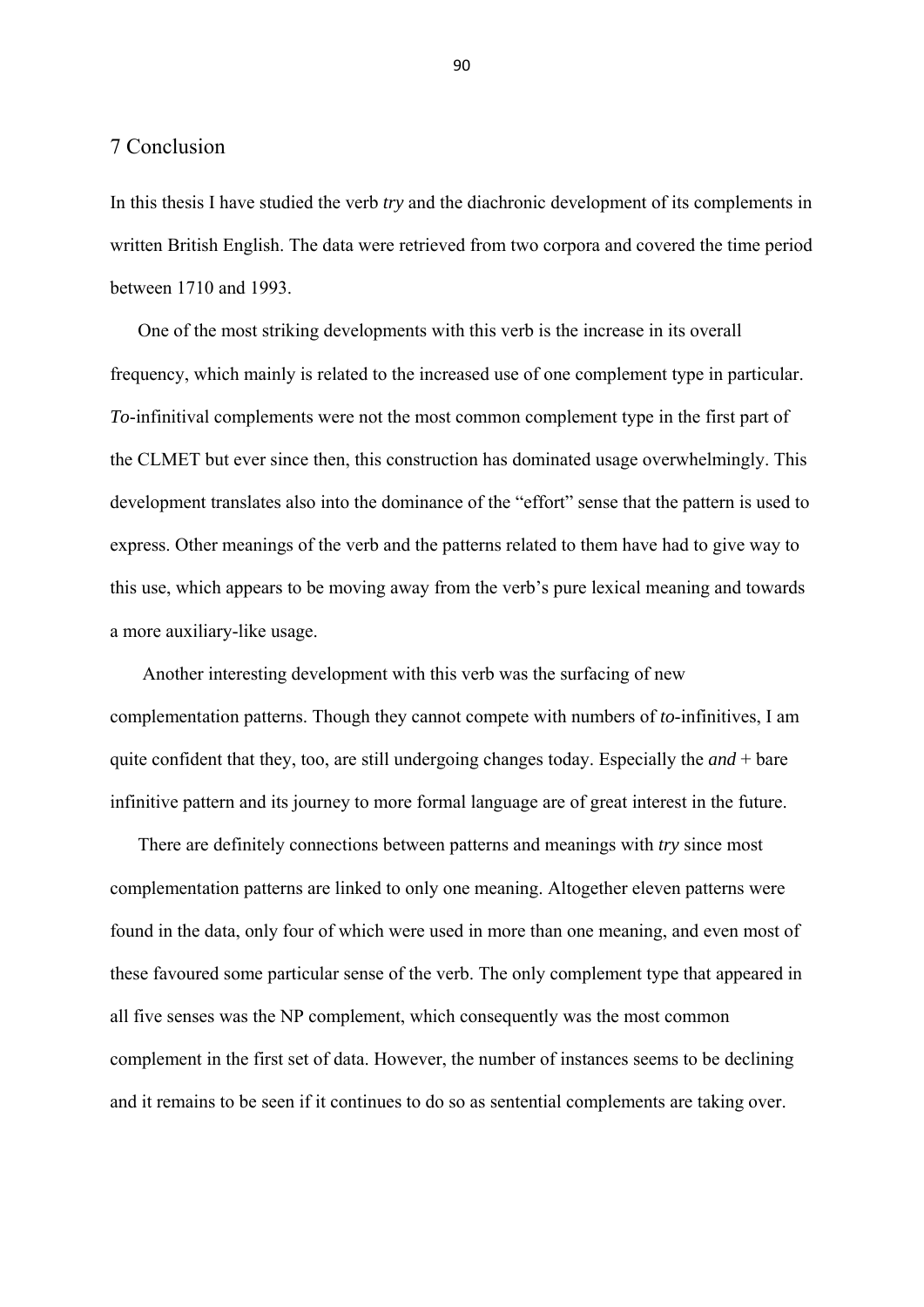Having said all this, I claim that I have managed to answer the research questions outlined in the introduction. In addition, I was able to detect interesting tendencies about nonsentential complements, as regards the subjects of different senses, for example, that I feel have not received the attention they deserve in earlier literature that concentrates mainly on sentential complements. However, my data did not include any tokens that would have shed light on the most recent developments that have been detected to be taking place. These, and the potential auxiliaryhood of the verb, are therefore in need of further research.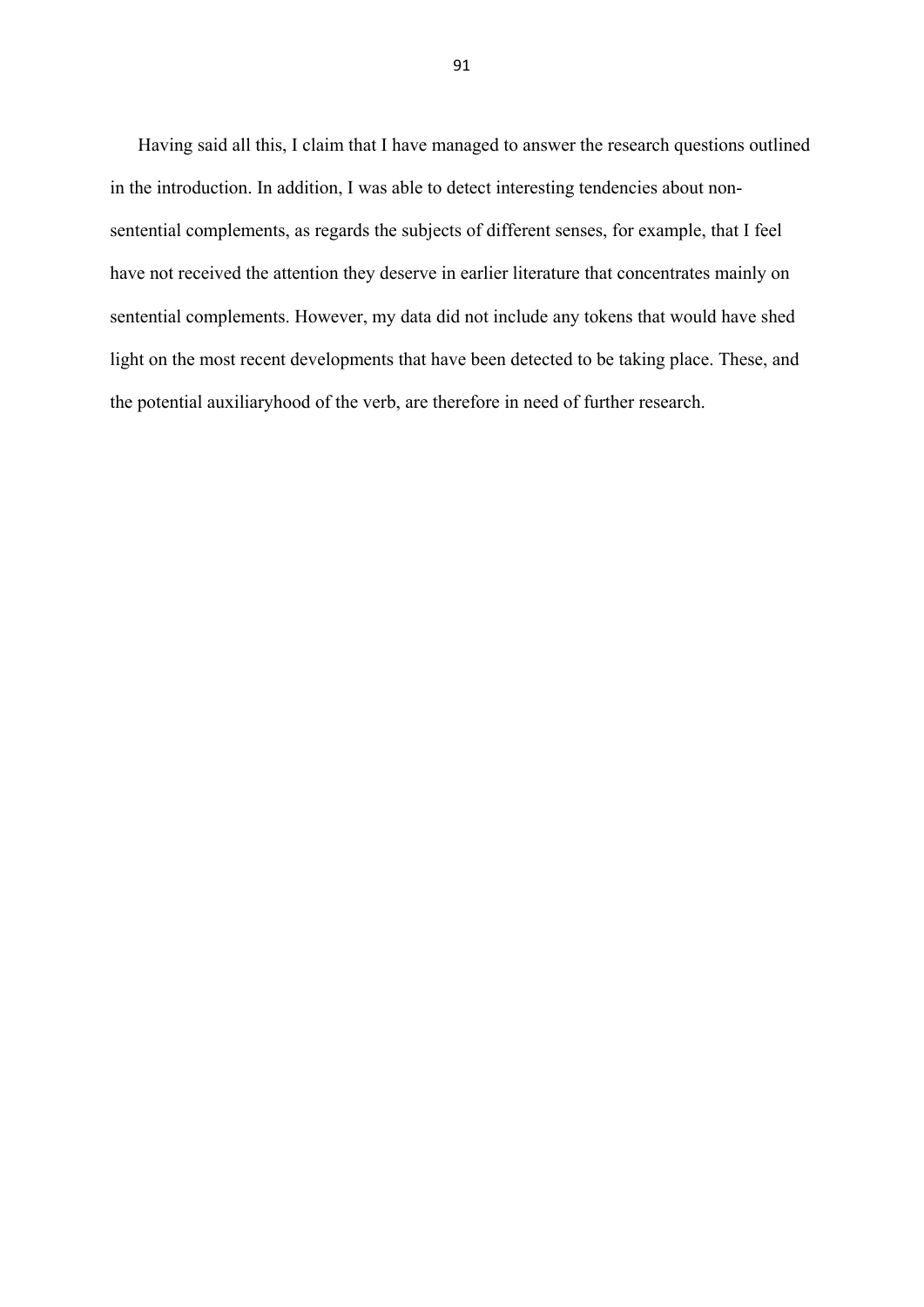8 Works Cited

## **Primary sources:**

BNC: The British National Corpus

CLMET: The Corpus of Late Modern English Texts (Original version)

### **Secondary sources:**

Allerton, David J. 1988. "'Infinitivitis' in English." In *Essays on the English Language and Applied Linguistics on the Occasion of Gerhard Nickel's 60<sup>th</sup> Birthday*, ed. Klegraf, Josef and Dietrich Nehls, 11-23. Heidelberg: Julius Groos.

Ball, Catherine N. 1994. "Automated Text Analysis: Cautionary Tales." *Literary and Linguistic Computing* 9, 295-302.

Biber, Douglas, Stig Johansson, Geoffrey Leech, Susan Conrad and Edward Finegan. 1999. *Longman Grammar of Spoken and Written English*. London: Longman.

Biber, Douglas. 2010. "Corpus-based and corpus-driven analyses of language variation and use." In *The Oxford Handbook of Linguistic Analysis*, ed. Heine, Bernd and Heiko Narrog, 159-192. Oxford: Oxford University Press.

Bolinger, Dwight. 1968. "Entailment and the Meaning of Structures." *Glossa* 2, 119-127.

Brinton, Laurel J. and Donna M. Brinton. 2010. *The Linguistic Structure of Modern English*. Amsterdam: John Benjamins Publishing Company.

Davies, William D. and Stanley Dubinsky. 2004. *The Grammar of Raising and Control*. Oxford: Blackwell.

Denison, David. 1998. "Syntax." In *The Cambridge history of the English language*, vol. 4, *1776-1997*, ed. Romaine, Suzanne, 92-329. Cambridge: Cambridge University Press.

De Smet, Hendrick. 2005. "A Corpus of Late Modern English Texts." *ICAME Journal* 29, 69- 82.

Duffley, Patrick. 2000. "Gerund versus Infinitive as Complement of Transitive Verbs in English: The Problems of 'Tense' and 'Control'." *Journal of English Linguistics* 28, 221-248.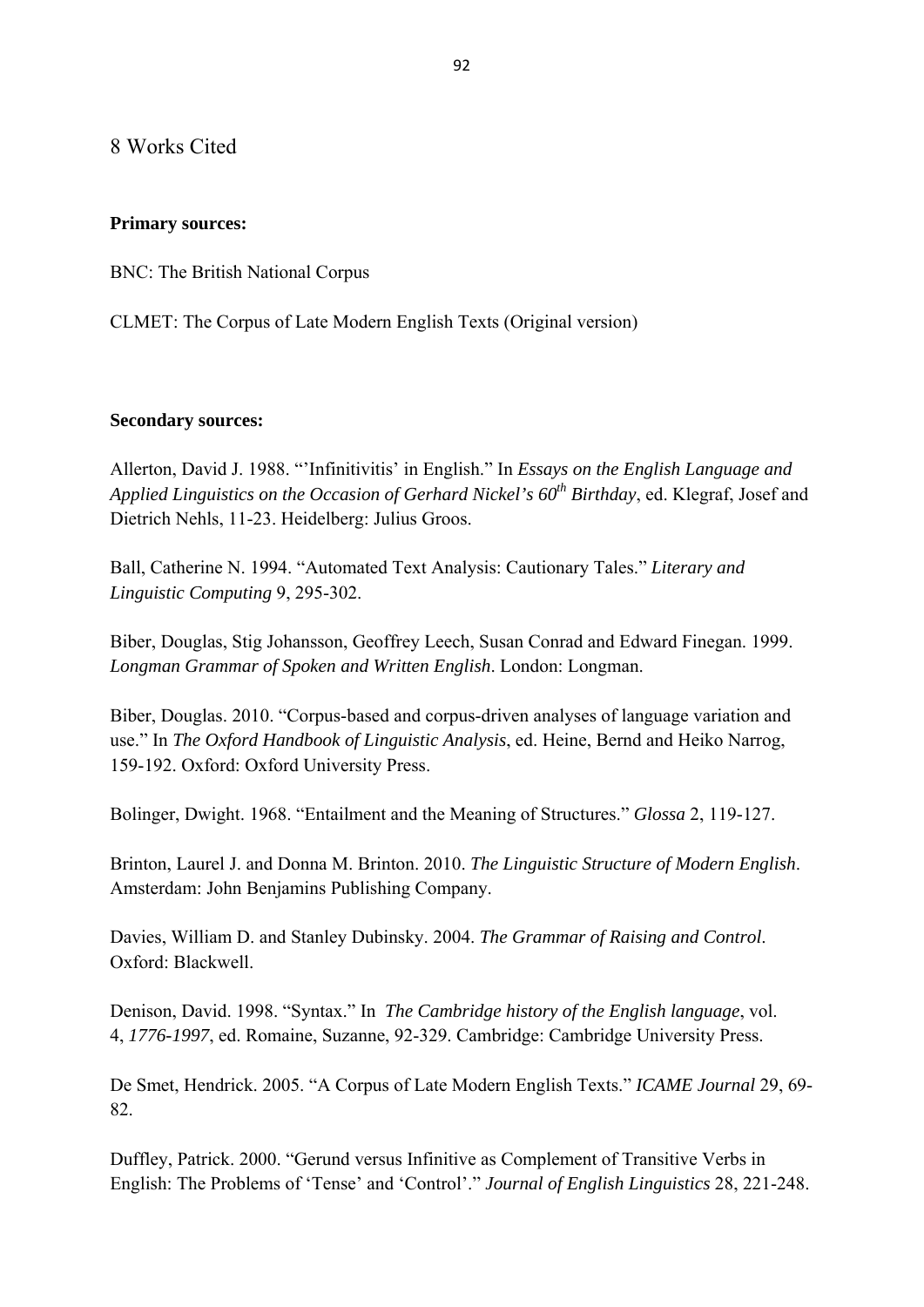Duffley, Patrick and Rachel Tremblay. 1994. "The infinitive and the -*ing* as complements of verbs of effort." *English Studies* 75, 566-75.

Egan, Thomas. 2008. *Non-finite Complementation: A usage-based study of infinitive and -ing clauses in English.* Amsterdam: Rodopi.

Fanego, Teresa. 1997. "On patterns of complementation with verbs of effort." *English Studies* 78, 60-67.

Fanego, Teresa. 2004. "Is Cognitive Grammar a usage-based model? Towards a realistic account of English sentential complements. " *Miscelánea: A Journal of English and American Studies* 29, 23-58.

Haegeman, Liliane. 1980. "TRY and the English catenatives." *Linguistics* 18, 1095-1097.

Haegeman, Liliane. 1991. *Introduction to Government and Binding Theory*. Oxford: Blackwell

Herbst, Thomas, David Heath, Jan F. Roe, Dieter Götz. 2004. *A Valency Dictionary of English*. Berlin: Mouton de Gruyter.

Hoffmann, Sebastian, Stefan Evert, Nicholas Smith, David Lee and Ylva Berglund Prytz. 2008. *Corpus Linguistics with* BNCweb - *a Practical Guide*. Frankfurt am Main: Peter Lang.

Hommerberg, Charlotte and Gunnel Tottie. 2007. "*Try to* or *try and*? Verb complementation in British and American English." *ICAME Journal* 31, 45-64.

Hornby, Albert S. ed. 2010. Oxford Advanced Learner's Dictionary. 8<sup>th</sup> ed. Oxford: Oxford University Press.

Huddleston, Rodney. 1984. *Introduction to the Grammar of English.* Cambridge: Cambridge University Press.

Huddleston, Rodney and Geoffrey Pullum. 2002. *The Cambridge Grammar of the English Language*. Cambridge: Cambridge University Press.

Hunston, Susan. 2002a. "Pattern grammar, language teaching, and linguistic variation: Applications of a corpus-driven grammar." In *Using Corpora to Explore Linguistic Variation,*  ed. R. Reppen, S.M. Fitzmaurice, D.Biber, 167-183. Amsterdam: John Benjamins Publishing Company.

Hunston, Susan. 2002b. *Corpora in Applied Linguistics*. Cambridge: Cambridge University Press.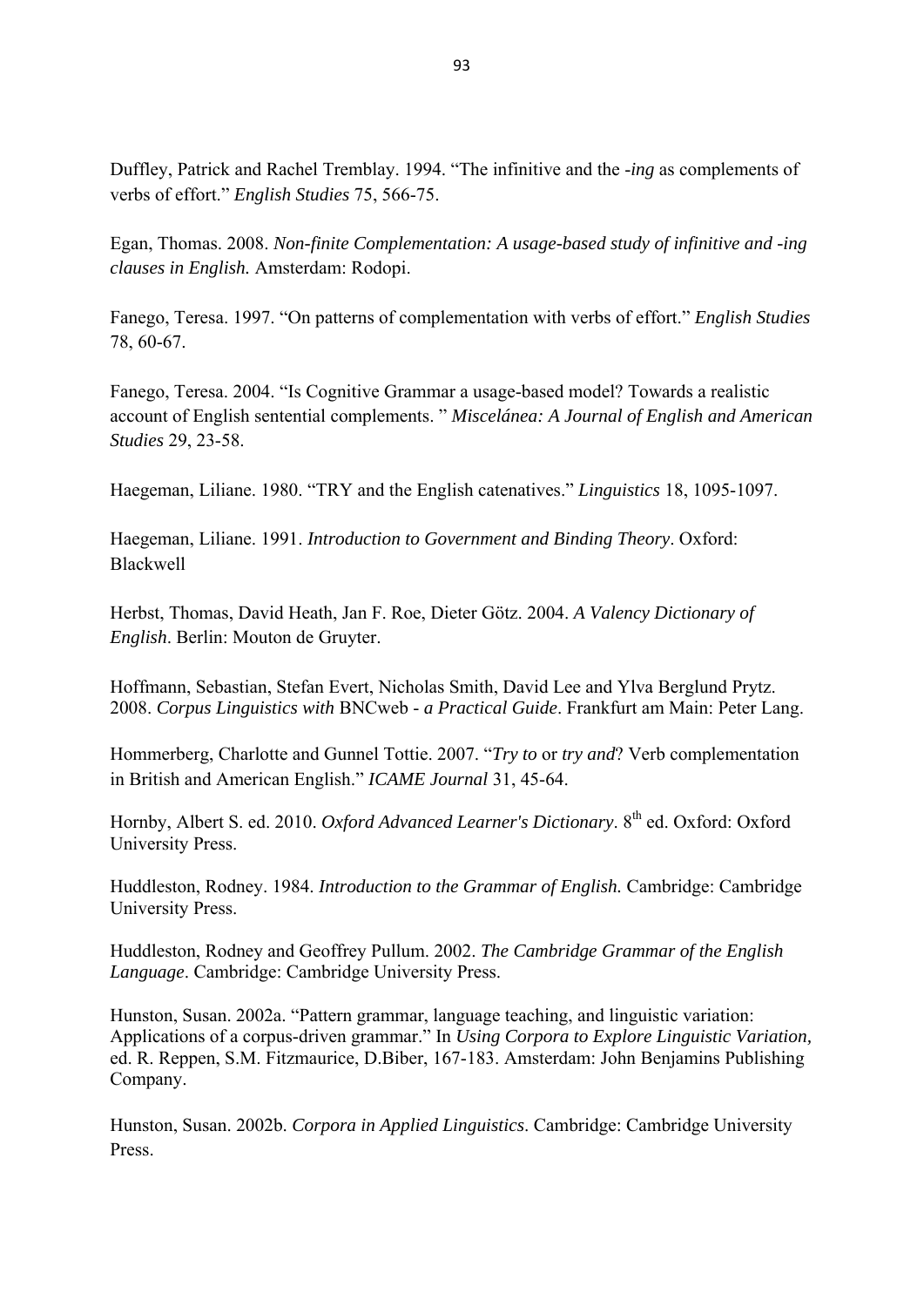Hunston, Susan and Gill Francis. 2000. *Pattern Grammar: A Corpus Driven Approach to the Lexical Grammar of English*. Amsterdam: John Benjamins Publishing Company.

Kjellmer, Göran. 2000. "Auxiliary Marginalities: The Case of *Try.*" In *Corpora Gallore: Analyses and Techniques in Describing English: Papers from the Nineteenth International Conference on English Language Research on Computerised Corpora*, ed. J. Kirk, 115–124. Amsterdam: Rodopi.

Lakoff, George and John R. Ross. 1966. "Criterion for verb phrase constituency." *Mathematical Linguistics and Automatic Translation*. NSF-17, 1-11. Aiken Computation Laboratory, Harvard University.

Leech, Geoffrey. 1968. "Some assumptions in the metatheory of linguistics." *Linguistics* 39, 87-102.

Leech, Geoffrey. 1974. *Semantics.* Harmondsworth: Penguin.

Lind, Åge. 1983. "The variant forms *try and/try to.*" *English Studies* 64, 550-563.

Lindquist, Hans. 2009. *Corpus Linguistics and the Description of English*. Edinburgh: Edinburgh University Press.

Quirk, Randolph, Sidney Greenbaum, Geoffrey Leech and Jan Svartvik. 1985. *A Comprehensive Grammar of the English Language*. London: Longman.

Rohdenburg, Günter. 1995. "On the replacement of finite complement clauses by infinitives in English." *English Studies* 76, 367-388.

Rohdenburgh, Günter. 1996. "Cognitive complexity and increased grammatical explicitness in English." *Cognitive Linguistics* 7, 149-182.

Rohdenburg, Günter. 2003. "Cognitive complexity and *horror aequi* as factors determining the use of interrogative clause linkers in English." In *Determinants of Grammatical Variation in English*, ed. G. Rohdenburg and B. Mondorf, 205-250. Berlin: Mouton de Gruyter.

Rudanko, Juhani. 1989. *Complementation and Case Grammar: A Syntactic and Semantic Study of Selected Patterns of Complementation in Present-Day English*. Albany: State University of New York Press.

Simpson, J. A. and Weiner, E. S. C. eds. 1989. *The Oxford English Dictionary*. 2nd ed. Oxford: Clarendon Press.